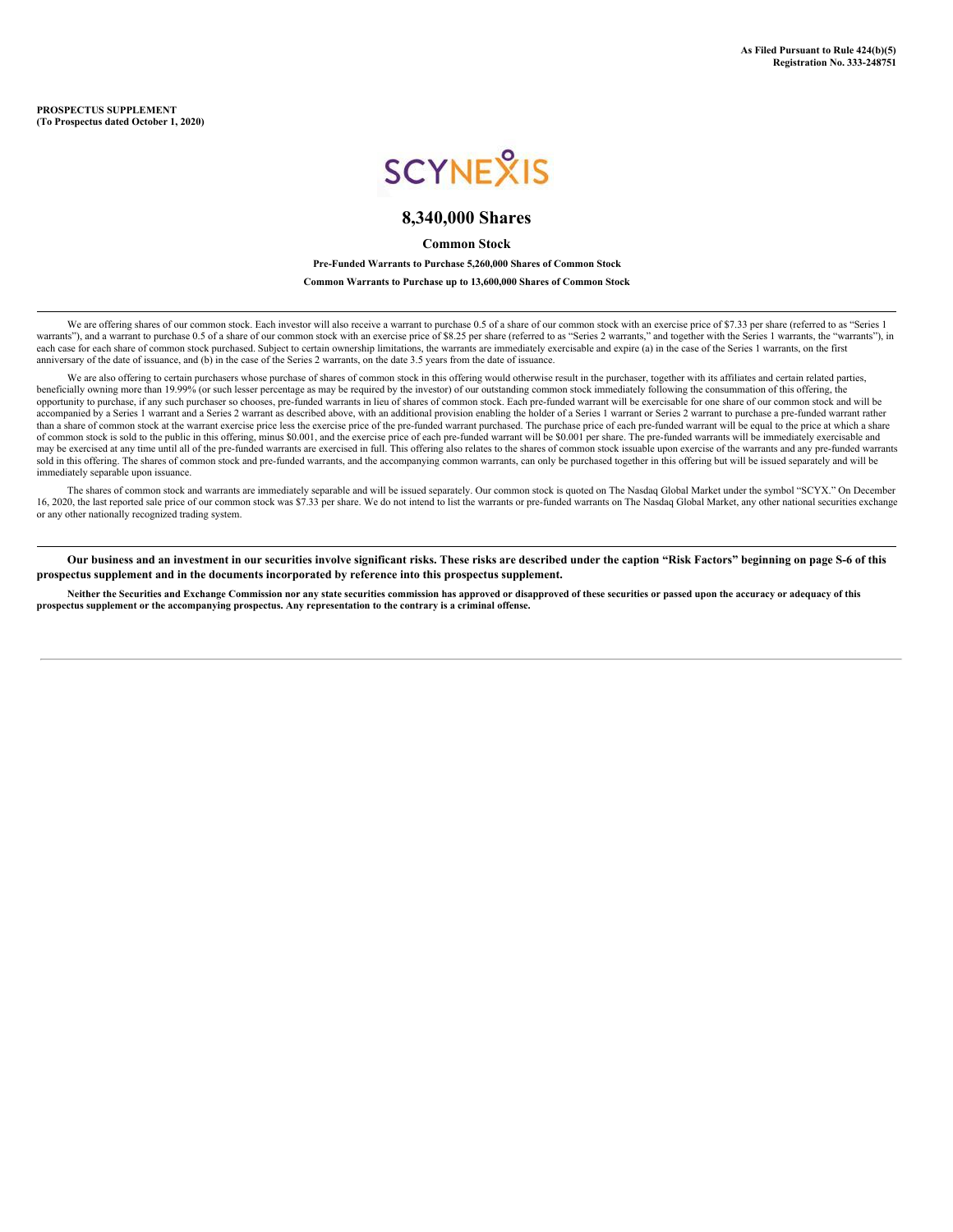|                                        |   | Per Share and<br>Accompanying |   | Per Pre-<br>Funded<br>Warrant and<br>Accompanying |                 |
|----------------------------------------|---|-------------------------------|---|---------------------------------------------------|-----------------|
|                                        |   | Warrants (1)                  |   | Warrants (2)                                      | Total           |
| <b>Public offering price</b>           | S | 6.25                          |   | 6.249                                             | \$84,994,740.00 |
| Underwriting discount (3)              | s | 0.375                         | S | 0.37494                                           | \$5,099,684.40  |
| Proceeds, before expenses, to SCYNEXIS | S | 5.875                         | S | 5.87406                                           | \$79,895,055.60 |

The public offering price is \$6.249 per pre-funded warrant and accompanying warrants.

(1) The public offering price is \$6.25 per share of common stock and accompanying warrants.<br>
(2) The public offering price is \$6.249 per pre-funded warrant and accompanying warrants.<br>
(3) See "Underwriting" for additional See "Underwriting" for additional disclosure regarding underwriting commissions and expenses.

The above summary of offering proceeds to us does not give effect to any exercise of the warrants or pre-funded warrants being issued in this offering.

Certain of our directors and executive officers have indicated an interest in purchasing in the aggregate up to 72,000 shares of our common stock and accompanying warrants in this offering at the public offering price. However, because indications of interest are not binding agreements or commitments to purchase, these directors and executive officers may determine to purchase fewer shares than they indicate an interest in purchasing or not to purchase any shares in this offering.

Delivery of the shares of common stock will be made through the book-entry facilities of The Depository Trust Company. Delivery of the warrants and pre-funded warrants will be made by physical delivery. We anticipate that

*Joint Book-Running Managers* **Guggenheim Securities Cantor** *Co-Lead Managers* **Ladenburg Thalmann National Securities Corporation** *Co-Managers* **Brookline Capital Markets, WBB Securities a division of Arcadia Securities, LLC**

**The date of this prospectus supplement is December 17, 2020.**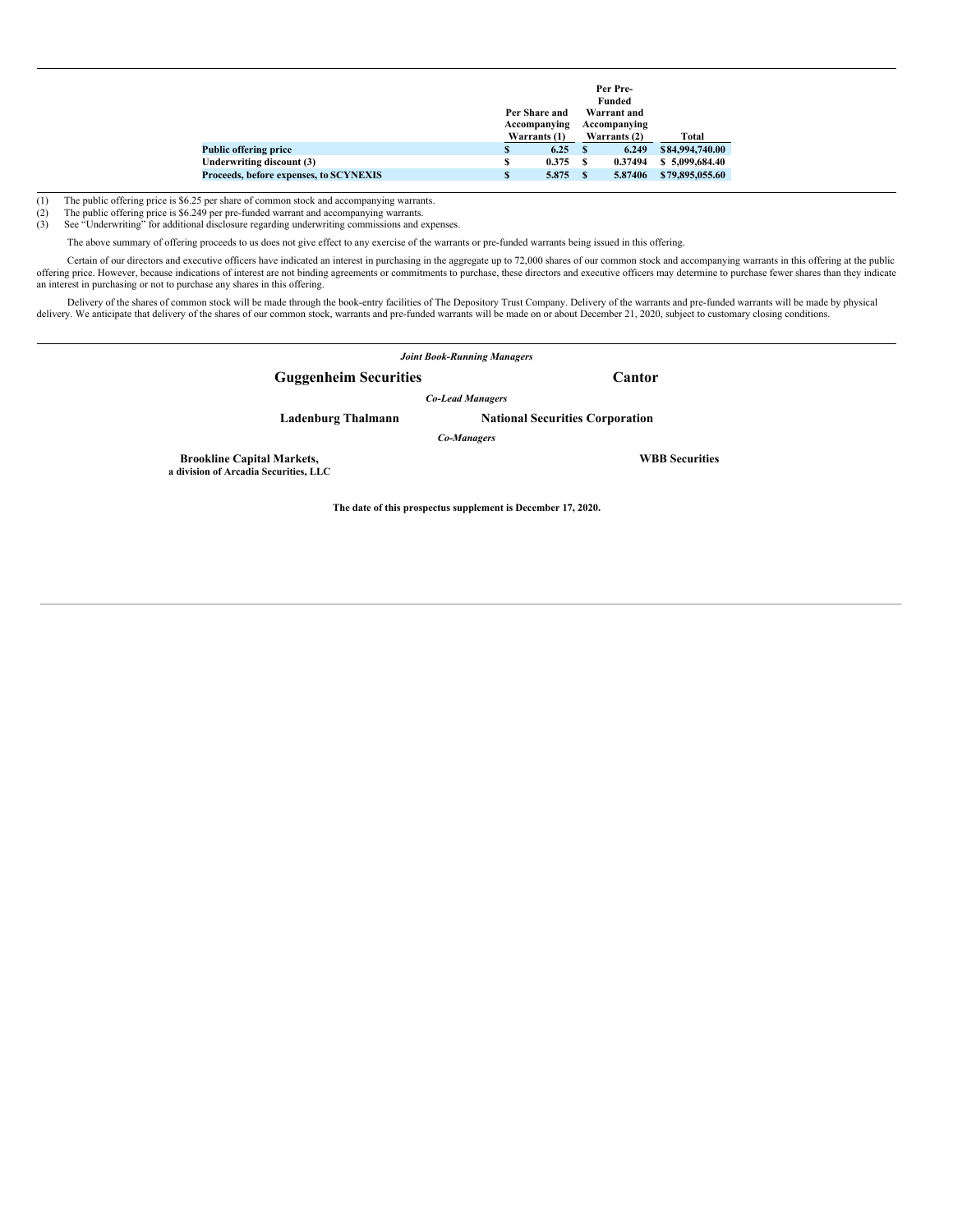#### **TABLE OF CONTENTS**

#### **PROSPECTUS SUPPLEMENT**

| ABOUT THIS PROSPECTUS SUPPLEMENT<br>PROSPECTUS SUPPLEMENT SUMMARY<br><b>RISK FACTORS</b><br>SPECIAL NOTE REGARDING FORWARD-LOOKING STATEMENTS<br><b>USE OF PROCEEDS</b><br><b>CAPITALIZATION</b><br><b>DILUTION</b>                                                                           | $S-i$<br>$S-1$<br>$S-7$<br>$S-10$<br>$S-11$<br>$S-12$<br>$S-13$            |
|-----------------------------------------------------------------------------------------------------------------------------------------------------------------------------------------------------------------------------------------------------------------------------------------------|----------------------------------------------------------------------------|
| DESCRIPTION OF THE SECURITIES WE ARE OFFERING<br><b>UNDERWRITING</b><br><b>LEGAL MATTERS</b><br><b>EXPERTS</b><br>WHERE YOU CAN FIND MORE INFORMATION<br>INCORPORATION OF CERTAIN INFORMATION BY REFERENCE<br><b>ANNEX A - FORM OF WARRANT</b><br><b>ANNEX B - FORM OF PRE-FUNDED WARRANT</b> | $S-14$<br>$S-16$<br>$S-21$<br>$S-22$<br>$S-22$<br>$S-22$<br>$A-1$<br>$B-1$ |
| <b>PROSPECTUS</b>                                                                                                                                                                                                                                                                             |                                                                            |
| <b>ABOUT THIS PROSPECTUS</b>                                                                                                                                                                                                                                                                  |                                                                            |
| PROSPECTUS SUMMARY<br><b>RISK FACTORS</b>                                                                                                                                                                                                                                                     |                                                                            |
| SPECIAL NOTE REGARDING FORWARD-LOOKING STATEMENTS                                                                                                                                                                                                                                             |                                                                            |
| <b>USE OF PROCEEDS</b>                                                                                                                                                                                                                                                                        | 6                                                                          |
| <b>DESCRIPTION OF CAPITAL STOCK</b>                                                                                                                                                                                                                                                           | $\overline{7}$                                                             |
| <b>DESCRIPTION OF DEBT SECURITIES</b>                                                                                                                                                                                                                                                         |                                                                            |
| <b>DESCRIPTION OF WARRANTS</b>                                                                                                                                                                                                                                                                | 11<br>17                                                                   |
| <b>LEGAL OWNERSHIP OF SECURITIES</b>                                                                                                                                                                                                                                                          |                                                                            |
| <b>PLAN OF DISTRIBUTION</b>                                                                                                                                                                                                                                                                   | 19                                                                         |
|                                                                                                                                                                                                                                                                                               | 22                                                                         |

2 3

2 3

2 3

2 4

**E[X](#page-77-1)PERTS** WHERE YOU C[AN](#page-77-2) FIND MORE INFORMATION INCORPO[RA](#page-78-0)TION OF CERTAIN INFORMATION BY REFERENCE

LEGAL [M](#page-77-0)ATTERS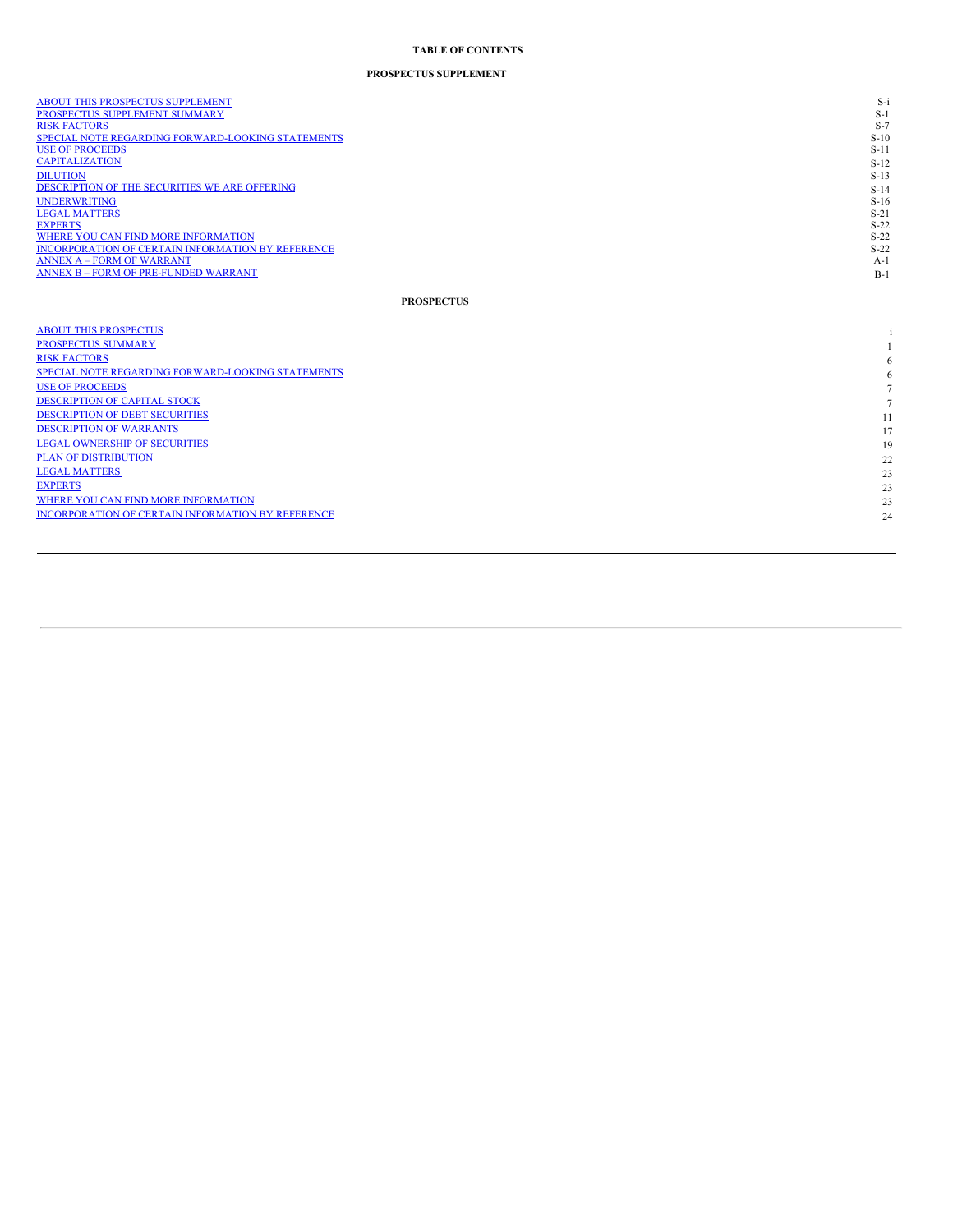# <span id="page-3-0"></span>**ABOUT THIS PROSPECTUS SUPPLEMENT**

This document is in two parts. The first part is this prospectus supplement, which describes the specific terms of the common stock, warrants and pre-funded warrants we are offering. The second part, the accompanying prospectus dated October 1, 2020, gives more general information about our securities, some of which may not apply to this offering. You should read this prospectus supplement and the accompanying prospectus, including the information incorporated by reference and any free writing prospectuses we have authorized for use in connection with this offering, in their entirety before making an investment decision. You should also read and consider the information in the documents to which we have referred you in the sections of this prospectus supplement titled "Where You Can Find More Information" and "Incorporation of Certain Information by Reference."

You should rely only on the information contained or incorporated by reference in this prospectus supplement and the accompanying prospectus, along with the information contained in any free writing prospectuses we have authorized for use in connection with this offering. We have not, and the underwriters have not, authorized anyone to provide you with different or additional information. If the description of the offering varies between this prospectus supplement and the accompanying prospectus, you should rely on the information in this prospectus supplement. If any statement in one of these documents is inconsistent with a modifies or supersedes the earlier statement. Under no circumstances should the delivery to you of this prospectus supplement and the accompanying prospectus or any sale made pursuant to this prospectus supplement create any implication that the information contained in this prospectus supplement or the accompanying prospectus is correct as of any time after the respective dates of such information. Our business, financial condition, results of operations and prospects may have changed since those dates.

Unless the context requires otherwise, the words "SCYNEXIS", "the Company," "we", "us" and "our" refer to SCYNEXIS, Inc., and the term "you" refers to a prospective investor.

This prospectus supplement and the accompanying prospectus, including the information incorporated by reference into this prospectus supplement and the accompanying prospectus, include trademarks, service marks and trade names owned by us or others. All trademarks, service marks and trade names included or incorporated by reference in this prospectus supplement and the accompanying prospectus or any related free writing prospectus are the property of their respective owners.

We are offering to sell, and seeking offers to buy, shares of common stock, warrants and pre-funded warrants only in jurisdictions where offers and sales are permitted. The distribution of this prospectus supplement and the accompanying prospectus and the offering of the common stock in certain jurisdictions may be restricted by law. Persons outside the United States who come into possession of this prospectus supplement an supplement and the accompanying prospectus outside the United States. This prospectus supplement and the accompanying prospectus do not constitute, and may not be used in connection with, an offer to sell, or a solicitation of an offer to buy, any securities offered by this prospectus supplement and the accompanying prospectus by any person in any jurisdiction in which it is unlawful for such person to make such an offer or solicitation.

We obtained the industry and market data in this prospectus supplement and the accompanying prospectus from our own research as well as from industry and general publications, surveys and studies conducted by third parties. These data involve a number of assumptions and limitations, and you are cautioned not to give undue weight to such estimates. In addition, projections, assumptions and estimates of our future performance and the future performance of the industry in which we operate is necessarily subject to a high degree of uncertainty and risk due to a variety of factors, including those described in "Risk Factors" and elsewhere in this prospectus supplement, the accompanying prospectus and documents incorporated by reference in this prospectus supplement and the accompanying prospectus. These and other factors could cause results to differ materially from those expressed in the estimates made by the independent parties and by us.

S-i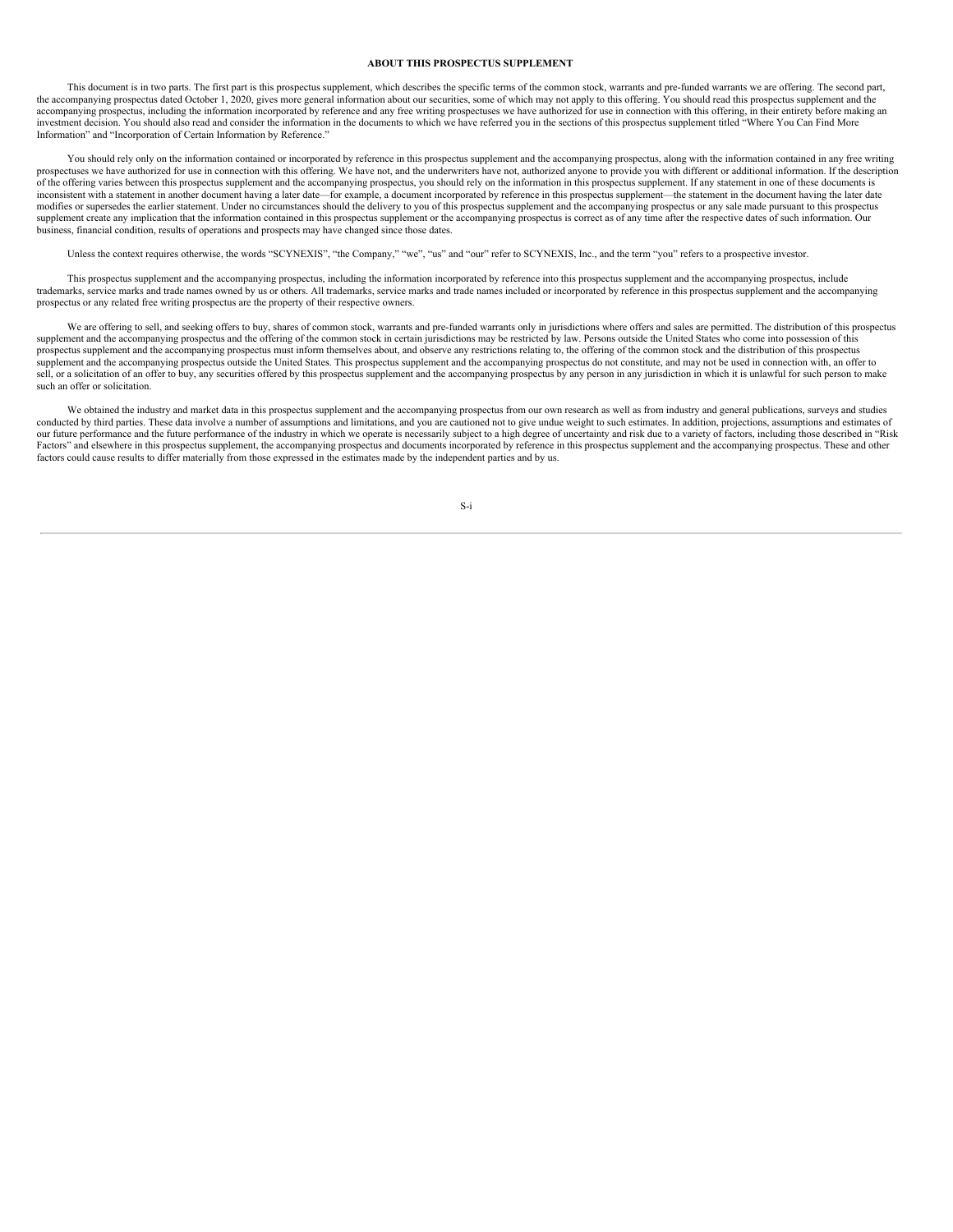# <span id="page-4-0"></span>**PROSPECTUS SUPPLEMENT SUMMARY**

This summary highlights selected information appearing elsewhere or incorporated by reference in this prospectus supplement and accompanying prospectus and any free writing prospectus that we have authorized for use in connection with this offering; it may not contain all of the information that is important to you. This prospectus supplement and the accompanying prospectus include information about the shares, warrants and pre-funded warrants we are offering as well as information regarding our business and financial data. You should read this prospectus supplement and the accompanying prospectus, including the information incorporated by reference and any free writing prospectuses we have authorized for use in connection with this offering, in their entirety. Investors should carefully consider the information set forth under "Risk Factors" in this prospectus supplement and incorporated by reference from our Annual Report on Form 10-K for the year ended December 31, 2019, and our Quarterly Report on Form 10-Q for the quarter ended September 30, 2020.

# **SCYNEXIS, Inc.**

# **Overview**

SCYNEXIS, Inc. is pioneering innovative medicines to potentially help millions of patients worldwide in need of new options to overcome and prevent difficult-to-treat and drug resistant infections. We are developing our lead product candidate, ibrexafungerp, as a broad-spectrum, intravenous (IV)/oral agent for multiple indications in both the community and hospital settings. We recently received the acceptance letter from the U.S. Food and Drug Administration (FDA) for our New Drug Application (NDA) for ibrexafungerp for the treatment of vulvovaginal candidiasis (VVC, also known as vaginal yeast infection). We are also continuing late-stage clinical development for the prevention of recurrent VVC as well as the treatment of life-threatening invasive fungal infections in hospitalized patients.

Ibrexafungerp, the first representative of a novel class of antifungal agents called triterpenoids and designated by the suffix "-fungerp", is a structurally distinct glucan synthase inhibitor that has shown in vitro and in vivo activity against a broad range of human fungal pathogens such as Candida and Aspergillus species, including multidrug-resistant strains, as well as *Pneumocystis, Coccidioides, Histoplasma* and *Blastomyces* species. *Candida* and *Aspergillus* species are the fungi responsible for approximately 85% of all invasive fungal infections in the United States (U.S.) and Europe. To date, we have characterized the antifungal activity, pharmacokinetics, and safety profile of the oral and IV formulations of ibrexafungerp in multiple *in vitro*, *in vivo*, and clinical studies. The FDA has granted Qualified Infectious Disease Product (QIDP) and Fast Track designations for the formulations of ibrexafungerp for the indications of VVC (including prevention of recurrent VVC), invasive candidiasis (IC) (including candidemia), and invasive aspergillosis (IA), and has granted Orphan Drug designations for the IC and IA indications. These designations may provide us with additional market exclusivity and expedited regulatory paths.

# **Ibrexafungerp Update**

We recently announced that the FDA has accepted for filing our NDA for ibrexafungerp for the treatment of VVC, also known as vaginal yeast infections. The FDA has granted this application Priority Review, a designation which is granted to applications for potential drugs that, if approved, would be significant improvements in the safety or effectiveness of the treatment of serious conditions when compared to standard applications. Under the Prescription Drug User Fee Act (PDUFA), the FDA has set a target action date of June 1, 2021. Additionally, the FDA has communicated that it is not currently planning to hold an advisory committee meeting to discuss the application. The NDA is supported by positive results from two Phase 3, randomized, double-blind, placebo-controlled, multi-center studies (VANISH-303 and VANISH-306), in which oral ibrexafungerp demonstrated statistically superior efficacy and a favorable tolerability profile in women with VVC.

We believe ibrexafungerp has the potential to address vaginal yeast infections across a broad range of patients and could be an ideal treatment option for the many patients for whom current treatment options are suboptimal. Despite yeast infections being so common and prevalent, with millions of women suffering from it every year, it is still an underappreciated, under-reported, and under-served women's health condition. There are over 18 million prescriptions written for VVC in the U.S. annually, all of which belong to a single drug class, the azoles. There has been no new oral treatment for VVC in over 25 years, and we believe health care providers are eager for a novel alternative to treat their patients.

Ibrexafungerp, if approved, would be the first and only oral, non-azole treatment for vaginal yeast infections. We believe that ibrexafungerp's unique combination of features, including being from a novel class with a different mechanism of action, oral dosing, broad spectrum, and fungicidal activity in all *Candida* species (*albicans* and non-*albicans*) including fluconazole resistant strains, will differentiate it from competing products.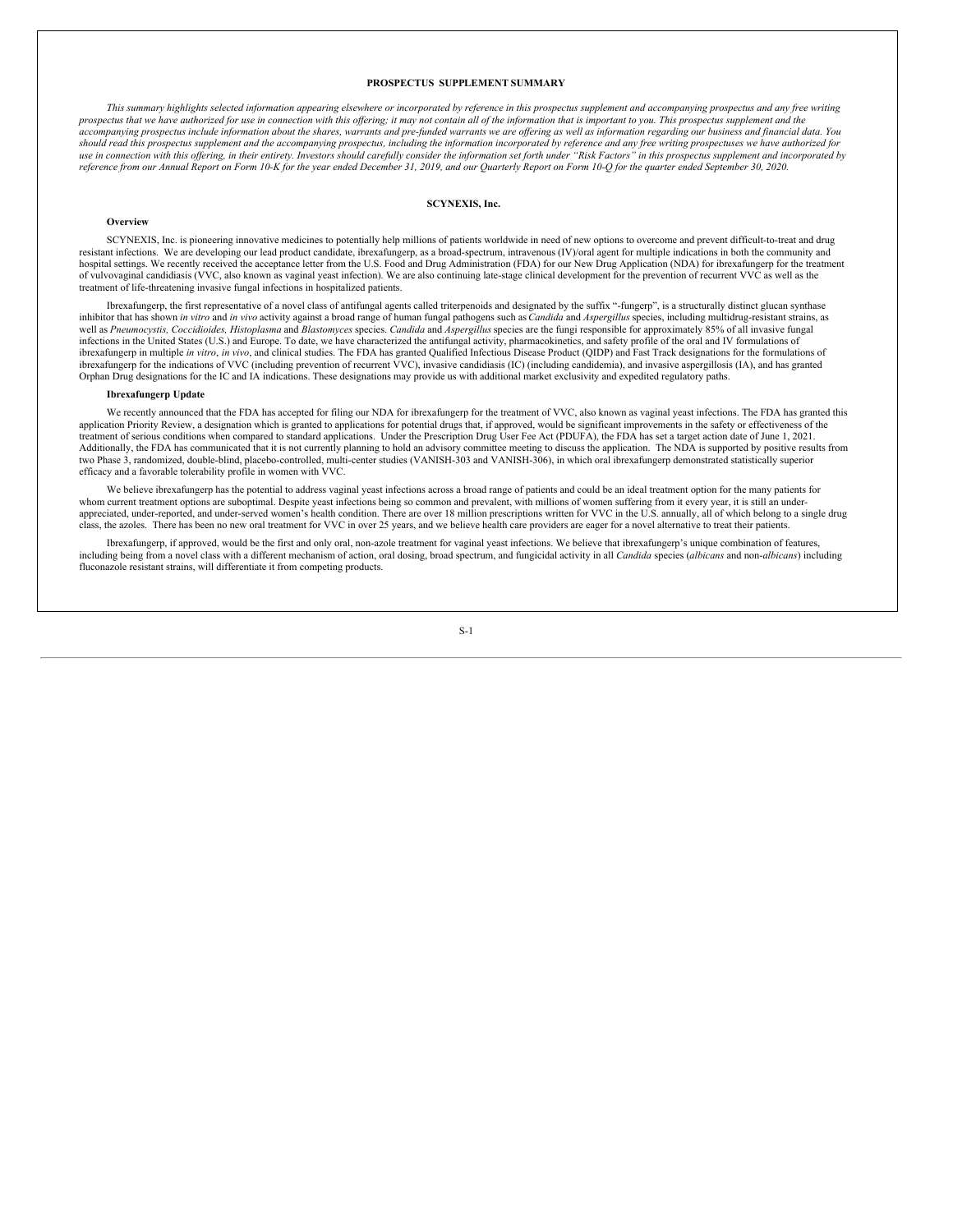We have successfully completed preclinical testing of our liposomal IV formulation of ibrexafungerp andwe are advancing the program into human trials in healthy volunteers. The first trial will be conducted as a Phase 1, randomized, double-blind, placebo-controlled study to evaluate the safety, tolerability, and pharmacokinetics of the IV liposomal formulation of ibrexafungerp in healthy subjects. The study will be conducted in South Africa andwe have been granted approvals from the health authority and ethics committee.We anticipate initiation of dosing in the first quarter of 2021.

We have collected data for another 43 patients who have completed treatment in the FURI and CARES open-label studies, and a Data Review Committee (DRC) of independent experts is assessing the efficacy of oral ibrexafungerp in this combined third interim analysis. The FURI study is evaluating oral ibrexafungerp as a salvage treatment in patients with a variety of difficult-to-treat mucocutaneous and invasive fungal infections that are refractory to, intolerant of current standards of care, or require a non-azole oral step-down therapy for treatment of azole-resistant species. The CARES study is focused on hospitalized patients with invasive candidiasis caused by the multidrug-resistant *Candida auris* organism, which is associated with high mortality, and the interim analysis will provide the first clinical trial data of an investigational treatment against infections caused by *Candida auris*. Similar to interim analyses of data previously reported, we plan to report results on this new group of patients in the first quarter of 2021, bringing the total data set to 84 patients from FURI and CARES. Each study is designed to support a potential future NDA submission through the Limited Population Pathway for Antibacterial and Antifungal Drugs (LPAD).

Enrollment is ongoing in the Phase 2 SCYNERGIA study of oral ibrexafungerp in combination with voriconazole (SoC) in patients with IA, with top-line data expected in the second half of 2021.

Enrollment is ongoing in the CANDLE study, a Phase 3, multi-center, randomized, double-blind, placebo-controlled trial designed to evaluate the efficacy and safety of oral ibrexafungerp for the prevention of recurrent VVC, for which there is no approved therapy in the U.S. Pending successful completion of this trial, we anticipate top-line data and the submission of a supplemental NDA for the prevention of recurrent VVC in the second half of 2021.

We estimate that the 2027 U.S. peak net sales potential for ibrexafungerp is in the range of \$400 million to \$600 million.

#### **Corporate Update**

On December 2, 2020, we amended our License Agreement with Merck Sharp & Dohme Corp. ("Merck"), dated May 24, 2013 (together with prior amendments, the "Agreement"). The amendment eliminates two cash milestone payments that we would have paid to Merck upon the first filing of a NDA, triggered by the FDA acceptance for filing of our NDA for ibrexafungerp for the treatment of VVC, and first marketing approval in the U.S., anticipated in June 2021 for our NDA for ibrexafungerp for the treatment of VVC. Such cash milestone payments would have been creditable against future royalties owed to Merck on net sales of ibrexafungerp. With the amendment, these milestones will not be paid in cash and, accordingly,<br>credits will not accrue. Pursuant to other key terms of the Agreement are unchanged.

# **Key Milestones**

We believe we will potentially achieve the following key milestones in 2021:

- to receive approval of ibrexafungerp for the treatment of VVC by the FDA on the expected PDUFA target action date of June 1, 2021;
- to initiate dosing healthy subjects in our Phase <sup>1</sup> study of the IV liposomal formulation of ibrexafungerpin the first quarter of 2021;
- to report results in <sup>a</sup> third interim analysis of our FURI and CARES open-label studies in the first quarter of 2021, and to continue to advance enrollment;
- to provide top-line data of the Phase <sup>3</sup> CANDLE study in the second half of 2021, to allow for <sup>a</sup> potential supplemental NDA submission for the prevention of recurrent VVC in the second half of 2021;
- to provide top-line data of the Phase <sup>2</sup> SCYNERGIA study in the second half of 2021; and
- to maintain an ongoing dialogue with potential commercial partners in the U.S. and outside of the U.S.

# **Our Strategy**

Key elements of our strategy include:

• to further develop ibrexafungerp and obtain regulatory approval in major commercial markets for our key initial indications: treatment of VVC, prevention of recurrent VVC, invasive candidiasis and invasive aspergillosis;

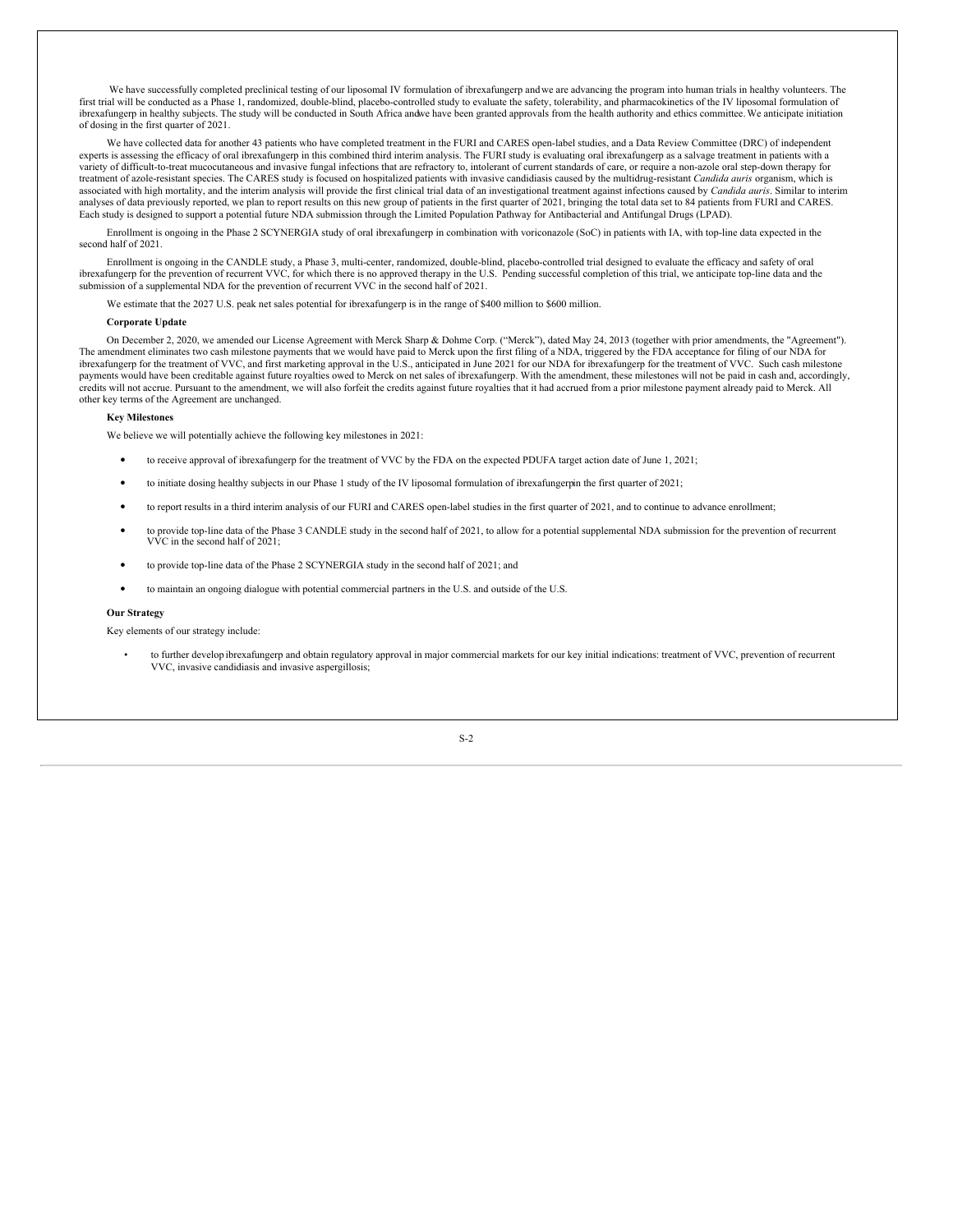- to commercialize ibrexafungerp for selected indications in the U.S. through a dedicated commercial team, including field force;
- to contract with commercial partners to develop and commercializeibrexafungerp outside of the U.S.;
- to assess external opportunities to expand our clinical pipeline; and
- to leverage our strong scientific team to pursue the development of other internal proprietary compounds.

# **Liquidity**

We have incurred losses and negative cash flows from operations since our initial public offering in May 2014 and expect to continue to incur losses for the foreseeable future. We believe our existing cash, cash equivalents, and short-term investments as of September 30, 2020, may not be sufficient to enable us to meet our obligations and fund operations over the next twelve months without generating positive cash flows by raising additional capital from outside sources. We do not expect to generate positive cash flows from operations for the foreseeable future. These existing financial conditions raise substantial doubt about our ability to continue as a going concern. While we plan to continue to pursue our plans to generate positive cash flows from operations and raise additional sources of capital, such as this proposed offering, our liquidity over the next twelve months may be materially affected if such plans are not successful.

#### **Risk Factors Associated With Our Business**

Our business is subject to numerous risks, as more fully described in the section titled "Risk Factors" immediately following this prospectus supplement summary and other risks set forth in our Annual Report on Form 10-K for the year ended December 31, 2019, filed with the Securities and Exchange Commission, or SEC, on March 11, 2020, and our Quarterly Report on Form 10-Q for the quarter ended September 30, 2020, filed with the SEC on November 6, 2020, especially in the section titled "Risk Factors," which is incorporated by reference in this prospectus supplement or accompanying prospectus. You should read these risk factors before you invest in our common stock. In particular, these risks include, but are not limited to, the following:

- We believe our current cash and cash equivalents will be sufficient to fund our business only for a limited amount of time, and if we are not able to raise additional funds, we may be unable to continue as a going concern;
- Our business could be adversely affected by the COVID-19 outbreak, in regions where we or third parties on which we rely have significant concentrations of clinical trial sites, manufacturing facilities, or other business operations;
- We have never been profitable, we have no products approved for commercial sale, and to date we have not generated any revenue from product sales. As a result, our ability to curtail our losses and reach profitability is unproven, and we may never achieve or sustain profitability;
- Our operating activities may be restricted as a result of covenants related to the indebtedness under our senior convertible notes and we may be required to repay the notes in an event of default, which could have a materially adverse effect on our business;
- We cannot be certain thatibrexafungerp will receive regulatory approval, and without regulatory approval we will not be able to marketibrexafungerp. Regulatory approval is a lengthy, expensive and uncertain process;
- Although both the oral and IV formulations ofibrexafungerp have been granted Qualified Infectious Disease Product status and Fast Track designation, this does not guarantee that the length of the FDA review process will be significantly shorter than otherwise, or that ibrexafungerp will ultimately be approved by the FDA;
- Delays in the commencement, enrollment and completion of clinical trials could result in increased costs to us and delay or limit our ability to obtain regulatory approval for ibrexafungerp or any future product candidates;
- Clinical failure can occur at any stage of clinical development. Because the results of earlier clinical trials are not necessarily predictive of future results, any product candidate we or our current or potential future partners advance through clinical trials may not have favorable results in later clinical trials or receive regulatory approval;
- The environment in which our regulatory submissions may be reviewed changes over time, which may make it more difficult to obtain regulatory approval of any of our product candidates we may seek to develop or commercialize; and

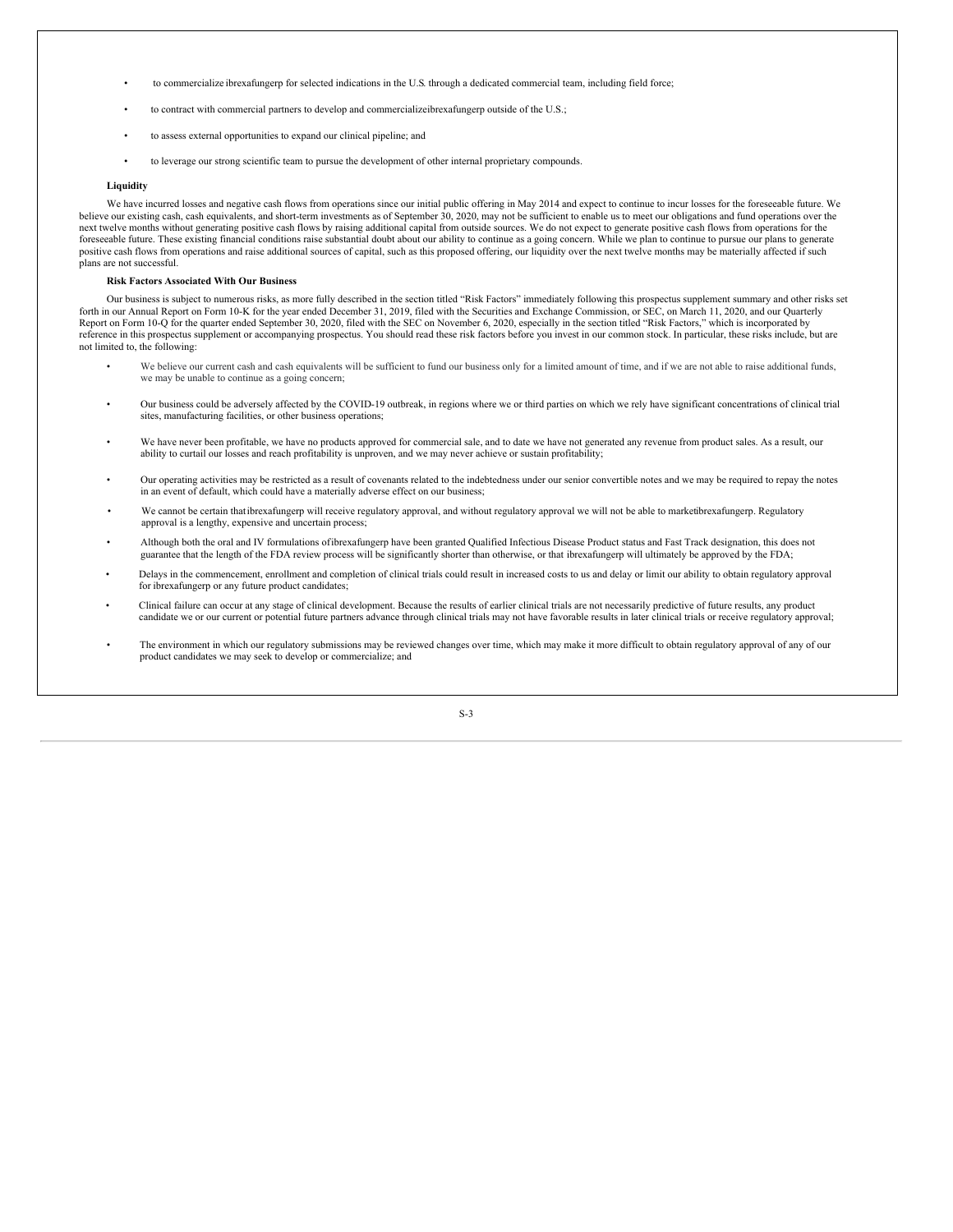• Sales of our common stock to Aspire Capital may cause substantial dilution to our existing stockholders and the sale of the shares of our common stock acquired by Aspire Capital could cause the price of our common stock to decline.

# **Corporate Information**

We were originally incorporated in Delaware in November 1999 as ScyRex, Inc. We subsequently changed our name to SCYNEXIS Chemistry & Automation, Inc. in April 2000<br>and to SCYNEXIS, Inc. in June 2002. Our principal executi 5485. Our website address is *www.scynexis.com*. The information contained on our website is not incorporated by reference into this prospectus supplement or related prospectus, and you should not consider any information contained on, or that can be accessed through, our website as part of this prospectus supplement or related prospectus or in deciding whether to purchase our securities.

| ۰. |  |
|----|--|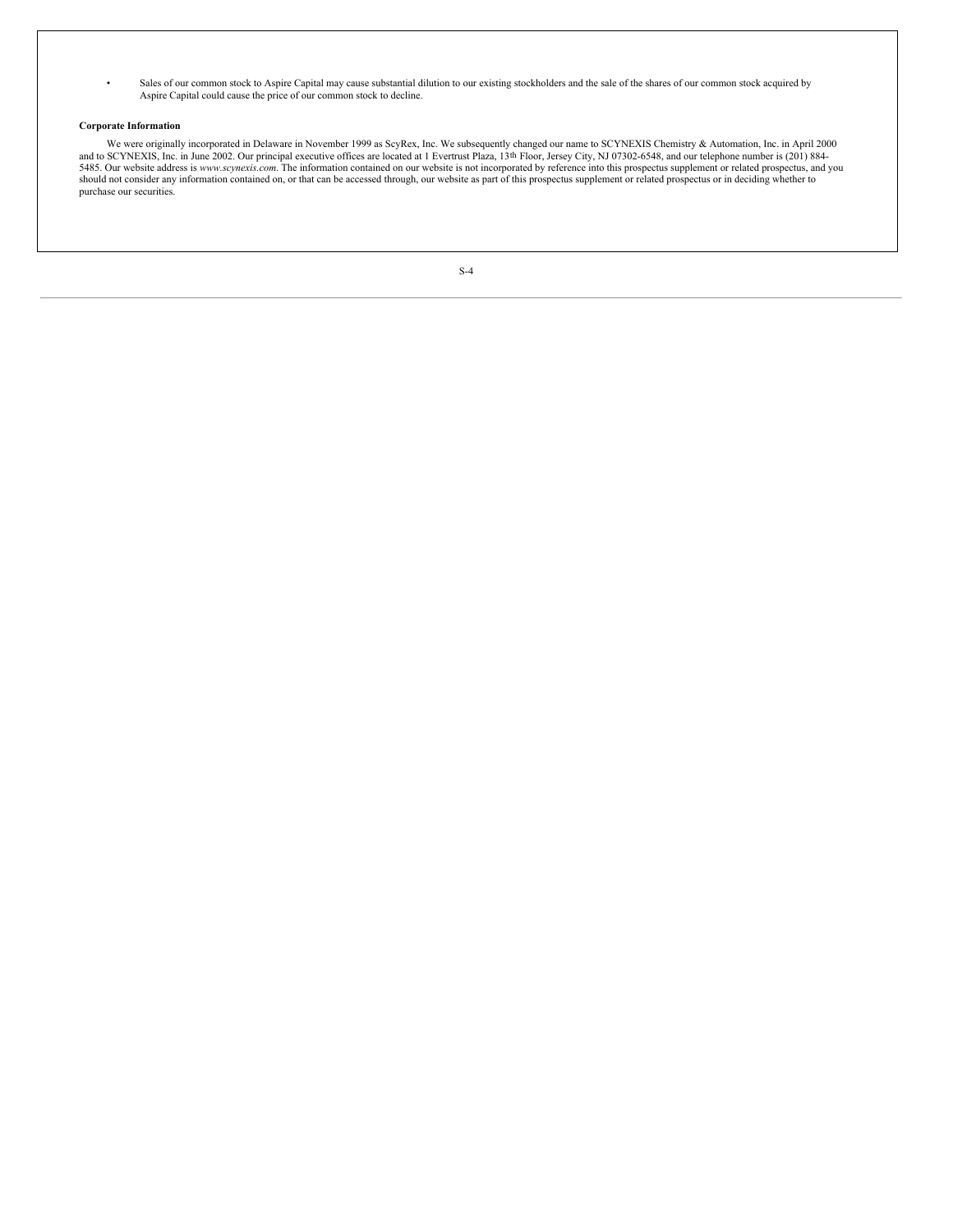| The Offering                                        |                                                                                                                                                                                                                                                                                                                                                                                                                                                                                                                                                                                                                                                                                                                                                                                                                                                                                                                                                                                                                                                                                                                                                                                                                                                                                                                                                                                                                                                                                                                            |  |  |
|-----------------------------------------------------|----------------------------------------------------------------------------------------------------------------------------------------------------------------------------------------------------------------------------------------------------------------------------------------------------------------------------------------------------------------------------------------------------------------------------------------------------------------------------------------------------------------------------------------------------------------------------------------------------------------------------------------------------------------------------------------------------------------------------------------------------------------------------------------------------------------------------------------------------------------------------------------------------------------------------------------------------------------------------------------------------------------------------------------------------------------------------------------------------------------------------------------------------------------------------------------------------------------------------------------------------------------------------------------------------------------------------------------------------------------------------------------------------------------------------------------------------------------------------------------------------------------------------|--|--|
| Common stock offered by us:                         | 8,340,000 shares.                                                                                                                                                                                                                                                                                                                                                                                                                                                                                                                                                                                                                                                                                                                                                                                                                                                                                                                                                                                                                                                                                                                                                                                                                                                                                                                                                                                                                                                                                                          |  |  |
| Warrants offered by us in this offering:            | Warrants to purchase up to 13,600,000 shares of common stock. For each share of common stock purchased, each<br>investor will receive a warrant to purchase 0.5 of a share of our common stock with an exercise price of \$7.33 per share<br>(referred to as "Series 1 warrants"), and a warrant to purchase 0.5 of a share of our common stock with an exercise price<br>of \$8.25 per share (referred to as "Series 2 warrants," and together with the Series 1 warrants, the "warrants"). Subject<br>to certain ownership limitations, the warrants are immediately exercisable and expire (a) in the case of the Series 1<br>warrants, on the first anniversary of the date of issuance, and (b) in the case of the Series 2 warrants, on the date 3.5<br>years from the date of issuance. The form of warrant is attached as Annex A to this prospectus supplement. This<br>prospectus supplement also relates to the offering of the shares of common stock issuable upon exercise of the warrants.                                                                                                                                                                                                                                                                                                                                                                                                                                                                                                                  |  |  |
| Pre-funded warrants offered by us in this offering: | We are also offering to certain purchasers whose purchase of shares of common stock in this offering would otherwise<br>result in the purchaser, together with its affiliates and certain related parties, beneficially owning more than 19.99% (or<br>such lesser percentage as may be required by the investor) of our outstanding common stock immediately following the<br>consummation of this offering, pre-funded warrants to purchase 5,260,000 shares of our common stock in lieu of shares<br>of common stock. Each pre-funded warrant will be exercisable for one share of our common stock and will be<br>accompanied by a Series 1 warrant and a Series 2 warrant as described above, with an additional provision enabling the<br>holder of a Series 1 or a Series 2 warrant to purchase a pre-funded warrant rather than a share of common stock at the<br>warrant exercise price less the exercise price of the pre-funded warrant purchased. The purchase price of each pre-<br>funded warrant will be equal to the price at which a share of common stock is sold to the public in this offering, minus<br>\$0.001, and the exercise price of each pre-funded warrant will be \$0.001 per share. The pre-funded warrants will be<br>immediately exercisable and may be exercised at any time until all of the pre-funded warrants are exercised in full. This<br>prospectus supplement also relates to the offering of the shares of common stock issuable upon exercise of the pre-<br>funded warrants. |  |  |
|                                                     | Common stock to be outstanding immediately after this offering: 19,138,119 shares, excluding shares issuable upon exercise of the warrants and pre-funded warrants issued in this<br>offering.                                                                                                                                                                                                                                                                                                                                                                                                                                                                                                                                                                                                                                                                                                                                                                                                                                                                                                                                                                                                                                                                                                                                                                                                                                                                                                                             |  |  |
| Use of proceeds:                                    | We currently expect to use the net proceeds from this offering for activities related to the commercial launch of<br>ibrexafungerp, the continued clinical development of ibrexafungerp, working capital and general corporate purposes.<br>See "Use of Proceeds".                                                                                                                                                                                                                                                                                                                                                                                                                                                                                                                                                                                                                                                                                                                                                                                                                                                                                                                                                                                                                                                                                                                                                                                                                                                         |  |  |
| Risk factors:                                       | You should read the "Risk Factors" section of this prospectus supplement and in the documents incorporated by<br>reference in this prospectus supplement for a discussion of factors to consider before deciding to purchase shares of our<br>common stock and accompanying warrants, or pre-funded warrants and accompanying warrants, in this offering.                                                                                                                                                                                                                                                                                                                                                                                                                                                                                                                                                                                                                                                                                                                                                                                                                                                                                                                                                                                                                                                                                                                                                                  |  |  |
| Nasdaq Global Market symbol:                        | "SCYX". We do not intend to list the warrants or thepre-funded warrants on The Nasdaq Global Market, any other<br>national securities exchange or any other nationally recognized trading system.                                                                                                                                                                                                                                                                                                                                                                                                                                                                                                                                                                                                                                                                                                                                                                                                                                                                                                                                                                                                                                                                                                                                                                                                                                                                                                                          |  |  |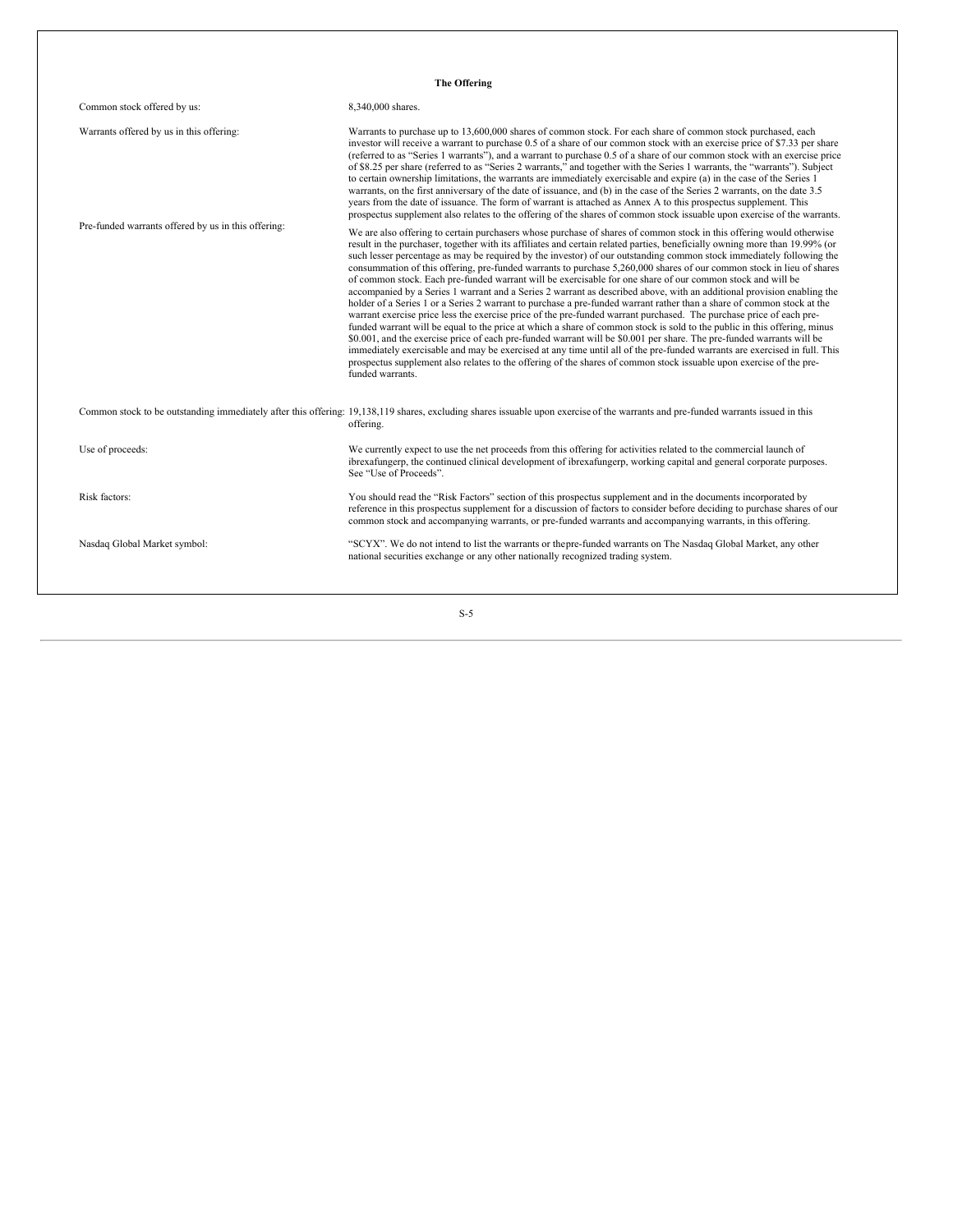The number of our shares of common stock outstanding is based on 10,798,119 shares of common stock outstanding as of September 30, 2020, and excludes the shares ofcommon stock issuable upon exercise of the warrants and pre-funded warrants being offered by us in this offering and also excludes, as of September 30, 2020, the following:

- 817,855 shares of common stock issuable upon the exercise of stock options outstanding with a weighted average exercise price of \$21.92 per share;
- 80,137 shares of common stock issuable upon the vesting of outstanding restricted stock units;
- 5,705,125 shares of common stock issuable upon the exercise of warrants outstanding with a weighted average exercise price of \$13.72;
- 2,760,338 shares of common stock reserved for issuance upon the conversion of \$22.0 million principal amount of outstanding convertible notes (of which \$2.0 million principal amount of notes was converted to 322,348 shar
- shares of common stock that may be issued pursuant to our common stock purchase agreement with Aspire Capital;
- 175,826 shares of common stock available for future grants under our equity incentive plans; and
- 5,895 of common stock available for future issuance under our employee stock purchase plan.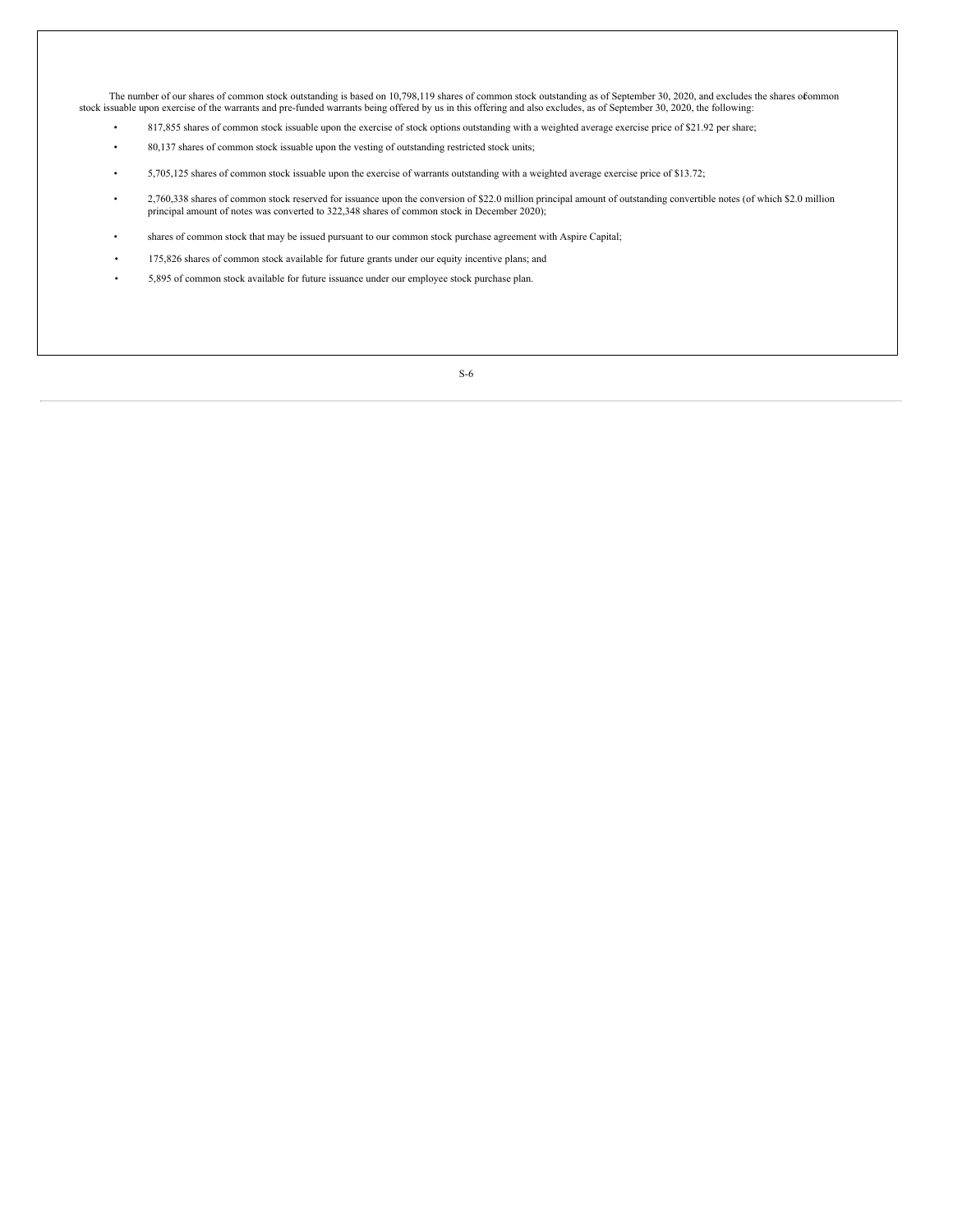# <span id="page-10-0"></span>**RISK FACTORS**

Any investment in our securities involves a high degree of risk. You should consider carefully the risks described below and discussed under the section captioned "Risk Factors" contained in our Annual Report on Form 10-K for the year ended December 31, 2019, filed with the SEC on March 11, 2020, and our Quarterly Report on Form 10-Q for the quarter ended September 30, 2020, filed with the SEC on November 6, 2020, which are incorporated by reference in this prospectus supplement in their entirety, together with other information in this prospectus supplement and accompanying prospectus, and the information and documents incorporated by reference in this prospectus supplement, and any free writing prospectus that we have authorized for use in connection with this offering before you make a decision to invest in our securities. If any of the following events actually occur, our business, operating results, prospects or financial condition could be materially and adversely affected. This could cause the trading price of our common stock and the value of the warrants and pre-funded warrants to decline, and you may lose all or part of your investment. The risks below and incorporated by reference in this prospectus supplement are not the only ones we face. Additional risks not currently known to us or that we currently deem immaterial may also affect our business operations. Please also read carefully the *section below titled "Special Note Regarding Forward-Looking Statements."*

# **Risks Associated with our Business**

Our business is subject to numerous risks. You should read these risks before you invest in our common stock. In particular, our risks include, but are not limited to, the following and other risks set forth in our Annual Report on Form 10-K for the year ended December 31, 2019, filed with the SEC on March 11, 2020, and our Quarterly Report on Form 10-Q for the quarter ended September 30, 2020, filed with the SEC on November 6, 2020, which are incorporated by reference here:

- We believe our current cash and cash equivalents will be sufficient to fund our business only for a limited amount of time, and if we are not able to raise additional funds, we may be unable to continue as a going concern;
- Our business could be adversely affected by the COVID-19 outbreak, in regions where we or third parties on which we rely have significant concentrations of clinical trial sites, manufacturing facilities, or other business operations;
- We have never been profitable, we have no products approved for commercial sale, and to date we have not generated any revenue from product sales. As a result, our ability to curtail our losses and reach profitability is unproven, and we may never achieve or sustain profitability;
- Our operating activities may be restricted as a result of covenants related to the indebtedness under our senior convertible notes and we may be required to repay the notes in an event of default, which could have a materially adverse effect on our business;
- We cannot be certain thatibrexafungerp will receive regulatory approval, and without regulatory approval we will not be able to marketibrexafungerp. Regulatory approval is a lengthy, expensive and uncertain process;
- Although both the oral and IV formulations ofibrexafungerp have been granted Qualified Infectious Disease Product status and Fast Track designation, this does not guarantee that the length of the FDA review process will be significantly shorter than otherwise, or that ibrexafungerp will ultimately be approved by the FDA;
- Delays in the commencement, enrollment and completion of clinical trials could result in increased costs to us and delay or limit our ability to obtain regulatory approval foirbrexafungerp or any future product candidates;
- The environment in which our regulatory submissions may be reviewed changes over time, which may make it more difficult to obtain regulatory approval of any of our product candidates we may seek to develop or commercialize; and
- Sales of our common stock to Aspire Capital may cause substantial dilution to our existing stockholders and the sale of the shares of our common stock acquired by Aspire Capital could cause the price of our common stock to decline.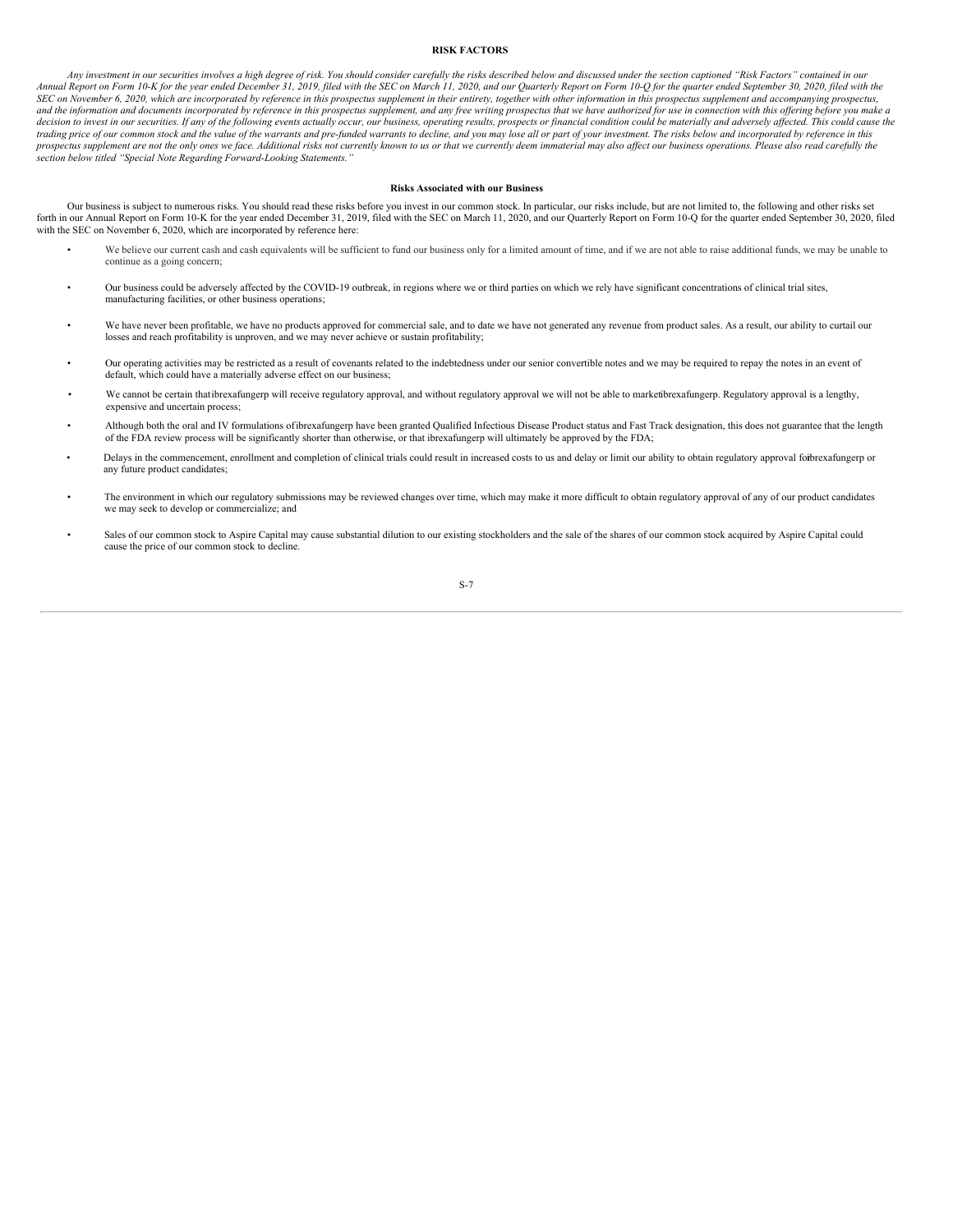# *We expect that the liquidity of the warrants and pre-funded warrants will be limited.*

There is no established public trading market for the warrants orpre-funded warrants being offered in this offering, and we do not expect a market to develop. In addition, we do not intend to apply to list the warrants or pre-funded warrants on any national securities exchange or other nationally recognized trading system, including The Nasdaq Global Market. Without an active market, the liquidity of the warrants and pre-funded warrants will be limited.

# Our management team may invest or spend the proceeds of this offering in ways with which you may not agree or in ways which may not yield a significant return.

Management will have broad discretion over the use of proceeds from this offering. The net proceeds from this offering will be used for activities related to the commercial launch of ibrexafungerp, the continued clinical development of ibrexafungerp, working capital and general corporate purposes.

Our management will have considerable discretion in the application of the net proceeds, and you will not have the opportunity, as part of your investment decision, to assess whether the proceeds are being used appropriately. Because of the number and variability of factors that will determine our use of the net proceeds from this offering, their ultimate use may vary substantially from their currently intended use. The net proceeds may be used for corporate purposes that do not increase our operating results or enhance the value of our common stock.

# *You will experience immediate and substantial dilution.*

Since the price per share of our common stock being offered is substantially higher than the net tangible book value per share of our common stock, you will suffer substantial dilution in the net tangible book value of the common stock you purchase in this offering. The exercise of our outstanding stock options and warrants could result in further dilution of your investment. See the section titled "Dilution" below for a more detailed illustration of the dilution you would incur if you participate in this offering.

#### *You may experience future dilution as a result of future equity of erings.*

To raise additional capital, we may in the future offer additional shares of our common stock or other securities convertible into or exchangeable for our common stock at prices that may not be the same as the price per share in this offering. We may sell shares or other securities in any other offering at a price per share that is less than the price per share paid by investors in this offering, and investors purchasing shares or other securities in the future could have rights superior to existing stockholders. The price per share at which we sell additional shares of our common stock, or securities convertible or exchangeable into common stock, in future transactions may be higher or lower than the price per share paid by investors in this offering.

In March 2019 and April 2020 we sold convertible notes to Puissance Life Science Opportunities Fund VI for an aggregate principal amount of \$26.0 million, of which Puissance has only converted \$6.0 million principal amount of convertible notes. In September 2020 we entered into a Controlled Equity Offering Sales Agreement with Cantor Fitzgerald & Co., and a Controlled Equity Offering Sales Agreement with Ladenburg Thalmann & Co. Inc. (the "ATM Agreements"), under which we may offer and sell our common stock having aggregate sales proceeds of up to \$50 million from time to time through our sales agents. As of December 1, 2020, we have not sold any shares of our common stock under the ATM Agreements. Further, in April 2020 we entered into a common stock purchase agreement with Aspire Capital, under which we may sell to Aspire Capital up to \$20.0 million of our common stock and pursuant to which to date we have sold \$0.6 million of shares of our common stock. Sales of our common stock under the ATM Agreements or to Aspire Capital, and conversion of the convertible notes held by Puissance, may cause substantial dilution to our existing stockholders and could cause the price per share of our common stock to decline. In connection with this offering, we have agreed not to utilize the ATM Agreements or our agreement with Aspire Capital from the date of this prospectus supplement continuing through and including the date 90 days after the date of this prospectus supplement.

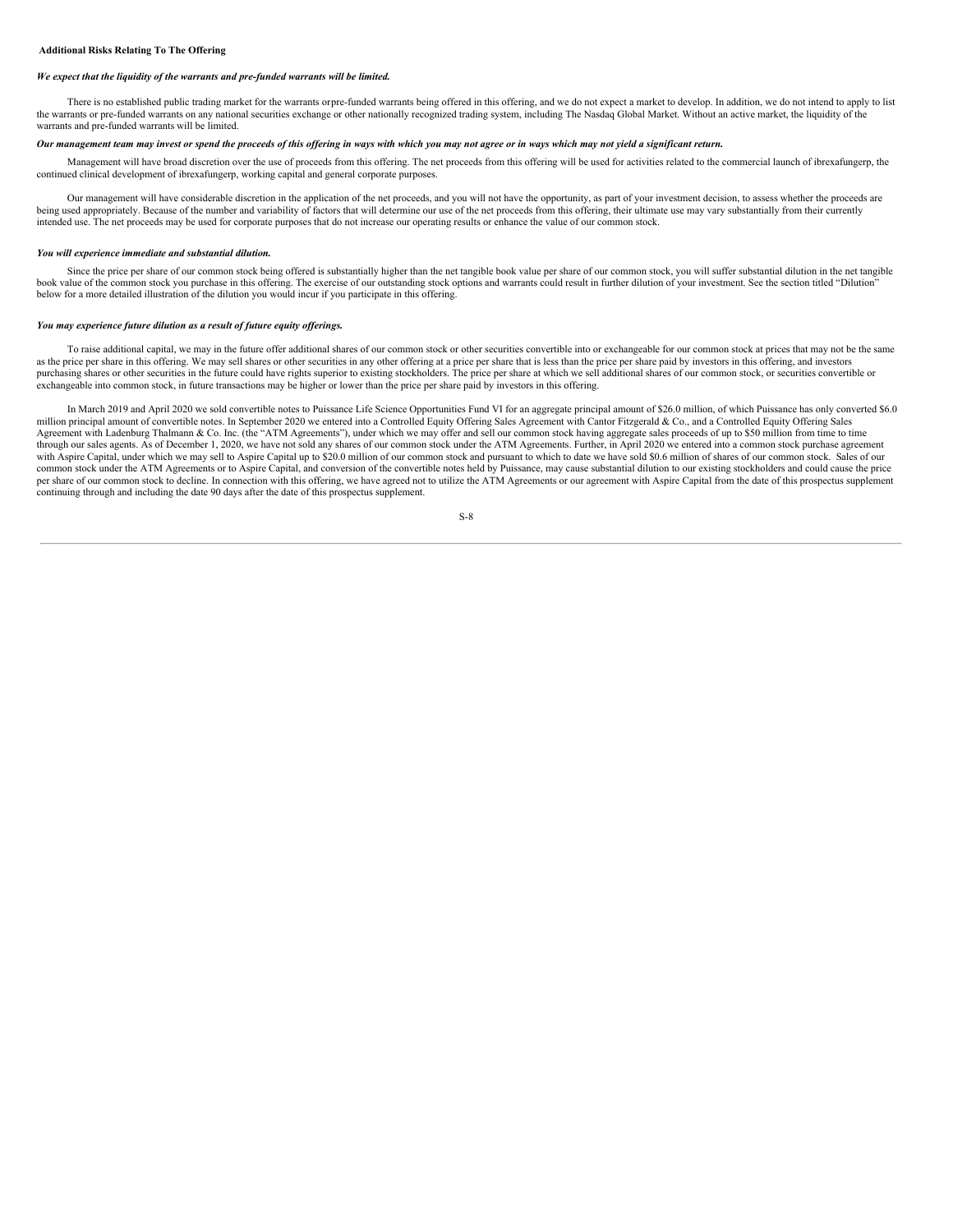# Because we do not intend to declare cash dividends on our shares of common stock in the foreseeable future, stockholders must rely on appreciation of the value of our common stock for any return on *their investment.*

We have never declared or paid cash dividends on our common stock. We currently anticipate that we will retain future earnings for the development, operation and expansion of our business and do not anticipate declaring or paying any cash dividends in the foreseeable future. In addition, the terms of any existing or future debt agreements may preclude us from paying dividends. As a result, we expect that only appreciation of the price of our common stock, if any, will provide a return to investors in this offering for the foreseeable future.

# There is no public market for the warrants or pre-funded warrants to purchase shares of our common stock being offered in this offering.

There is no established public trading market for the warrants orpre-funded warrants being offered in this offering, and we do not expect a market to develop. In addition, we do not intend to apply to list the warrants or pre-funded warrants on any national securities exchange or other nationally recognized trading system, including The Nasdaq Global Market. Without an active market, the liquidity of the warrants and pre-funded warrants will be limited.

# Holders of the pre-funded warrants purchased in this offering will have no rights as common stockholders until such holders exercise such warrants and acquire our common stock.

Until holders of the pre-funded warrants acquire shares of our common stock upon exercise thereof, holders of such pre-funded warrants will have no rights with respect to the shares of our common stock underlying such pre-funded warrants. Upon exercise of the pre-funded warrants, such holders will be entitled to exercise the rights of a common stockholder only as to matters for which the record date occurs after the exercise date.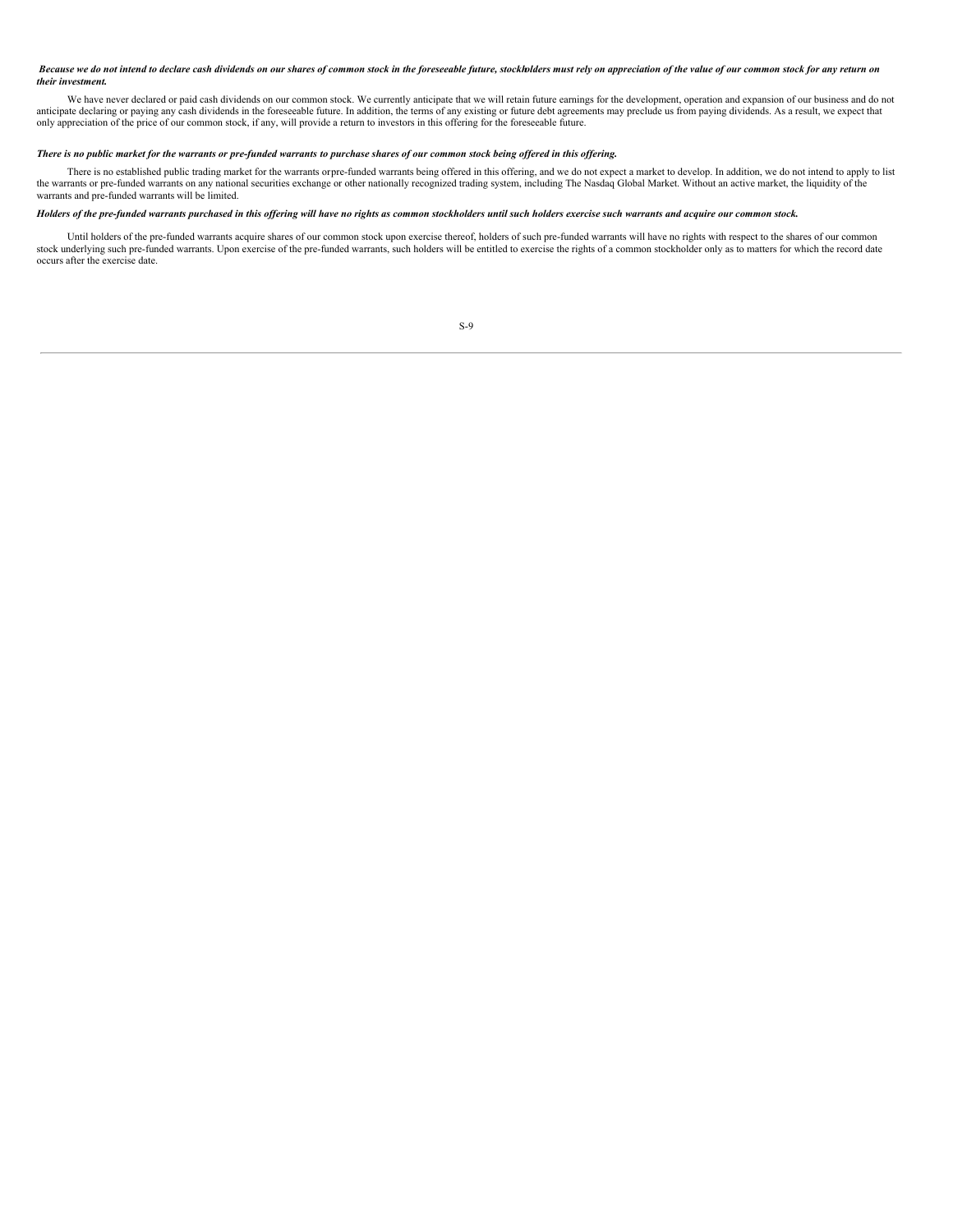# <span id="page-13-0"></span>**SPECIAL NOTE REGARDING FORWARD-LOOKING STATEMENTS**

This prospectus supplement and accompanying prospectus and the documents we have filed with the SEC that are incorporated by reference contain "forward-looking statements" within the meaning of Section 27A of the Securities Act of 1933, as amended, or the Securities Act, and Section 21E of the Securities Exchange Act of 1934, or the Exchange Act. These statements relate to future events or to our future operating or financial performance and involve known and unknown risks, uncertainties and other factors which may cause our actual results, performance or achievements to be materially different from any future results, performances or achievements expressed or implied by the forward-looking statements. Forward-looking statements may include, but are not limited to, statements about:

- our ability to successfully developibrexafungerp, including an IV formulation ofibrexafungerp;
- our expectations regarding the benefits we will obtain from the oral and IV form ofibrexafungerp having been designated as a QIDP;
- our ability to obtain FDA approval offbrexafungerp;
- our expectations regarding the devotion of our resources;
- our expected uses of the net proceeds to us from this offering;
- the expected costs of studies and when they will begin;
- our ability to scale up manufacturing to commercial scale;
- our reliance on third parties to conduct our clinical studies;
- our reliance on third-party contract manufacturers to manufacture and supply commercial supplies ofibrexafungerp for us;
- our expectations regarding the marketing of ibrexafungerp should we receive regulatory approval;
- our estimates of our expenses, ongoing losses, future revenue, capital requirements and our needs for or ability to obtain additional financing;
- our financial performance; and
- developments and projections relating to our competitors or our industry.

In some cases, you can identify forward-looking statements by terms such as "may," "will," "should," "could," "expects," "plans," "anticipates," "believes," "estimates," "projects," "predicts," "potential" and similar expressions intended to identify forward-looking statements. These statements reflect our current views with respect to future events and are based on assumptions and are subject to risks and uncertainties. Given these uncertainties, you should not place undue reliance on these forward-looking statements. We discuss in greater detail many of these risks under the heading "Risk Factors" contained in this prospectus supplement, in any free writing prospectuses we may authorize for use in connection with a specific offering, and in our most recent Annual Report on Form 10-K and Quarterly Report on Form 10-Q which are incorporated by reference into this prospectus supplement and accompanying prospectus their entirety. Also, these forward-looking statements represent our estimates and assumptions only as of the date of the document containing the applicable statement. Unless required by law, we undertake no obligation to update or revise any forward-looking statements to reflect new information or future events or developments. Thus, you should not assume that our silence over time means that actual events are bearing out as expressed or implied in such forward-looking statements. You should read this prospectus supplement and accompanying prospectus together with the documents we have filed with the SEC that are incorporated by reference and any free writing prospectus that we may<br>authorize for use in statements in the foregoing documents by these cautionary statements.

S-10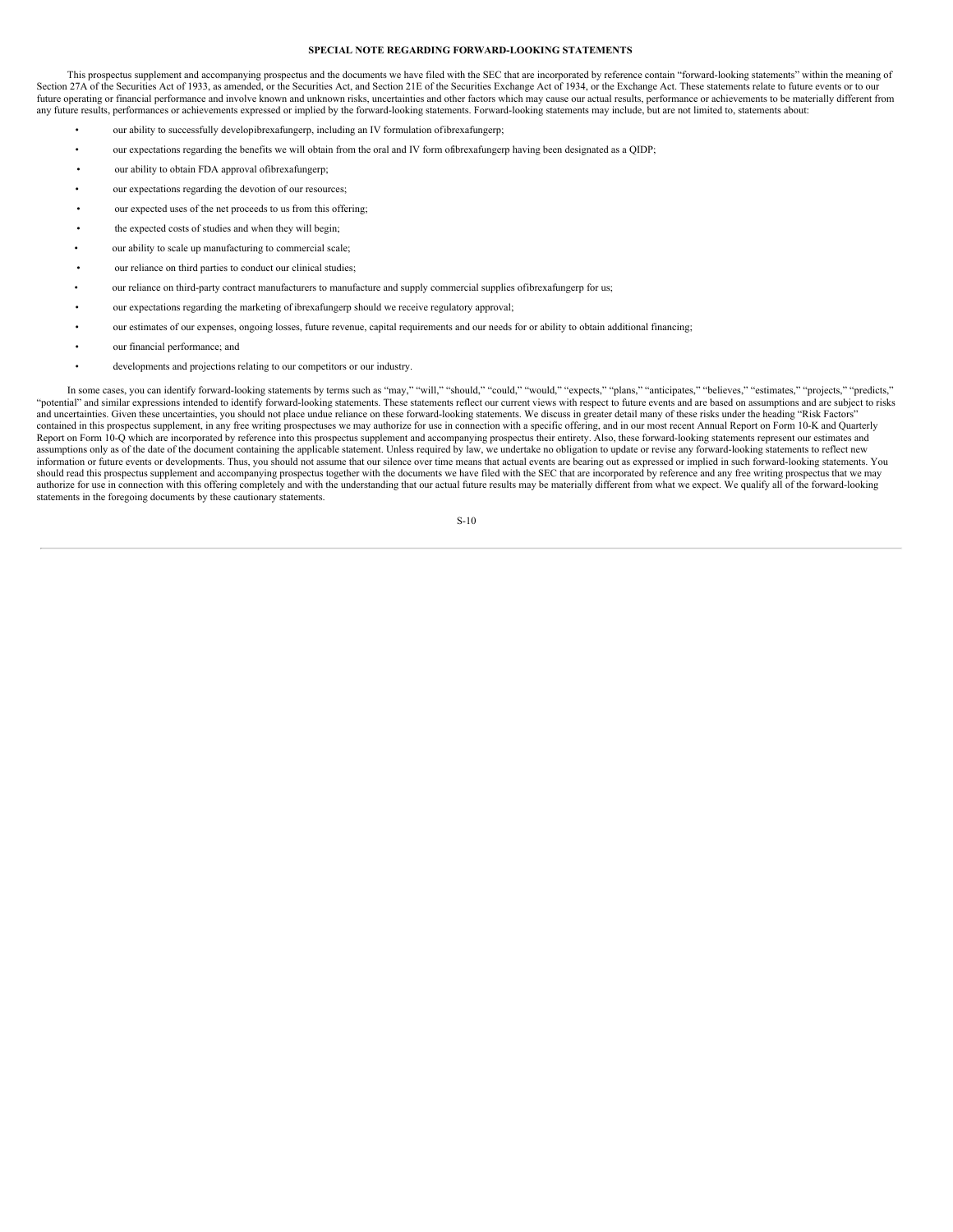# <span id="page-14-0"></span>**USE OF PROCEEDS**

We estimate that the net proceeds from the sale of the shares of common stock, thepre-funded warrants and the accompanying warrants that we are offering will be approximately \$79.5 million, after deducting the underwriting

We will retain broad discretion over the use of the net proceeds from this offering. We currently expect to use the net proceeds from this offering for activities related to the commercial launch of ibrexafungerp, working

Amounts and timing of our actual expenditures will depend on numerous factors, including our development and commercialization efforts, as well as the amount of cash used in our operations. We therefore cannot estimate with certainty the amount of net proceeds to be used for the purposes described above. We may find it necessary or advisable to use the net proceeds for other purposes, and we will have broad discretion in the application of the net proceeds. Pending the uses described above, we plan to invest the net proceeds from this offering in short-term, investment-grade, interest-bearing securities.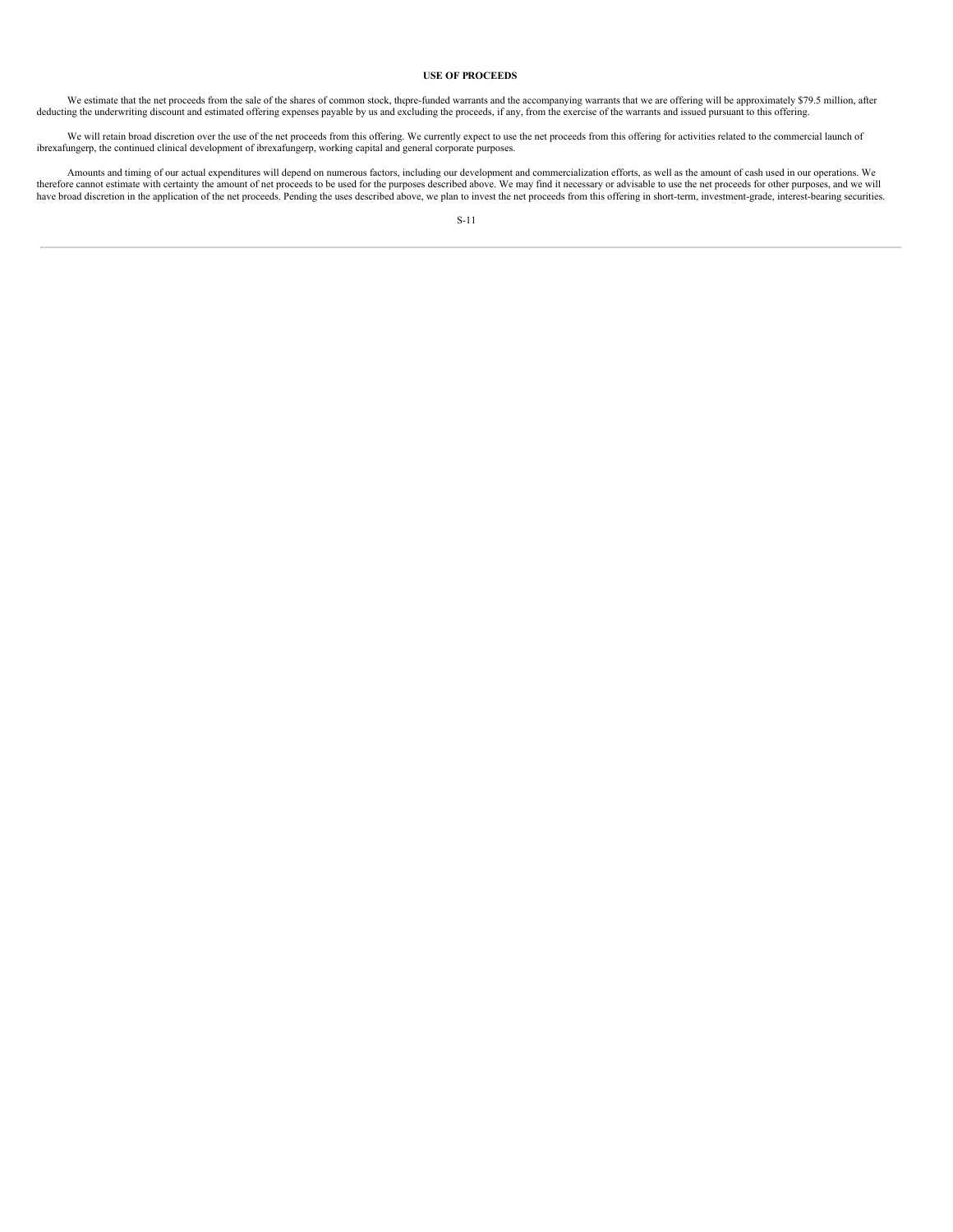# <span id="page-15-0"></span>**CAPITALIZATION**

# The following table sets forth our capitalization as ofSeptember 30, 2020:

- on an actual basis; and
- on an as adjusted basis to give effect to the receipt of the estimated net proceeds of \$79.5 million from the sale of the common stockpre-funded warrants and warrants in this offering, after deducting the underwriting discount and estimated offering expenses payable by us as described under "Use of Proceeds" and excluding the proceeds, if any, from the exercise of the warrants issued pursuant to this offering.

You should read the data set forth in the table below in conjunction with (a) our financial statements, including the related notes, and "Management's Discussion and Analysis of Financial Condition and Results of Operations" from our Annual Report on Form 10-K for the year ended December 31, 2019, and (b) our condensed financial statements, including the related notes, and "Management's Discussion and Analysis of Financial Condition and Results of Operations" from our Quarterly Report on Form 10-Q for the quarterly period ended September 30, 2020, which are incorporated by reference into this prospectus supplement and the accompanying prospectus.

|                                                                                                                                                                                           |   | As of September 30, 2020 |                |  |  |
|-------------------------------------------------------------------------------------------------------------------------------------------------------------------------------------------|---|--------------------------|----------------|--|--|
| (In thousands, except share and per share amounts)                                                                                                                                        |   | Actual                   | As<br>Adjusted |  |  |
| Cash and cash equivalents                                                                                                                                                                 | S | 29,494                   | 109.024        |  |  |
| Stockholders' equity:                                                                                                                                                                     |   |                          |                |  |  |
| Preferred stock, par value of \$0.001 per share, 5,000,000 shares authorized; 0<br>shares issued and outstanding, actual and as adjusted                                                  | S | 0 <sup>s</sup>           | $\Omega$       |  |  |
| Common stock, par value of \$0.001 per share, 100,000,000 shares authorized;<br>10,798,119 shares issued and outstanding, actual, 19,138,119 shares issued and<br>outstanding as adjusted |   | 10                       | 24             |  |  |
| Additional paid-in capital                                                                                                                                                                |   | 293,450                  | 372,966        |  |  |
| Accumulated deficit                                                                                                                                                                       |   | (283,902)                | (283,902)      |  |  |
| Total stockholders' equity                                                                                                                                                                |   | 9.558                    | 89,088         |  |  |
| Total capitalization                                                                                                                                                                      | S | 9,558 \$                 | 89,088         |  |  |

The number of our shares of common stock outstanding is based on 10,798,119 shares of common stock outstanding as of September 30, 2020, and excludes the shares of common stock issuable upon exercise of the pre-funded warrants and warrants being offered by us in this offering and also excludes, as of September 30, 2020, the following:

- 817,855 shares of common stock issuable upon the exercise of stock options outstanding with a weighted average exercise price of \$21.92 per share;
- 80,137 shares of common stock issuable upon the vesting of outstanding restricted stock units;
- 5,705,125 shares of common stock issuable upon the exercise of warrants outstanding with a weighted average exercise price of \$13.72;
- 2,760,338 shares of common stock reserved for issuance upon the conversion of \$22.0 million principal amount of outstanding convertible notes (of which \$2.0 million principal amount of notes was converted to 322,348 shares of common stock in December 2020);
- shares of common stock that may be issued pursuant to our common stock purchase agreement with Aspire Capital;
- 175,826 shares of common stock available for future grants under our equity incentive plans; and
- 5,895 of common stock available for future issuance under our employee stock purchase plan.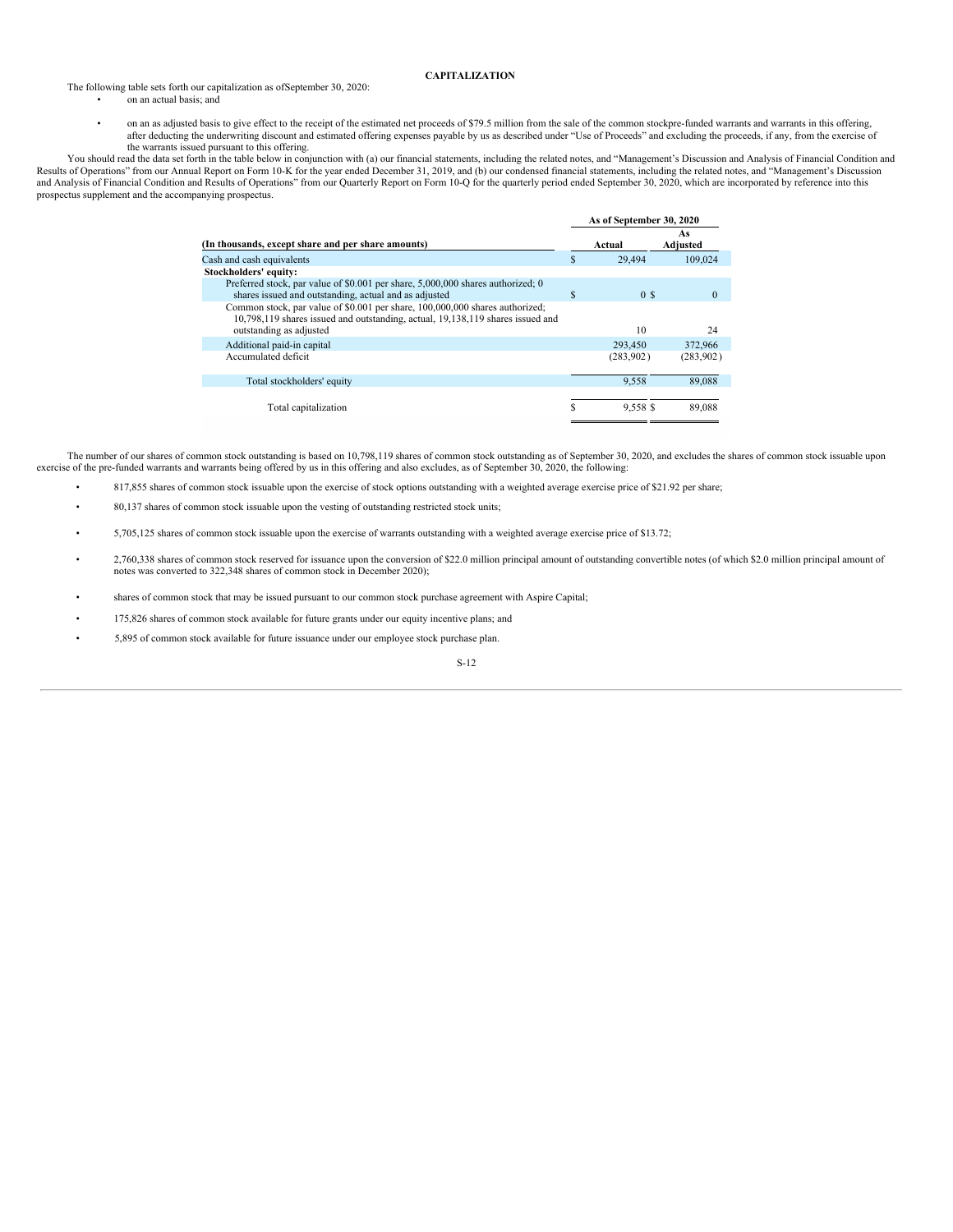# <span id="page-16-0"></span>**DILUTION**

If you invest in our common stock, your interest will be diluted immediately to the extent of the difference between the public offering price and the adjusted net tangible book value per share of our common stock after this offering, assuming no value is attributed to the pre-funded warrants, and such pre-funded warrants are accounted for and classified as equity. Net tangible book value on September 30, 2020, was approximately \$9.3 million, or \$0.86 per share. "Net tangible book value" is total assets minus the sum of liabilities and intangible assets. "Net tangible book value per share" is net tangible book value divided by the total number of shares outstanding. Net tangible book value per share after this offering gives effect to the sale of the 8,340,000 shares of our common stock in this offering at an offering price of \$6.25 per share and accompanying warrants, and the pre-funded warrants to purchase 5,260,000 shares of our common stock in this offering at an offering price of \$6.249 per share and accompanying warrants, after deducting offering discount and estimated expenses payable by us. Our as adjusted net tangible book value as of September 30, 2020, after giving effect to this offering as described above, would have been approximately \$88.8 million, or \$3.64 per share of common stock. This represents an immediate increase in net tangible book value of \$2.78 per share to our existing stockholders and an immediate dilution in net tangible book value of \$2.61 per share to investors participating in this offering. The following table illustrates this dilution per share to investors participating in this offering:

| Offering price per share and accompanying warrant                                       |        | \$6.25 |  |
|-----------------------------------------------------------------------------------------|--------|--------|--|
| Net tangible book value per share as of September 30, 2020                              | \$0.86 |        |  |
| Increase in net tangible book value per share attributable to new investors in offering | \$2.78 |        |  |
| As adjusted net tangible book value per share after giving effect to the offering       | \$3.64 |        |  |
| Dilution per share to new investors                                                     |        | \$2.61 |  |

The number of our shares of common stock outstanding is based on 10,798,119 shares of common stock outstanding as of September 30, 2020, and excludes the shares of common stock issuable upon exercise of the warrants being offered by us in this offering and also excludes, as of September 30, 2020, the following:

- 817,855 shares of common stock issuable upon the exercise of stock options outstanding with a weighted average exercise price of \$21.92 per share;
- 80,137 shares of common stock issuable upon the vesting of outstanding restricted stock units;
- 5,705,125 shares of common stock issuable upon the exercise of warrants outstanding with a weighted average exercise price of \$13.72;
- 2,760,338 shares of common stock reserved for issuance upon the conversion of \$22.0 million principal amount of outstanding convertible notes (of which \$2.0 million principal amount of notes was converted to 322,348 shares of common stock in December 2020);
- shares of common stock that may be issued pursuant to our common stock purchase agreement with Aspire Capital;
- 175,826 shares of common stock available for future grants under our equity incentive plans; and
- 5,895 of common stock available for future issuance under our employee stock purchase plan.

To the extent that any of the outstanding options or warrants are exercised, or convertible debt converted, there will be further dilution to new investors. In addition, we may choose to raise additional capital due to market conditions or strategic considerations, even if we believe we have sufficient funds for our current or future operating plans. To the extent that additional capital is raised through the sale of equity or convertible debt securities, the issuance of these securities could result in further dilution to our stockholders.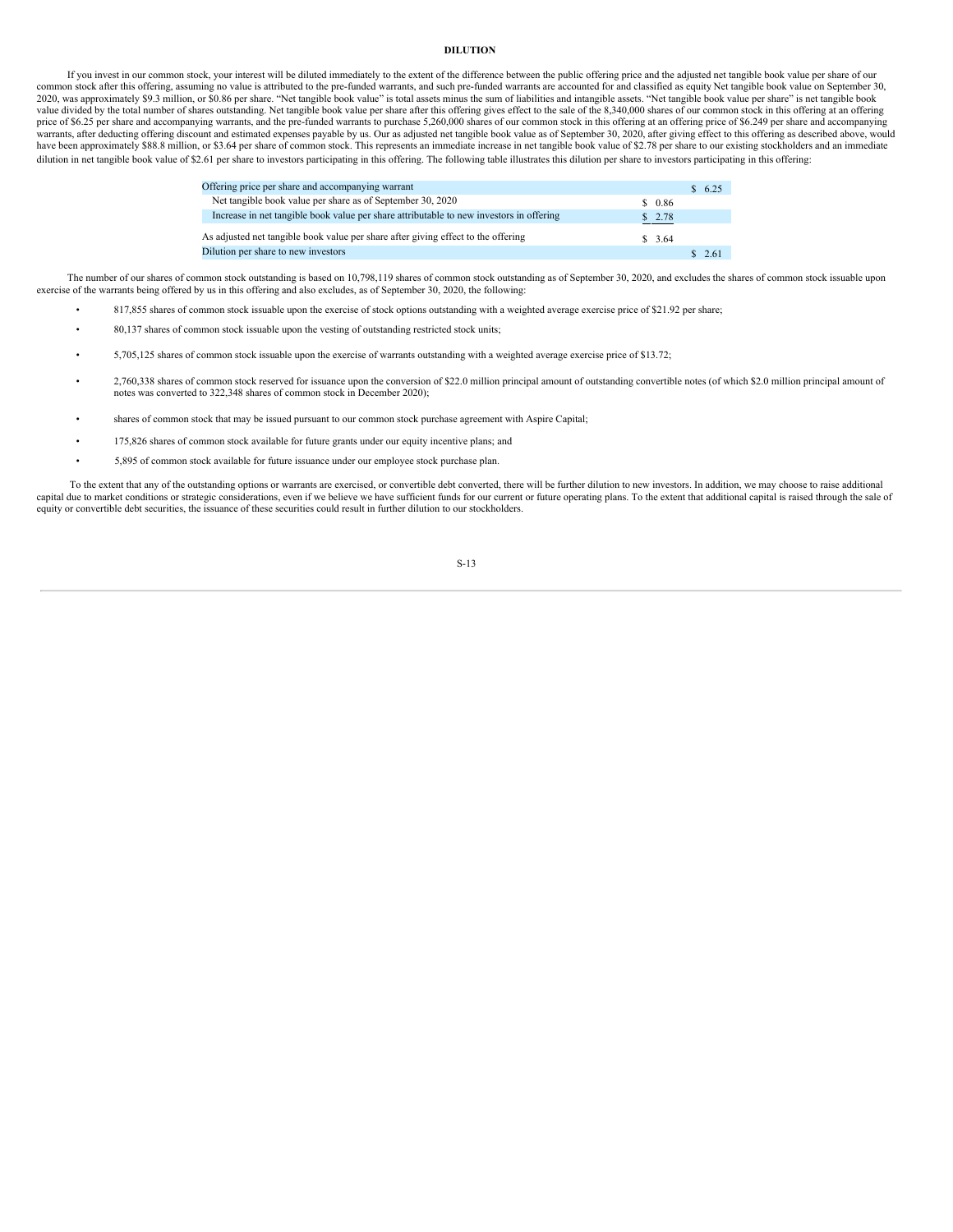# <span id="page-17-0"></span>**DESCRIPTION OF THE SECURITIES WE ARE OFFERING**

We are offering shares of our common stock, pre-funded warrants and warrants to purchase shares of our common stock (and the shares of our common stock issuable from time to time upon exercise of the offered warrants and pre-funded warrants). The common stock, warrants and pre-funded warrants will be issued separately. The common stock offered by this prospectus supplement and the accompanying prospectus is described in the accompanying prospectus under the heading "Description of Capital Stock." The warrants and pre-funded warrants offered by this prospectus supplement and the accompanying prospectus are described immediately below.

#### **Warrants**

Form. The warrants will be issued as individual warrant agreements to the investors. The form of warrant is attached as Annex A to this prospectus supplement. We will issue two series of warrants, the Series 1 warrants and the Series 2 warrants, which are collectively referred to as the warrants.

*Exercisability.* The warrants are exercisable beginning on the date of issuance, and at any time up to the first anniversary of the date of issuance in the case of the Series 1 warrants, and the date 3.5 years from the date of issuance in the case of the Series 2 warrants. The warrants will be exercisable, at the option of each holder, in whole or in part by delivering to us a duly executed exercise notice accompanied by payment in full for the number of shares of our common stock purchased upon such exercise (except in the case of a cashless exercise as discussed below). No fractional shares of common stock will be issued in connection with the exercise of a warrant. In lieu of fractional shares, we will pay the holder an amount in cash equal to the fractional amount multiplied by the market value of a share of common stock. The holder will not have the right to exercise any portion of the warrant if the holder (together with its affiliates) would beneficially own in excess of 4.99% of the number of shares of our common stock outstanding immediately after giving effect to the exercise, as such percentage ownership is determined in accordance with the terms of the warrants, provided that such percentage may be increased to up to 19.99% by the holder upon 61 days' notice. A particular holder may have a higher percentage ownership if circumstances require. Warrants accompanying the purchase of pre-funded warrants will have an additional provision enabling the holder thereof to purchase a pre-funded warrant rather than a share of common stock at the warrant exercise price less the exercise price of the pre-funded warrant purchased.

Failure to Timely Deliver Shares. If we fail to deliver to the investor a certificate representing shares issuable upon exercise of a warrant by the third trading day after the exercise date as required by the warrant, and if the investor purchases the shares of our common stock after that third trading day to deliver in satisfaction of a sale by the investor of the underlying warrant shares that the investor anticipated receiving from us, then, within three trading days of receipt of the investor's request, we, at the investor's discretion, will either (i) pay cash to the investor in an amount equal to the investor's total purchase price (including brokerage commissions, if any) for the shares of common stock purchased less the exercise price (as described below), or the buy-in price, at which point our obligation to deliver the warrant (and to issue the underlying common stock) will terminate, or (ii) promptly honor our obligation to deliver to the investor a certificate or certificates representing the underlying common stock and pay cash to the investor in an amount equal to the excess (if any) of the buy-in price over the product of (A) the number of shares of common stock, times (B) the per share closing price of our common stock on the date of the event giving rise to our obligation to deliver the certificate.

*Cashless Exercise.* In the event that a registration statement covering shares of common stock underlying the warrants is not available for either registration of such shares of common stock underlying the warrants or the resale of such underlying shares, the holder may, in its sole discretion, exercise the warrant in whole or in part and, in lieu of making the cash payment otherwise contemplated to be made to us upon such exercise in payment of the aggregate exercise price, elect instead to receive upon such exercise the net number of shares of common stock determined according to the formula set forth in the warrant.

*Exercise Price.* Each Series 1 warrant represents the right to purchase 0.5 of a share of common stock at an exercise price equal to \$7.33 per share, and each Series 2 warrant represents the right to purchase 0.5 of a share of common stock at an exercise price equal to \$8.25 per share, subject in each case to adjustment as described below. The exercise prices are subject to appropriate adjustment in the event of certain stock dividends and distributions, stock splits, stock combinations, reclassifications or similar events affecting our common stock and also upon any distributions of assets, including cash, stock or other property to our stockholders.

*Governing Law.* The warrant is governed by New York law.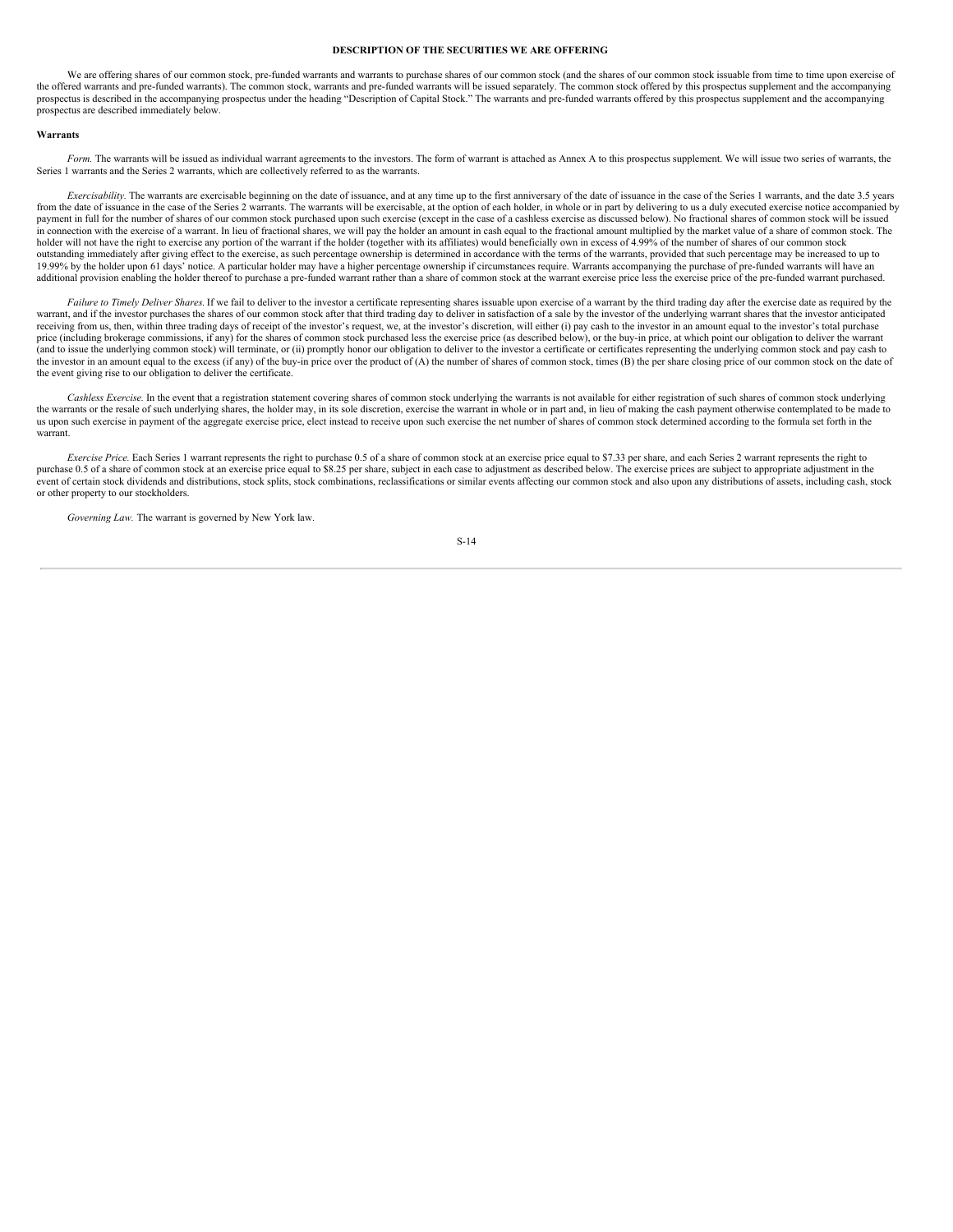*Transferability.* Subject to applicable laws, the warrants may be offered for sale, sold, transferred or assigned without our consent.

*Exchange Listing.* There is no public trading market for the warrants, and we do not expect a market to develop. In addition, we do not intend to apply for listing of the warrants on any securities exchange or other trading system.

*Fundamental Transactions*. If we consummate any merger, consolidation, sale or other reorganization event in which our common stock is converted into or exchanged for securities, cash or other property, or if we consummate certain sales or other business combinations, then at the election of the holder, (a) we (or any successor entity) will purchase the warrants from the holders for cash in an amount equal to the Black Scholes Value of the remaining unexercised portion of such warrants on the date of such fundamental transaction, as more completely described in the warrant or (b) the holders of the warrants will be entitled to receive upon exercise of the warrants the kind and amount of securities, cash or other property that the holders would have received had they exercised the warrants immediately prior to such event.

*Amendment and Waiver.* Except as otherwise provided in the warrant, the warrant may only be amended by us and we may take any action prohibited by the warrant, or omit to perform any act required to be performed under the warrant, only if we obtained the written consent of the holders of warrants representing at least a majority of shares of common stock underlying the warrants then outstanding.

*Rights as a Stockholder.* Except as otherwise provided in the warrants or by virtue of such holder's ownership of shares of our common stock, the holder of a warrant does not have the rights or privileges of a holder of our common stock, including any voting rights, until the holder exercises the warrant.

#### **Pre-Funded Warrants**

Form. The pre-funded warrants will be issued as individual warrant agreements to the investors. The form of pre-funded warrant is attached as Annex B to this prospectus supplement.

Duration and Exercise Price. Each pre-funded warrant offered hereby will have an initial exercise price per share equal to \$0.001 and expires only when fully exercised. The pre-funded warrants will be immediately exercisable and may be exercised at any time until the pre-funded warrants are exercised in full. The exercise price and number of shares of common stock issuable upon exercise is subject to appropriate adjustment in the event of stock dividends, stock splits, reorganizations or similar events affecting our common stock and the exercise price.

*Exercisability***.** Each pre-funded warrant is exercisable beginning on the date of issuance and expires only when fully exercised. Each pre-funded warrant will be exercisable, at the option of each holder, in whole or in part, by delivering to us a duly executed exercise notice accompanied by payment in full for the number of shares of our common stock purchased upon such exercise (except in the case of a cashless exercise as discussed below). A holder (together with its affiliates) may not exercise any portion of the pre-funded warrant to the extent that the holder would own more than 19.99% (or such lesser percentage as may be required by the investor) of the outstanding shares of common stock immediately after exercise. No fractional shares of common stock will be issued in connection with the exercise of a pre-funded warrant, but rather the number of shares of common stock to be issued shall be rounded up to the nearest whole number.

*Cashless Exercise.* In the event that a registration statement covering shares of common stock underlying the pre-funded warrants is not available for either registration of such shares of common stock underlying the pre-funded warrants or the resale of such underlying shares, the holder may, in its sole discretion, exercise the pre-funded warrant in whole or in part and, in lieu of making the cash payment otherwise contemplated to be made to us upon such exercise in payment of the aggregate exercise price, elect instead to receive upon such exercise the net number of shares of common stock determined according to the formula set forth in the pre-funded warrant.

*Exercise Price.* Each pre-funded warrant represents the right to purchase a share of common stock at an exercise price equal to \$0.001 per share, subject in each case to adjustment as described below. The exercise price is subject to appropriate adjustment in the event of certain stock dividends and distributions, stock splits, stock combinations, reclassifications or similar events affecting our common stock and also upon any distributions of assets, including cash, stock or other property to our stockholders.

*Governing Law.* The pre-funded warrant is governed by New York law.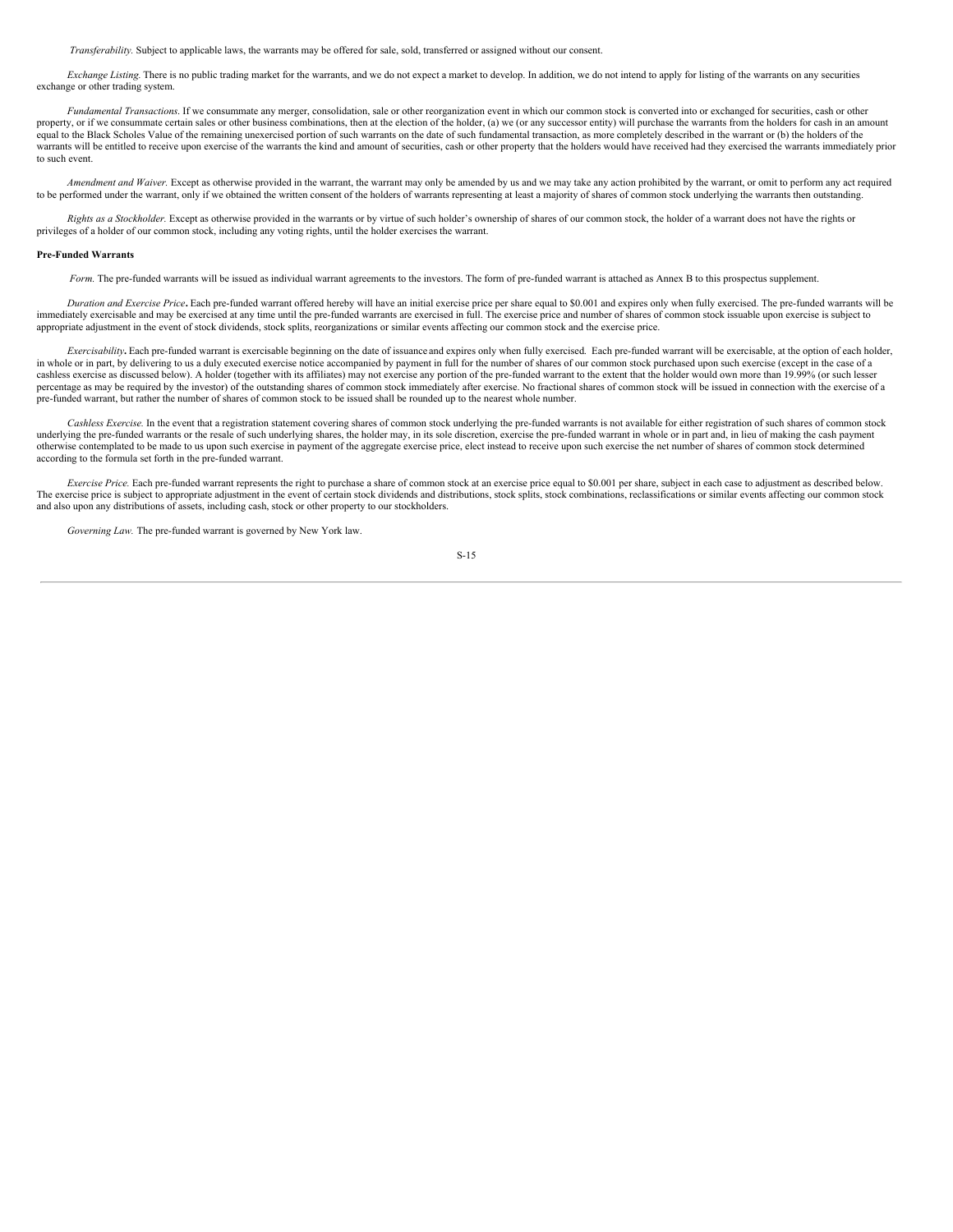*Transferability.* Subject to applicable laws, the pre-funded warrants may be offered for sale, sold, transferred or assigned without our consent.

*Exchange Listing*. There is no public trading market for the pre-funded warrants, and we do not expect a market to develop. In addition, we do not intend to apply for listing of the pre-funded warrants on any securities exchange or other trading system.

*Fundamental Transactions*. If we consummate any merger, consolidation, sale or other reorganization event in which our common stock is converted into or exchanged for securities, cash or other property, or if we consummate certain sales or other business combinations, then the holder of the pre-funded warrants will be entitled to receive upon exercise of the pre-funded warrant the kind and amount of securities, cash or other property that the holders would have received had they exercised the pre-funded warrants immediately prior to such fundamental transaction.

*Amendment and Waiver.* Except as otherwise provided in the pre-funded warrant, the pre-funded warrant may only be amended by us and we may take any action prohibited by thepre-funded warrant, or omit to perform any act required to be performed under the pre-funded warrant, only if we obtained the written consent of the holder ofpre-funded warrant.

Rights as a Stockholder. Except as otherwise provided in the pre-funded warrant or by virtue of such holder's ownership of shares of our common stock, the holder of apre-funded warrant does not have the rights or privileges of a holder of our common stock, including any voting rights, until the holder exercises the pre-funded warrant.

# <span id="page-19-0"></span>**UNDERWRITING**

Guggenheim Securities, LLC is acting as representative of each of the underwriters named below. Subject to the terms and conditions set forth in the underwriting agreement between us and the underwriters, each of the underwriters has agreed, severally and not jointly, to purchase from us, the respective number of shares of common stock, pre-funded warrants and accompanying warrants set forth opposite its name below.

|                                                                     |                  | <b>NUMBER OF</b>  | <b>NUMBER OF</b>  | <b>NUMBER OF</b>  |
|---------------------------------------------------------------------|------------------|-------------------|-------------------|-------------------|
|                                                                     |                  | <b>SHARES</b>     | <b>SHARES</b>     | <b>SHARES</b>     |
|                                                                     |                  | <b>UNDERLYING</b> | <b>UNDERLYING</b> | <b>UNDERLYING</b> |
|                                                                     | <b>NUMBER OF</b> | <b>PRE-FUNDED</b> | <b>SERIES 1</b>   | <b>SERIES 2</b>   |
| <b>UNDERWRITER</b>                                                  | <b>SHARES</b>    | <b>WARRANTS</b>   | <b>WARRANTS</b>   | <b>WARRANTS</b>   |
| Guggenheim Securities, LLC                                          | 5.212.500        | 3.287.500         | 4.250,000         | 4.250,000         |
| Cantor Fitzgerald & Co.                                             | 1,876,500        | 1,183,500         | 1,530,000         | 1,530,000         |
| Ladenburg Thalmann & Co. Inc.                                       | 417,000          | 263,000           | 340,000           | 340,000           |
| National Securities Corporation                                     | 500,400          | 315,600           | 408,000           | 408,000           |
| Brookline Capital Markets, a division of Arcadia<br>Securities, LLC | 166,800          | 105.200           | 136,000           | 136,000           |
| WBB Securities LLC                                                  | 166,800          | 105.200           | 136,000           | 136,000           |
| <b>Total</b>                                                        | 8.340.000        | 5.260,000         | 6,800,000         | 6,800,000         |

Subject to the terms and conditions set forth in the underwriting agreement, the underwriters have agreed, severally and not jointly, to purchase all of the shares of common stock, pre-funded warrants and warrants sold under the underwriting agreement if any of them are purchased. If an underwriter defaults, the underwriting agreement provides that the purchase commitments of the non-<br>defaulting underwriters may be incr Act, or to contribute to payments the underwriters may be required to make in respect of those liabilities.

Each share of common stock is being sold together with a Series 1 warrant to purchase 0.5 of a share of our common stock and a Series 2 warrant to purchase 0.5 of a share of our common stock. Each pre-funded warrant is being sold together with a Series 1 warrant to purchase 0.5 of a share of our common stock and a Series 2 warrant to purchase 0.5 of a share of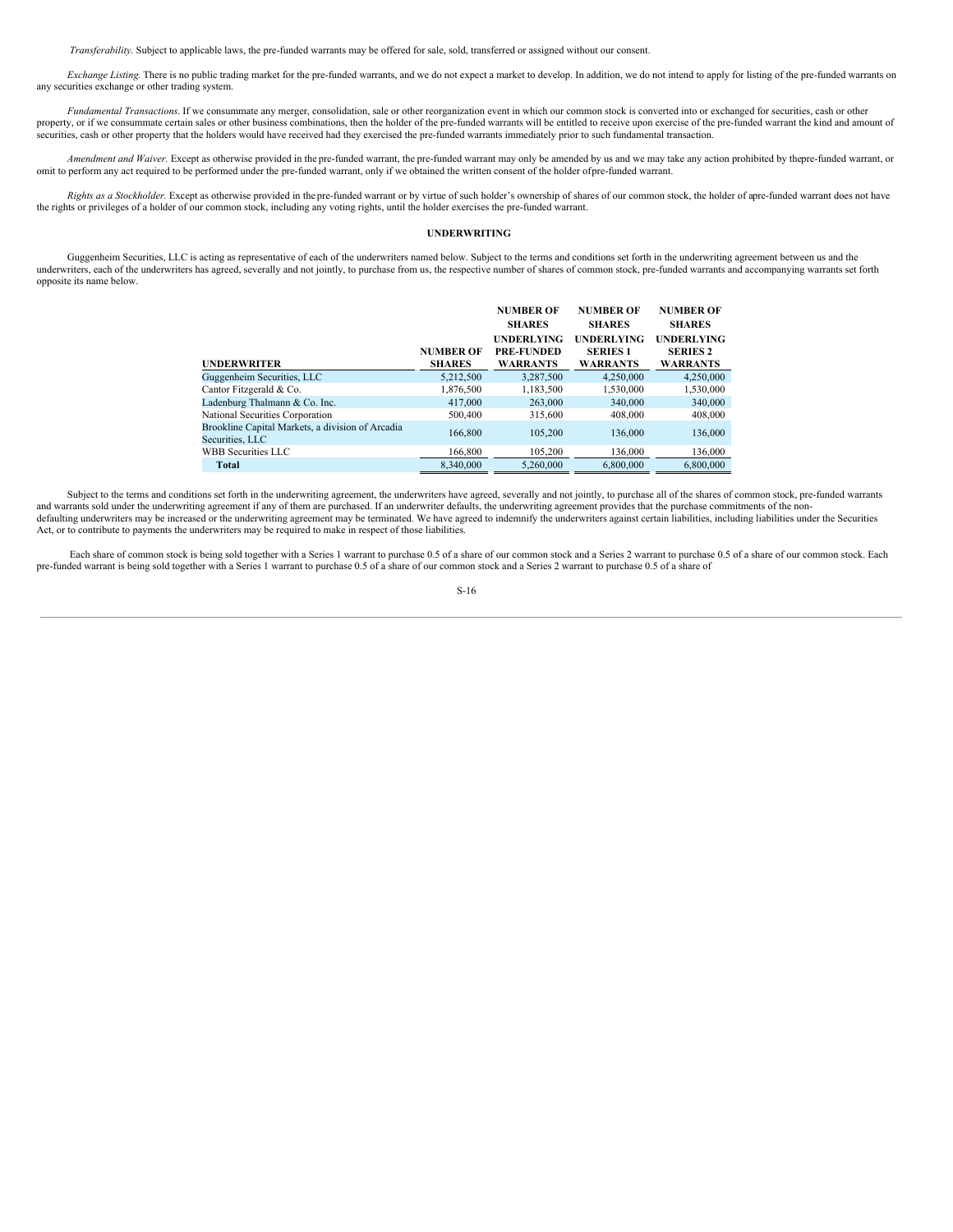our common stock, with an additional provision enabling the holder thereof to purchase a pre-funded warrant rather than a share of common stock at the warrant exercise price less the exercise price of the prefunded warrant purchased.

The shares of common stock, pre-funded warrants and warrants will be issued separately. There is no market through which the warrants or pre-funded warrants may be sold and purchasers may not be able to resell the warrants or pre-funded warrants purchased under this prospectus supplement.

The underwriters are offering the shares of common stock, pre-funded warrants and warrants subject to their acceptance of the shares of common stock, pre-funded warrants and warrants from us and subject to prior sale. The underwriters reserve the right to withdraw, cancel or modify offers to the public and to reject orders in whole or in part.

# **Commissions and Discounts; Expenses**

The underwriters have advised us that they propose initially to offer the shares (or pre-funded warrants) and warrants to the public at the public offering price set forth on the cover of this prospectus supplement and to dealers at that price less a concession not in excess of \$0.225 per share (or pre-funded warrant) and related warrants. After the offering, the public offering price, concession or any other term of the offering may be changed.

The underwriting discounts and commissions are equal to the public offering price per share of common stock less the amount paid by the underwriters to us per share of common stock, pre-funded warrants and related warrants. The following table shows the public offering price, underwriting discounts and commissions and proceeds before expenses to us in connection with this offering.

|                                                         |             | Per Share<br>and<br>Related | Per Pre-<br>Funded<br>Warrant and<br>Related |                 |
|---------------------------------------------------------|-------------|-----------------------------|----------------------------------------------|-----------------|
|                                                         |             | Warrants                    | Warrants                                     | Total           |
| Public offering price                                   | S           | 6.25                        | 6.249                                        | \$84,994,740.00 |
| Underwriting discounts and commissions to be paid by us | S           | 0.375                       | 0.37494                                      | \$5,099,684.40  |
| Proceeds, before expenses, to us                        | $\mathbf S$ | 5.875                       | 5.87406                                      | \$79,895,055.60 |

We estimate expenses payable by us in connection with this offering, other than the underwriting discounts and commissions referred to above, will be approximately \$370,000, which includes the fees and disbursements of outside counsel for the underwriters and other out-of-pocket expenses up to a maximum of \$150,000.

# **No Sales of Similar Securities**

Pursuant to the underwriting agreement, we have agreed that we will not, for a period of 90 days after the date of this prospectus supplement without the prior written consent of the representative:

issue, sell, offer to sell (which includes any offers, issuances or sales by us under our Controlled Equity Offering Sales Agreement with Cantor Fitzgerald & Co., dated as of September 11, 2020, under our Controlled Equity Offering Sales Agreement with Ladenburg Thalmann & Co. Inc., dated as of September 11, 2020, and under our Common Stock Purchase Agreement with Aspire Capital Fund, LLC), contract or agree to sell, hypothecate, pledge, grant any option to purchase or otherwise dispose of or agree to dispose of, directly or indirectly, or establish or increase a put equivalent position or liquidate or decrease a call equivalent position within the meaning of Section 16 of the Exchange Act and the rules and regulations of the SEC promulgated thereunder, with respect to, any of our common stock or any of our other securities that are substantially similar to our common stock, or any securities convertible into or exchangeable or exercisable for, or any warrants or other rights to purchase, the foregoing;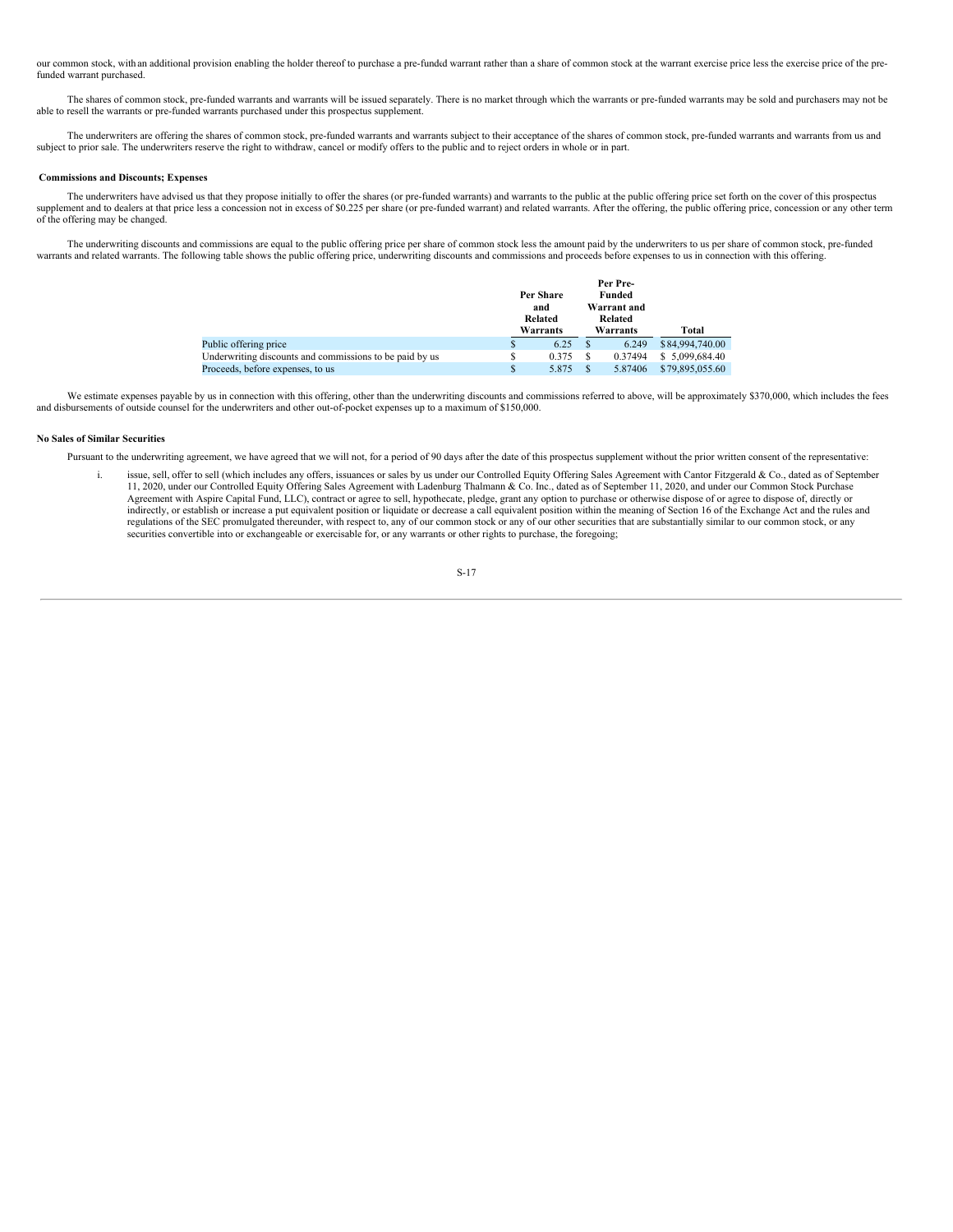- ii. file or cause to become effective a registration statement under the Securities Act relating to the offer and sale of anyof our common stock or any of our other securities that are substantially similar to our common stock, or any securities convertible into or exchangeable or exercisable for, or any warrants or other rights to purchase, the foregoing, other than any registration statement on Form S-8 filed to register securities to be offered under any of our employee benefit or equity incentive plans disclosed or incorporated by reference into the registration statement of which this prospectus supplement forms a part;
- iii. enter into any swap or other arrangement that transfers to another, in whole or in part, any of the economic consequences of ownership of our common stock or any of our other securities that are substantially similar to our common stock, or any securities convertible into or exchangeable or exercisable for, or any warrants or other rights to purchase, the foregoing, whether any such transaction is to be settled by delivery of our common stock or any of our other securities, in cash or otherwise; and
- iv. publicly announce an intention to effect any transaction specified in clause (i), (ii) or (iii).

The foregoing shall not apply to (a) the registration of the offer and sale of the securities as contemplated by the underwriting agreement; (b) issuances of our common stock upon the conversion of securities or the exercise of options or warrants disclosed as outstanding in the registration statement of which this prospectus supplement forms a part (excluding the exhibits thereto), provided that such securities, options and warrants have not been amended since the date of this prospectus supplement to increase the number of such securities, options or warrants or to decrease the exercise price, exchange price or conversion price of such securities, options or warrants (other than in connection with stock splits or combinations) or to extend the term of such securities, options or warrants; (c) issuances of our common stock (including pursuant to restricted stock awards, restricted stock units and upon the exercise of options) and grants of equity-based awards to our employees, officers, directors or consultants pursuant to any employee stock option plan, employee stock incentive plan, employee stock purchase plan, employee dividend reinvestment plan or any other employee benefit plan described or incorporated by reference in the registration statement of which this prospectus supplement forms a part for services rendered to us; or (d) issuances of our common stock, on an arm's-length basis, to unaffiliated collaborators, vendors, manufacturers, lessors, distributors, customers or other similar parties pursuant to a collaboration, licensing agreement, strategic alliance, lease, manufacturing or distribution arrangement or similar transaction, *provided* that any such issuances shall not represent, in the aggregate, more than 5% of our issued and outstanding shares of common stock as of the date of this prospectus supplement and that the recipients of such shares agree to be bound by a lock-up agreement (described below for our executive officers and directors) untilfor 90 days after the date of this prospectus supplement.

In addition, pursuant to certain lock-up agreements, our executive officers and directors have agreed that they will not, for a period of 90 days after the date of this prospectus supplement (the "Restricted Period") without the prior written consent of the representative, directly or indirectly, sell, offer, contract or grant any option to sell (including without limitation any short sale), grant any option, right or warrant to purchase, pledge, transfer, establish an open "put equivalent position" within the meaning of Rule 16a-1(h) under the Exchange Act, lend or otherwise dispose of shares of common stock, options, rights or warrants to acquire shares of common stock, or securities exchangeable or exercisable for or convertible into shares of common stock currently or hereafter owned either of record or beneficially (as defined in Rule 13d-3 under the Exchange Act) by the lock-up signatory (or such spouse or family member), including, without limitation, entering into any swap or other arrangement that transfers, in whole or in part, the economic consequences of the ownership of common stock or publicly announce an intention to do any of the foregoing. The foregoing sentence shall not apply to:

- i. transfers of shares of common stock or any security convertible into or exercisable or exchangeable for common stock as a bona fide gift;
- ii. distributions of shares of common stock or any security convertible into or exercisable or exchangeable for common stock to partners, members or stockholders of the lock-up signatory;
- iii. transfers of shares of common stock or any security convertible into or exercisable or exchangeable for common stock by will or intestate succession or to any trust or partnership for the direct or indirect benefit of such person or any member of the immediate family of the lock-up signatory;
- iv. acquisitions relating to shares of common stock or other securities acquired in open market transactions after the completion of the offering contemplated in this prospectus supplement;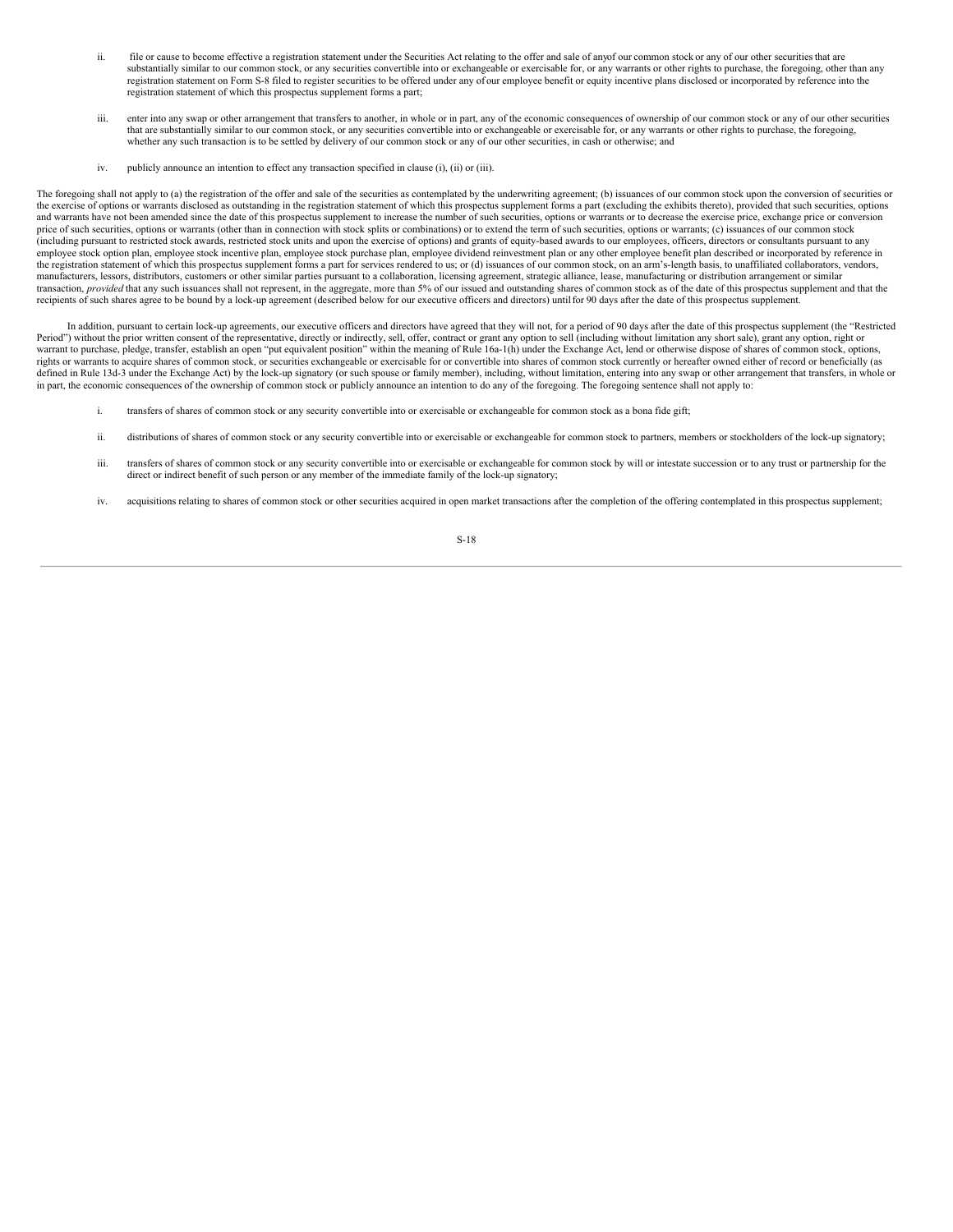- v. the exercise of, and the surrender of shares of common stock directly to us pursuant to tax withholding or net exercise provisions of,any equity awards issued pursuant to our equity incentive plans, which equity incentive plans exist as of the date of this prospectus supplement; and
- vi. the establishment of a trading plan pursuant to Rule 10b5-1 under the Exchange Act for the transfer of shares of common stock,*provided* that (a) such plan does not provide for the transfer of common stock during the Restricted Period and (b) no public announcement or filing under the Exchange Act is required of or voluntarily made by or on behalf of the lock-up signatory or us regarding the establishment of such plan,

provided, that (A) in the case of clauses (i), (ii) and (iii) above, each donee, distributee and transferee shall sign and deliver a lock-up agreement; (B) in the case of clauses (i), (ii), (iii) and (iv) above, no filing under Section 16(a) of the Exchange Act shall be required or shall be voluntarily made during the Restricted Period in connection with such event; and (C) in the case of clause (v) above, that if a Form 4 is required in connection with such exercise, such Form 4 shall indicate by footnote disclosure the nature of such transfer.

These restrictions terminate after the close of trading of the common stock on and including the 90th day after the date of this prospectus supplement. The representative may, in its sole discretion and at any time or from time to time before the termination of the 90-day period release all or any portion of the securities subject to lock-up agreements. There are no existing agreements between the underwriters and any time o any of our stockholders who will execute a lock-up agreement providing consent to the sale of shares prior to the expiration of the lock-up period.

#### **The Nasdaq Global Market Listing**

Our common stock is listed on The Nasdaq Global Market under the symbol "SCYX."

#### **Price Stabilization and Short Positions**

Until the distribution of the shares is completed, SEC rules may limit underwriters and selling group members from bidding for and purchasing our common stock. However, the representative may engage in transactions that stabilize the price of the common stock, such as bids or purchases to peg, fix or maintain that price.

In connection with the offering, the underwriters may purchase and sell our common stock in the open market. These transactions may include short sales, purchases on the open market to cover positions created by short sales and stabilizing transactions. Short sales involve the sale by the underwriters of a greater number of shares than they are required to purchase in the offering. Stabilizing transactions consist of various bids for or purchases of shares of common stock made by the underwriters in the open market prior to the closing of the offering.

Similar to other purchase transactions, the underwriters' purchases to cover the syndicate short sales may have the effect of raising or maintaining the market price of our common stock or preventing or retarding a decline in the market price of our common stock. As a result, the price of our common stock may be higher than the price that might otherwise exist in the open market. The underwriters may conduct these transactions on The Nasdaq Global Market, in the over-the-counter market or otherwise.

Neither we nor any of the underwriters make any representation or prediction as to the direction or magnitude of any effect that the transactions described above may have on the price of our common stock. In addition, neither we nor any of the underwriters make any representation that the representative will engage in these transactions or that these transactions, once commenced, will not be discontinued without notice.

# **Passive Market Making**

Any underwriters who are qualified market makers on The Nasdaq Global Market may engage in passive market making transactions in the securities on The Nasdaq Global Market in accordance with Rule 103 of Regulation M, during the business day prior to the pricing of the offering, before the commencement of offers or sales of the securities. Passive market makers must comply with applicable volume and price limitations and must be identified as passive market makers. In general, a passive market maker must display its bid at a price not in excess of the highest independent bid for such security; if all independent bids are lowered below the passive market maker's bid, however, the passive market maker's bid must then be lowered when certain purchase limits are exceeded. Passive market making may stabilize the market price of the securities at a level above that which might otherwise prevail in the open market and, if commenced, may be discontinued at any time.

$$
S-19
$$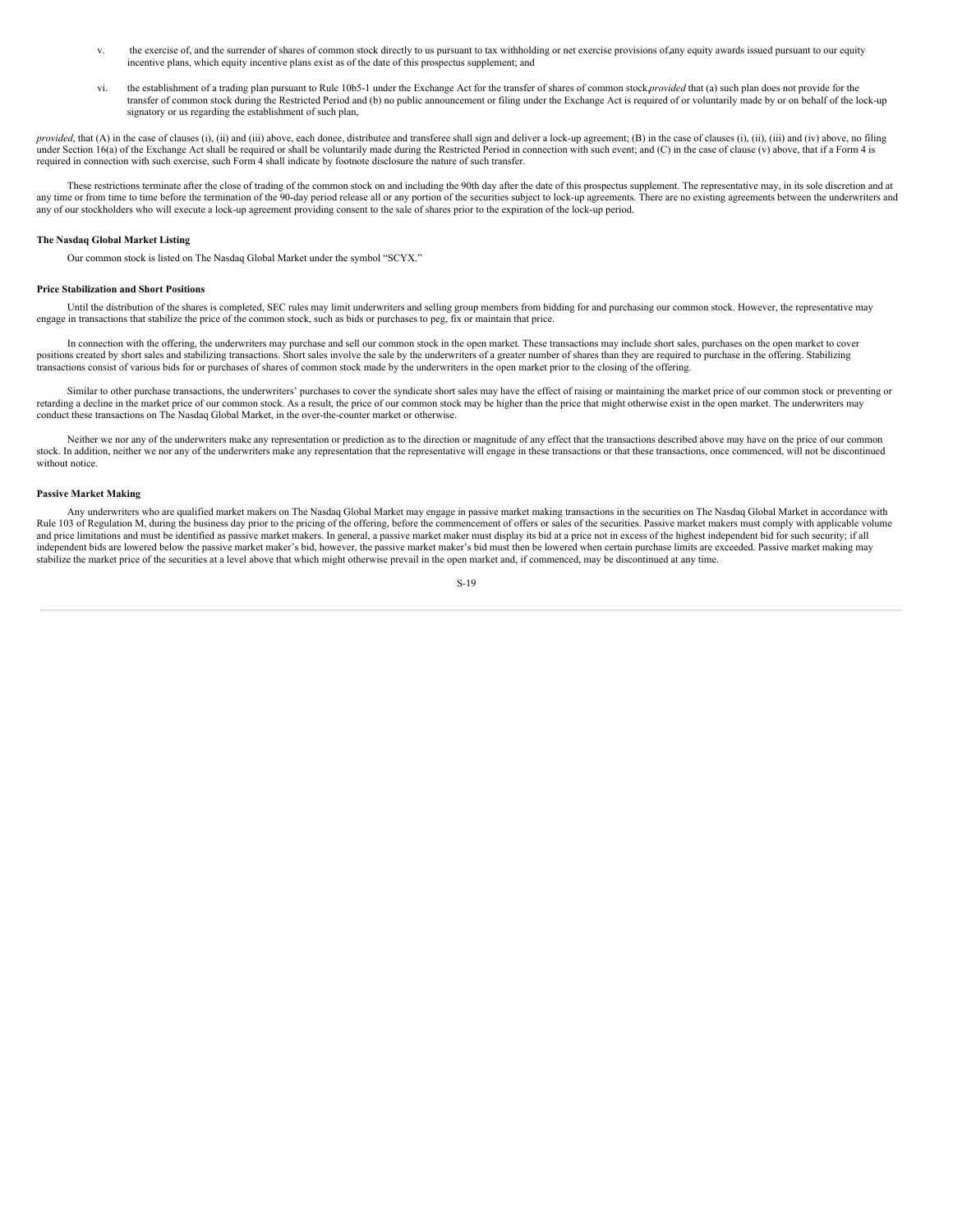#### **Electronic Distribution**

In connection with the offering, certain of the underwriters or securities dealers may distribute prospectuses by electronic means, such as e-mail.

#### **Other Relationships**

The underwriters and certain of their affiliates are full service financial institutions engaged in various activities, which may include securities trading, commercial and investment banking, financial advisory, investment management, investment research, principal investment, hedging, financing and brokerage activities. Some of the underwriters and certain of their affiliates may in the future engage in investment banking and other commercial dealings in the ordinary course of business with us and our affiliates, for which they may in the future receive customary fees, commissions and expenses.

In addition, in the ordinary course of their business activities, the underwriters and their affiliates may make or hold a broad array of investments and actively trade debt and equity securities (or related derivative securities) and financial instruments (including bank loans) for their own account and for the accounts of their customers.

Such investments and securities activities may involve securities and/or instruments of ours or our affiliates. The underwriters and their affiliates may also make investment recommendations and/or publish or express independent research views in respect of such securities or financial instruments and may hold, or recommend to clients that they acquire, long and/or short positions in such securities and instruments.

# **Selling Restrictions**

#### *Notice to Prospective Investors in the European Economic Area*

In relation to each Member State of the European Economic Area, or a Member State, no securities have been offered or will be offered pursuant to the offering to the public in that Member State prior to the publication of a prospectus in relation to the securities which has been approved by the competent authority in that Member State or, where appropriate, approved in another Member State and notified to the competent authority in that Member State, all in accordance with the Prospectus Regulation, except that offers of securities may be made to the public in that Member State at any time under the following exemptions under the Prospectus Regulation:

- A. to any legal entity which is a qualified investor as defined under the Prospectus Regulation;
- B. to fewer than 150 natural or legal persons (other than qualified investors as defined under the Prospectus Regulation), subject to obtaining the prior consent of the underwriters; or
- C. in any other circumstances falling within Article 1(4) of the Prospectus Regulation,

provided that no such offer of securities shall require the Company or any underwriter to publish a prospectus pursuant to Article 3 of the Prospectus Regulation or supplement a prospectus pursuant to Article 23 of the Prospectus Regulation and each person who initially acquires any securities or to whom any offer is made will be deemed to have represented, acknowledged and agreed to and with each of the underwriters and the Co

In the case of any securities being offered to a financial intermediary as that term is used in Prospectus Regulation, each such financial intermediary will be deemed to have represented, acknowledged and agreed that the securities acquired by it in the offer have not been acquired on a non-discretionary basis on behalf of, nor have they been acquired with a view to their offer or resale to, persons in circumstances which may give rise to an offer of any securities to the public other than their offer or resale in a Member State to qualified investors as so defined or in circumstances in which the prior consent of the underwriters have been obtained to each such proposed offer or resale.

For the purposes of this provision, the expression an "offer to the public" in relation to securities in any Member State means the communication in any form and by any means of sufficient information on the terms of the offer and any securities to be offered so as to enable an investor to decide to purchase or subscribe for any securities, and the expression "Prospectus Regulation" means Regulation (EU) 2017/1129.

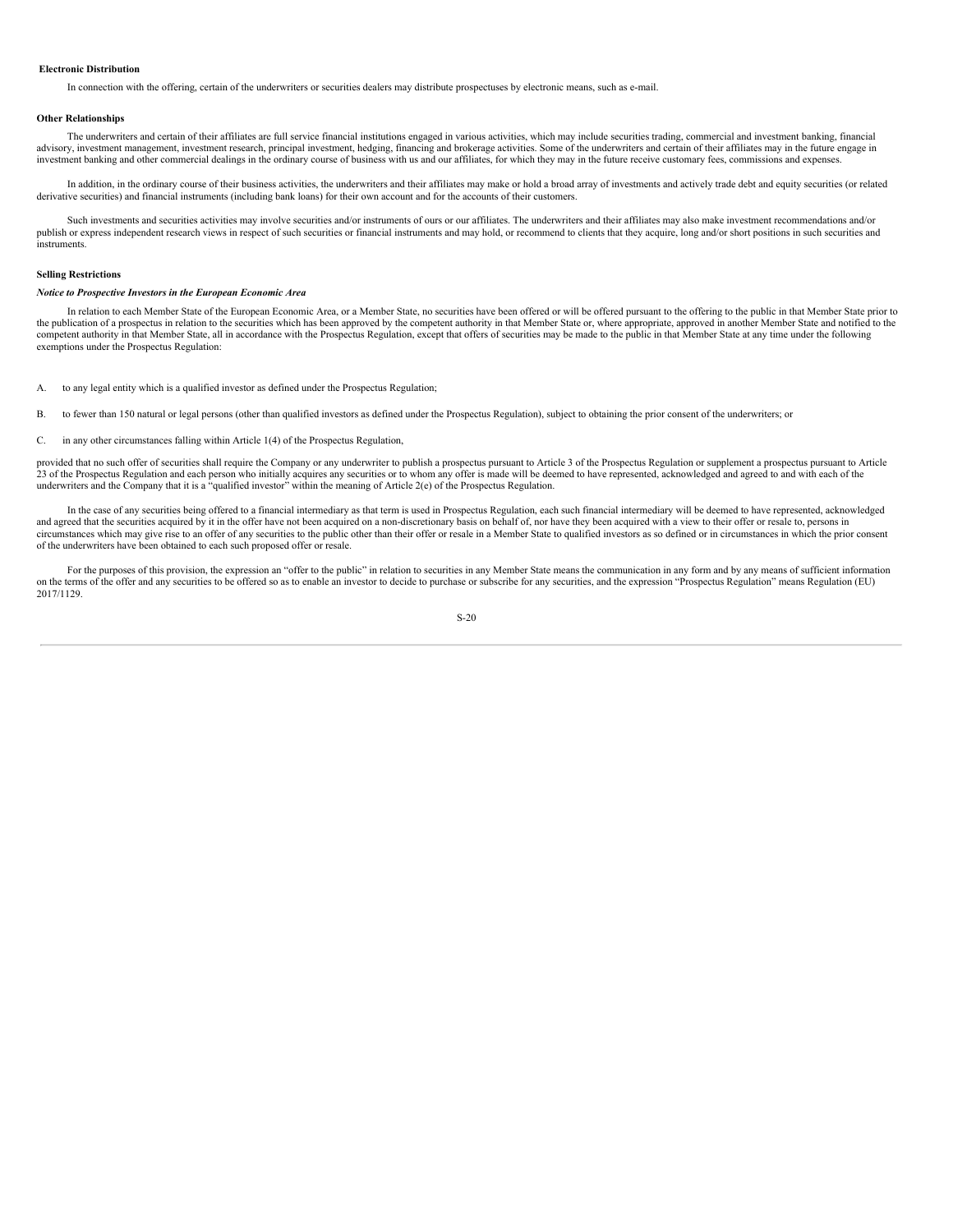# *Notice to Prospective Investors in the United Kingdom*

In addition, in the United Kingdom, this document is being distributed only to, and is directed only at, and any offer subsequently made may only be directed at persons who are "qualified investors" (as defined in the Prospectus Regulation) (i) who have professional experience in matters relating to investments falling within Article 19(5) of the Financial Services and Markets Act 2000 (Financial Promotion) Order 2005, as amended, or the Order, and/or (ii) who are high net worth companies (or persons to whom it may otherwise be lawfully communicated) falling within Article 49(2)(a) to (d) of the Order (all such persons together being referred to as "relevant persons") or otherwise in circumstances which have not resulted and will not result in an offer to the public of the securities in the United Kingdom within the meaning of the Financial Services and Markets Act 2000.

Any person in the United Kingdom that is not a relevant person should not act or rely on the information included in this document or use it as basis for taking any action. In the United Kingdom, any investment or investment activity that this document relates to may be made or taken exclusively by relevant persons.

#### *Notice to Prospective Investors in Canada*

The securities may be sold only to purchasers purchasing, or deemed to be purchasing, as principal that are accredited investors, as defined in National Instrument 45-106 Prospectus Exemptions or subsection 73.3(1) of the Securities Act (Ontario), and are permitted clients, as defined in National Instrument 31-103 Registration Requirements, Exemptions and Ongoing Registrant Obligations. Any resale of the securities must be made in accordance with an exemption from, or in a transaction not subject to, the prospectus requirements of applicable securities laws.

Securities legislation in certain provinces or territories of Canada may provide a purchaser with remedies for rescission or damages if this prospectus supplement (including any amendment thereto) contains a misrepresentation, provided that the remedies for rescission or damages are exercised by the purchaser within the time limit prescribed by the securities legislation of the purchaser's province or territory. The purchaser should refer to any applicable provisions of the securities legislation of the purchaser's province or territory for particulars of these rights or consult with a legal advisor.

Pursuant to section 3A.3 of National Instrument 33-105 Underwriting Conflicts (NI 33-105), the underwriters are not required to comply with the disclosure requirements of NI 33-105 regarding underwriter conflicts of interest in connection with this offering.

# *Notice to Prospective Investors in Switzerland*

The securities may not be publicly offered in Switzerland and will not be listed on the SIX Swiss Exchange ("SIX") or on any other stock exchange or regulated trading facility in Switzerland. This document does not constitute a prospectus within the meaning of, and has been prepared without regard to the disclosure standards for issuance prospectuses under art. 652a or art. 1156 of the Swiss Code of<br>Obligations or t document nor any other offering or marketing material relating to the securities or the offering may be publicly distributed or otherwise made publicly available in Switzerland.

Neither this document nor any other offering or marketing material relating to the offering, the Company or the securities have been or will be filed with or approved by any Swiss regulatory authority. In particular, this document will not be filed with, and the offer of securities will not be supervised by, the Swiss Financial Market Supervisory Authority ("FINMA"), and the offer of securities has not been and will not be authorized under the Swiss Federal Act on Collective Investment Schemes ("CISA"). The investor protection afforded to acquirers of interests in collective investment schemes under the CISA does not extend to acquirers of securities.

#### <span id="page-24-0"></span>**LEGAL MATTERS**

Cooley LLP will pass upon the validity of the common stock, pre-funded warrants and warrants offered by this prospectus supplement. The underwriters are being represented in connection with this offering by White & Case LLP.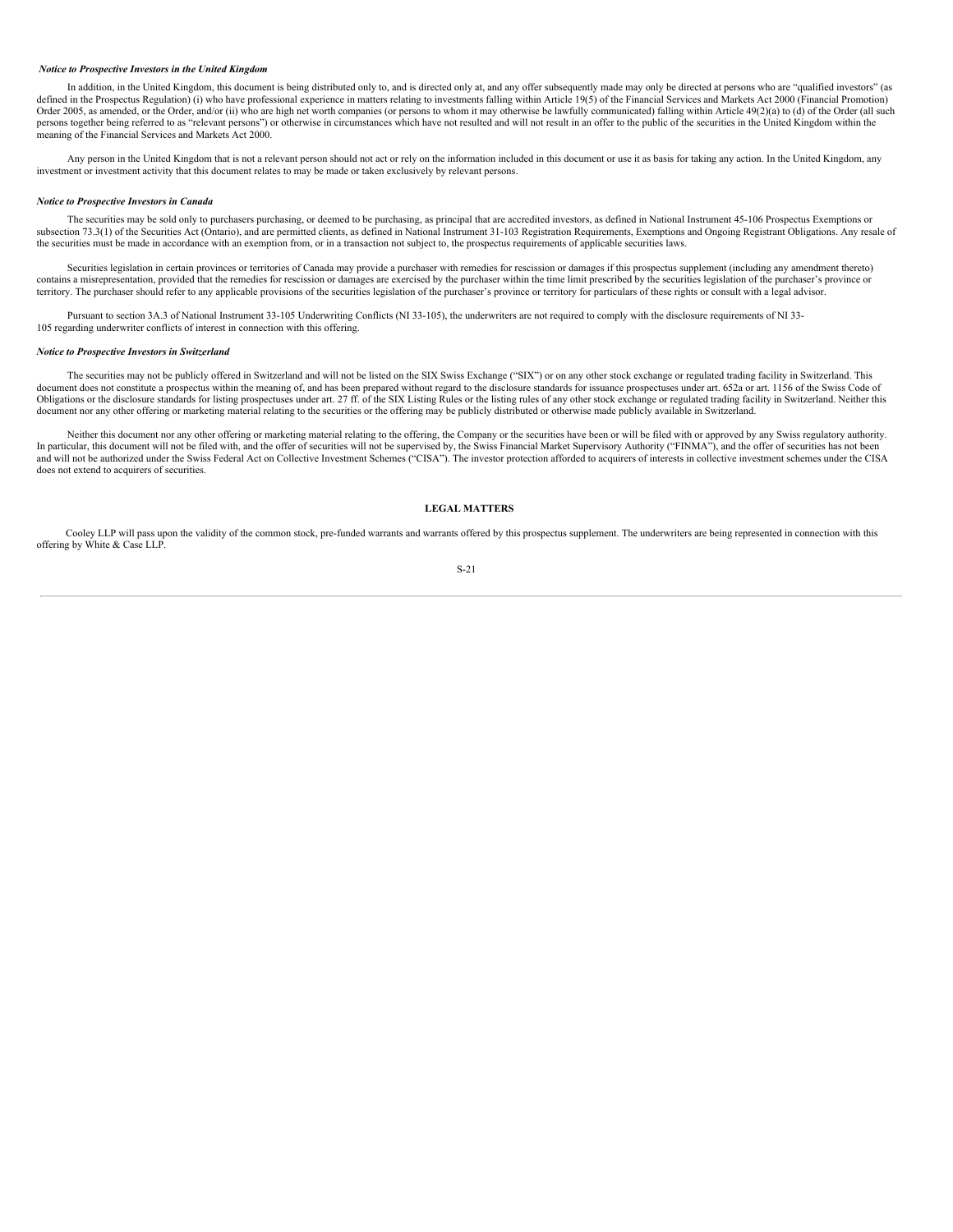# <span id="page-25-0"></span>**EXPERTS**

The financial statements incorporated in this prospectus supplement by reference from the Company's Annual Report on Form 10-K for the year ended December 31, 2019, and the effectiveness of the Company's internal control over financial reporting, have been audited by Deloitte & Touche LLP, an independent registered public accounting firm, as stated in their reports, which are incorporated herein by reference. Such financial statements have been so incorporated in reliance upon the reports of such firm given upon their authority as experts in accounting and auditing.

# <span id="page-25-1"></span>**WHERE YOU CAN FIND MORE INFORMATION**

This prospectus supplement and accompanying prospectus is part of the registration statement on Form S-3 we filed with the SEC under the Securities Act and does not contain all the information set forth in the registration statement. Whenever a reference is made in this prospectus supplement and accompanying prospectus to any of our contracts, agreements or other documents, the reference may not be complete and you should refer to the exhibits that are a part of the registration statement or the exhibits to the reports or other documents incorporated by reference into this prospectus supplement and accompanying prospectus for a copy of such contract, agreement or other document. Because we are subject to the information and reporting requirements of the Exchange Act, we file annual, quarterly and current reports, proxy statements and other information with the SEC. Our SEC filings are available to the public over the Internet at the SEC's website at http://www.sec.gov.

#### <span id="page-25-2"></span>**INCORPORATION OF CERTAIN INFORMATION BY REFERENCE**

The SEC allows us to "incorporate by reference" information from other documents that we file with it, which means that we can disclose important information to you by referring you to those documents. The information incorporated by reference is considered to be part of this prospectus supplement and accompanying prospectus. Information in this prospectus supplement supersedes information in<br>the accompanying and supersede the information in this prospectus supplement and accompanying prospectus. We incorporate by reference into this prospectus supplement, the accompanying prospectus and the registration statement of which this prospectus supplement is a part the information or documents listed below that we have filed with the SEC (Commission File No. 001-36365):

- our Annual Report on [Form](http://www.sec.gov/Archives/edgar/data/1178253/000156459020009875/scyx-10k_20191231.htm) 10-K for the year ended December 31, 2019, filed with the SEC on March 11, 2020, and Amendment No. 1 to our Annual Report of Form [10-K/A](http://www.sec.gov/Archives/edgar/data/1178253/000156459020019188/scyx-10ka_20191231.htm) for the year ended December 31, 2019, filed with the SEC on
- our Quarterly Report on [Form](http://www.sec.gov/Archives/edgar/data/1178253/000156459020023868/scyx-10q_20200331.htm) 10-Q for the quarter ended March 31, 2020, filed with the SEC on May 11, 2020;
- our Quarterly Report on [Form](https://www.sec.gov/ix?doc=/Archives/edgar/data/1178253/000156459020038629/scyx-10q_20200630.htm) 10-Q for the quarter ended June 30, 2020, filed with the SEC on August 10, 2020;
- our Quarterly Report on [Form](https://www.sec.gov/ix?doc=/Archives/edgar/data/1178253/000156459020051687/scyx-10q_20200930.htm) 10-Q for the quarter ended September 30, 2020, filed with the SEC on November 6, 2020;
- our Current Reports on Form 8-K filed with the SEC on[April](http://www.sec.gov/Archives/edgar/data/1178253/000156459020018514/scyx-8k_20200421.htm) 9, [2020](http://www.sec.gov/Archives/edgar/data/1178253/000156459020032489/scyx-8k_20200716.htm), April 13, 2020, April 21, 2020, April 24, 2020, July 7, 2020, July 16, 2020, [August](http://www.sec.gov/Archives/edgar/data/1178253/000156459020035769/scyx-8k_20200803.htm) 4, 2020, and [December](https://www.sec.gov/ix?doc=/Archives/edgar/data/1178253/000156459020056378/scyx-8k_20201202.htm) 8, 2020; and
- the description of our common stock contained in our registration statement o[nForm](http://www.sec.gov/Archives/edgar/data/1178253/000119312514106556/d695245d8a12b.htm) 8-A filed with the SEC on March 19, 2014 (File No. 001-36365), including any amendments or reports filed for the purposes of updating this description, including [Exhibit](http://www.sec.gov/Archives/edgar/data/1178253/000156459020009875/scyx-ex42_253.htm) 4.2 to our Annual Report on Form 10-K for the year ended December 31, 2019, filed with the SEC on March 11, 2020, and our Current Report on [Form](http://www.sec.gov/Archives/edgar/data/1178253/000156459020032489/scyx-8k_20200716.htm) 8-K filed with the SEC on July 16, 2020.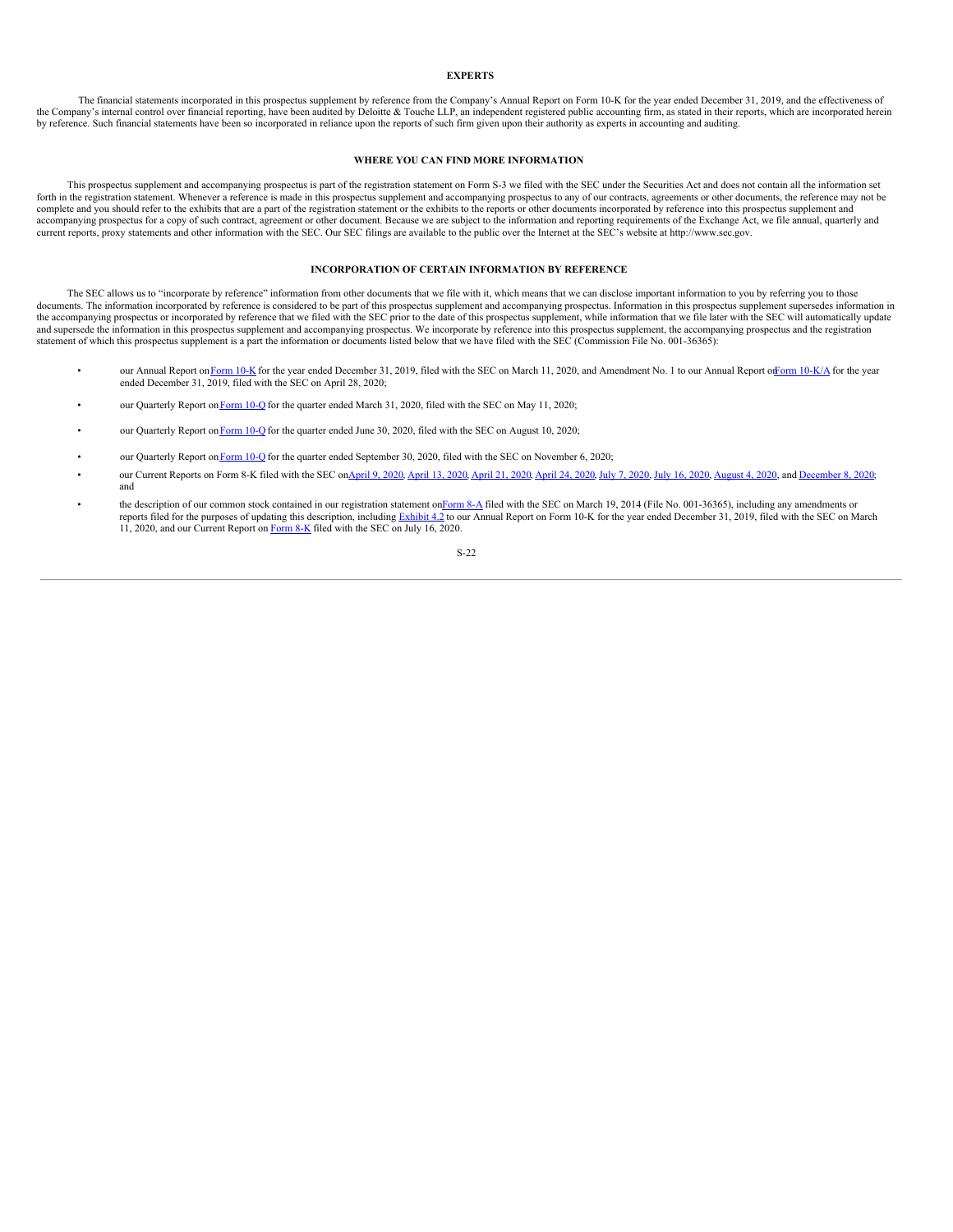We also incorporate by reference any future filings (other than current reports furnished under Item 2.02 or Item 7.01 of Form 8-K and exhibits filed on such form that are related to such items unless such Form 8-K express the offering of the securities made by this prospectus supplement and accompanying prospectus and will become a part of this prospectus supplement and accompanying prospectus from the date that such documents are filed wit future filings will automatically be deemed to modify and supersede any information in any document we previously filed with the SEC that is incorporated or deemed to be incorporated herein by reference to the extent that statements in the later filed document modify or replace such earlier statements. You can request a copy of these filings, at no cost, by writing or telephoning us at the following address or telephone number:

> SCYNEXIS, Inc. 1 Evertrust Plaza, 13th Floor Jersey City, NJ 07302-6548  $(201) 884 - 5485$ Attn: Secretary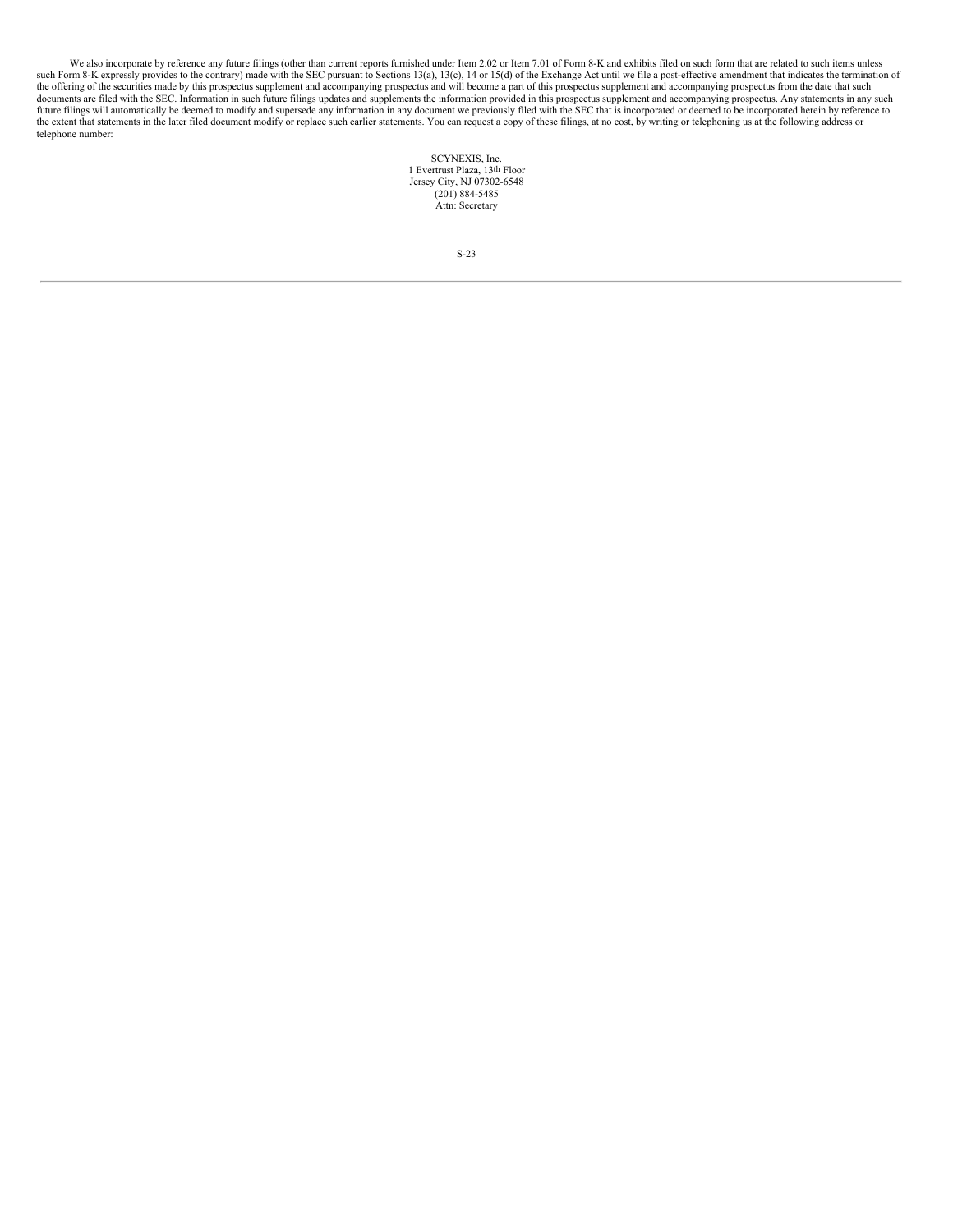# <span id="page-27-0"></span>**ANNEX A**

PURSUANT TO THE TERMS OF SECTION 1 OF THIS WARRANT, ALL OR A PORTION OF THIS WARRANT MAY HAVE BEEN EXERCISED OR CANCELED, AND THEREFORE THE ACTUAL NUMBER OF WARRANT SHARES REPRESENTED BY THIS WARRANT MAY BE LESS THAN THE AMOUNTS SET FORTH ON THE FACE HEREOF. ANY TRANSFEREE OF THIS WARRANT SHOULD CONTACT SCYNEXIS, INC. IN ADVANCE OF ACQUIRING THIS WARRANT TO BE APPRISED OF THE ACTUAL NUMBER OF **SHARES THAT MAY BE ACQUIRED PURSUANT TO THE EXERCISE OF THIS WARRANT**

# **SCYNEXIS, INC.**

# **Warrant to Purchase Common Stock**

Series [1][2] Warrant No.: 2020- Number of Shares of Common Stock: Date of Issuance: December 21, 2020 ("**Issuance Date**")

SCYNEXIS, Inc., a Delaware corporation (the "**Company**"), certifies that, for good and valuable consideration, the receipt and sufficiency of which are acknowledged, , the registered holder hereof or its permitted assigns (the "**Holder**"), is entitled, subject to the terms set forth below, to purchase from the Company, at the Exercise Price (as defined below) then in effect, upon exercise of this Warrant to Purchase Common Stock (including any Warrants to Purchase Common Stock issued in exchange, transfer or replacement hereof, the "**Warrant**"), at any time or times on or after the date hereof (the "**Exercisability Date**"), b "**Exercisability Date**"), but not after 5:30 p.m., New York Time, on the Expiration Date (as defined below), "**Warrant Shares**"). Except as otherwise defined herein, capitalized terms in this Warrant shall have the meanings set forth in Section 17. This Warrant is one of a series of warrants (such series being both Series 1 warrants and Series 2 warrants) to purchase shares of Common Stock (collectively, the "**Warrants**") issued on December 21, 2020 (the "**Issuance Date**"), pursuant to the Company's Registration Statement on Form S-3 (No. 333- 248751) (as amended) (the "**Registration Statement**").

# 1. EXERCISE OF WARRANT.

(a) Mechanics of Exercise. Subject to the terms and conditions hereof (including, without limitation, the limitations set forth in Section 1(e)), this Warrant may be exercised by the Holder on any day on or after the Exercisability Date, in whole or in part (but not as to fractional shares), by (i) delivery of a written notice, in the form attached hereto as Exhibit A (the "Exercise Notice"), of the Holder's election to exercise this Warrant and (ii) if (A) a registration statement registering the issuance of the Warrant Shares under the Securities Act of 1933, as amended (the "Securities Act"), is effective and available for the issuance of the Warrant Shares, or an exemption from registration under the Securities Act is available for the issuance of the Warrant Shares, payment to the Company of an amount equal to the applicable Exercise Price multiplied by the number of Warrant Shares as to which this Warrant is being exercised (the "Aggregate Exercise Price") in cash or wire transfer of immediately available funds (a "**Cash Exercise**") or (B) the provisions of Section 1(d) are available and this Warrant is exercised pursuant to a Cashless Exercise (as defined in Section 1(d)). The Holder shall not be required to surrender this Warrant in order to effect an exercise hereunder; provided, however, that in the event that this Warrant is exercised in full or for the remaining unexercised portion hereof, the Holder shall deliver this Warrant to the Company for cancellation within a reasonable time after such exercise. On or before the first Trading Day following the date on which the Company has received the Exercise Notice (the date upon which the Company has received the Exercise Notice, the "Exercise Date"), the Company shall transmit by facsimile or e-mail transmission an acknowledgment of confirmation of receipt of the Exercise Notice to the Holder and the Company's transfer agent for the Common Stock (the "**Transfer Agent**"). The Company shall deliver any objection to the Exercise Notice on or before the second Trading Day following the date on delivers the Aggregate Exercise Price (or notice of a Cashless Exercise) on or prior to the second (2nd) Trading Day following the date on which the Company has received the Exercise Notice (the "**Share Delivery Date**") (provided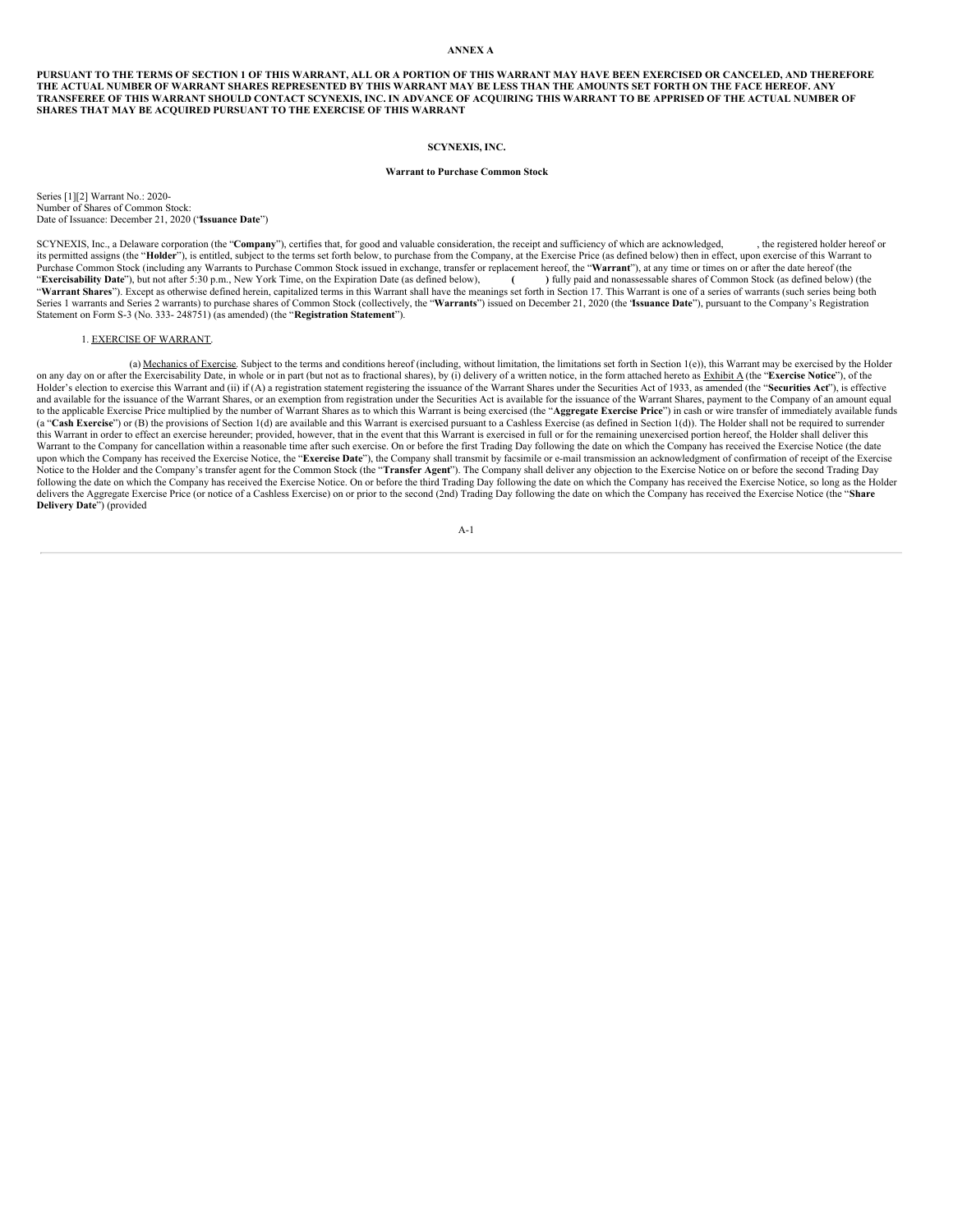that if the Aggregate Exercise Price has not been delivered by such date, the Share Delivery Date shall beone (1) Trading Day after the Aggregate Exercise Price (or notice of a Cashless Exercise) is delivered), the Company shall, (X) provided that the Transfer Agent is participating in The Depository Trust Company ("**DTC**") Fast Automated Securities Transfer Program (the "**FAST Program**") and so long as the certificates therefor are not required to bear a legend regarding restriction on transferability, upon the request of the Holder, credit such aggregate number of shares of Common Stock to which the Holder is entitled pursuant to such exercise to the Holder's or its designee's balance account with DTC through its Deposit Withdrawal At Custodian system, or (Y), if the Transfer Agent is not participating in the FAST Program or if the certificates are required to bear a legend regarding restriction on transferability, issue and dispatch by overnight courier to the address as specified in the Exercise Notice, a certificate, registered in the Company's share register in the name of the Holder or its designee, for the number of shares of Common Stock to which the Holder is entitled pursuant to such exercise. Upon delivery of the Exercise Notice, so long as the Holder delivers the Aggregate Exercise Price (or notice of a Cashless Exercise) on or prior to the second (2nd) Trading Day following the date on which the Company has received the Exercise Notice, the Holder shall be deemed for all corporate purposes to have become the holder of record of the Warrant Shares with respect to which this Warrant has been exercised, irrespective of the date such Warrant Shares are credited to the Holder's DTC account or the date of delivery of the certificates evidencing such Warrant Shares, as the case may be. If this Warrant is submitted in connection with any exercise pursuant to this Section 1(a) and the number of Warrant Shares represented by this Warrant submitted for exercise is greater than the number of Warrant Shares being acquired upon an exercise, then the Company shall as soon as practicable and in no event later than three Trading Days after any such submission and at its own expense, issue a new Warrant (in accordance with Section 7(e)) representing the right to purchase the number of Warrant Shares purchasable immediately prior to such exercise under this Warrant, less the number of Warrant Shares with respect to which this Warrant has been and/or is exercised. The Company shall pay any and all taxes and other expenses of the Company (including overnight delivery charges) that may be payable with respect to the issuance and delivery of Warrant Shares upon exercise of this Warrant; provided, however, that the Company shall not be required to pay any tax which may be payable in respect of any transfer involved in the registration of any certificates for Warrant Shares or Warrants in a name other than that of the Holder or an affiliate thereof. The Holder shall be responsible for all other tax liability that may arise as a result of transferring this Warrant or Warrant Shares upon exercise hereof to a third party. While this Warrant remains outstanding, the Company shall maintain a transfer agent that participates in the DTC Fast Automated Securities Transfer Program.

(b) Exercise Price. For purposes of this Warrant, "**Exercise Price**" means \$[ ] per share of Common Stock, subject to adjustment as provided herein.

(c) Failure to Timely Deliver Shares. In addition to any other rights available to a Holder, if the Company fails to deliver to the Holder the Warrant Shares by the third Trading Day after the Exercise Date, and if after such third Trading Day the Holder purchases (in an open market transaction or otherwise) shares of Common Stock to deliver in satisfaction of a sale by the Holder of the Warrant Shares that the Holder anticipated receiving from the Company (a "Buy-In"), then the Company shall, within three Trading Days after the Holder's request and in the Holder's discretion, either (i) pay cash to the Holder in an amount equal to the Holder's total purchase price (including brokerage commissions, if any) for the shares of Common Stock so purchased less the Exercise Price (the "**Buy-In Price**"), at which point the Company's obligation to deliver such certificate (and to issue such Common Stock) shall terminate, or (ii) promptly honor its obligation to deliver to the Holder a certificate or certificates representing such Common Stock and pay cash to the Holder in an amount equal to the excess (if any) of the Buy-In Price over the product of (A) such number of shares of Common Stock, times (B) the per share closing price of the Company's Common Stock on the date of the event giving rise to the Company's obligation to deliver such certificate.

(d) Cashless Exercise. Notwithstanding anything contained herein to the contrary, if a registration statement registering the issuance of the Warrant Shares under the Securities Act is not effective or available for the issuance of the Warrant Shares, the Holder may, in its sole discretion, exercise this Warrant in whole or in part and, in lieu of making the cash payment otherwise contemplated to be made to the Company upon such exercise in payment of the Aggregate Exercise Price, elect instead to receive upon such exercise the "Net Number" of shares of Common Stock determined according to the following formula (a "**Cashless Exercise**"):

 $A-2$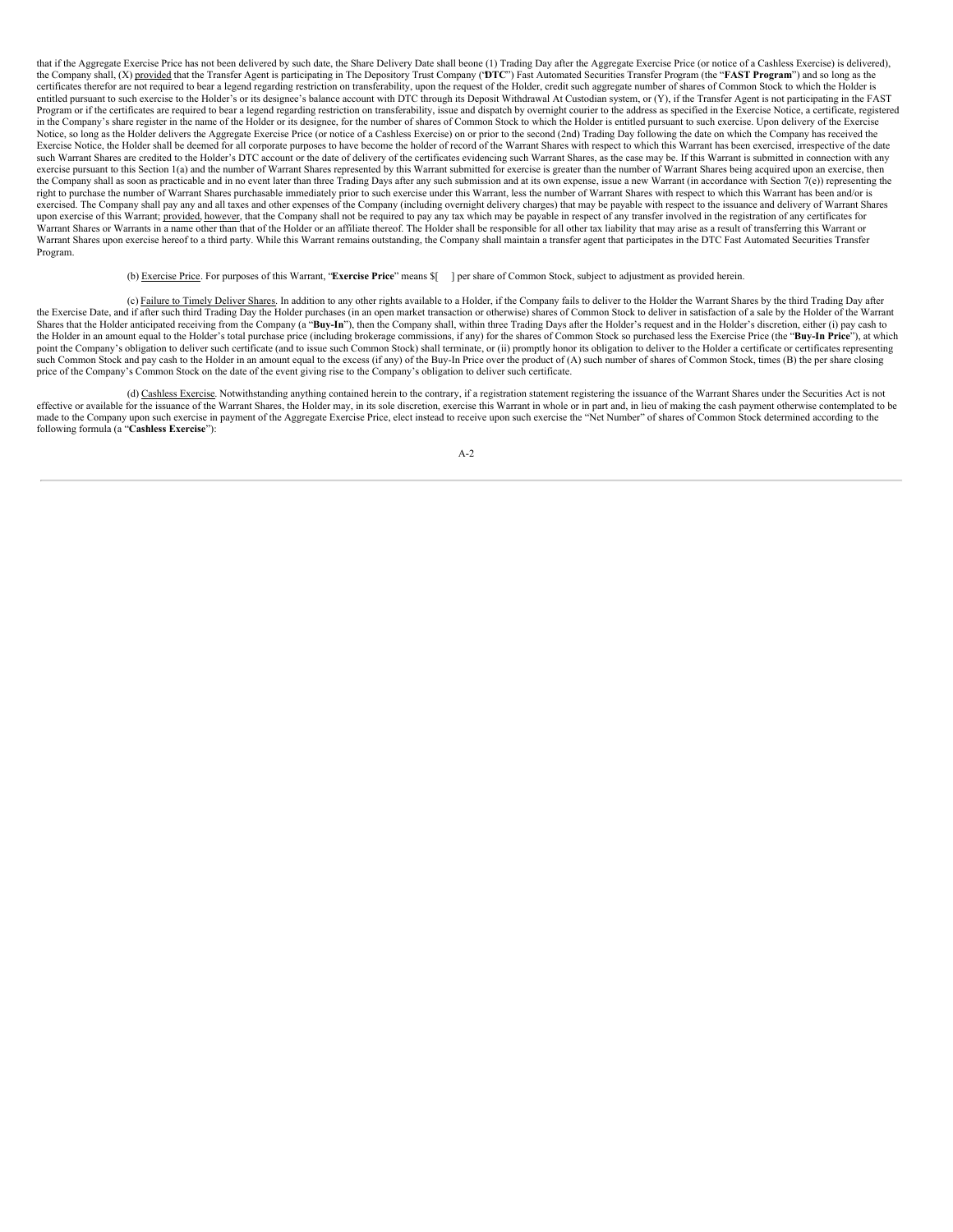Net Number =  $( A x B) - (A x C)$ B

For purposes of the foregoing formula:

- A = the total number of shares with respect to which this Warrant is then being exercised.
- B = the Weighted Average Price of the shares of Common Stock (as reported by Bloomberg) on the date immediately preceding the date of the Exercise Notice.
- C = the Exercise Price then in effect for the applicable Warrant Shares at the time of such exercise.

The Company hereby covenants and agrees that the Warrant Shares issued in a Cashless Exercise shall be deemed to have been acquired by the Holder pursuant to Section 3(a)(9) of the Securities Act. For purposes of Rule 144(d) promulgated under the Securities Act, as in effect on the date hereof, assuming the Holder is not an affiliate of the Company, it is intended that the Warrant Shares issued in a Cashless Exercise shall be deemed to have been acquired by the Holder, and the holding period for the Warrant Shares shall be deemed to have commenced, on the closing date of the offering pursuant to which the Company was obligated to issue this Warrant.

(e) Limitations on Exercises. (1) The Company shall not effect the exercise of this Warrant, and the Holder shall not have the right to exercise this Warrant, to the extent that after giving effect to such exercise, such Holder (together with such Holder's affiliates and any other Persons acting as a group together) would beneficially own in excess of 4.99%/9.99%/ 19.99% (the "**Maximum** Percentage") of the shares of Common Stock outstanding immediately after giving effect to such exercise. For purposes of the foregoing sentence, the aggregate number of shares of Common Stock beneficially owned by such Person and its affiliates shall include the number of shares of Common Stock issuable upon exercise of this Warrant with respect to which the determination of such sentence is being made, but shall exclude shares of Common Stock which would be issuable upon (i) exercise of the remaining, unexercised portion of this Warrant beneficially owned by such Person and its affiliates and (ii) exercise or conversion of the unexercised or unconverted portion of any other securities of the Company beneficially owned by such Person and its affiliates (including, without limitation, any convertible notes or convertible preferred stock or warrants) subject to a limitation on conversion or exercise analogous to the limitation contained herein. Except as set forth in the preceding sentence, for purposes of this paragraph, beneficial ownership shall be calculated in accordance with Section 13(d) of the Securities Exchange Act of 1934, as amended (the "**Exchange Act**"), it being acknowledged that the Company is not representing to the Holder that such calculation is in compliance with Section 13(d) of the Exchange Act, and the Holder is solely responsible for any schedules required to be filed in accordance therewith. For purposes of this Warrant, in determining the number of outstanding shares of Common Stock, the Holder may rely on the number of outstanding shares of Common Stock as reflected in (1) the Company's most recent Form 10-K, Form 10-Q, Current Report on Form 8-K or other public filing with the Securities and Exchange Commission, as the case may be, (2) a more recent public announcement by the Company or (3) any other notice by the Company or the Transfer Agent setting forth the number of shares of Common Stock outstanding. For any reason at any time, upon the written or oral request of the Holder, where such request indicates that it is being made pursuant to this Warrant, the Company shall within two Trading Days confirm orally and in writing to the Holder the number of shares of Common Stock then outstanding. In any case, the number of outstanding shares of Common Stock shall be determined after giving effect to the conversion or exercise of securities of the Company, including the Warrants, by the Holder and its affiliates since the date as of which such number of outstanding shares of Common Stock was reported. By written notice to the Company, the Holder may increase or decrease the Maximum Percentage to any other percentage not in excess of 19.99% specified in such notice; provided, that (i) any such increase will not be effective until the 61st day after such notice is delivered to the Company and Percentag (ii) any such increase or decrease will apply only to the Holder and not to any other holder of Warrants. Notwithstanding the foregoing, in the event that the exercise of this Warrant would cause the Holder to beneficially own in excess of 19.99% of the shares of Common Stock outstanding immediately after giving effect to such exercise, then, in lieu of receiving shares upon such exercise, such Holder would be able to require the Company to issue to such Holder a pre-funded warrant in the form of Exhibit A hereto (the "Pre-Funded Warrant"). In such event, the Exercise Price shall be reduced by \$0.001 per share of Common Stock, and the exercise price per share of

|  | × |
|--|---|
|  |   |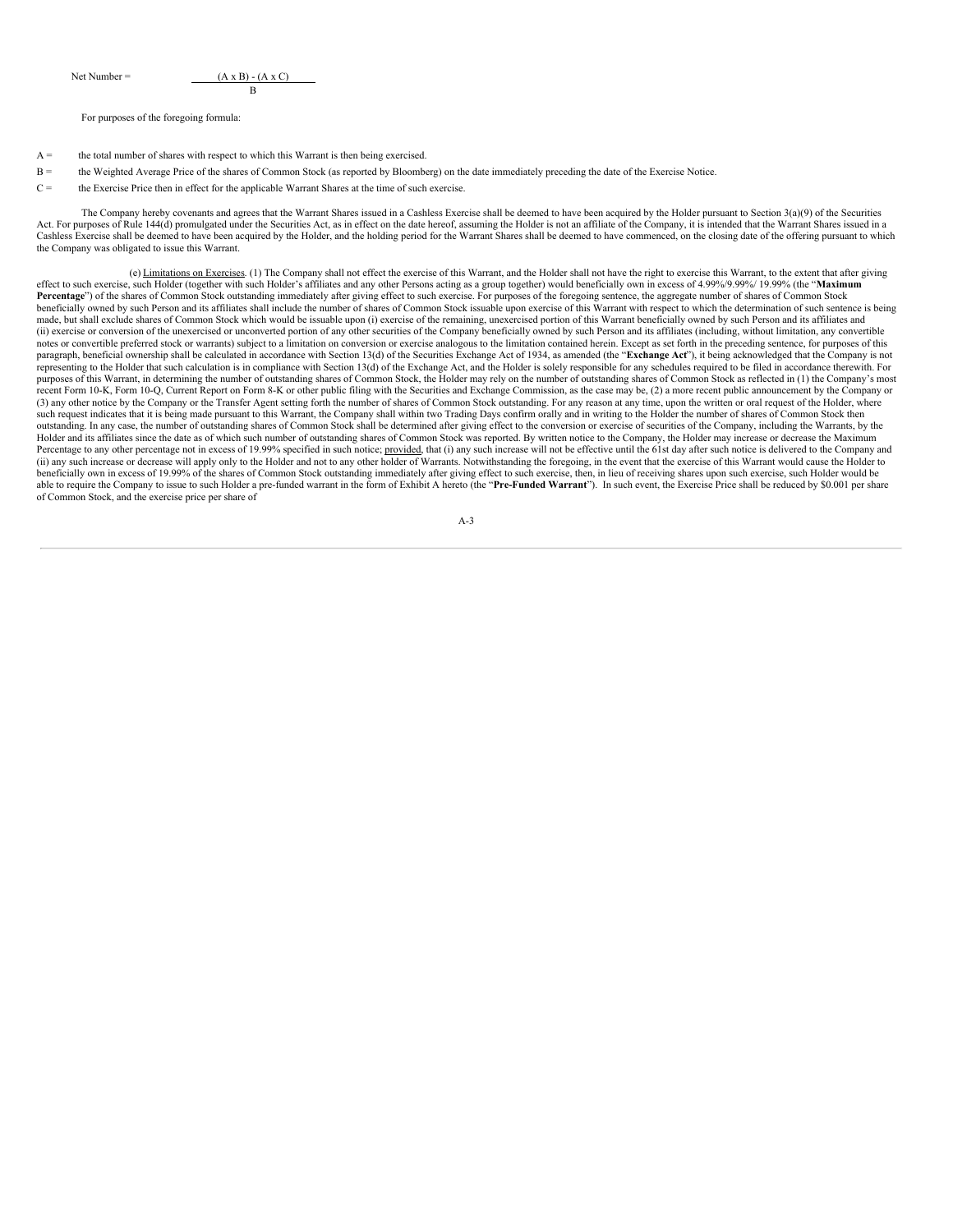the Pre-Funded Warrant shall be \$0.001 per share. The provisions of this paragraph shall be construed and implemented in a manner otherwise than in strict conformity with the terms of this Section 1(e) to correct this paragraph (or any portion hereof) which may be defective or inconsistent with the intended beneficial ownership limitation herein contained or to make changes or supplements necessary or desirable to properly give effect to such limitation.

(f) No Fractional Shares or Scrip. No fractional shares or scrip representing fractional shares shall be issued upon the exercise of this Warrant. As to any fraction of a share that the Holder would otherwise be entitled to purchase upon such exercise, the Company shall pay a cash adjustment in respect of such final fraction in an amount equal to such fraction multiplied by the Exercise Price.

2. ADJUSTMENT OF EXERCISE PRICE AND NUMBER OF WARRANT SHARES. The Exercise Price and the number of Warrant Shares shall be adjusted from time to time as follows:

(a) Adjustment upon Subdivision or Combination of Shares of Common Stock. If the Company at any time on or after the Issuance Date subdivides (by any stock split, stock dividend, recapitalization or otherwise) one or more classes of its outstanding shares of Common Stock into a greater number of shares, the Exercise Price in effect immediately prior to such subdivision will be proportionately reduced and the number of Warrant Shares will be proportionately increased. If the Company at any time on or after the Issuance Date combines (by combination, reverse stock split or otherwise) one or more classes of its outstanding shares of Common Stock into a smaller number of shares, the Exercise Price in effect immediately prior to such combination will be proportionately increased and the number of Warrant Shares will be proportionately decreased. Any adjustment under this Section 2(a) shall become effective at the close of business on the date the subdivision or combination becomes effective.

(b) Other Events. If any event occurs of the type contemplated by the provisions of Section 2(a) but not expressly provided for by such provisions (including, without limitation, the granting of stock appreciation rights, phantom stock rights or other rights with equity features to the holders of the Company's equity securities), then the Company's Board of Directors will make an appropriate adjustment in the Exercise Price and the number of Warrant Shares so as to protect the rights of the Holder; provided, that no such adjustment pursuant to this Section 2(b) will increase the Exercise Price or decrease the number of Warrant Shares as otherwise determined pursuant to this Section 2.

(c) Notwithstanding anything to the contrary in this Warrant, in no event shall the Exercise Price be reduced below the par value of the Company's Common Stock

3. RIGHTS UPON DISTRIBUTION OF ASSETS. If the Company shall declare or make any dividend or other distribution of its assets (or rights to acquire its assets) to holders of shares of Common Stock, by way of return of capital or otherwise (including, without limitation, any distribution of cash, stock or other securities, property or options by way of a dividend, spin off, reclassification, corporate rearrangement, scheme of arrangement or other similar transaction) (a "**Distribution**"), at any time after the issuance of this Warrant, then, in each such case:

(a) any Exercise Price in effect immediately prior to the close of business on the record date fixed for the determination of holders of shares of Common Stock entitled to receive the Distribution shall be reduced, effective as of the close of business on such record date, to a price determined by multiplying such Exercise Price by a fraction of which (i) the numerator shall be the Weighted Average Price of the shares of Common Stock on the Trading Day immediately preceding such record date minus the value of the Distribution (as determined in good faith by the Company's Board of Directors) applicable to one share of Common Stock, and (ii) the denominator shall be the Weighted Average Price of the shares of Common Stock on the Trading Day immediately preceding such record date; and

(b) the number of Warrant Shares shall be increased to a number of shares equal to the number of shares of Common Stock obtainable immediately prior to the close of business on the record date fixed for the determination of holders of shares of Common Stock entitled to receive the Distribution multiplied by the reciprocal of the fraction set forth in the immediately preceding paragraph (a); provided, that in the event that the Distribution

A-4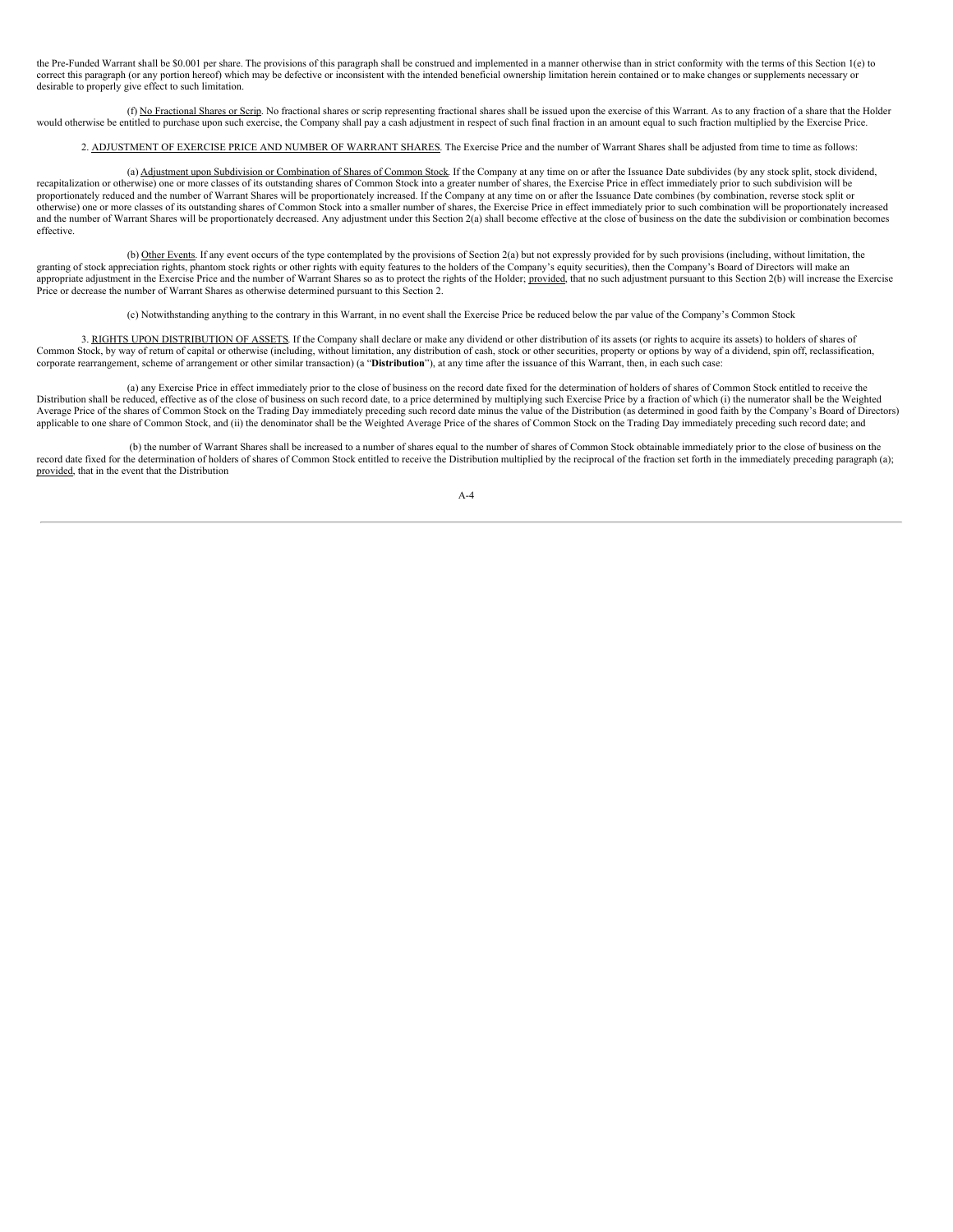is of shares of Common Stock or common stock of a company whose common shares are traded on a national securities exchange or a national automated quotation system (Other Shares of Common **Stock**"), then the Holder may elect to receive a warrant to purchase Other Shares of Common Stock in lieu of an increase in the number of Warrant Shares, the terms of which shall be identical to those of this Warrant, except that such warrant shall be exercisable into the number of shares of Other Shares of Common Stock that would have been payable to the Holder pursuant to the Distribution had the Holder exercised this Warrant immediately prior to such record date and with an aggregate exercise price equal to the product of the amount by which the exercise price of this Warrant was decreased with respect to the Distribution pursuant to the terms of the immediately preceding paragraph (a) and the number of Warrant Shares calculated in accordance with the first part of this paragraph (b).

# 4. PURCHASE RIGHTS. FUNDAMENTAL TRANSACTIONS.

(a) Purchase Rights. In addition to any adjustments pursuant to Section 2 above, if at any time prior to the Expiration Date the Company grants, issues or sells any Options, Convertible Securities or rights to purchase stock, warrants, securities or other property pro rata to the record holders of any class of shares of Common Stock (the "**Purchase Rights**"), then the Holder will be entitled to acquire, upon the terms applicable to such Purchase Rights, the aggregate Purchase Rights which the Holder could have acquired if the Holder had held the number of shares of Common Stock acquirable upon complete exercise of this Warrant (without regard to any limitations on the exercise of this Warrant) immediately before the date on which a record is taken for the grant, issuance or sale of such Purchase Rights, or, if no such record is taken, the date as of which the record holders of shares of Common Stock are to be determined for the grant, issue or sale of such Purchase Rights (provided, however, that to the extent that the Holder's right to participate in any such Purchase Right would result in the Holder exceeding the Maximum Percentage, then the Holder shall not be entitled to participate in such Purchase Right to such extent (or beneficial ownership of such shares of Common Stock as a result of such Purchase Right to such extent) and such Purchase Right to such extent shall be held in abeyance for the Holder until such time, if ever, as its right thereto would not result in the Holder exceeding the Maximum Percentage, at which time the Holder shall be granted such right to the same extent as if there had been no such limitation).

(b) Fundamental Transactions. Upon the occurrence of any Fundamental Transaction, the Successor Entity to succeed, and be substituted for (so that from and after the date of such Fundamental Transaction, the provisions of this Warrant referring to the "Company" shall refer instead to the Successor Entity), and may exercise every right and power of the Company and shall assume all of the obligations of the Company under this Warrant with the same effect as if such Successor Entity had been named as the Company herein. Upon consummation of the Fundamental Transaction, the Successor Entity shall deliver to the Holder confirmation that there shall be issued upon exercise of this Warrant at any time after the consummation of the Fundamental Transaction, in lieu of the shares of the Common Stock (or other securities, cash, assets or other property purchasable upon the exercise of the Warrant prior to such Fundamental Transaction), such shares of stock, securities, cash, assets or any other property whatsoever (including warrants or other purchase or subscription rights), if any, that the Holder would have been entitled to receive upon the happening of such Fundamental Transaction had this Warrant been exercised immediately prior to such Fundamental Transaction, as adjusted in accordance with the provisions of this Warrant. In addition to and not in substitution for any other rights hereunder, prior to the consummation of any Fundamental Transaction pursuant to which holders of shares of Common Stock are entitled to receive securities or other assets with respect to or in exchange for shares of Common Stock (a "Corporate Event"), the Company shall make appropriate provision to ensure that the Holder will thereafter have the right to receive upon an exercise of this Warrant within 90 days after the consummation of the Fundamental Transaction but, in any event, prior to the Expiration Date, in lieu of the shares of the Common Stock (or other securities, cash, assets or other property) purchasable upon the exercise of the Warrant prior to such Fundamental Transaction, such shares of stock, securities, cash, assets or any other property whatsoever (including warrants or other purchase or subscription rights) which the Holder would have been entitled to receive upon the happening of such Fundamental Transaction had the Warrant been exercised immediately prior to such Fundamental Transaction and shall be applied without regard to any limitations on the exercise of this Warrant. Provision made pursuant to the preceding sentence shall be in a form and substance reasonably satisfactory to the Required Holders. The provisions of this Section 4(b)(ii) shall apply similarly and equally to successive Fundamental Transactions and Corporate Events and shall be applied without regard to any limitations on the exercise of this Warrant. Notwithstanding the foregoing, in the event of a Fundamental Transaction, at the request of the Holder delivered before the consummation of such Fundamental Transaction, the Company (or the Successor Entity) shall purchase

A-5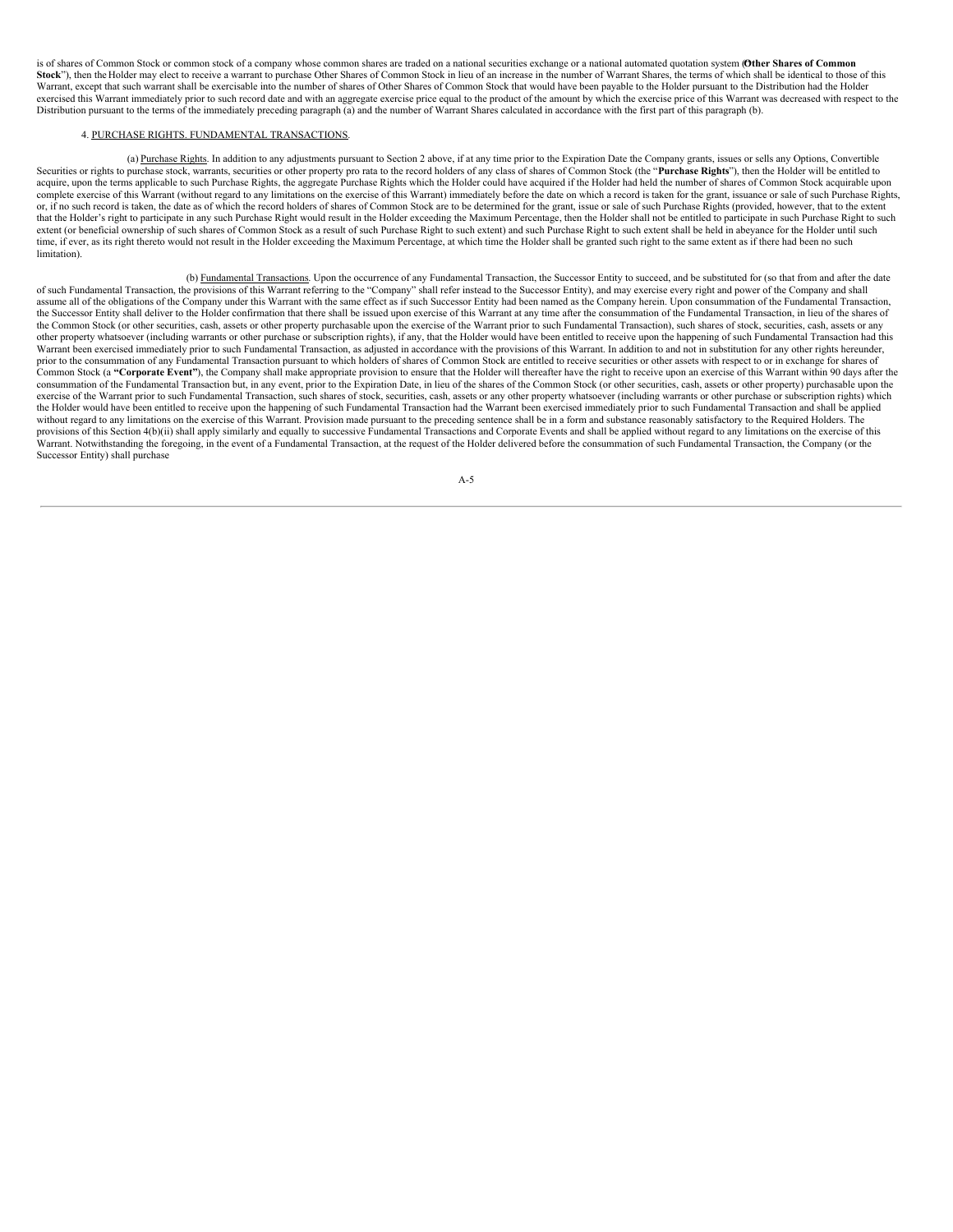this Warrant from the Holder by paying to the Holder, withinfive (5) Business Days after such request (or, if later, on the date of consummation of the Fundamental Transaction) cash in an amount equal to the Black Scholes Value of the remaining unexercised portion of this Warrant on the date of the consummation of such Fundamental Transaction.

5. RESERVATION OF WARRANT SHARES. The Company covenants that it will at all times reserve and keep available out of the aggregate of its authorized but unissued and otherwise unreserved Common Stock, solely for the purpose of enabling it to issue Warrant Shares upon exercise of this Warrant as herein provided, the number of shares of Common Stock which are then issuable and deliverable upon the exercise of this entire Warrant, free from preemptive or any other contingent purchase rights of Persons other than the Holder (taking into account the adjustments and restrictions in Section 2). Such reservation shall comply with the provisions of Section 1. The Company covenants that all shares of Common Stock so issuable and deliverable shall, upon issuance and the payment of the applicable Exercise Price in accordance with the terms hereof, be duly and validly authorized, issued and fully paid and nonassessable. The Company will take all such actions as may be necessary to assure that such shares of Common Stock may be issued as provided herein without violation of any applicable law or regulation, or of any requirements of any securities exchange or automated quotation system upon which the Common Stock may be listed.

6. WARRANT HOLDER NOT DEEMED A STOCKHOLDER. Except as otherwise specifically provided herein, the Holder, solely in such Person's capacity as a holder of this Warrant, shall not be entitled to vote or receive dividends or be deemed the holder of share capital of the Company for any purpose, nor shall anything contained in this Warrant be construed to confer upon the Holder, solely in such Person's capacity as the Holder of this Warrant, any of the rights of a stockholder of the Company or any right to vote, give or withhold consent to any corporate action (whether any reorganization, issue of stock, reclassification of stock, consolidation, merger, conveyance or otherwise), receive notice of meetings, receive dividends or subscription rights, or otherwise, prior to the issuance to the Holder of the Warrant Shares which such Person is then entitled to receive upon the due exercise of this Warrant. In addition, nothing contained in this Warrant shall be construed as imposing any liabilities on the Holder to purchase any securities (upon exercise of this Warrant or otherwise) or as a stockholder of the Company, whether such liabilities are asserted by the Company or by creditors of the Company.

# 7. REGISTRATION AND REISSUANCE OF WARRANTS.

(a) Registration of Warrant. The Company shall register this Warrant, upon the records to be maintained by the Company for that purpose (the "**Warrant Register**"), in the name of the record Holder hereof from time to time. The Company may deem and treat the registered Holder of this Warrant as the absolute owner hereof for the purpose of any exercise hereof or any distribution to the<br>Holder, and for al

(b) Transfer of Warrant. This Warrant may be offered for sale, sold, transferred or assigned without the consent of the Company, except as may otherwise be required by applicable securities laws. Subject to applicable securities laws, if this Warrant is to be transferred, the Holder shall surrender this Warrant to the Company together with all applicable transfer taxes, whereupon the Company will forthwith issue and deliver upon the order of the Holder a new Warrant (in accordance with Section 7(e)), registered as the Holder may request, representing the right to purchase the number of Warrant Shares being transferred by the Holder and, if less than the total number of Warrant Shares then underlying this Warrant is being transferred, a new Warrant (in accordance with Section 7(e)) to the Holder representing the right to purchase the number of Warrant Shares not being transferred.

(c) Lost, Stolen or Mutilated Warrant. Upon receipt by the Company of evidence reasonably satisfactory to the Company of the loss, theft, destruction or mutilation of this Warrant, and, in the case of loss, theft or destruction, of any indemnification undertaking by the Holder to the Company in customary form or the provision of reasonable security by the Holder to the Company and, in the case of mutilation, upon surrender and cancellation of this Warrant, the Company shall execute and deliver to the Holder a new Warrant (in accordance with Section 7(e)) representing the right to purchase the Warrant Shares then underlying this Warrant.

A-6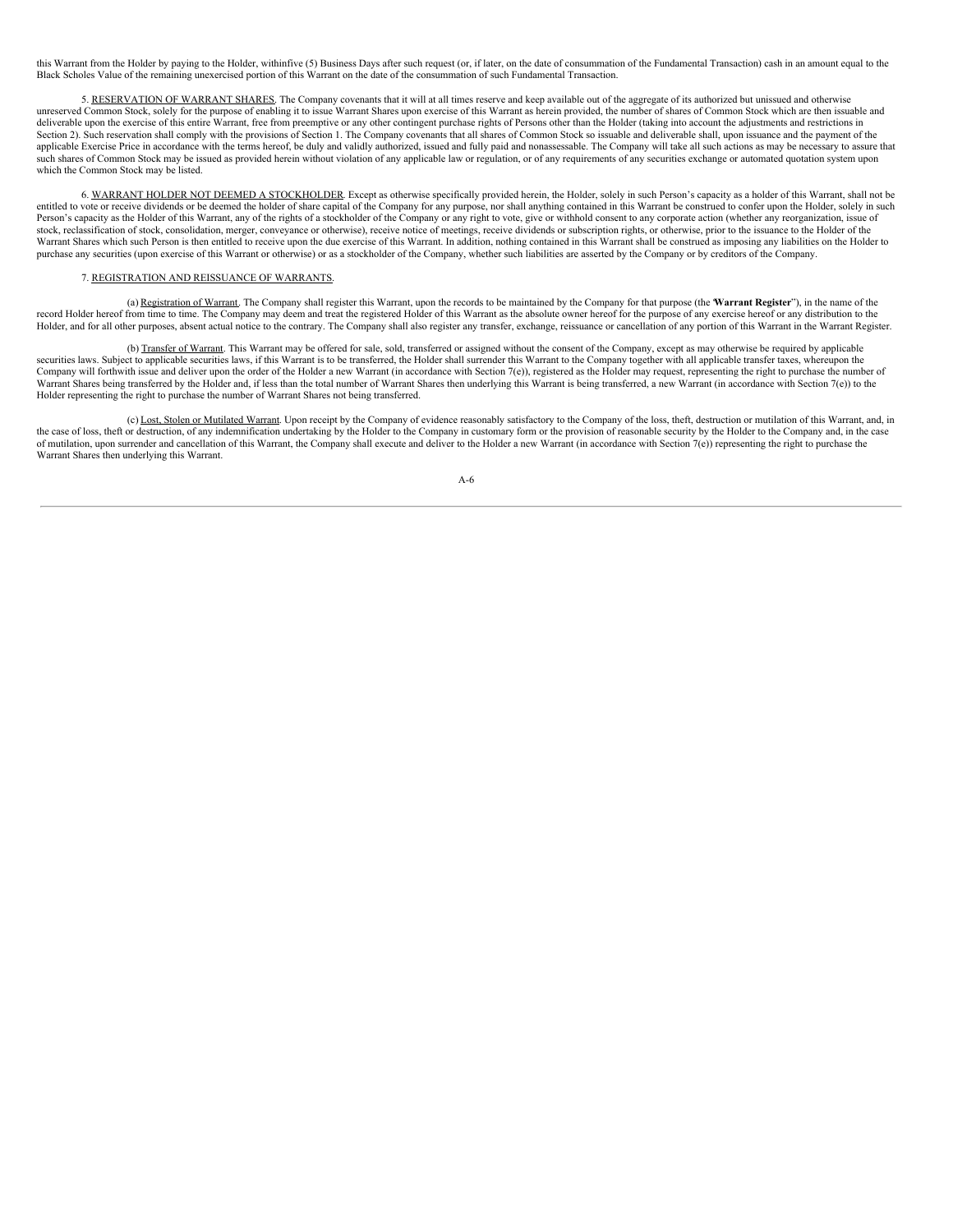(d) Exchangeable for Multiple Warrants. This Warrant is exchangeable, upon the surrender hereof by the Holder at the principal office of the Company together with all applicable transfer taxes, for a new Warrant or Warrants (in accordance with Section 7(e)) representing in the aggregate the right to purchase the number of Warrant Shares then underlying this Warrant, and each such new Warrant will represent the right to purchase such portion of such Warrant Shares as is designated by the Holder at the time of such surrender; provided, however, that the Company shall not be required to issue Warrants for fractional shares of Common Stock hereunder.

(e) Issuance of New Warrants. Whenever the Company is required to issue a new Warrant pursuant to the terms of this Warrant, such new Warrant shall (i) be of like tenor with this Warrant, (ii) represent, as indicated on the face of such new Warrant, the right to purchase the Warrant Shares then underlying this Warrant (or in the case of a new Warrant being issued pursuant to Section 7(b) or Section 7(c), the Warrant Shares designated by the Holder which, when added to the number of shares of Common Stock underlying the other new Warrants issued in connection with such issuance, does not exceed the number of Warrant Shares then underlying this Warrant), (iii) have an issuance date, as indicated on the face of such new Warrant which is the same as the Issuance Date and (iv) have the same rights and conditions as this Warrant.

8. NOTICES. Whenever notice is required to be given under this Warrant, unless otherwise provided herein, such notice shall be given in accordance with the information set forth in the Warrant Register. The Company shall provide the Holder with prompt written notice of all actions taken pursuant to this Warrant, including, in reasonable detail, a description of such action and the reason or reasons reasons therefore. Without limiting the generality of the foregoing, the Company will give written notice to the Holder (i) immediately upon any adjustment of the Exercise Price, setting forth in reasonable detail, and certifying, the calculation of such adjustment and (ii) at least 20 days prior to the date on which the Company closes its books or takes a record (A) with respect to any dividend or distribution upon the shares of Common Stock, (B) with respect to any grants, issuances or sales of any Options, Convertible Securities or rights to purchase stock, warrants, securities or other property pro rata to the record holders of any class of shares of Common Stock or (C) for determining rights to vote with respect to any Fundamental Transactions, dissolution or liquidation; provided, that in each case, such information shall be made known to the public prior to or in conjunction with such notice being provided to the Holder.

9. NONCIRCUMVENTION. The Company hereby covenants and agrees that the Company will not, by amendment of its Amended and Restated Articles of Incorporation, Amended and Restated Bylaws or through any reorganization, transfer of assets, consolidation, merger, scheme of arrangement, dissolution, issue or sale of securities or any other voluntary action, avoid or seek to avoid the observance or performance of any of the terms of this Warrant, and will at all times in good faith carry out all the provisions of this Warrant and take all action as may be required to protect the rights of the Holder. Without limiting the generality of the foregoing, the Company (i) shall not increase the par value of any shares of Common Stock receivable upon the exercise of this Warrant above the Exercise Price then in effect, (ii) shall use all reasonable efforts to take all such actions as may be necessary or appropriate in order that the Company may validly and legally issue fully paid and nonassessable shares of Common Stock upon the exercise of this Warrant and (iii) shall, so long as any of the Warrants are outstanding, take all action necessary to reserve and keep available out of its authorized and unissued shares of Common Stock, solely for the purpose of effecting the exercise of the Warrants, the number of shares of Common Stock as shall from time to time be necessary to effect the exercise of the Warrants then outstanding (without regard to any limitations on exercise).

10. <u>AMENDMENT AND WAIVER</u>. Except as otherwise provided herein, the provisions of this Warrant may be amended and the Company may take any action herein prohibited, or omit to perform<br>any act herein required to be perform decrease the number of shares or class of stock obtainable upon exercise of any Warrant without the written consent of the Holder. No such amendment shall be effective to the extent that it applies to less than decrease th all of the holders of the Warrants then outstanding. No consideration shall be offered or paid to any Person to amend or consent to a waiver or modification of any provision of any Warrants unless the same consideration (other than the reimbursement of legal fees) also is offered to all holders of the Warrants, including the Holder.

11. GOVERNING LAW. This Warrant shall be governed by and construed and enforced in accordance with, and all questions concerning the construction, validity, interpretation and performance of this Warrant shall be

A-7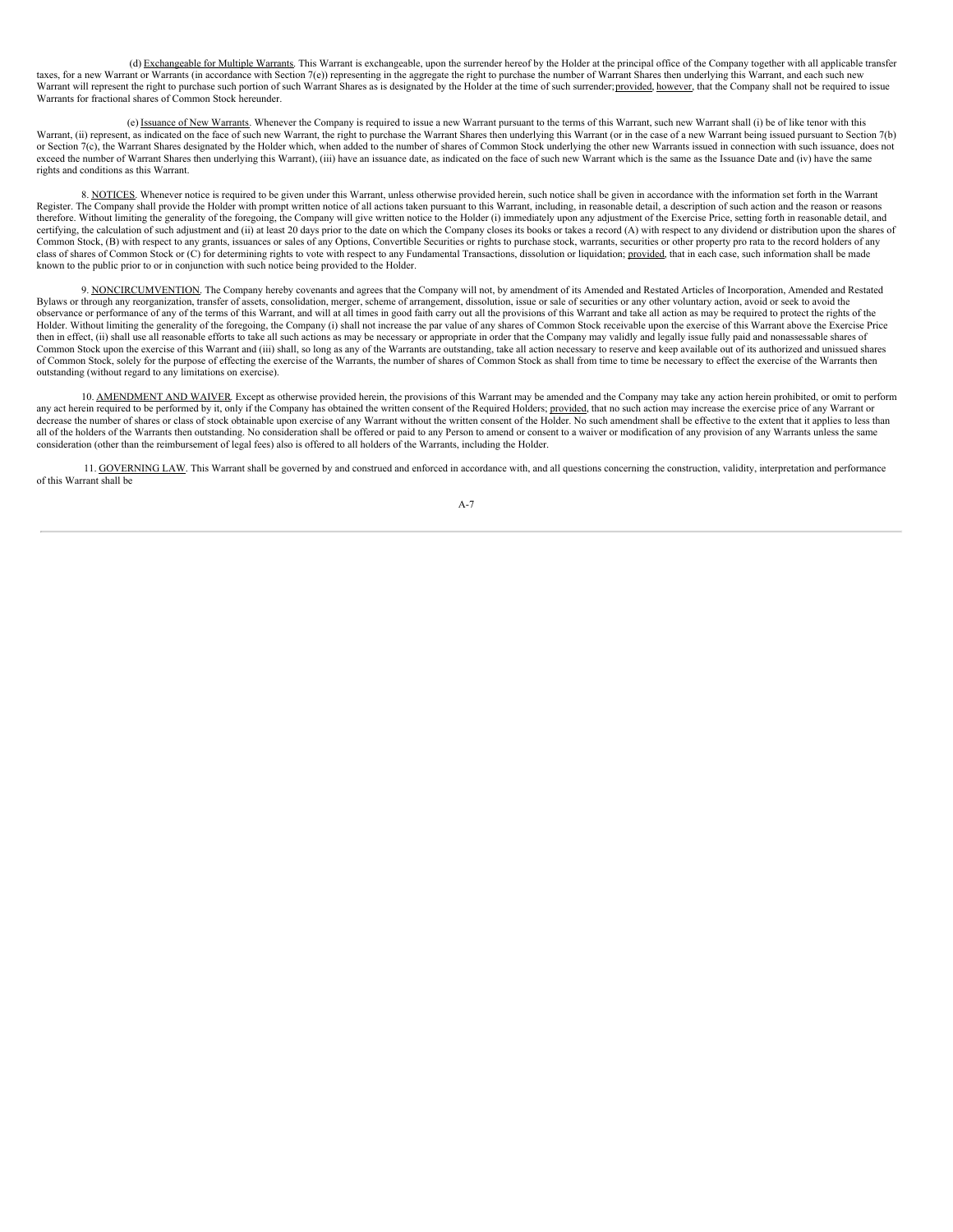governed by, the internal laws of the State of New York, without giving effect to any choice of law or conflict of law provision or rule(whether of the State of New York or any other jurisdictions) that would cause the application of the laws of any jurisdictions other than the State of New York.

12. CONSTRUCTION; HEADINGS. This Warrant shall be deemed to be jointly drafted by the Company and all the Investors and shall not be construed against any person as the drafter hereof. The headings of this Warrant are for convenience of reference and shall not form part of, or affect the interpretation of, this Warrant.

13. DISPUTE RESOLUTION. In the case of a dispute as to the determination of the Exercise Price or the arithmetic calculation of the Warrant Shares, the Company shall submit the disputed determinations or arithmetic calculations via facsimile within two Trading Days of receipt of the Exercise Notice giving rise to such dispute, as the case may be, to the Holder. If the Holder and the Company are unable to agree upon such determination or calculation of the Exercise Price or the Warrant Shares within five Trading Days of such disputed determination or arithmetic calculation being submitted to the Holder, then the Company shall, within two Trading Days submit via facsimile (a) the disputed determination of the Exercise Price to an independent, reputable investment bank selected by the Company and approved by the Holder or (b) the disputed arithmetic calculation of the Warrant Shares to the Company's independent, outside accountant. The Company shall cause the investment bank or the accountant, as the case may be, to perform the determinations or calculations and notify the Company and the Holder of the results no later than 10 Trading Days from the time it receives the disputed determinations or calculations. Such investment bank's or accountant's determination or calculation, as the case may be, shall be binding upon all parties absent demonstrable error. The expenses of the investment bank and accountant will be borne by the Company unless the investment bank or accountant determines that the determination of the Exercise Price or the arithmetic calculation of the Warrant Shares by the Holder was incorrect, in which case the expenses of the investment bank and accountant will be borne by the Holder.

14. REMEDIES, OTHER OBLIGATIONS, BREACHES AND INJUNCTIVE RELIEF. The remedies provided in this Warrant shall be cumulative and in addition to all other remedies available under this Warrant, at law or in equity (including a decree of specific performance and/or other injunctive relief), and nothing herein shall limit the right of the Holder to pursue actual damages for any failure by the Company to comply with the terms of this Warrant. The Company acknowledges that a breach by it of its obligations hereunder may cause irreparable harm to the Holder and that the remedy at law for any such breach may be inadequate. The Company therefore agrees that, in the event of any such breach or threatened breach, the holder of this Warrant shall be entitled, in addition to all other available remedies, to seek an injunction restraining any breach. Notwithstanding the foregoing or anything else herein to the contrary, other than as expressly provided in Section 1(c) hereof, if the Company is for any reason unable to issue and deliver Warrant Shares upon exercise of this Warrant as required pursuant to the terms hereof, the Company shall have no obligation to pay to the Holder any cash or other consideration or otherwise "net cash settle" this Warrant.

15. LIMITATION ON LIABILITY. No provisions hereof, in the absence of affirmative action by the Holder to purchase Warrant Shares hereunder, shall give rise to any liability of the Holder to pay the Exercise Price or as a shareholder of the Company (whether such liability is asserted by the Company or creditors of the Company).

16. SUCCESSORS AND ASSIGNS. This Warrant shall bind and inure to the benefit of and be enforceable by the Company and the Holder and their respective permitted successors and assigns.

17. CERTAIN DEFINITIONS. For purposes of this Warrant, the following terms shall have the following meanings:

(a) "**Black Scholes Value**" means the value of this Warrant based on the Black-Scholes Option Pricing Model obtained from the "OV" function on Bloomberg determined as of the day immediately following the first public announcement of the applicable Fundamental Transaction, or, if the Fundamental Transaction is not publicly announced, the date the Fundamental Transaction is consummated, for pricing purposes and reflecting (i) a risk-free interest rate corresponding to the U.S. Treasury rate for a period equal to the remaining term of this Warrant as of such date of request, (ii) an expected Volatility obtained from the HVT function on Bloomberg as of the day immediately following the public announcement of the applicable Fundamental Transaction, or, if the Fundamental Transaction is not publicly announced, the date the Fundamental Transaction is consummated, (iii) the underlying

 $A - 8$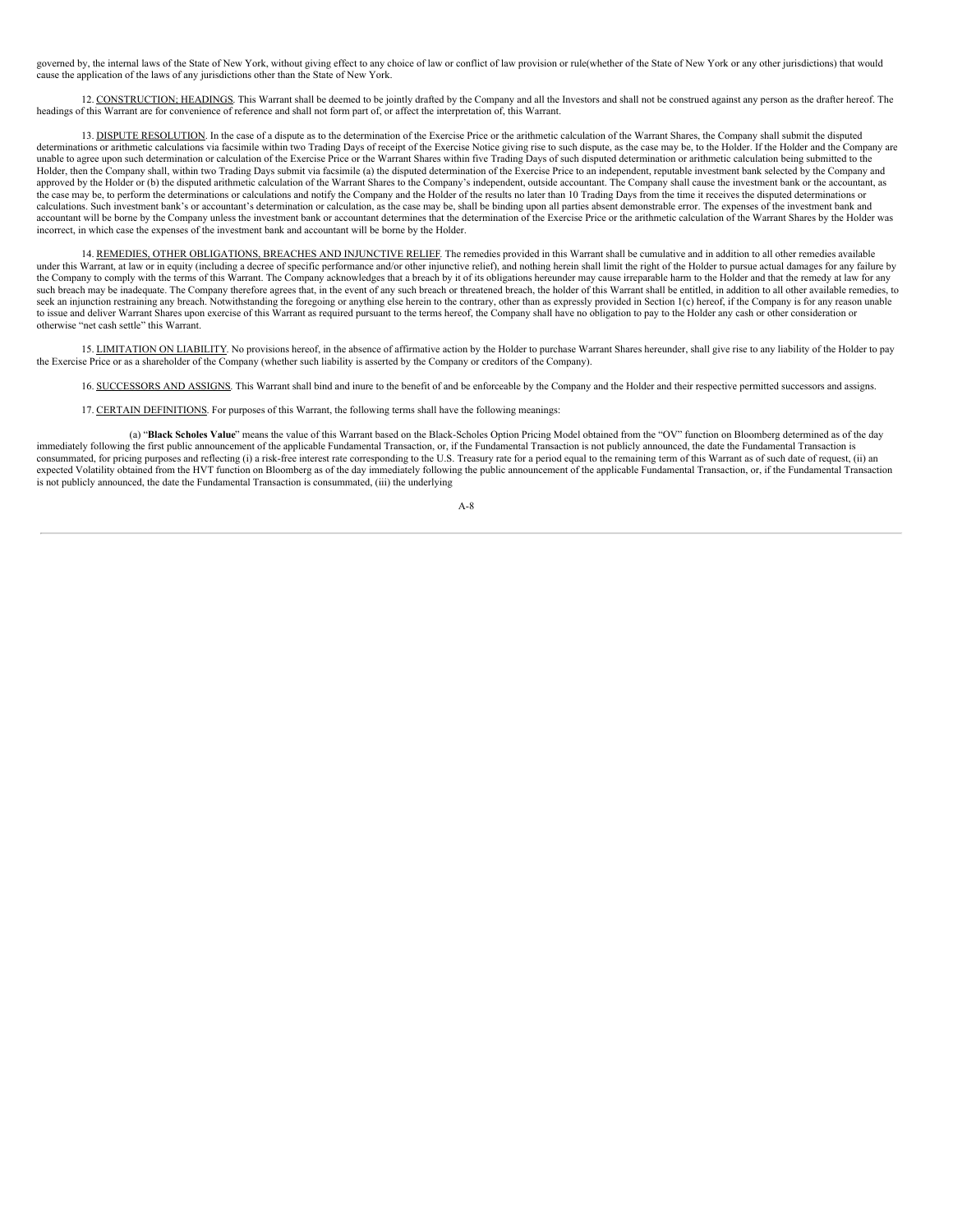price per share used in such calculation shall be the highest Weighted Average Price during the five (5) Trading Days prior to theclosing of the Fundamental Transaction, (iv) a zero cost of borrow and (v) a 360 day annualization factor.

#### (b) "**Bloomberg**" means Bloomberg LP.

(c) "**Common Stock**" means (i) the Company's shares of Common Stock, \$0.001 par value per share, and (ii) any share capital into which such Common Stock shall have been changed or any share capital resulting from a reclassification of such Common Stock.

(d) "**Convertible Securities**" means any stock or securities (other than Options) directly or indirectly convertible into or exercisable or exchangeable for shares of Common Stock.

(e) "**Eligible Market**" means The New York Stock Exchange, Inc., the NYSE MKT or The Nasdaq Stock Market.

(f) "**Expiration Date**" means the [Series 1 warrant, one (1) year, Series 2 warrant, three and one-half (3.5) year] year anniversary of the Issuance Date or, if such date falls on a day other than a Trading Day or on which trading does not take place on the Principal Market, or, if the Principal Market is not the principal trading market for the Common Stock, then on the principal securities exchange or securities market on which the Common Stock is then traded (a "**Holiday**"), the next date that is not a Holiday.

(g) "**Fundamental Transaction**" means that the Company shall, directly or indirectly, in one or more related transactions, (i) consolidate or merge with or into another Person, (ii) sell, assign, transfer, convey or otherwise dispose of all or substantially all of the properties or assets of the Company to another Person, (iii) allow another Person to make a purchase, tender or exchange offer that is accepted by the holders of more than 50% of either the outstanding shares of Common Stock (not including any shares of Common Stock held by the Person or Persons making or party to, or associated or affiliated with the Persons making or party to, such purchase, tender or exchange offer), (iv) consummate a stock purchase agreement or other business combination (including, without limitation, a reorganization, recapitalization, spin-off or scheme of arrangement) with another Person whereby such other Person acquires more than 50% of the outstanding shares of Common Stock (not including any shares of Common Stock held by the other Person or other Persons making or party to, or associated or affiliated with the other Persons making or party to, such stock purchase agreement or other business combination), (v) reorganize, recapitalize or reclassify its Common Stock or (vi) any "person" or "group" (as these terms are used for purposes of Sections 13(d) and 14(d) of the Exchange Act) is or shall become the "beneficial owner" (as defined in Rule 13d-3 under the Exchange Act), directly or indirectly, of 50% of the aggregate ordinary voting power represented by issued and outstanding Common Stock.

(h) "**Options**" means any rights, warrants or options to subscribe for or purchase shares of Common Stock or Convertible Securities.

(i) "**Parent Entity**" of a Person means an entity that, directly or indirectly, controls the applicable Person and whose common stock or equivalent equity security is quoted or listed on an Eligible Market, or, if there is more than one such Person or Parent Entity, the Person or Parent Entity with the largest public market capitalization as of the date of consummation of the Fundamental Transaction.

(j) "**Person**" means an individual, a limited liability company, a partnership, a joint venture, a corporation, a trust, an unincorporated organization, any other entity and a government or any department or agency thereof.

(k) "**Principal Market**" means The Nasdaq Global Market.

(l) "**Required Holders**" means the holders of the Warrants representing at least a majority of shares of Common Stock underlying the Warrants then outstanding.

# A-9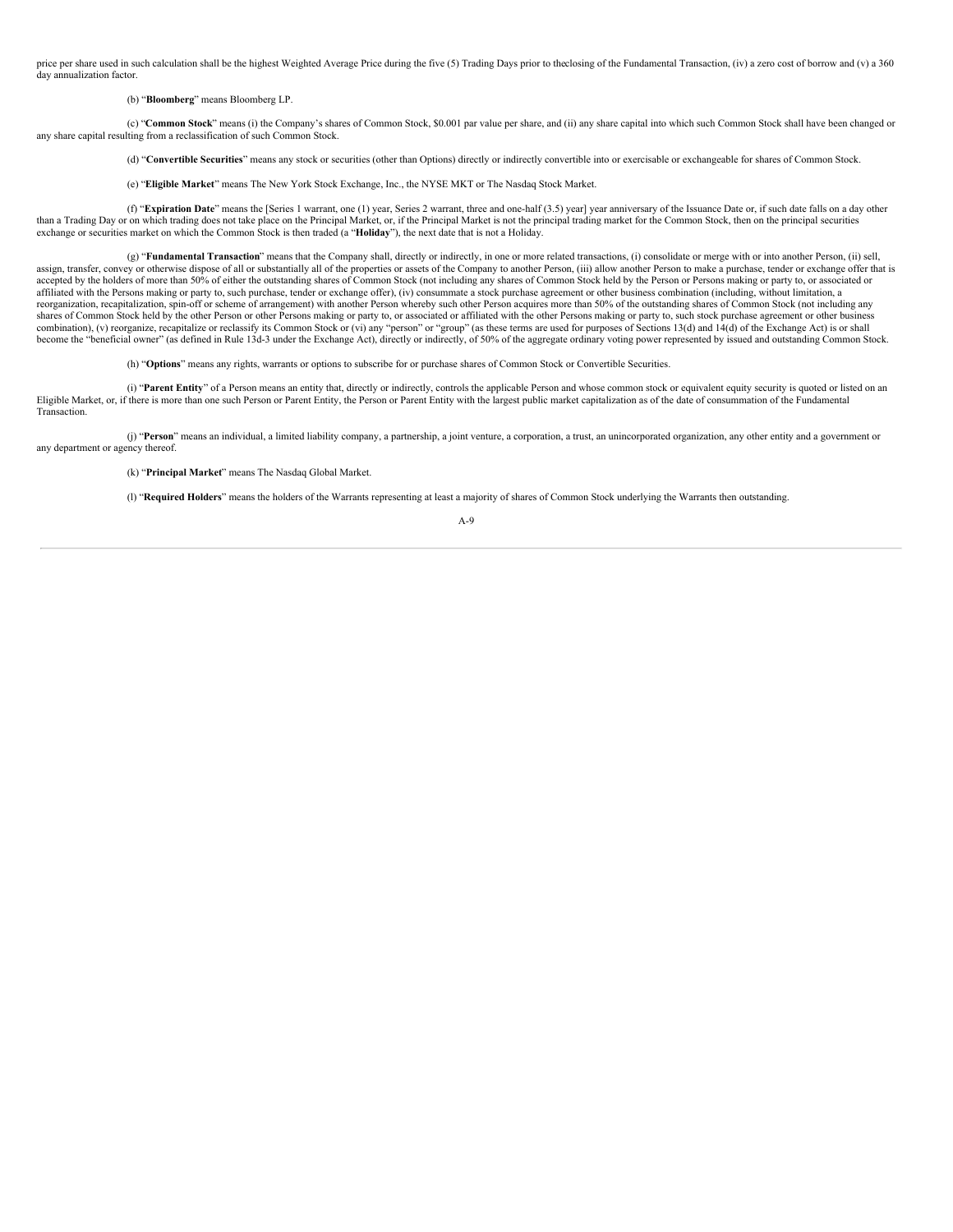(m) "**Successor Entity**" means the Person (or, if so elected by the Required Holders, the Parent Entity) formed by, resulting from or surviving any Fundamental Transaction or the Person (or, if so elected by the Required Holders, the Parent Entity) with which such Fundamental Transaction shall have been entered into.

(n) "**Trading Day**" means any day on which the Common Stock is traded on the Principal Market, or, if the Principal Market is not the principal trading market for the Common Stock, then on the principal securities exchange or securities market on which the Common Stock is then traded; provided that "Trading Day" shall not include any day on which the Common Stock is scheduled to trade on such exchange or market for less than 4.5 hours or any day that the Common Stock is suspended from trading during the final hour of trading on such exchange or market (or if such exchange or market does not designate in advance the closing time of trading on such exchange or market, then during the hour ending at 4:00:00 p.m., New York Time).

(o) "**Volatility**" means the arithmetic mean of the historical Volatility for the 10, 30 and 50 Trading Day periods ending on the next succeeding Trading Day following the date of such first public announcement, obtained from the HVT or similar function on Bloomberg.

(p) "**Weighted Average Price**" means, for any security as of any date, the dollar volume-weighted average price for such security on the Principal Market, or, if the Principal Market is not the principal trading market for the Common Stock, then on the principal securities exchange on which the Common Stock is then traded, during the period beginning at 9:30:01 a.m., New York City time, and ending at 4:00:00 the over-the-counter market on the electronic bulletin board for such security during the period beginning at 9:30:01 a.m., New York City time, and ending at 4:00:00 p.m., New York City time, as reported by Bloomberg, or, if no dollar volume-weighted average price is reported for such security by Bloomberg for such hours, the average of the highest closing bid price and the lowest closing ask price of any of the market makers for such security as reported in the "pink sheets" by OTC Markets Inc. If the Weighted Average Price cannot be calculated for such security on such date on any of the foregoing bases, the Weighted Average Price of such security on such date shall be the fair market value as mutually determined by the Company and the Required Holders. If the Company and the Required Holders are unable to agree upon the fair market value of such security, then such dispute shall be resolved pursuant to Section 13 with the term "Weighted Average Price" being substituted for the term "Exercise Price." All such determinations shall be appropriately adjusted for any share dividend, share split or other similar transaction during such period.

*[Signature Page Follows]*

|  | ۱<br>×<br>۰, |
|--|--------------|
|--|--------------|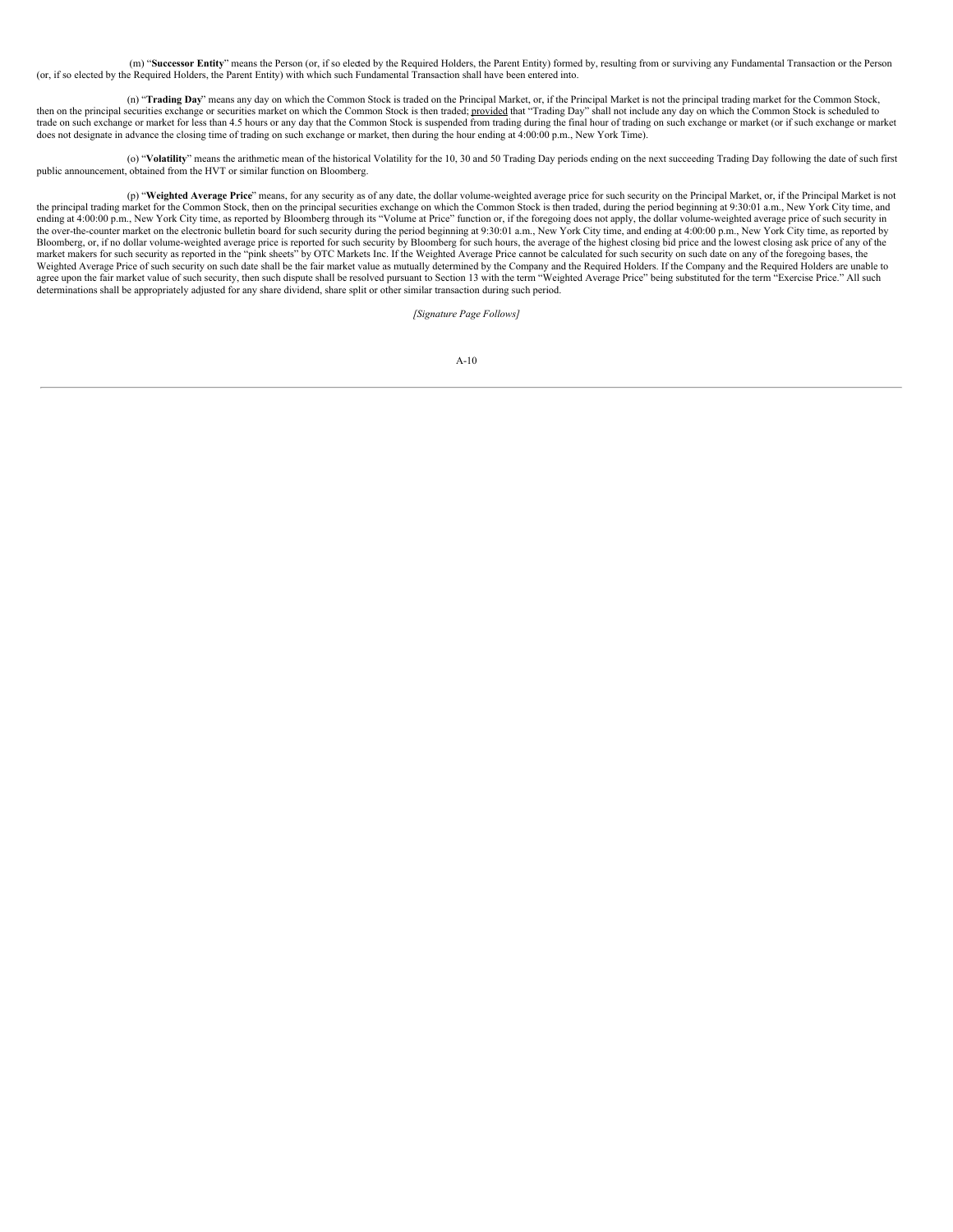**IN WITNESS WHEREOF,** the Company has caused this Warrant to Purchase Common Stock to be duly executed as of the Issuance Date set out above.

# **SCYNEXIS, INC.**

By:

Name: Title:

A-11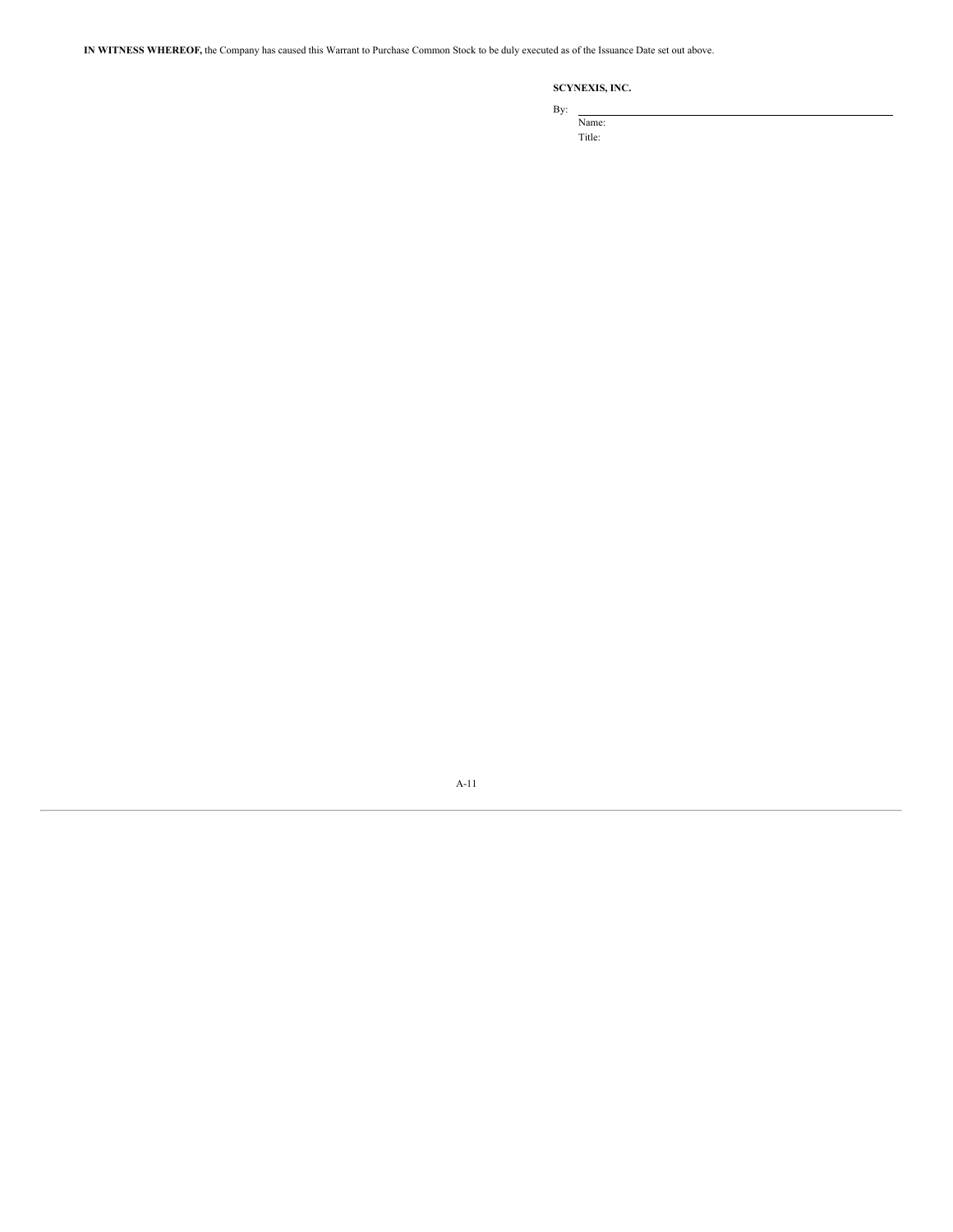## **ANNEX B**

PURSUANT TO THE TERMS OF SECTION 1 OF THIS WARRANT, ALL OR A PORTION OF THIS WARRANT MAY HAVE BEEN EXERCISED OR CANCELED, AND THEREFORE THE ACTUAL NUMBER OF WARRANT SHARES REPRESENTED BY THIS WARRANT MAY BE LESS THAN THE AMOUNTS SET FORTH ON THE FACE HEREOF. ANY TRANSFEREE OF THIS WARRANT SHOULD CONTACT SCYNEXIS, INC. IN ADVANCE OF ACQUIRING THIS WARRANT TO BE APPRISED OF THE ACTUAL NUMBER OF **SHARES THAT MAY BE ACQUIRED PURSUANT TO THE EXERCISE OF THIS WARRANT**

### **SCYNEXIS, INC.**

### **Pre-Funded Warrant To Purchase Common Stock**

Warrant No.: Number of Shares of Common Stock: Date of Issuance: December 21, 2020 ("**Issuance Date**")

SCYNEXIS, Inc., a Delaware corporation (the "**Company**"), hereby certifies that, for good and valuable consideration, the receipt and sufficiency of which are hereby acknowledged, [HOLDER], the registered holder hereof or its permitted assigns (the "**Holder**"), is entitled, subject to the terms set forth below, to purchase from the Company, at the Exercise Price (as defined below) then in effect, at effect, at any time or times on or after December 21, 2020 (the "Initial Exercisability Date"), until exercised in full (the "Termination Date"), shares of Common Stock (as defined below), subject to adjustment as provided herein (the "**Warrant Shares**"). Except as otherwise defined herein, capitalized terms in this Pre-Funded Warrant to Purchase Common Stock (including any Pre-Funded Warrants to Purchase Common Stock issued in exchange, transfer or replacement hereof, this "Warrant"), shall have the meanings set forth in Section 16. This Warrants to Purchase Commo "**Subscription Date**") by and between the Company and Guggenheim Securities, LLC as the representative of the several underwriters named therein, (ii) the Company's Registration Statement on Form S-3 (File number 333-248751) (the "**Registration Statement**") and (iii) the Company's prospectus supplement dated as of December 17, 2020.

## 1. EXERCISE OF WARRANT.

(a)Mechanics of Exercise. Subject to the terms and conditions hereof (including, without limitation, the limitations set forth in Section 1(f)), this Warrant may be exercised by the Holder at any time or times on or after the Initial Exercisability Date, in whole or in part, by delivery (whether via facsimile, electronic mail or otherwise) of a written notice, in the form attached hereto as Exhibit A (the "Exercise Notice"), of the Holder's election to exercise this Warrant. Notwithstanding the foregoing, with respect to any Exercise Notice(s) delivered on or prior to the Initial Exercisability Date, which may be delivered at any time after the execution of the Underwriting Agreement, the Company agrees to deliver the Warrant Shares subject to such Exercise Notice(s) by 5 p.m. (New York time) on the Initial Exercisability Date. Within one (1) Trading Day following the delivery of the Exercise Notice, the Holder shall make payment to the Company of an amount equal to the Exercise Price in effect on the date of such exercise multiplied by the number of Warrant Shares as to which this Warrant is being exercised (the "Aggregate Exercise Price") in cash by wire transfer of immediately available funds or, if the provisions of Section 1(d) are applicable, by notifying the Company that this Warrant is being exercised pursuant to a Cashless Exercise (as defined in Section 1(d)). The Holder shall not be required to deliver the original Warrant in order to effect an exercise hereunder (until the Holder has purchased all of the Warrant Shares available hereunder and the Warrant has been exercised in full), nor shall any ink-original signature or medallion guarantee (or other type of guarantee or notarization) with respect to any Exercise Notice be required. Execution and delivery of the Exercise Notice with respect to any includ less than all of the Warrant Shares shall have the same effect as cancellation of the original Warrant and issuance of a new Warrant evidencing the right to purchase the remaining number of Warrant Shares and the Holder shall not be required to physically surrender this Warrant to the Company until the Holder has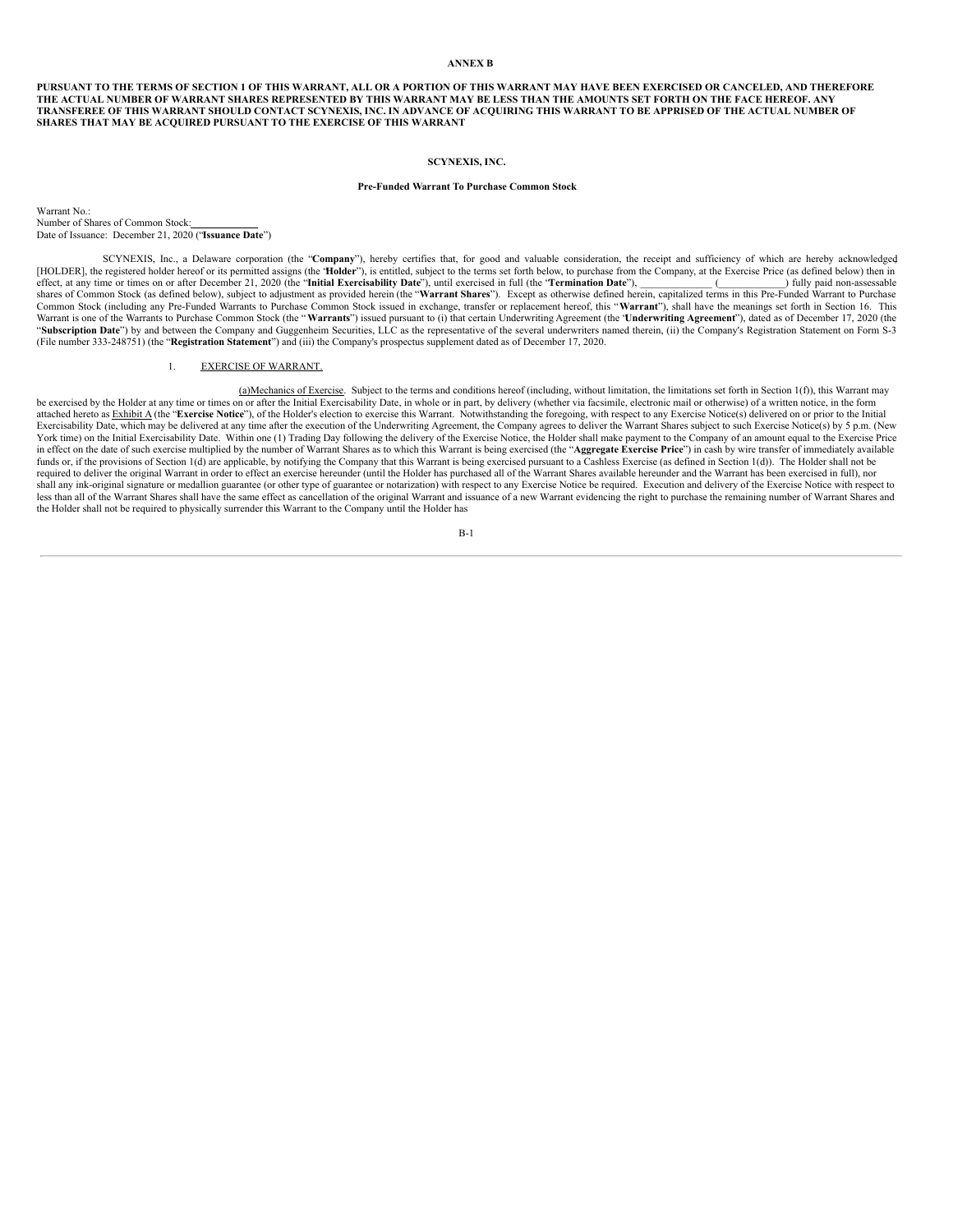purchased all of the Warrant Shares available hereunder and the Warrant has been exercised in full, in which case, the Holder shall surrender this Warrant to the Company for cancellation within three (3) .<br>Trading Days of the date on which the final Exercise Notice of Exercise is delivered to the Company. On or before the first (1st) Trading Day following the date on which the Holder has delivered the applicable Exercise Notice, the Company shall transmit by facsimile or electronic mail an acknowledgment of confirmation of receipt of the Exercise Notice, in the form attached to the Exercise Notice, to the Holder and the Company's transfer agent (the "Transfer Agent"). So long as the Holder delivers the Aggregate Exercise Price (or notice of a Cashless Exercise, if applicable) on orprior to the first (1st) Trading Day following the date on which the Exercise Notice has been delivered to the Company, then on or prior to the earlier of (i) the second (2nd) Trading Day and (ii) the number of Trading Days comprising the Standard Settlement Period, in each case following the date on which the Exercise Notice has been delivered to the Company, or, if the Holder does not deliver the Aggregate Exercise Price (or notice of a Cashless Exercise, if applicable) on or prior to the first (1st) Trading Day following the date on which the Exercise Notice has been delivered to the Company, then on or prior to the first (1st) Trading Day following the date on which the Aggregate Exercise Price (or notice of a Cashless Exercise, if applicable) is delivered (such earlier date, or if later, the earliest day on which the Company is required to deliver Warrant Shares pursuant to this Section 1(a), the "Share Delivery Date"), the Company shall (X) provided that the Transfer Agent is participating in The Depository Trust Company ("DTC") Fast Automated Securities Transfer Program, credit such aggregate number of Warrant Shares to which the Holder is entitled pursuant to such exercise to the Holder's or its designee's balance account with DTC through its Deposit / Withdrawal At Custodian system, or (Y) if the Transfer Agent is not participating in the DTC Fast Automated Securities Transfer Program, issue and dispatch by overnight courier to the address as specified in the Exercise Notice, a certificate, registered in the name of the Holder or its designee, for the number of Warrant Shares to which the Holder is entitled pursuant to such exercise. The Company shall be responsible for all fees and expenses of the Transfer Agent and all fees and expenses with respect to the issuance of Warrant Shares via DTC, if any, including without limitation for same day processing. Upon delivery of the Exercise Notice, the Holder shall be deemed for all corporate purposes to have become the holder of record and beneficial owner of the Warrant Shares with respect to which this Warrant has been exercised, irrespective of the date such Warrant Shares are credited to the Holder's DTC account or the date of delivery of the certificates evidencing such Warrant Shares, as the case may be. If this Warrant is physically delivered to the Company in connection with any exercise pursuant to this Section 1(a) and the number of Warrant Shares represented by this Warrant submitted for exercise is greater than the number of Warrant Shares being acquired upon an exercise, then the Company shall as soon as practicable and in no event later than three (3) Trading Days after any exercise and at its own expense, issue and deliver to the Holder (or its designee) a new Warrant (in accordance with Section 7(d)) representing the right to purchase the number of Warrant Shares issuable immediately prior to such exercise under this Warrant, less the number of Warrant Shares with respect to which this Warrant is exercised. No fractional Warrant Shares are to be issued upon the exercise of this Warrant, but rather the number of Warrant Shares to be issued shall be rounded to the nearest whole number. The Company shall pay any and all transfer, stamp, issuance and similar taxes, costs and expenses (including, without limitation, fees and expenses of the Transfer Agent) which may be payable with respect to the issuance and delivery of Warrant Shares upon exercise of this Warrant. The Company's obligations to issue and deliver Warrant Shares in accordance with the terms and subject to the conditions hereof are absolute and unconditional, irrespective of any action or inaction by the Holder to enforce the same, any waiver or consent with respect to any provision hereof, the recovery of any judgment against any Person or any action to enforce the same, or any setoff, counterclaim, recoupment, limitation or termination; provided, however, that the Company shall not be required to deliver Warrant Shares with respect to an exercise prior to the Holder's delivery of the Aggregate Exercise Price (or notice of a Cashless Exercise, if applicable) with respect to such exercise.

b)Exercise Price. The aggregate exercise price of this Warrant, except for a nominal exercise price of \$0.001 per Warrant Share, was pre-funded to the Company on or prior to the Issuance Date and, consequently, no addition Person to effect any exercise of this Warrant. The Holder shall not be entitled to the return or refund of all, or any portion, of such pre-paid aggregate Exercise Price under any circumstance or for any reason whatsoever, including in the event this Warrant shall not have been exercised prior to the Termination Date. The remaining unpaid exercise price per share of Common Stock under this Warrant shall be \$0.001, subject to adjustment hereunder (the "**Exercise Price**").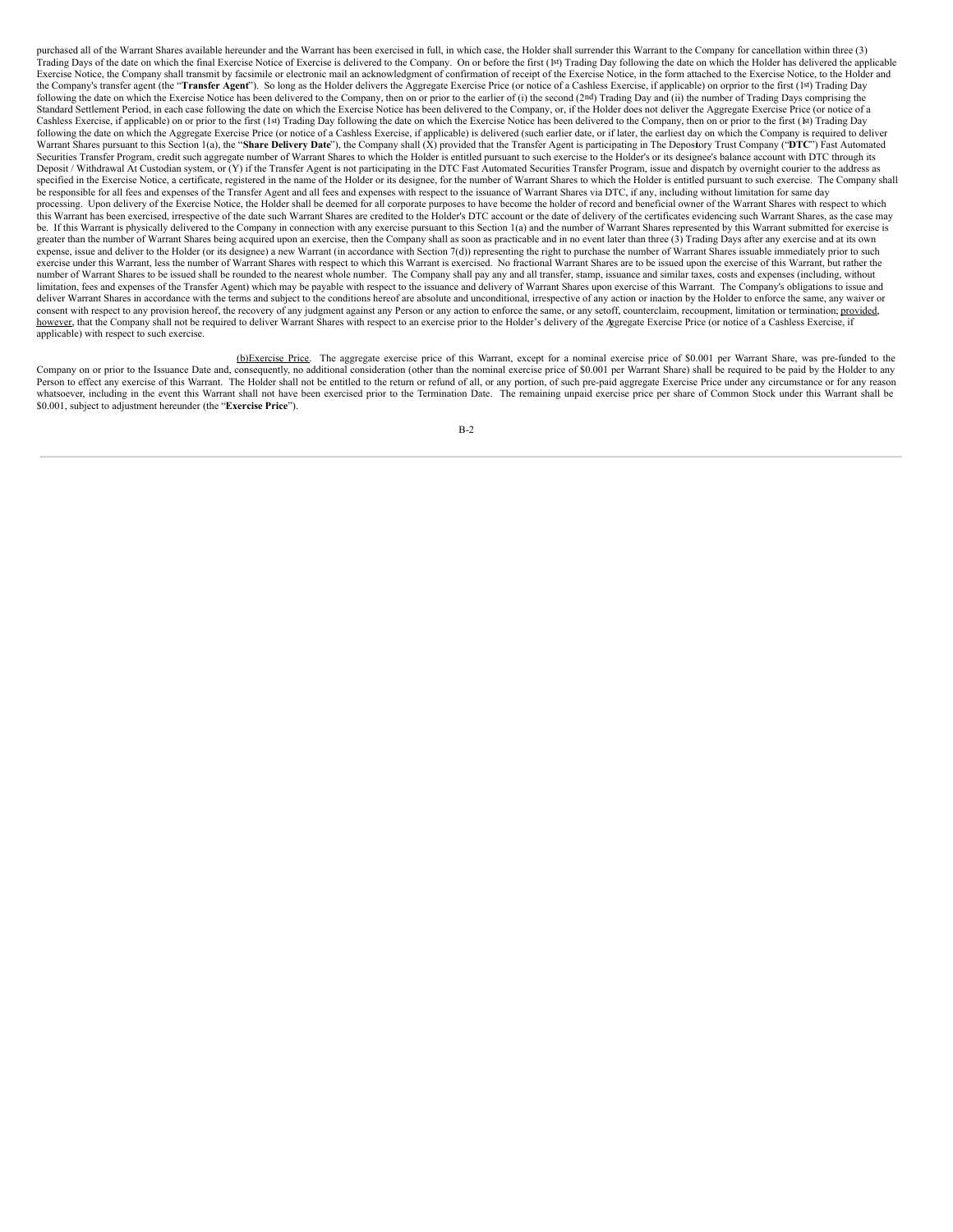(c)Company's Failure to Timely Deliver Securities. In addition to any other rights available to the Holder, if the Company fails to cause the Transfer Agent to transmit to the Holder the Warrant Shares in accordance with the provisions of Section 1(a) above pursuant to an exercise on or before the Share Delivery Date, and if after such date the Holder is required by its broker to purchase (in an open market transaction or otherwise) or the Holder's brokerage firm otherwise purchases, shares of Common Stock to deliver in satisfaction of a sale by the Holder of the Warrant Shares which the Holder anticipated receiving upon such exercise (a "Buy-In"), then the Company shall (A) pay in cash to the Holder the amount, if any, by which (x) the Holder's total purchase price (including brokerage commissions, if any) for the shares of Common Stock so purchased exceeds (y) the amount obtained by multiplying (1) the number of Warrant Shares that the Company was required to deliver to the Holder in connection with the exercise at issue times (2) the price at which the sell order giving rise to such purchase obligation was executed, and (B) at the option of the Holder, either reinstate the portion of the Warrant and equivalent number of Warrant Shares for which such exercise was not honored (in which case such exercise shall be deemed rescinded) or deliver to the Holder the number of shares of Common Stock that would have been issued had the Company timely complied with its exercise and delivery obligations hereunder. For example, if the Holder purchases Common Stock having a total purchase price of \$11,000 to cover a Buy-In with respect to an attempted exercise of shares of Common Stock with an aggregate sale price giving rise to such purchase obligation of \$10,000, under clause (A) of the immediately preceding sentence the Company shall be required to pay the Holder \$1,000. The Holder shall provide the Company written notice indicating the amounts payable to the Holder in respect of the Buy-In and, upon request of the Company, evidence of the amount of such loss. Nothing herein shall limit a Holder's rig ht to pursue any other remedies available to it hereunder, at law or in equity including, without limitation, a decree of specific performance and/or injunctive relief with respect to the Company's failure to timely deliver shares of Common Stock upon exercise of the Warrant as required pursuant to the terms hereof.

(d)Cashless Exercise. Notwithstanding anything contained herein to the contrary, if a registration statement registering the issuance of the Warrant Shares under the Securities Act is not effective or available for the issuance of the Warrant Shares, the Holder may, in its sole discretion, exercise this Warrant in whole or in part and, in lieu of making the cash payment otherwise contemplated to be made to the Company upon such exercise in payment of the Aggregate Exercise Price, elect instead to receive upon such exercise the "Net Number" of shares of Common Stock determined according to the following formula (a "**Cashless Exercise**"):

B

Net Number =  $(A \times B) - (A \times C)$ 

For purposes of the foregoing formula:

A= the total number of shares with respect to which this Warrant is then being exercised.

B= as applicable: (i) the Closing Sale Price of the Common Stock on the Trading Day immediately preceding the date of the applicable Exercise Notice if such Exercise Notice is (1) both executed and delivered pursuant to Section 1(a) hereof on a day that is not a Trading Day or (2) both executed and delivered pursuant to Section 1(a) hereof on a Trading Day prior to the opening of "regular trading hours" (as defined in Rule 600(b)(64) of Regulation NMS promulgated under the federal securities laws) on such Trading Day, (ii) at the option of the Holder, either (y) the Weighted Average Price on the Trading Day immediately preceding the date of the applicable Exercise Notice or (z) the Bid Price of the Common Stock as of the time of the Holder's execution of the applicable Exercise Notice if such Exercise Notice is executed during "regular trading hours" on a Trading Day and is delivered within two (2) hours thereafter (including until two (2) hours after the close of "regular trading hours" on a Trading Day) pursuant to Section 1(a) hereof or (iii) the Closing Sale Price of the Common Stock on the date of the applicable Exercise Notice if the date of such Exercise Notice is a Trading Day and such Exercise Notice is both executed and delivered pursuant to Section 1(a) hereof after the close of "regular trading hours" on such Trading Day.

C= \$0.001, as adjusted hereunder.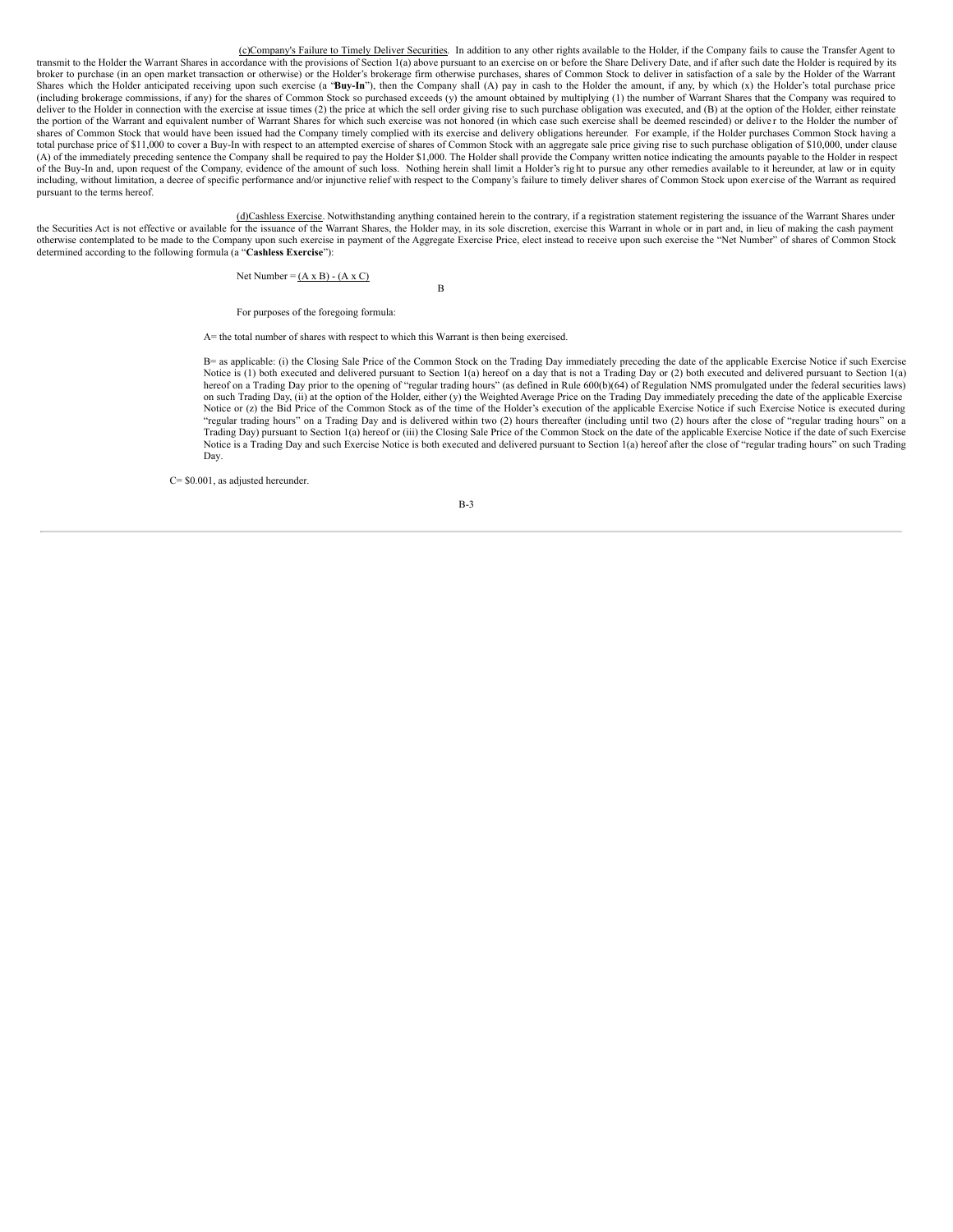1. If Warrant Shares are issued in such a cashless exercise, the Company acknowledges and agrees that in accordance with Section 3(a)(9) of the Securities Act of 1933, as amended, the Warrant Shares shall take on the registered characteristics of the Warrants being exercised, and the holding period of the Warrants being exercised may be tacked on to the holding period of the Warrant Shares. The Company agrees not to take any position contrary to this Section 1(d).

(e)Disputes. In the case of a dispute as to the determination of the Exercise Price or the arithmetic calculation of the Warrant Shares, the Company shall<br>promptly issue to the Holder the number of Warrant Shares that are

(f)Beneficial Ownership. Notwithstanding anything to the contrary contained herein, the Company shall not effect the exercise of any portion of this Warrant, and the Holder shall not have the right to exercise any portion of this Warrant, pursuant to the terms and conditions of this Warrant and any such exercise shall be null and void and treated as if never made, to the extent that after giving effect to such exercise, the Holder together with the other Attribution Parties collectively would beneficially own in excess of [19.99%] (the "**Maximum Percentage**") of the number of shares of Common Stock outstanding immediately after giving effect to such exercise. For purposes of the foregoing sentence, the aggregate number ofshares of Common Stock beneficially owned by the Holder and the other Attribution Parties shall include the number of shares of Common Stock held by the Holder and all other Attribution Parties plus the number ofshares of Common Stock issuable upon exercise of this Warrant with respect to which the determination of such sentence is being made, but shall exclude the number of shares of Common Stock which would be issuable upon (A) exercise of the remaining, unexercised portion of this Warrant beneficially owned by the Holder or any of the other Attribution Parties and (B) exercise or conversion of the unexercised or unconverted portion of any other securities of the Company (including, without limitation, any convertible notes or convertible preferred stock or warrants, including the other Warrants) beneficially owned by the Holder or any other Attribution Party subject to a limitation on conversion or exercise analogous to the limitation contained in this Section 1(f). For purposes of this Section 1(f), beneficial ownership shall be calculated in accordance with Section 13(d) of the limitati Securities Exchange Act of 1934, as amended (the "**1934 Act**"), it being acknowledged by the Holder that the Company is not representing to the Holder that such calculation is in compliance with Section 13(d) of the Exchange Act and the Holder is solely responsible for any schedules required to be filed in accordance therewith. To the extent that the limitation contained in this Section 1(f) applies, the determination of whether this Warrant is exercisable (in relation to other securities owned by the Holder together with any Affiliates and Attribution Parties) and of which portion of this Warrant is exercisable shall be in the sole discretion of the Holder, and the Company shall have no obligation to verify or confirm the accuracy of such determination. In addition, a determination as to any group status as contemplated above shall be determined in accordance with Section 13(d) of the Exchange Act and the rules and regulations promulgated thereunder. For purposes of this Warrant, in determining the number of outstanding shares of Common Stock the Holder may acquire upon the exercise of this Warrant without exceeding the Maximum Percentage, the Holder may rely on the number of outstandingshares of Common Stock as reflected in (x) the Company's most recent Annual Report on Form 10-K, Quarterly Report on Form 10-Q and Current Reports on Form 8-K or other public filing with the Securities and Exchange Commission (the "**SEC**"), as the case may be, (y) a more recent public announcement by the Company or (z) any other writtennotice by the Company or the Transfer Agent setting forth the number of shares of Common Stock outstanding (the "**Reported Outstanding Share Number**"). If the Company receives an Exercise Notice from the Holder at a time when the actual number of outstandingshares of Common Stock is less than the Reported Outstanding Share Number, the Company shall (i) notify the Holder in writing of the number of shares of Common Stock then outstanding and, to the extent that such Exercise Notice would otherwise cause the Holder's beneficial ownership, as determined pursuant to this Section 1(f), to exceed the Maximum Percentage, the Holder must notify the Company of a reduced number of Warrant Shares to be purchased pursuant to such Exercise Notice (the number of shares by which such purchase is reduced, the "**Reduction Shares**") and (ii) as soon as reasonably practicable, the Company shall return to the Holder any exercise price paid by the Holder for the Reduction Shares. For any reason at any time, upon the written or oral request of the Holder, the Company shall within one (1) Business Day confirm orally and in writing or by electronic mail to the Holder the number of shares of Common Stock then outstanding. In any case, the number of outstanding shares of Common Stock shall be determined after giving effect to the conversion or exercise of securities of the Company, including this Warrant, by the Holder and any other Attribution Party since the date as of which the Reported Outstanding Share Number was reported. In the event that the issuance of Common Stock to the Holder upon exercise of this Warrant results in the Holder and the other Attribution Parties being deemed to beneficially own, in the aggregate, more than the Maximum Percentage of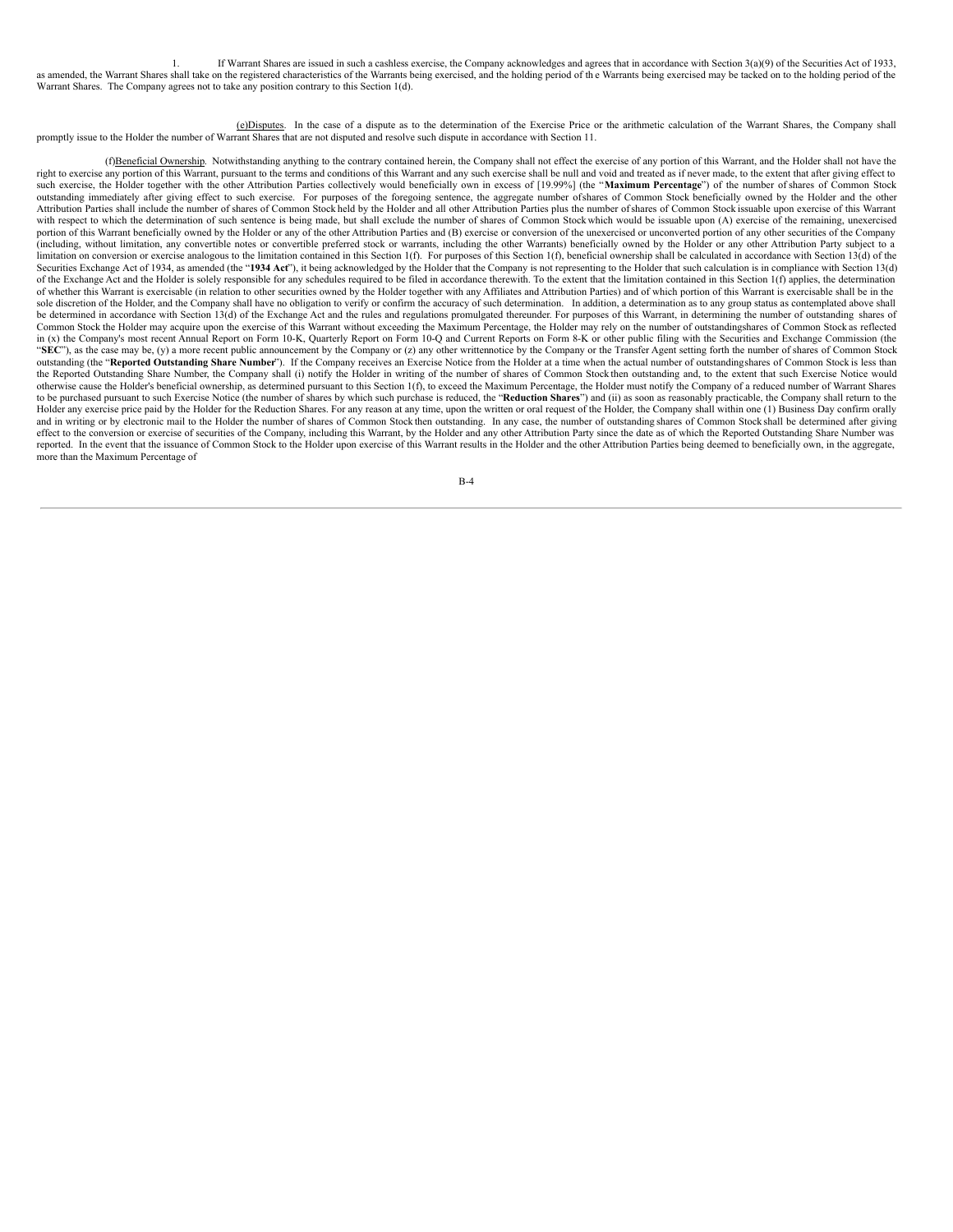the number of outstanding shares of Common Stock (as determined under Section 13(d) of the 1934 Act), the number of shares so issued by which the Holder's and the other Attribution Parties' aggregate beneficial ownership exceeds the Maximum Percentage (the "**Excess Shares**") shall be deemed null and void and shall be cancelled ab initio, and the Holder shall not have the power to vote or to transfer the Excess Shares. As soon as reasonably practicable after the issuance of the Excess Shares has been deemed null and void, the Company shall return to the Holder the exercise price paid by the Holder for the Excess Shares. For purposes of clarity, the shares of Common Stock issuable pursuant to the terms of this Warrant in excess of the Maximum Percentage shall not be deemed to be beneficially owned by the Holder for any purpose including for purposes of Section 13(d) or Rule 16a-1(a)(1) of the 1934 Act. No prior inability to exercise this Warrant pursuant to this paragraph shall have any effect on the applicability of the provisions of this paragraph with respect to any subsequent determination of exercisability. The provisions of this paragraph shall be construed and implemented in a manner otherwise than in strict conformity with the terms of this Section 1(f) to the extent necessary to correct this paragraph or any portion of this paragraph which may be defective or inconsistent with the intended beneficial ownership limitation contained in this Section 1(f) or to make changes or supplements necessary or desirable to properly give effect to such limitation. The limitation contained in this paragraph may not be waived and shall apply to a successor holder of this Warrant.

g)Required Reserve Amount. So long as this Warrant remains outstanding, the Company shall at all times keep reserved for issuance under this Warrant a<br>number of shares of Common Stock as shall be necessary to satisfy the C under the Warrants then outstanding (without regard to any limitations on exercise) (the "**Required Reserve Amount**"); provided that at no time shall the number of shares of Common Stock reserved pursuant to this Section 1(g) be reduced other than in connection with any exercise of Warrants or such other event covered by Section 2 below. The Required Reserve Amount (including, without limitation, each increase in the number of shares so reserved) shall be allocated pro rata among the holders of the Warrants based on the number of shares of Common Stock issuable upon exercise of Warrants held by each holder thereof on the Issuance Date (without regard to any limitations on exercise) (the "Authorized Share Allocation"). In the event that a holder shall sell or otherwise transfer any of such holder's Warrants, each transferee shall be allocated a pro rata portion of such holder's Authorized Share Allocation. Any shares of Common Stock reserved and allocated to any Person which ceases to hold any Warrants shall be allocated to the remaining holders of Warrants, pro rata based on the number of shares of Common Stock issuable upon exercise of the Warrants then held by such holders thereof (without regard to any limitations on exercise).

(h)Insufficient Authorized Shares. If at any time while this Warrant remains outstanding the Company does not have a sufficient number of authorized and unreserved shares of Common Stock to satisfy its obligation to reserve for issuance the Required Reserve Amount (an "**Authorized Share Failure**"), then the Company shall promptly take all action reasonably necessary to increase the Company's authorized shares of Common Stock to an amount sufficient to allow the Company to reserve the Required Reserve Amount for this Warrant then outstanding. Without limiting the generality of the foregoing sentence, as soon as practicable after the date of the occurrence of an Authorized Share Failure, but in no event later than ninety (90) days after the occurrence of such Authorized Share Failure, the Company shall hold a meeting of its stockholders for the approval of an increase in the number of authorized shares of Common Stock. In connection with such meeting, the Company shall provide each stockholder with a proxy statement and shall use its reasonable best efforts to solicit its stockholders' approval of such increase in authorized shares of Common Stock and to cause its board of directors to recommend to the stockholders that they approve such proposal. Notwithstanding the foregoing, if any such time of an Authorized Share Failure, the Company is able to obtain the written consent of a majority of the shares of its issued and outstanding shares of Common Stock to approve the increase in the number of authorized shares of Common Stock, the Company may satisfy this obligation by obtaining such consent and submitting for filing with the SEC an Information Statement on Schedule 14C.

2. ADJUSTMENT OF EXERCISE PRICE AND NUMBER OF WARRANT SHARES UPON SUBDIVISION OR COMBINATION OF COMMON STOCK. If the Company at any time on or after the Subscription Date subdivides (by any stock split, stock dividend, recapitalization or otherwise) one or more classes of its outstanding shares of Common Stock into a greater number of shares, the Exercise Price in effect immediately prior to such subdivision will be proportionately reduced and the number of Warrant Shares will be proportionately increased. If the Company at any time on or after the Subscription Date combines (by combination, reverse stock split or otherwise) one or more classes of its outstanding shares of Common Stock into a smaller number of shares, the Exercise Price in effect immediately prior to such combination will be proportionately increased and the number of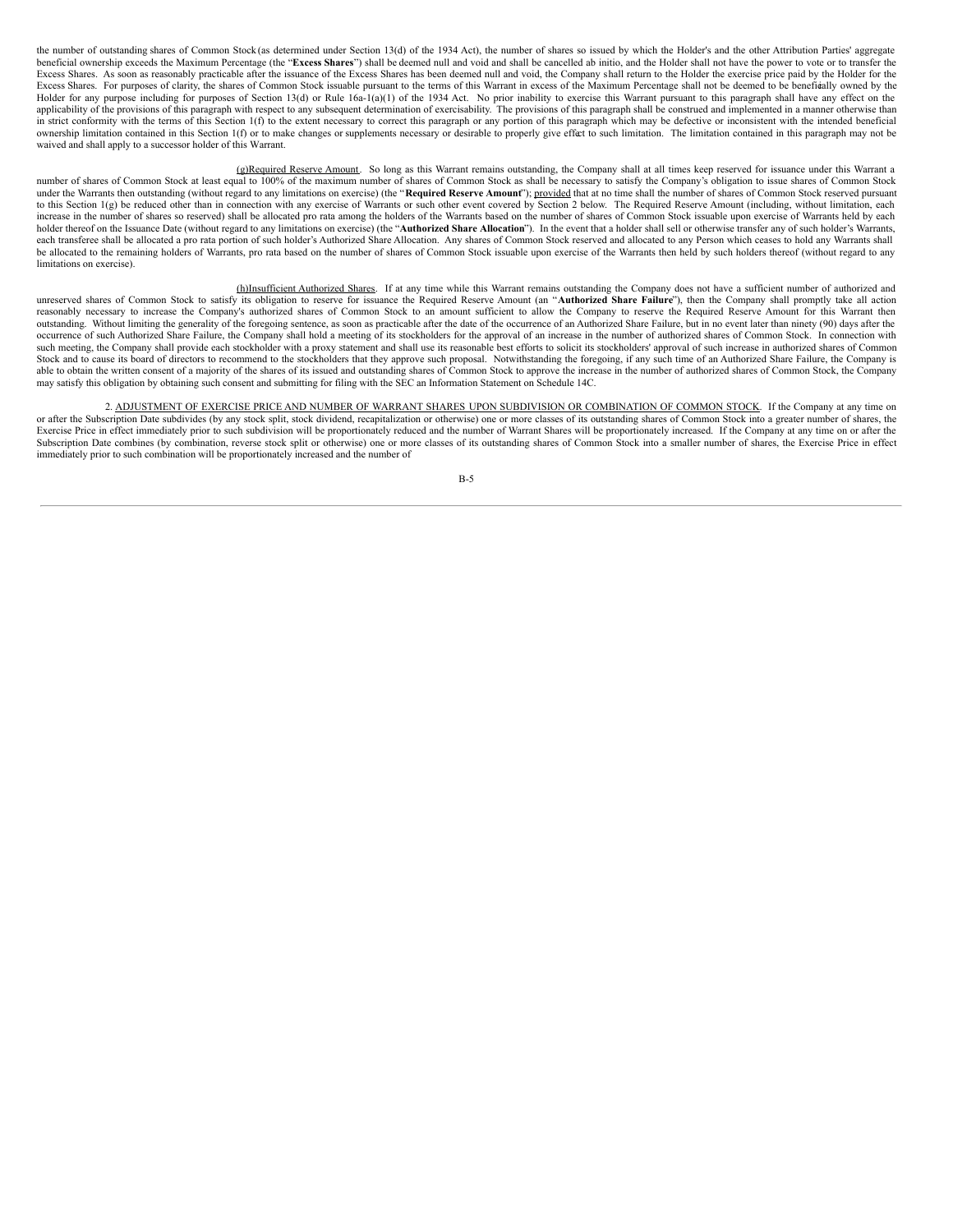Warrant Shares will be proportionately decreased. Any adjustment under this Section 2 shall become effective at the close of business on the date the subdivision or combination becomes effective.

3. RIGHTS UPON DISTRIBUTION OF ASSETS. In addition to any adjustments pursuant to Section 2 above, if, on or after the Subscription Date and on or prior to the Termination Date, the Company shall declare or make any dividend or other distribution of its assets (or rights to acquire its assets) to holders of shares of Common Stock, by way of return of capital or otherwise (including, without limitation, any distribution of cash, stock or other securities, property, options, evidence of indebtedness or any other assets by way of a dividend, spin off, reclassification, corporate rearrangement, scheme of arrangement or other similar transaction) (a "Distribution"), at any time after the issuance of this Warrant, then, in each such case, the Holder shall be entitled to participate in such Distribution to the same extent that the Holder would have participated therein if the Holder had held the number of shares of Common Stock acquirable upon complete exercise of this Warrant (without regard to any limitations or restrictions on exercise of this Warrant, including without limitation, the Maximum Percentage) immediately before the date on which a record is taken for such Distribution, or, if no such record is taken, the date as of which the record holders of shares of Common Stock are to be determined for the participation in such Distribution (provided, however, that to the extent that the Holder's right to participate in any such Distribution would result in the Holder and the other Attribution Parties exceeding the Maximum Percentage, then the Holder shall not be entitled to participate in such Distribution to such extent (and shall not be entitled to beneficial ownership of such shares of Common Stock as a result of such Distribution (and beneficial ownership) to such extent) and the portion of such Distribution shall be held in abeyance for the benefit of the Holder until such time or times as its right thereto would not result in the Holder and the other Attribution Parties exceeding the Maximum Percentage, at which time or times the Holder shall be granted such Distribution (and any Distributions declared or made on such initial Distribution or on any subsequent Distribution held similarly in abeyance) to the same extent as if there had been no such limitation).

## 4. PURCHASE RIGHTS; FUNDAMENTAL TRANSACTIONS.

Purchase Rights. In addition to any adjustments pursuant to Section 2 above, if at any time on or after the Subscription Date and on or prior to the Termination Date the Company grants, issues or sells any Options, Convertible Securities or rights to purchase stock, warrants, securities or other property pro rata to the record holders of any class of Common Stock (the "Purchase Rights"), then the Holder will be entitled to acquire, upon the terms applicable to such Purchase Rights, the aggregate Purchase Rights which the Holder could have acquired if the Holder had held the number of shares of Common Stock acquirable upon complete exercise of this Warrant (without regard to any limitations or restrictions on exercise of this Warrant, including without limitation, the Maximum Percentage) immediately before the date on which a record is taken for the grant, issuance or sale of such Purchase Rights, or, if no such record is taken, the date as of which the record holders of Common Stock are to be determined for the grant, issuance or sale of such Purchase Rights (provided, however, that to the extent that the Holder's right to participate in any such Purchase Right would result in the Holder and the other Attribution Parties exceeding the Maximum Percentage, then the Holder shall not be entitled to participate in such Purchase Right to such extent (and shall not be entitled to beneficial ownership of such Common Stock as a result of such Purchase Right (and beneficial ownership) to such extent) and such Purchase Right to such extent shall be held in abeyance for the benefit of the Holder until such time or times as its right thereto would not result in the Holder andthe other Attribution Parties exceeding the Maximum Percentage, at which time or times the Holder shall be granted such right (and any Purchase Right granted, issued or sold on such initial Purchase Right or on any subsequent Purchase Right to be held similarly in abeyance to the same extent as if there had been no such limitation).

(b) Fundamental Transaction. The Company shall not enter into or be party to a Fundamental Transaction unless the Successor Entity assumes in writing all of the obligations of the Company under this Warrant in accordance with the provisions of this Section 4(b), including agreements to deliver to the Holder in exchange for this Warrant a security of the Successor Entity evidenced by a written instrument substantially similar in form and substance to this Warrant, including, without limitation, which is exercisable for a corresponding number of shares of capital stock equivalent to the shares of Common Stock acquirable and receivable upon exercise of this Warrant (without regard to any limitations on the exercise of this Warrant) prior to such Fundamental Transaction, and with an exercise price which applies the exercise price hereunder to such shares of capital stock (but taking into account the relative value of the shares of Common Stock pursuant to such Fundamental Transaction and the value of such shares of capital stock, such adjustments to the number of shares of capital stock and such exercise price being for the purpose of protecting the economic value of this Warrant immediately prior to the consummation of such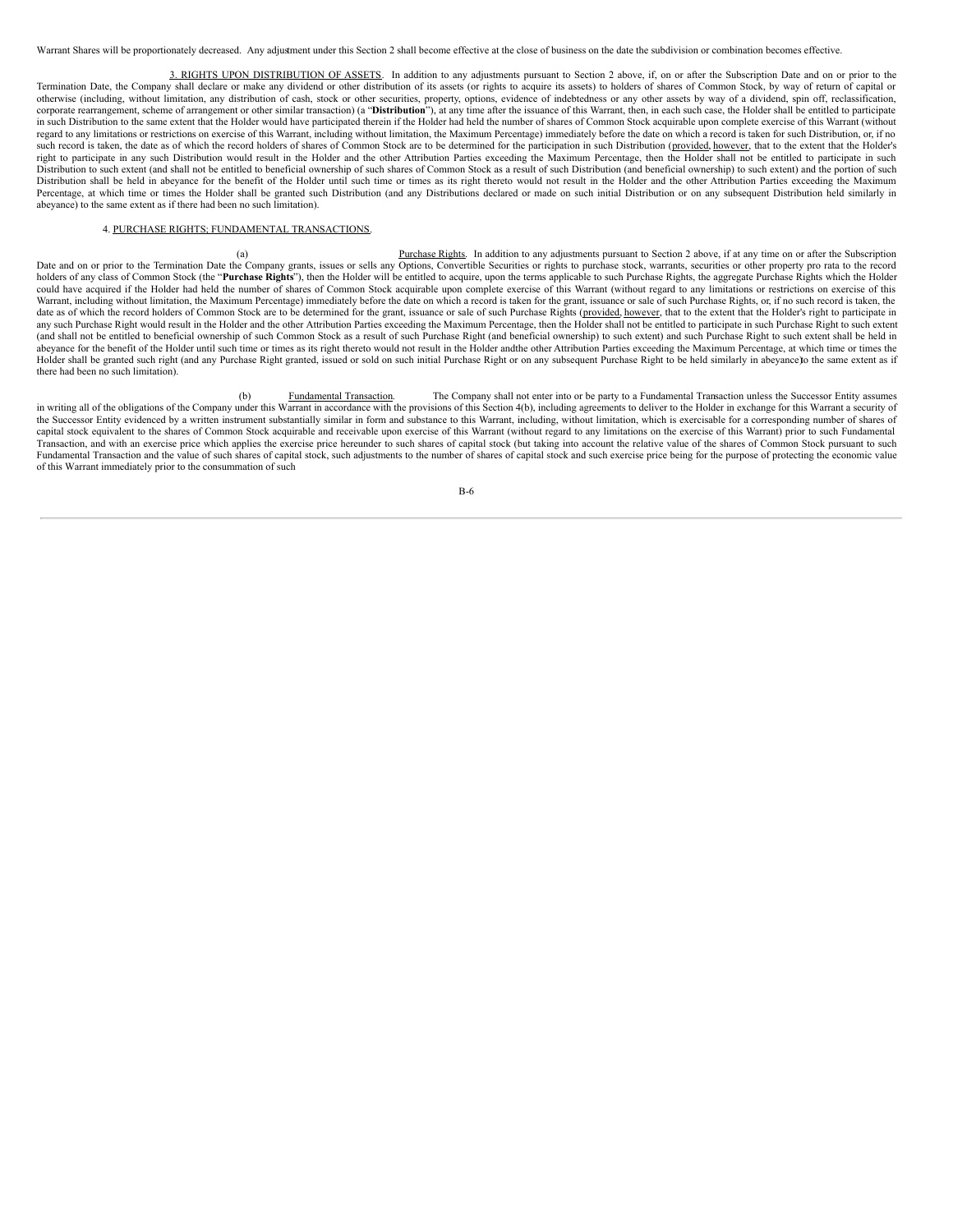Fundamental Transaction). Upon the consummation of each Fundamental Transaction, the Successor Entity shall succeed to, and be substituted for the Company (so that from and after the date of the applicable Fundamental Transaction, the provisions of this Warrant and the other Transaction Documents referring to the "Company" shall refer instead to the Successor Entity), and may exercise every right and power of the Company and shall assume all of the obligations of the Company under this Warrant with the same effect as if such Successor Entity had been named as the Company herein. Notwithstanding the foregoing, and without limiting Section 1(f) hereof, the Holder may elect, at its sole option, by delivery of written notice to the Company to waive this Section 4(b) to permit the Fundamental Transaction without the assumption of this Warrant. In addition to and not in substitution for any other rights hereunder, prior to the consummation of each Fundamental Transaction pursuant to which holders of shares of Common Stock are entitled to receive securities or other assets with respect to or in exchange for shares of Common Stock (a "**Corporate Event**"), the Company shall make appropriate provision to insure that the Holder will thereafter have the right to receive upon an exercise of this Warrant within 90 days after the consummation of the Fundamental Transaction, in lieu of the shares of the Common Stock (or other securities, cash, assets or other property (except such items still issuable under Sections 3 and 4(a) above, which shall continue to be receivable thereafter)) issuable upon the exercise of the Warrant prior to such Fundamental Transaction, such shares of stock, securities, cash, assets or any other property whatsoever (including warrants or other purchase or subscription rights) (collectively, the "**Corporate Event** Consideration") which the Holder would have been entitled to receive upon the happening of the applicable Fundamental Transaction had this Warrant been exercised immediately prior to the applicable Fundamental Transaction (without regard to any limitations on the exercise of this Warrant). The provision made pursuant to the preceding sentence shall be in a form and substance reasonably satisfactory to the Holder. The provisions of this Section 4(b) shall apply similarly and equally to successive Fundamental Transactions and Corporate Events.

5. NONCIRCUMVENTION. The Company hereby covenants and agrees that the Company will not, by amendment of its Certificate of Incorporation or Bylaws, or through any reorganization, transfer of assets, consolidation, merger, scheme of arrangement, dissolution, issuance or sale of securities, or any other voluntary action, avoid or seek to avoid the observance or performance of any of the terms of this Warrant, and will at all times in good faith carry out all of the provisions of this Warrant and take all action as may be required to protect the rights of the Holder. Without limiting the generality of the foregoing, the Company (i) shall not increase the par value of any shares of Common Stock receivable upon the exercise of this Warrant above the Exercise Price then in effect, (ii) shall take all such actions as may be necessary or appropriate in order that the Company may validly and legally issue fully paid and nonassessable shares of Common Stock upon the exercise of this Warrant, and (iii) shall, so long as any of the Warrants are outstanding, take all action necessary to reserve and keep available out of its authorized and unissued shares of Common Stock, solely for the purpose of effecting the exercise of the Warrants, the number of shares of Common Stock as shall from time to time be necessary to effect the exercise of the Warrants then outstanding (without regard to any limitations on exercise).

6. WARRANT HOLDER NOT DEEMED A STOCKHOLDER. Except as otherwise specifically provided herein, the Holder, solely in such Person's capacity as a holder of this Warrant, shall not be entitled to vote or receive dividends or be deemed the holder of capital stock of the Company for any purpose, nor shall anything contained in this Warrant be construed to confer upon the Holder, solely in such Person's capacity as the Holder of this Warrant, any of the rights of a stockholder of the Company or any right to vote, give or withhold consent to any corporate action (whether any reorganization, issue of stock, reclassification of stock, consolidation, merger, conveyance or otherwise), receive notice of meetings, receive dividends or subscription rights, or otherwise, prior to the issuance to the Holder of the Warrant Shares which such Person is then entitled to receive upon the due exercise of this Warrant. In addition, nothing contained in this Warrant shall be construed as imposing any liabilities on the Holder to purchase any securities (upon exercise of this Warrant or otherwise) or as a stockholder of the Company, whether such liabilities are asserted by the Company or by creditors of the Company. Notwithstanding this Section 6, the Company shall provide the Holder with copies of the same notices and other information given to the stockholders of the Company generally, contemporaneously with the giving thereof to the stockholders; provided that the failure to deliver such notice or any defect therein or in the delivery thereof shall not affect the validity of any corporate action required to be specified in such notice.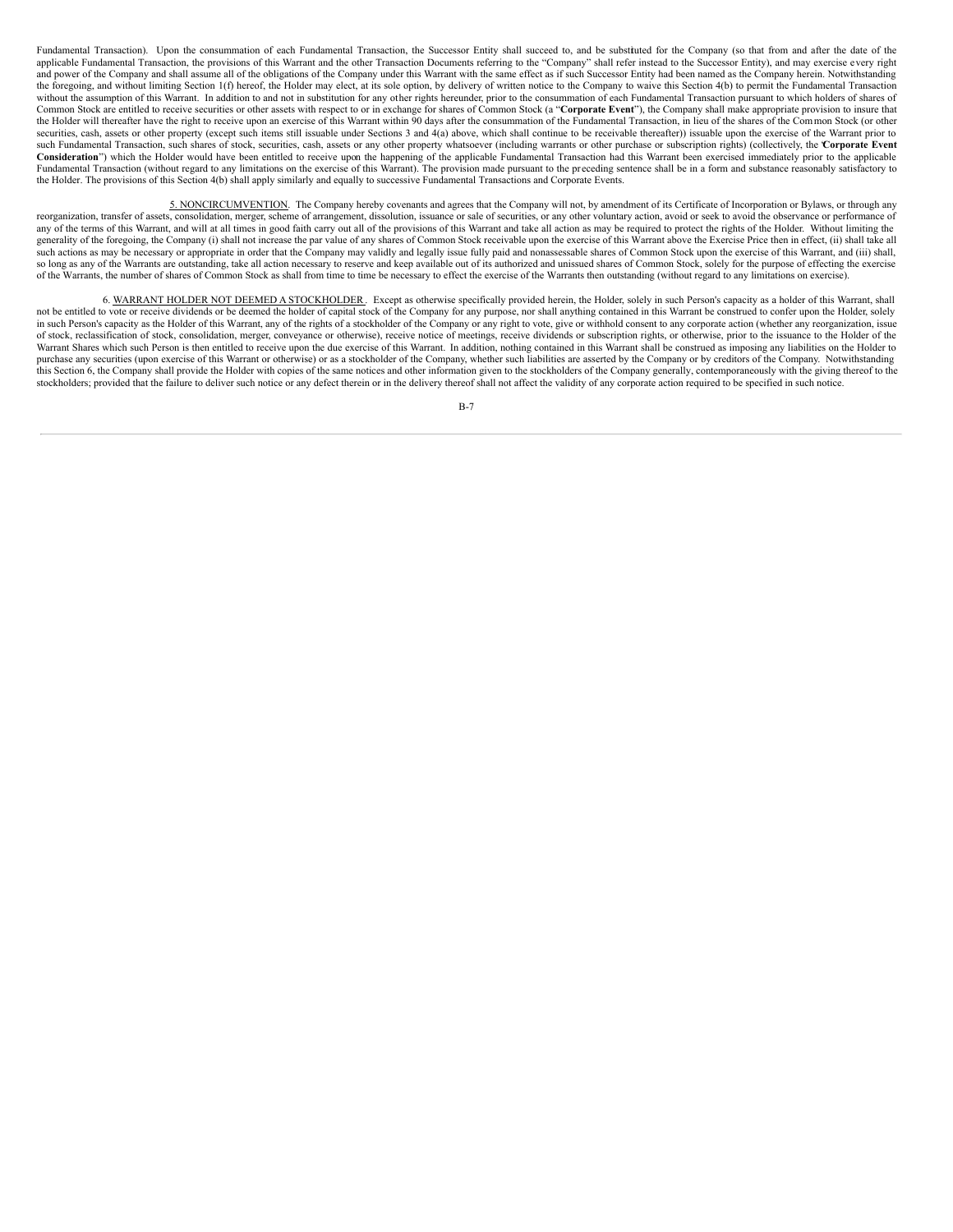(a) Transfer of Warrant. If this Warrant is to be transferred, the Holder shall surrender this Warrant to the Company, whereupon the Company will forthwith issue and deliver upon the order of the Holder a new Warrant (in accordance with Section 7(d)), registered as the Holder may request, representing the right to purchase the number of Warrant Shares being transferred by the Holder and, if less than the total number of Warrant Shares then underlying this Warrant is being transferred, a new Warrant (in accordance with Section 7(d)) to the Holder representing the right to purchase the number of Warrant Shares not being transferred.

(b)Lost, Stolen or Mutilated Warrant. Upon receipt by the Company of evidence reasonably satisfactory to the Company of the loss, theft, destruction or mutilation of this Warrant, and, in the case of loss, theft or destruction, of any indemnification undertaking by the Holder to the Company in customary form (but without the obligation to post a bond) and, in the case of mutilation, upon surrender and cancellation of this Warrant, the Company shall execute and deliver to the Holder a new Warrant (in accordance with Section 7(d)) representing the right to purchase the Warrant Shares then underlying this Warrant.

(c)Exchangeable for Multiple Warrants. This Warrant is exchangeable, upon the surrender hereof by the Holder at the principal office of the Company, for a new Warrant or Warrants (in accordance with Section 7(d)) representing in the aggregate the right to purchase the number of Warrant Shares then underlying this Warrant, and each such new Warrant will represent the right to purchase such portion of such Warrant Shares as is designated by the Holder at the time of such surrender.

(d)Issuance of New Warrants. Whenever the Company is required to issue a new Warrant pursuant to the terms of this Warrant, such new Warrant (i) shall be of like tenor with this Warrant, (ii) shall represent, as indicated on the face of such new Warrant, the right to purchase the Warrant Shares then underlying this Warrant (or in the case of a new Warrant being issued pursuant to Section 7(a) or Section 7(c), the Warrant Shares designated by the Holder which, when added to the number of shares of Common Stock underlying the other new Warrants issued in connection with such issuance, does not exceed the number of Warrant Shares then underlying this Warrant), (iii) shall have an issuance date, as indicated on the face of such new Warrant which is the same as the Issuance Date, and (iv) shall have the same rights and conditions as this Warrant.

8 NOTICES. Whenever notice is required to be given under this Warrant, including, without limitation, an Exercise Notice, unless otherwise provided herein, such notice shall be given in writing, (i) if delivered (a) from within the domestic United States, by first-class registered or certified airmail, or nationally recognized overnight express courier, postage prepaid, electronic mail or by facsimile or (b) from outside the United States, by International Federal Express, electronic mail or facsimile, and (ii) will be deemed given (A) if delivered by first-class registered or certified mail domestic, three (3) Business Days after so mailed, (B) if delivered by nationally recognized overnight carrier, one (1) Business Day after so mailed, (C) if delivered by International Federal Express, two (2) Business Days after so mailed and (D) on the date of transmission, if delivered by electronic mail to each of the email addresses specified in this Section 8 prior to 5:00 p.m. (New York time) on a Trading Day, (E) the next Trading Day after the date of transmission, if delivered by electronic mail to each of the email addresses specified in this Section 8 on a day that is not a Trading Day or later than 5:00 p.m. (New York time) on any Trading Day and (F) if delivered by facsimile, upon electronic confirmation of delivery of such facsimile, and will be delivered and addressed as follows:

(i) if to the Company, to:

SCYNEXIS, Inc. 1 Evertrust Plaza, 13th Floor Jersey City, NJ 07302-6548

Attention: [ Facsimile: [ ] Email: [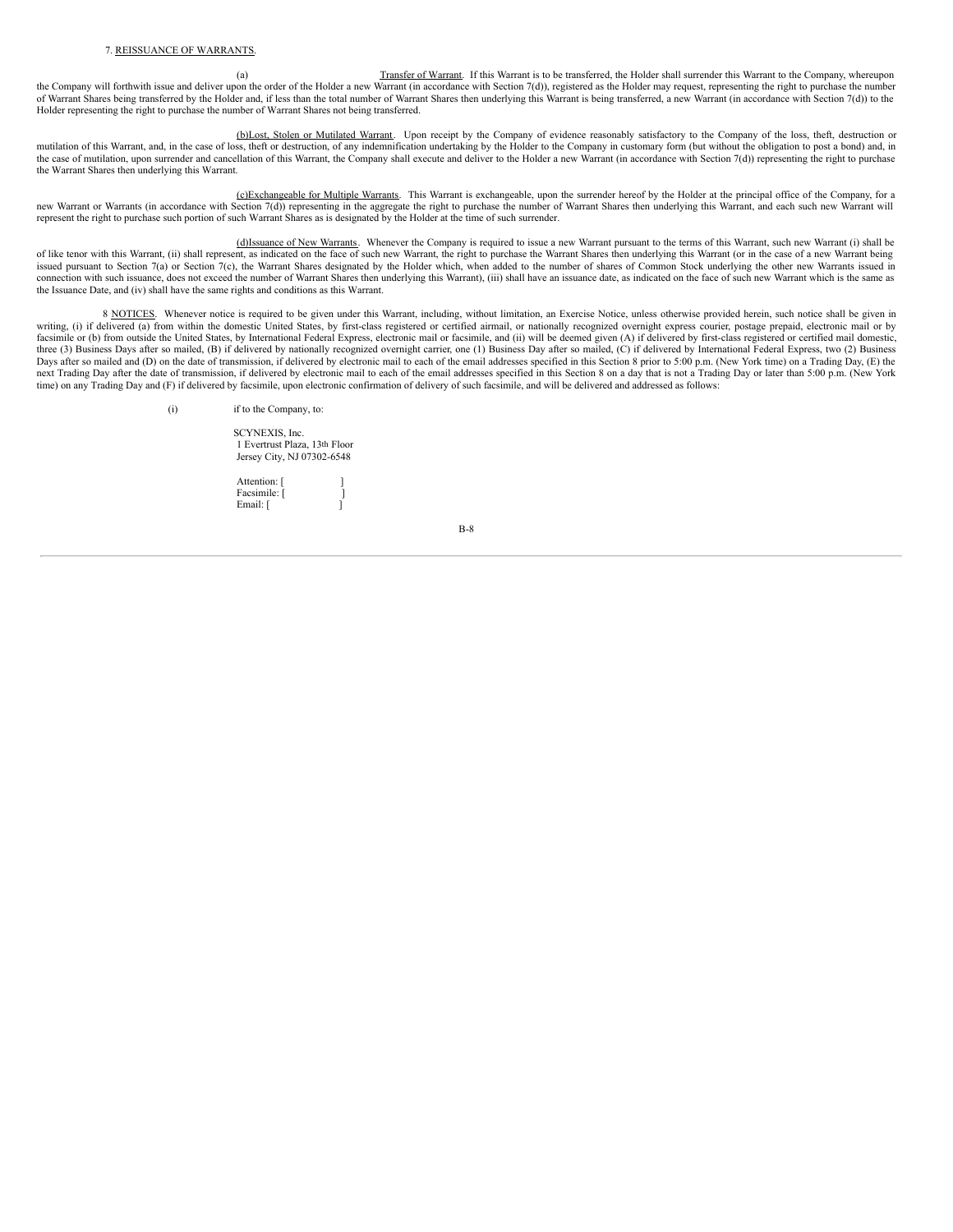(ii) if to the Holder, at such address or other contact information delivered by the Holder to Company or as is on the books and records of the Company.

The Company shall provide the Holder with prompt written notice of all actions taken pursuant to this Warrant, including in reasonable detail a description of such action and the reason therefor. Without limiting the generality of the foregoing, the Company will give written notice to the Holder (i) immediately upon any adjustment of the Exercise Price, setting forth in reasonable detail, and certifying, the calculation of such adjustment and (ii) at least fifteen (15) days prior to the date on which the Company closes its books or takes a record (A) with respect to any dividend or distribution upon the shares of Common Stock, (B) with respect to any grants, issuances or sales of any Options, Convertible Securities or rights to purchase stock, warrants, securities or other property pro rata to the record holders of any class of Common Stock or (C) for determining rights to vote with respect to any Fundamental Transaction, dissolution or liquidation; provided in each case that such information shall be made known to the public prior to or in conjunction with such notice being provided to the Holder; provided, further, that the failure to deliver such notice or any defect therein or in the delivery thereof shall not affect the validity of the corporate action required to be specified in such notice. It is expressly understood and agreed that the time of exercise specified by the Holder in each Exercise Notice shall be definitive and may not be disputed or challenged by the Company.

9. AMENDMENT AND WAIVER. Except as otherwise provided herein, the provisions of this Warrant may be amended or waived and the Company may take any action herein prohibited, or omit to perform any act herein required to be performed by it, only if the Company has obtained the written consent of the Holder.

10. GOVERNING LAW; JURISDICTION; JURY TRIAL. This Warrant shall be governed by and construed and enforced in accordance with, and all questions concerning the construction, validity, interpretation and performance of this Warrant shall be governed by, the internal laws of the State of New York, without giving effect to any choice of law or conflict of law provision or rule (whether of the State of New York or any other jurisdictions) that would cause the application of the laws of any jurisdictions other than the State of New York.

11. DISPUTE RESOLUTION. In the case of a dispute as to the determination of the Exercise Price or the arithmetic calculation of the Warrant Shares, the Company shall submit the disputed determinations or arithmetic calculations via facsimile or electronic mail within two (2) Business Days of receipt of the Exercise Notice or other event giving rise to such dispute, as the case may be, to the Holder. If the Holder and the Company are unable to agree upon such determination or calculation of the Exercise Price or the Warrant Shares within three (3) Business Days of such disputed determination or arithmetic calculation being submitted to the Holder, then the Company shall, within two (2) Business Days submit via facsimile or electronic mail (a) the disputed determination of the Exercise Price to an independent, reputable investment bank selected by the Company and approved by the Holder or (b) the disputed arithmetic calculation of the Warrant Shares to the Company's independent, outside accountant. The Company shall cause at its expense the investment bank or the accountant, as the case may be, to perform the determinations or calculations and notify the Company and the Holder of the results no later than ten (10) Business Days from the time it receives the disputed determinations or calculations. Such investment bank's or accountant's determination or calculation, as the case may be, shall be binding upon all parties absent demonstrable error.

12. REMEDIES, OTHER OBLIGATIONS, BREACHES AND INJUNCTIVE RELIEF. The remedies provided in this Warrant shall be cumulative and in addition to all other remedies available under this Warrant and any other Transaction Documents, at law or in equity (including a decree of specific performance and/or other injunctive relief), and nothing herein shall limit the right of the Holder to pursue actual damages for any failure by the Company to comply with the terms of this Warrant. The Company acknowledges that a breach by it of its obligations hereunder will cause irreparable harm to the Holder and that the remedy at law for any such breach may be inadequate. The Company therefore agrees that, in the event of any such breach or threatened breach, the holder of this Warrant shall be entitled, in addition to all other available remedies, to an injunction restraining any breach, without the necessity of showing economic loss and without any bond or other security being required. Notwithstanding the foregoing or anything else herein to the contrary, other than as expressly provided in Section 1(c) hereof, if the Company is for any reason unable to issue and deliver Warrant Shares upon exercise of this Warrant as required pursuant to the terms hereof, the Company shall have no obligation to pay to the Holder any cash or other consideration or otherwise "net cash settle" this Warrant.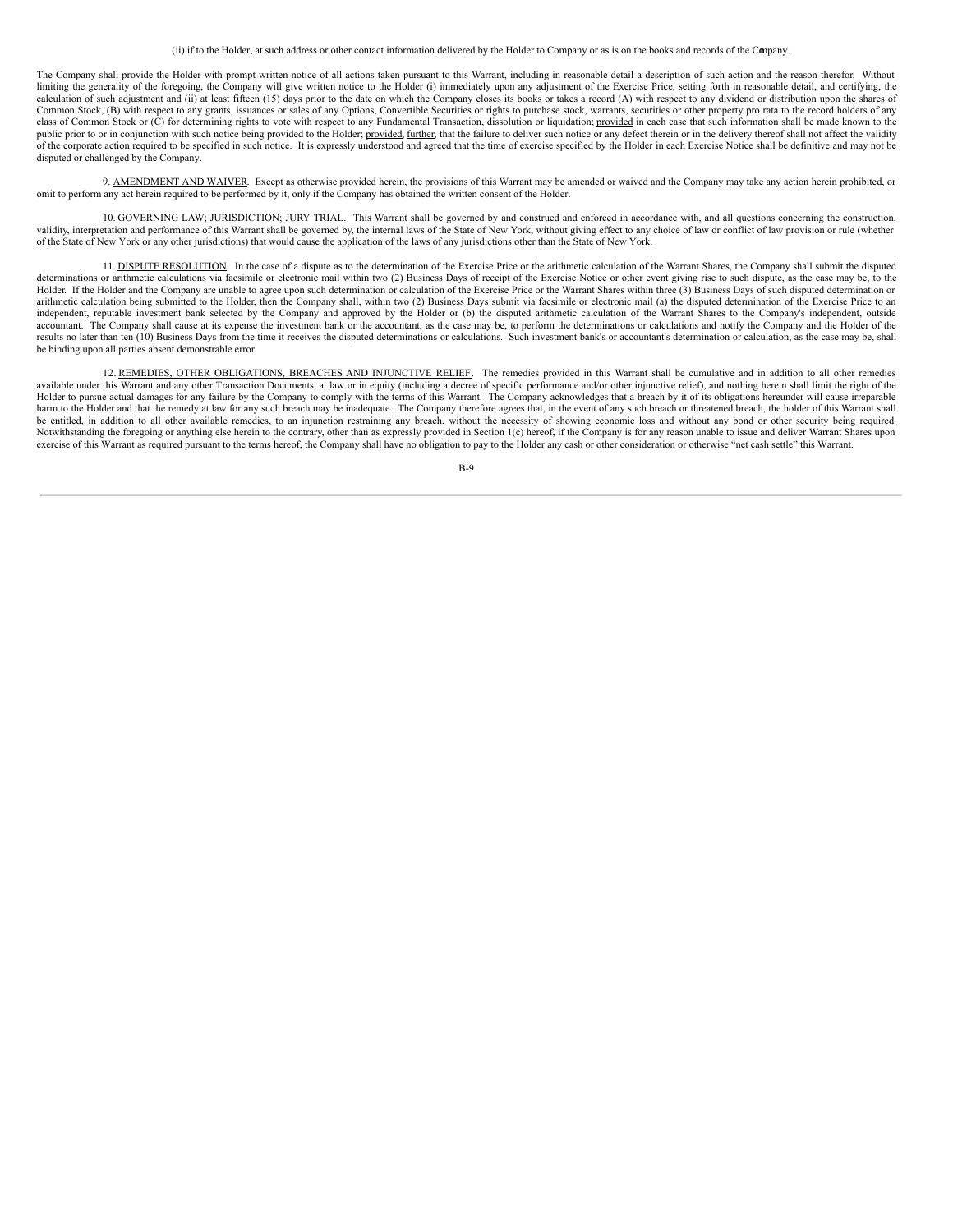14. SEVERABILITY; CONSTRUCTION; HEADINGS. If any provision of this Warrant is prohibited by law or otherwise determined to be invalid or unenforceable by a court of competent jurisdiction, the provision that would otherwise be prohibited, invalid or unenforceable shall be deemed amended to apply to the broadest extent that it would be valid and enforceable, and the invalidity or unenforceability of such provision shall not affect the validity of the remaining provisions of this Warrant so long as this Warrant as so modified continues to express, without material change, the original intentions of the parties as to the subject matter hereof and the prohibited nature, invalidity or unenforceability of the provision(s) in question does not substantially impair the respective expectations or reciprocal obligations of the parties or the practical realization of the benefits that would otherwise be conferred upon the parties. The parties will endeavor in good faith negotiations to replace the prohibited, invalid or unenforceable provision(s) with a valid provision(s), the effect of which comes as close as possible to that of the prohibited, invalid or unenforceable provision(s). This Warrant shall be deemed to be jointly drafted by the Company and the Holder and shall not be construed against any Person as the drafter hereof. The headings of this Warrant are for convenience of reference and shall not form part of, or affect the interpretation of, this Warrant.

15. DISCLOSURE. Upon receipt or delivery by the Company of any notice in accordance with the terms of this Warrant, unless the Company has in good faith determined that the matters relating to such notice do not constitute material, nonpublic information relating to the Company or its subsidiaries, the Company shall contemporaneously with any such receipt or delivery publicly disclose such material, nonpublic information on a Current Report on Form 8-K or otherwise. In the event that the Company believes that a notice contains material, nonpublic information relating to the Company or its subsidiaries, the Company so shall indicate to such Holder contemporaneously with delivery of such notice, and in the absence of any such indication, the Holder shall be allowed to presume that all matters relating to such notice do not constitute material, nonpublic information relating to the Company or its subsidiaries.

## 16. CERTAIN DEFINITIONS. For purposes of this Warrant, the following terms shall have the following meanings:

(e)"**Affiliate**" means any Person that, directly or indirectly through one or more intermediaries, controls or is controlled by or is under common control with a Person, as such terms are used in and construed under Rule 405 under the Securities Act of 1933, as amended.

(f)"**Attribution Parties**" means, collectively, the following Persons and entities: (i) any investment vehicle, including, any funds, feeder funds or managed accounts, currently, or from time to time after the Subscription Date, directly or indirectly managed or advised by the Holder's investment manager or any of its Affiliates or principals, (ii) any direct or indirect Affiliates of the Holder or any of the foregoing, (iii) any Person acting or who could be deemed to be acting as a Group together with the Holder or any of the foregoing and (iv) any other Persons whose beneficial ownership of the Company's Common Stock would or could be aggregated with the Holder's and the other Attribution Parties for purposes of Section 13(d) of the 1934 Act. For clarity, the purpose of the foregoing is to subject collectively the Holder and all other Attribution Parties to the Maximum Percentage.

(g) "**Bid Price**" means, for any security as of the particular time of determination, the bid price for such security on the Principal Market as reported by Bloomberg as of such time of determination, or, if the Principal Market is not the principal securities exchange or trading market for such security, the bid price of such security on the principal securities exchange or trading market where such security is listed or traded as reported by Bloomberg as of such time of determination, or if the foregoing does not apply, the bid price of such security in the over-thecounter market on the electronic bulletin board for such security as reported by Bloomberg as of such time of determination, or, if no bid price is reported for such security by Bloomberg as of such time of determination, the average of the bid prices of any market makers for such security as reported in the "pink sheets" by OTC Markets Group Inc. (formerly Pink Sheets LLC) as of such time of determination. If the Bid Price cannot be calculated for a security as of the particular time of determination on any of the foregoing bases, the Bid Price of such security as of such time of determination shall be the fair market value as mutually determined by the Company and the Holder. If the Company and the Holder are unable to agree upon the fair market value of such security, then such dispute shall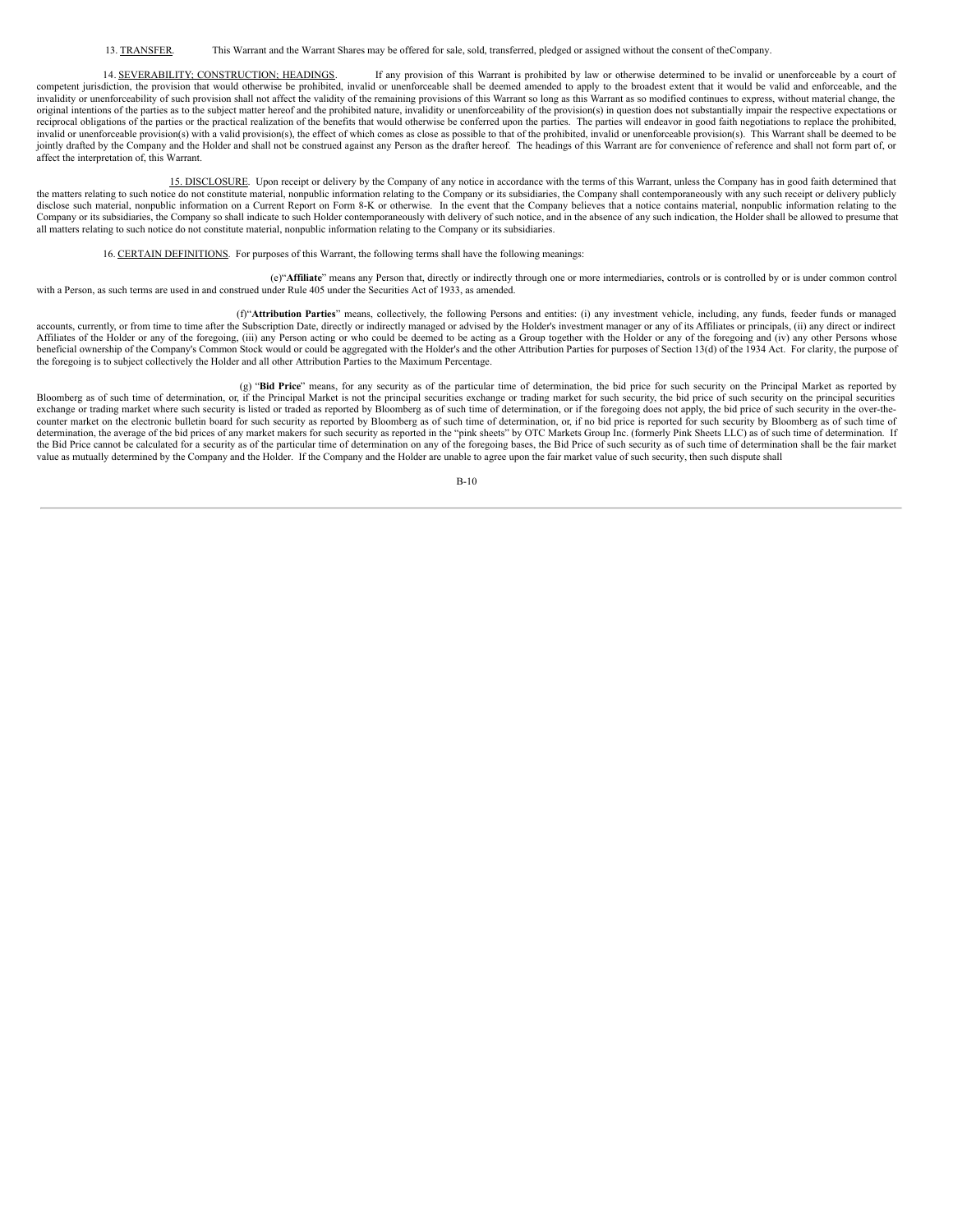be resolved in accordance with the procedures in Section 11. All such determinations shall be appropriately adjusted for any stock dividend, stock split, stock combination or other similar transaction during such period.

### (h)"**Bloomberg**" means Bloomberg Financial Markets.

law to remain closed.

(i)"**Business Day**" means any day other than Saturday, Sunday or other day on which commercial banks in The City of New York are authorized or required by

(j)"**Closing Bid Price**" and "**Closing Sale Price**" means, for any security as of any date, the last closing bid price and last closing trade price, respectively, for such security on the Principal Market, as reported by Bloomberg, or, if the Principal Market begins to operate on an extended hours basis and does not designate the closing bid price or the closing trade price, as the case may be, then the last bid price or the last trade price, respectively, of such security prior to 4:00:00 p.m., New York time, as reported by Bloomberg, or, if the Principal Market is not the principal securities exchange or trading market for such security, the last closing bid price or last trade price, respectively, of such security on the principal securities exchange or trading market where such security is listed or traded as reported by Bloomberg, or if the foregoing do not apply, the last closing bid price or last trade price, respectively, of such security in the over-the-counter market on the electronic bulletin board for such security as reported by Bloomberg, or, if no closing bid price or last trade price, respectively, is reported for such security by Bloomberg, the average of the bid prices, or the ask prices, respectively, of any market makers for such security as reported in the OTC Link or "pink sheets" by OTC Markets Group Inc. (formerly Pink OTC Markets Inc.). If the Closing Bid Price or the Closing Sale Price cannot be calculated for a security on a particular date on any of the foregoing bases, the Closing Bid Price or the Closing Sale Price, as the case may be, of such security on such date shall be the fair market value as mutually determined by the Company and the Holder. If the Company and the Holder are unable to agree upon the fair market value of such security, then such dispute shall be resolved pursuant to Section 11. All such determinations to be appropriately adjusted for any stock dividend, stock split, stock combination, reclassification or other similar transaction during the applicable calculation period.

(k)"**Common Stock**" means (i) the Company's Common Stock, par value \$0.001 per share, and (ii) any capital stock into which such Common Stock shall have been changed or any capital stock resulting from a reclassification of such Common Stock.

(l)"**Convertible Securities**" means any stock or securities (other than Options) directly or indirectly convertible into or exercisable or exchangeable for shares of

Common Stock.

New York Stock Exchange, Inc.

(m)"**Eligible Market**" means The Nasdaq Capital Market, The Nasdaq Global Select Market, The Nasdaq Global Market, the NYSE American LLC or The

(n)"**Fundamental Transaction**" means that the Company shall, directly or indirectly, in one or more related transactions, (i) consolidate or merge with or into another Person, (ii) sell, assign, transfer, convey or otherwise dispose of all or substantially all of the properties or assets of the Company to another Person, (iii) allow another Person to make a purchase, tender or exchange offer that is accepted by the holders of more than 50% of either the outstanding shares of Common Stock (not including any shares of Common Stock held by the Person or Persons making or party to, or associated or affiliated with the Persons making or party to, such purchase, tender or exchange offer), (iv) consummate a stock purchase agreement or other business combination (including, without limitation, a reorganization, recapitalization, spin-off or scheme of arrangement) with another Person whereby such other Person acquires more than 50% of the outstanding shares of Common Stock (not including any shares of Common Stock held by the other Person or other Persons making or party to, or associated or affiliated with the other Persons making or party to, such stock purchase agreement or other business combination), (v) reorganize, recapitalize or reclassify its Common Stock or (vi) any "person" or "group" (as these terms are used for purposes of Sections 13(d) and 14(d) of the Exchange Act) is or shall become the "beneficial owner" (as defined in Rule 13d-3 under the Exchange Act), directly or indirectly, of 50% of the aggregate ordinary voting power represented by issued and outstanding Common standing Common Stock.

(o)"**Group**" means a "group" as that term is used in Section 13(d) of the 1934 Act and as defined in Rule 13d-5 thereunder.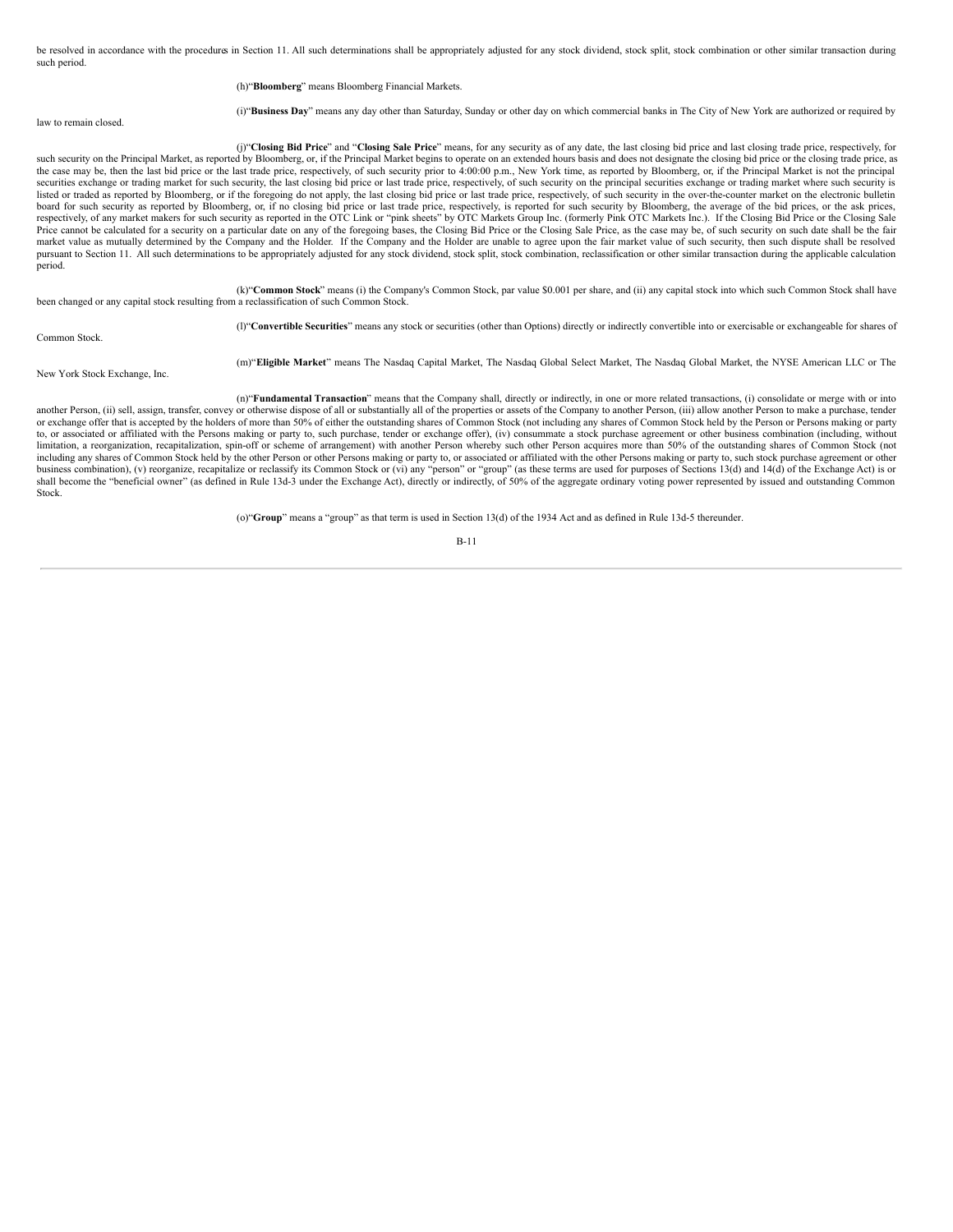(p)"**Options**" means any rights, warrants or options to subscribe for or purchase shares of Common Stock or Convertible Securities.

(q)"**Parent Entity**" of a Person means an entity that, directly or indirectly, controls the applicable Person, including such entity whose common stock or equivalent equity security is quoted or listed on an Eligible Market (or, if so elected by the Holder, any other market, exchange or quotation system), or, if there is more than one such Person or such entity, the Person or such entity designated by the Holder or in the absence of such designation, such Person or entity with the largest public market capitalization as of the date of consummation of the Fundamental Transaction.

(r)"**Person**" means an individual, a limited liability company, a partnership, a joint venture, a corporation, a trust, an unincorporated organization, any other entity and a government or any department or agency thereof.

(s)"**Principal Market**" means The Nasdaq Global Market.

**(t)"Standard Settlement Period"** means the standard settlement period, expressed in a number of Trading Days, for the Company's primary trading market or quotation system with respect to the Common Stock that is in effect on the date of delivery of an applicable Exercise Notice.

(u)"**Subject Entity**" means any Person, Persons or Group or any Affiliate or associate of any such Person, Persons or Group.

(v)"**Successor Entity**" means one or more Person or Persons (or, if so elected by the Holder, the Company or Parent Entity) formed by, resulting from or surviving any Fundamental Transaction or one or more Person or Persons (or, if so elected by the Holder, the Company or the Parent Entity) with which such Fundamental Transaction shall have been entered into.

(w)"**Trading Day**" means any day on which the Common Stock is traded on the Principal Market, or, if the Principal Market is not the principal trading market for the Common Stock, then on the principal securities exchange or securities market on which the Common Stock is then traded.

(x)"**Transaction Documents**" means any agreement entered into by and between the Company and the Holder, as applicable.

(y)"**Weighted Average Price**" " means, for any security as of any date, the dollar volume-weighted average price for such security on the Principal Market, or, if the Principal Market is not the principal trading market for the Common Stock, then on the principal securities exchange on which the Common Stock is then traded, during the period beginning at 9:30:01 a.m., New York City time, and ending at 4:00:00 p.m., New York City time, as reported by Bloomberg through its "Volume at Price" function or, if the foregoing does not apply, the dollar volume-weighted average price of such security in the over-the-counter market on the electronic bulletin board for such security during the period beginning at 9:30:01 a.m., New York City time, and ending at 4:00:00 p.m., New York City time, as reported by Bloomberg, or, if no dollar volume-weighted average price is reported for such security by Bloomberg for such hours, the average of the highest closing bid price and the lowest<br>closing ask pr the foregoing bases, the Weighted Average Price of such security on such date shall be the fair market value as mutually determined by the Company and the Holder. If the Company and the Holder are unable to agree upon the fair market value of such security, then such dispute shall be resolved pursuant to Section 11 with the term "Weighted Average Price" being substituted for the term "Exercise Price." All such determinations shall be appropriately adjusted for any stock dividend, stock split or other similar transaction during such period.

**[Signature Page Follows]**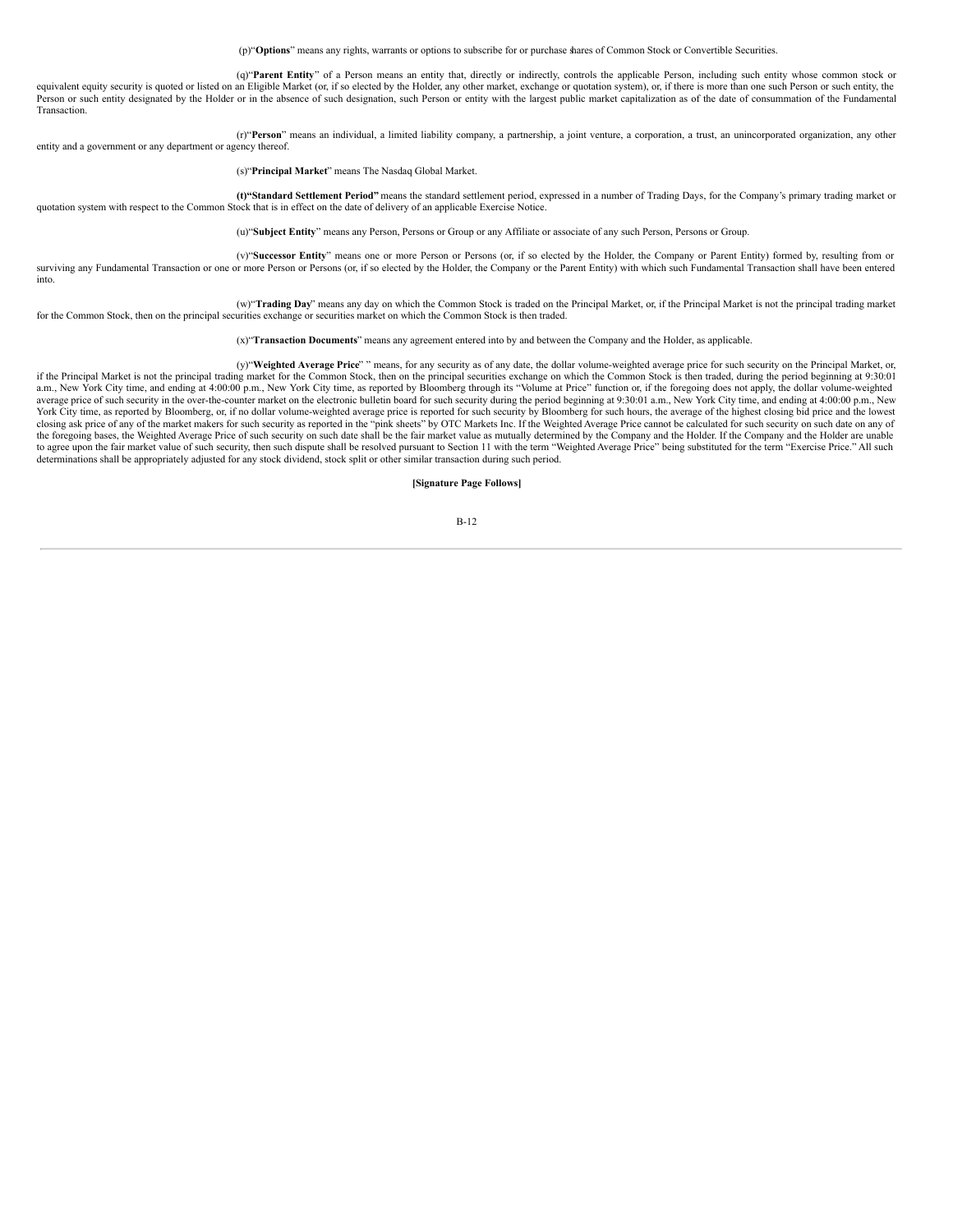**IN WITNESS WHEREOF,** the Company has caused this Pre-Funded Warrant to Purchase Common Stock to be duly executed as of the Issuance Date set out above.

# **SCYNEXIS, INC.**

Name: Title:

 $By:$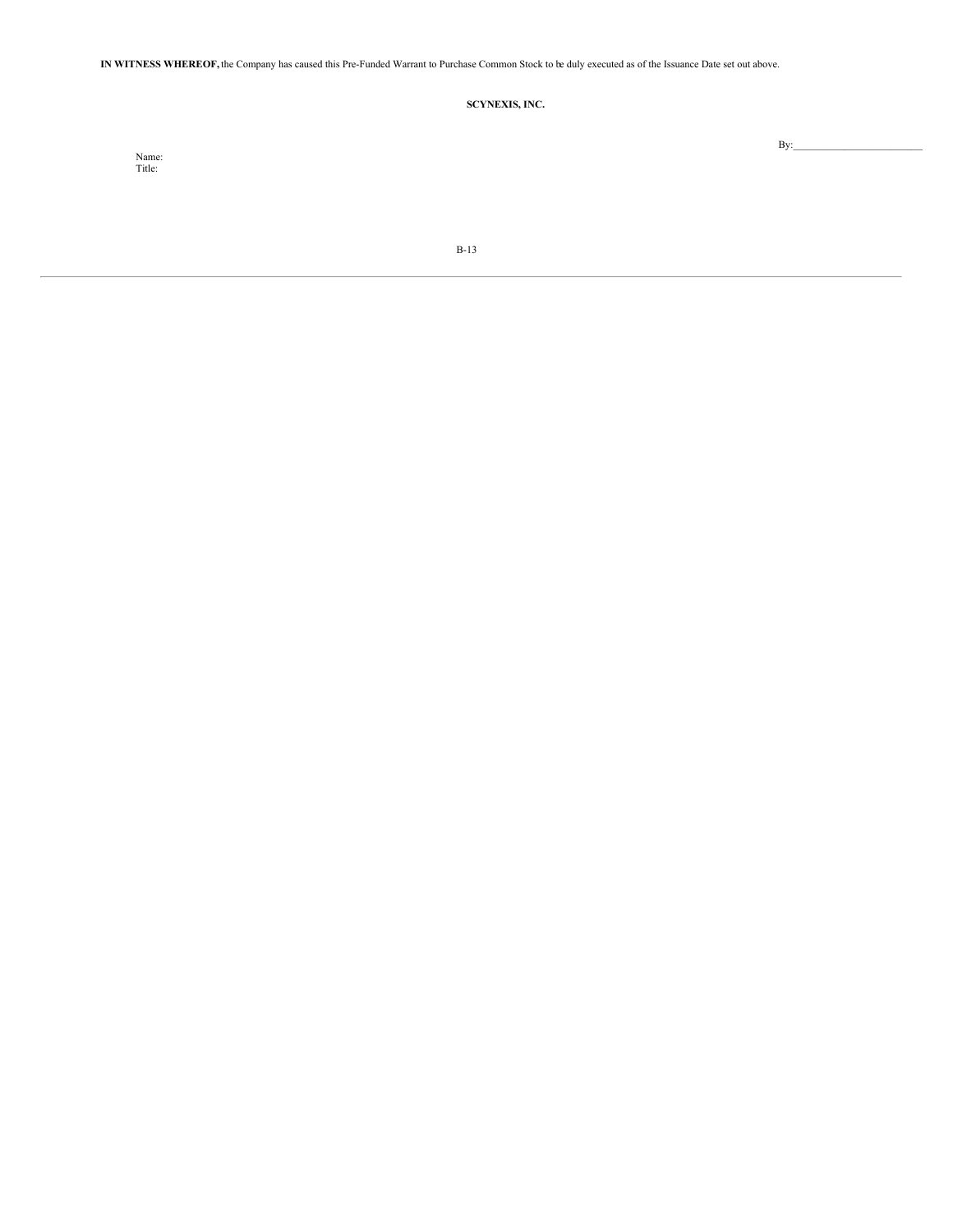## **EXERCISE NOTICE**

### **TO BE EXECUTED BY THE REGISTERED HOLDER TO EXERCISE THIS WARRANT TO PURCHASE COMMON STOCK**

### **SCYNEXIS, INC.**

The undersigned holder hereby exercises the right to purchase of the shares of Common Stock ('Warrant Shares'') of SCYNEXIS, Inc., a Delaware corporation (the "Company"), evidenced by the stached Warrant to Purchase Common

1. Exercise Price. The Holder intends that payment of the Exercise Price shall be made as (check one):

 $\Box$  Cash Exercise under Section 1(a).

 $\Box$  Cashless Exercise under Section 1(d) (provided the conditions therein are satisfied).

2. Cash Exercise. If the Holder has elected a Cash Exercise, the Holder shall pay the sum of \$ to the Company in accordance with the terms of the Warrant.

3. Delivery of Warrant Shares. The Company shall deliver to the holder Warrant Shares in accordance with the terms of the Warrant.

4. Representations and Warranties. By its delivery of this Exercise Notice, the undersigned represents and warrants to the Company that in giving effect to the exercise evidenced hereby the Holder will not beneficially own in excess of the number of shares of Common Stock (determined in accordance with Section 13(d) of the Securities Exchange Act of 1934, as amended) permitted to be owned under Section 1(e) of this Warrant to which this notice relates.

Date: ,

Name of Registered Holder

By:

Name: Title :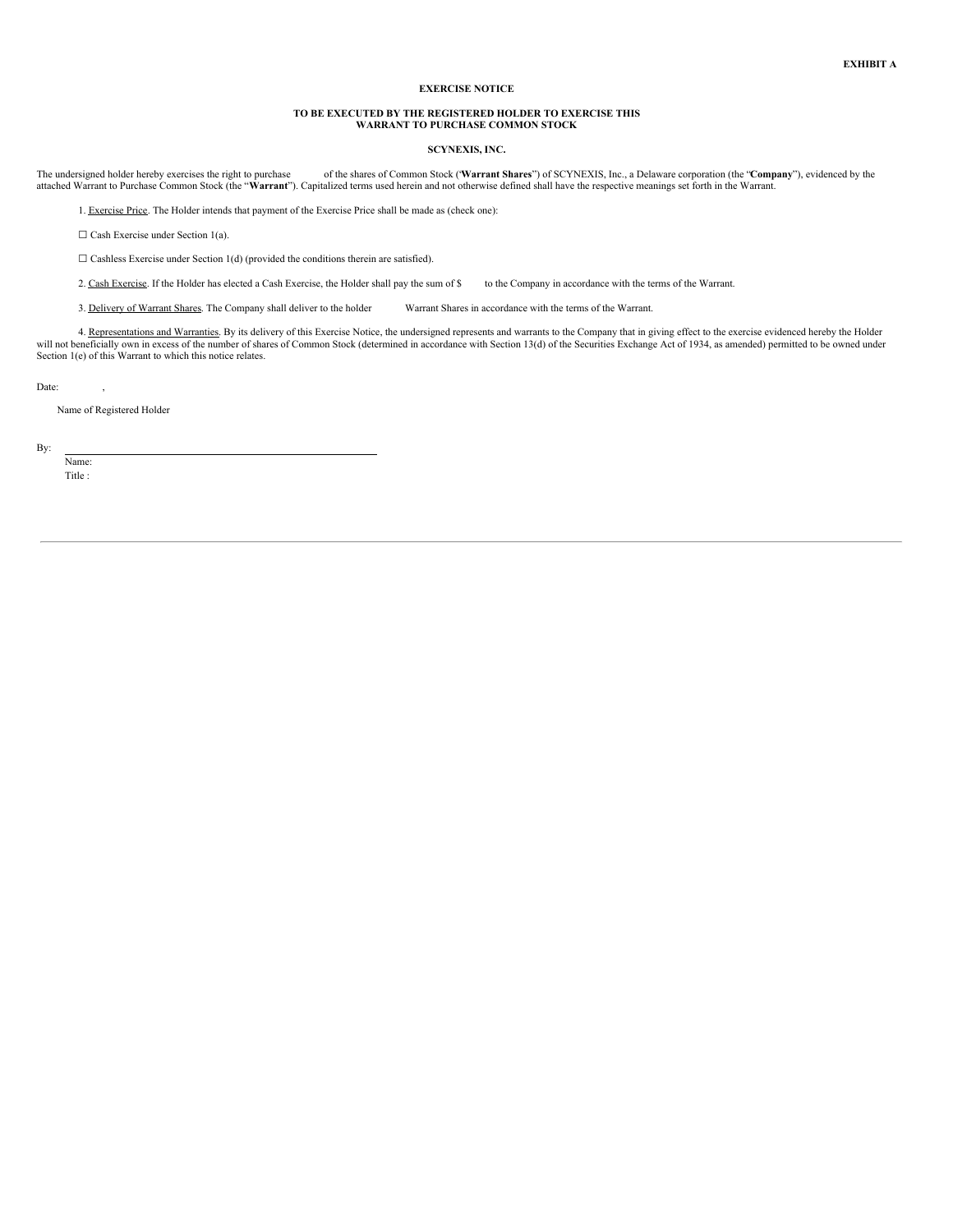**\$200,000,000**



**Common Stock Preferred Stock Debt Securities Warrants**  $\mathcal{L}_\text{max}$ 

From time to time, we may offer and sell up to an aggregate amount of \$200,000,000 any combination of the securities described in this prospectus, either individually or in combination. We may also offer common stock or preferred stock upon conversion of debt securities, common stock upon conversion of preferred stock, or common stock, preferred stock or debt securities upon the exercise of warrants

We will provide the specific terms of these offerings and securities in one or more supplements to this prospectus. We may also authorize one or more free writing prospectuses to be provided to you in connection with these offerings. The prospectus supplement and any related free writing prospectus may also add, update or change information contained in this prospectus. You should carefully read this prospectus, the applicable prospectus supplement and any related free writing prospectus, as well as any documents incorporated by reference, before buying any of the securities being offered.

Our common stock is listed on The Nasdaq Global Market under the trading symbol "SCYX." On October 1, 2020, the last reported sale price of our common stock was \$4.28 per share. The applicable prospectus supplement will contain information, where applicable, as to other listings, if any, on The Nasdaq Global Market or other securities exchange of the securities covered by the applicable prospectus supplement.

Investing in our securities involves a high degree of risk. You should review carefully the risks and uncertainties described under the heading "Risk Factors" contained in the applicable prospectus supplement and in any free writing prospectuses we have authorized for use in connection with a specific offering, and under similar headings in the other documents that are **incorporated by reference into this prospectus.**

### This prospectus may not be used to consummate a sale of securities unless accompanied by a prospectus supplement.

The securities may be sold directly by us to investors, through agents designated from time to time or to or through underwriters or dealers, on a continuous or delayed basis. The supplements to this prospectus will provide the specific terms of the plan of distribution. If any agents or underwriters are involved in the sale of any securities with respect to which this prospectus is being delivered, the names of such agents or underwriters and any applicable fees, commissions, discounts and over-allotment options will be set forth in a prospectus supplement. The price to the public of such securities and the net proceeds that we expect to receive from such sale will also be set forth in a prospectus supplement.

Neither the Securities and Exchange Commission nor any state securities commission has approved or disapproved of these securities or determined if this prospectus is truthful or **complete. Any representation to the contrary is a criminal offense.**

> **\_\_\_\_\_\_\_\_\_\_\_\_\_\_\_\_\_\_\_\_\_ The date of this prospectus is October 1, 2020.**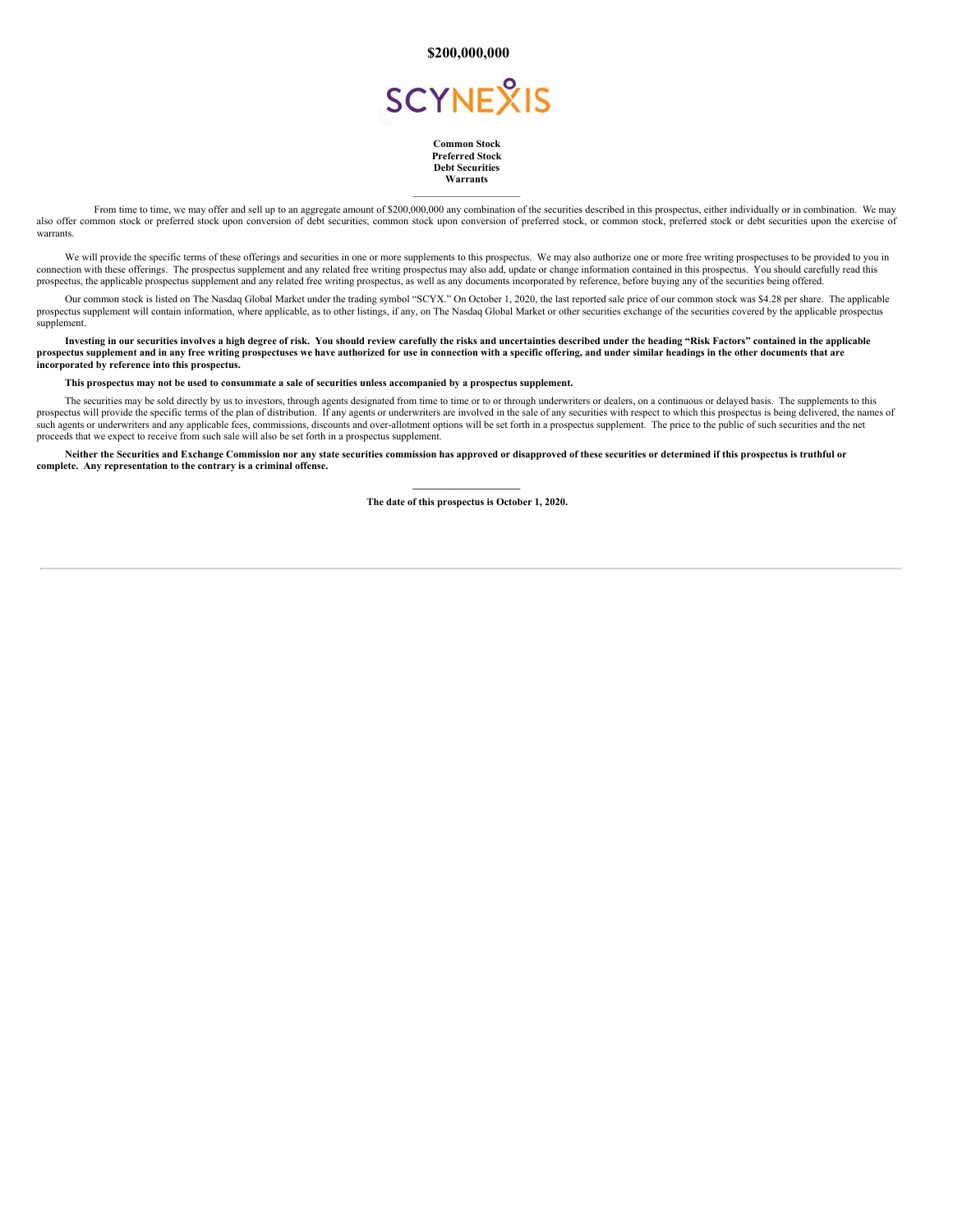| <b>ABOUT THIS PROSPECTUS</b>                      |    |
|---------------------------------------------------|----|
| PROSPECTUS SUMMARY                                |    |
| <b>RISK FACTORS</b>                               | 6  |
| SPECIAL NOTE REGARDING FORWARD-LOOKING STATEMENTS | 6  |
| <b>USE OF PROCEEDS</b>                            |    |
| <b>DESCRIPTION OF CAPITAL STOCK</b>               |    |
| <b>DESCRIPTION OF DEBT SECURITIES</b>             | 11 |
| <b>DESCRIPTION OF WARRANTS</b>                    | 17 |
| <b>LEGAL OWNERSHIP OF SECURITIES</b>              | 19 |
| <b>PLAN OF DISTRIBUTION</b>                       | 22 |
| <b>LEGAL MATTERS</b>                              | 23 |
| <b>EXPERTS</b>                                    | 23 |
| WHERE YOU CAN FIND MORE INFORMATION               | 23 |
| INCORPORATION OF CERTAIN INFORMATION BY REFERENCE | 24 |
|                                                   |    |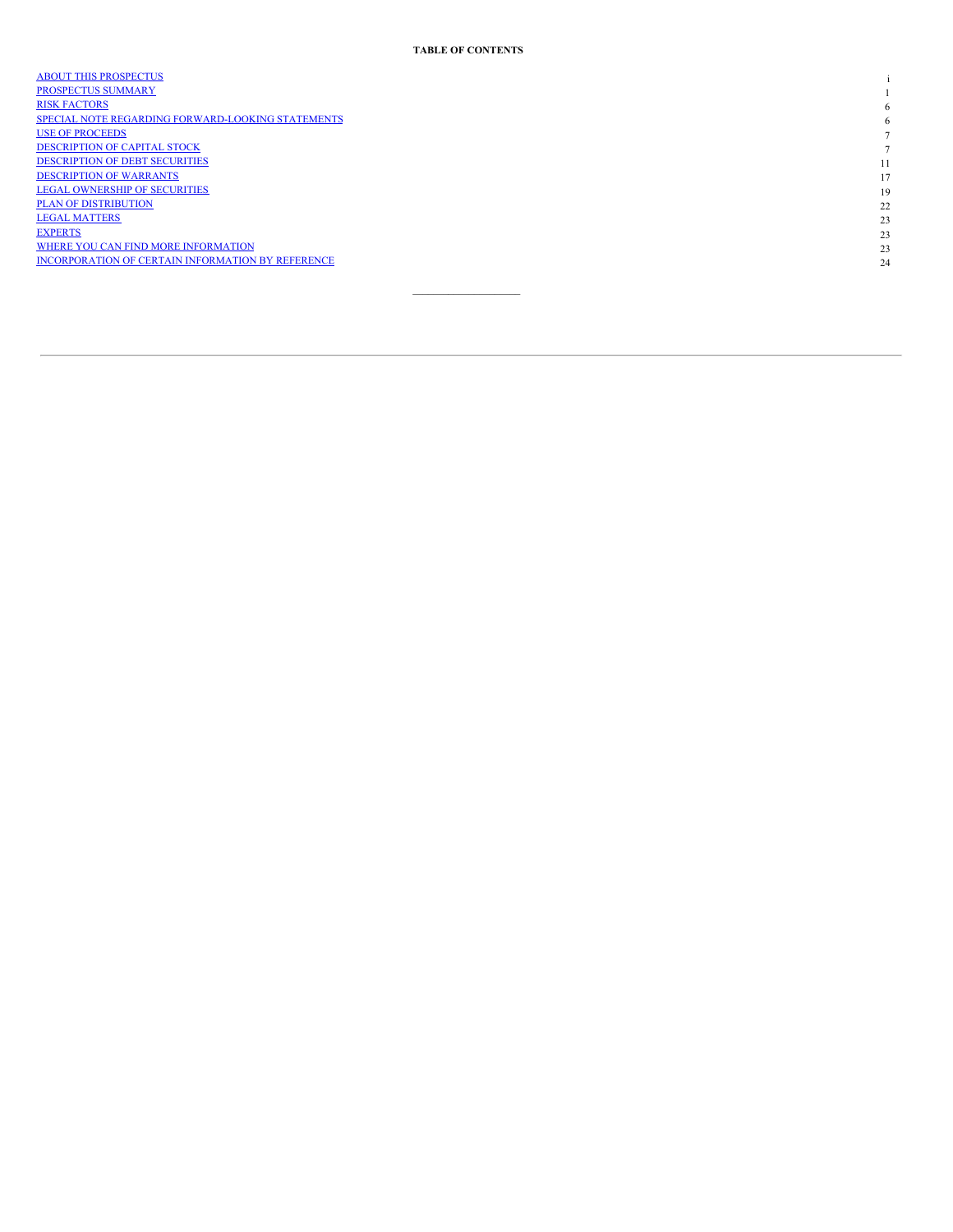## <span id="page-54-0"></span>**ABOUT THIS PROSPECTUS**

This prospectus is part of a registration statement on Form S-3 that we filed with the Securities and Exchange Commission, or SEC, utilizing a "shelf" registration process. Under this shelf registration statement, we may, from time to time, offer and sell, either individually or in combination, in one or more offerings, up to a total dollar amount of \$200,000,000 any of the securities described in this prospectus. This prospectus provides you with a general description of the securities we may offer.

Each time we offer securities under this prospectus, we will provide a prospectus supplement that will contain more specific information about the terms of that offering. We may also authorize one or more free writing prospectuses to be provided to you that may contain material information relating to these offerings. The prospectus supplement and any related free writing prospectus that we may authorize to be provided to you may also add, update or change any of the information contained in this prospectus or in the documents that we have incorporated by reference into this prospectus. We urge you to read carefully this prospectus, any applicable prospectus supplement and any free writing prospectuses we have authorized for use in connection with a specific offering, together with the information incorporated herein by reference as described under the heading "Incorporation of Certain Information by Reference," before buying any of the securities being offered.

#### This prospectus may not be used to consummate a sale of securities unless it is accompanied by a prospectus supplement.

You should rely only on the information contained in, or incorporated by reference into, this prospectus and any applicable prospectus supplement, along with the information contained in any free writing prospectuses we ha

The information appearing in this prospectus, any applicable prospectus supplement or any related free writing prospectus is accurate only as of the date on the front of the document and any information we have incorporated by reference is accurate only as of the date of the document incorporated by reference, regardless of the time of delivery of this prospectus, any applicable prospectus supplement or any related free writing prospectus, or any sale of a security. Our business, financial condition, results of operations and prospects may have changed since those dates.

This prospectus contains summaries of certain provisions contained in some of the documents described herein, but reference is made to the actual documents for complete information. All of the summaries are qualified in their entirety by the actual documents. Copies of some of the documents referred to herein have been filed, will be filed or will be incorporated by reference as exhibits to the registration statement of which this prospectus is a part, and you may obtain copies of those documents as described below under the section entitled "Where You Can Find More Information."

This prospectus contains and incorporates by reference market data and industry statistics and forecasts that are based on independent industry publications and other publicly available information. Although we believe these sources are reliable, we do not guarantee the accuracy or completeness of this information and we have not independently verified this information. Although we are not aware of any misstatements regarding the market and industry data presented in this prospectus and the documents incorporated herein by reference, these estimates involve risks and uncertainties and are subject to change based on various factors, including those discussed under the heading "Risk Factors" contained in the applicable prospectus supplement and any related free writing prospectus, and under similar headings in the other documents that are incorporated by reference into this prospectus. Accordingly, investors should not place undue reliance on this information.

This prospectus and the information incorporated herein by reference include trademarks, service marks and trade names owned by us or other companies. All trademarks, service marks and trade names included or incorporated by reference into this prospectus, any applicable prospectus supplement or any related free writing prospectus are the property of their respective owners.

i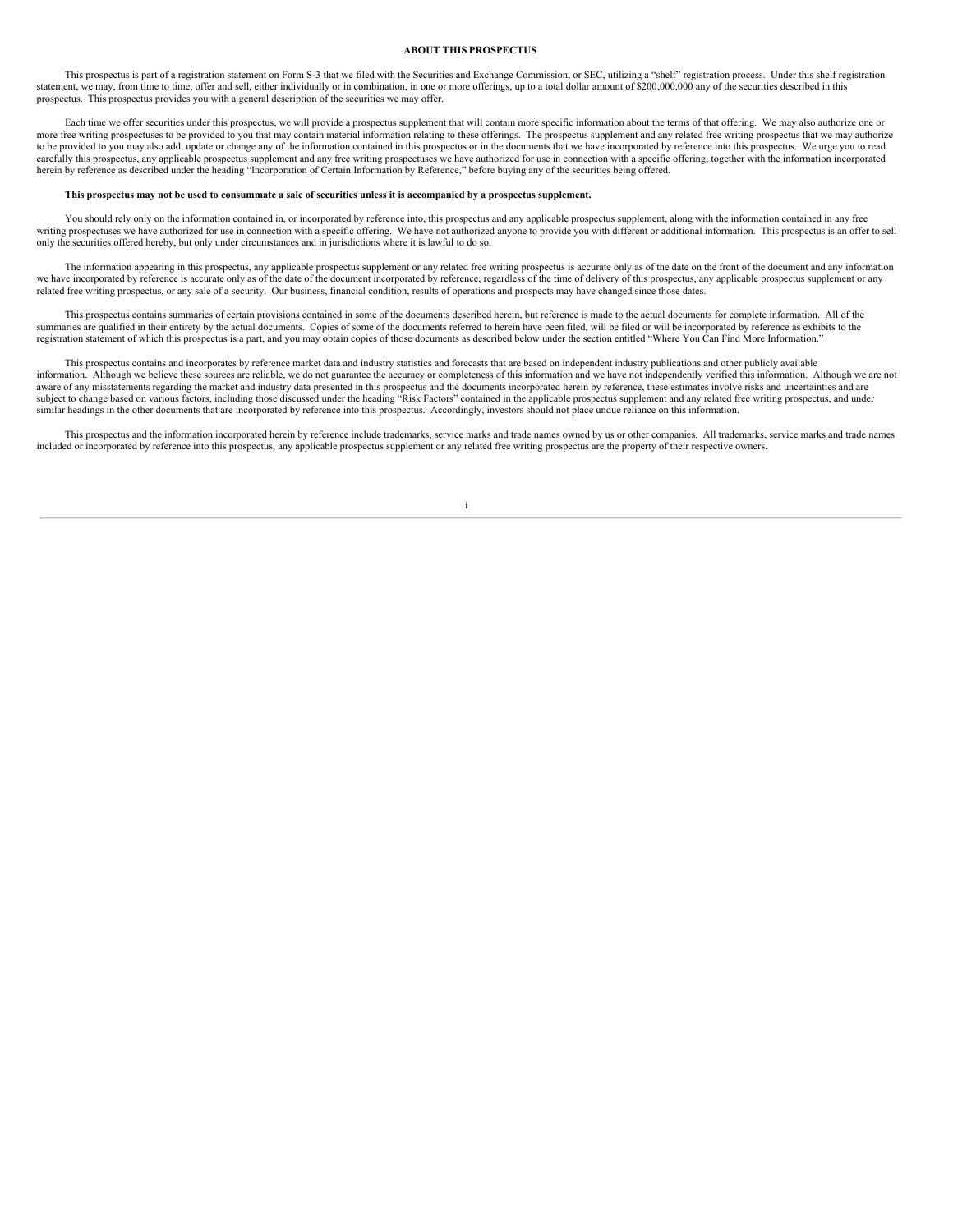#### <span id="page-55-0"></span>**PROSPECTUS SUMMARY**

This summary highlights selected information contained elsewhere in this prospectus or incorporated by reference in this prospectus, and does not contain all of the information that you need to consider in making your investment decision. You should carefully read the entire prospectus, the applicable prospectus supplement and any related free writing prospectus, including the risks of investing in our securities discussed under the heading "Risk Factors" contained in the applicable prospectus supplement and any related free writing prospectus, and under similar headings in the<br>other documents that are i *statements, and the exhibits to the registration statement of which this prospectus is a part.*

References in this prospectus to "SCYNEXIS", "the Company," "we", "us" and "our" refer to SCYNEXIS, Inc., a Delaware corporation, and its consolidated subsidiaries, if any, unless *otherwise specified.*

### **SCYNEXIS, Inc.**

### **Overview**

SCYNEXIS, Inc. is pioneering a new class of antifungal medicines to help millions of patients worldwide in need of new options to overcome and prevent difficult-to-treat and drug resistant infections. Our lead candidate, ibrexafungerp, is a broad-spectrum, intravenous (IV)/oral agent in late stage development for multiple indications, ranging from the treatment of vaginal yeast infections in the community setting to life-threatening invasive fungal infections in hospitalized patients.

Ibrexafungerp, the first agent in a novel antifungal class called triterpenoids, is a structurally distinct glucan synthase inhibitor that has shownin vitro and in vivo activity against a broad range of human fungal pathogens such as Candida and Aspergillus species, including multidrug-resistant strains, as well as Pneumocystis, Coccidioides, Histoplasma and Blastomyces species. Candida and *Aspergillus* species are the fungi responsible for approximately 85% of all invasive fungal infections in the United States (U.S.) and Europe. To date, we have characterized the antifungal activity, pharmacokinetics, and safety profile of the oral and IV formulations of ibrexafungerp in multiple *in vitro* and *in vivo* studies. The U.S. Food and Drug Administration (FDA) has granted Qualified Infectious Disease Product (QIDP) and Fast Track designations for the formulations of ibrexafungerp for the indications of vulvovaginal candidiasis (VVC) (including prevention of recurrent VVC), invasive candidiasis (IC) (including candidemia), and invasive aspergillosis (IA), and has granted Orphan Drug designations for the IC and IA indications. These designations may provide us with additional market exclusivity and expedited regulatory paths. Recognizing that our agent belongs to a new class of antifungals, the World Health Organization's International Non-Proprietary Name group created a new naming stem ("-fungerp") and selected the name "ibrexafungerp" for SCY-078 in July 2018, and the United States Adopted Names Council (USAN Council) adopted "ibrexafungerp" as a USAN in February 2019.

VVC, commonly known as "vaginal yeast infection," is the second-most common cause of vaginitis, affects 75% of women worldwide, and is usually caused by*Candida* species. IA and IC, caused by *Aspergillus* and various *Candida* species, respectively, are serious fungal infections that are reported to be among the leading causes of infection-caused death in immunocompromised patients. Refractory invasive fungal infections (rIFIs) are very severe fungal infections, often caused by multidrug-resistant pathogens, including *Candida auris*, resulting in high mortality rates.

### **Company Information**

We were originally incorporated in Delaware in November 1999 as ScyRex, Inc. We subsequently changed our name to SCYNEXIS Chemistry & Automation, Inc. in April 2000 and to SCYNEXIS, Inc. in June 2002. Our principal executive offices are located at 1 Evertrust Plaza, 13th Floor, Jersey City, NJ 07302-6548, and our telephone number is(201) 884-5485. Our website address is www.scynexis.com. The information contained on our website is not incorporated by reference into this prospectus, and you should not consider any information contained on, or that can be accessed through, our website as part of this prospectus or in deciding whether to purchase our securities.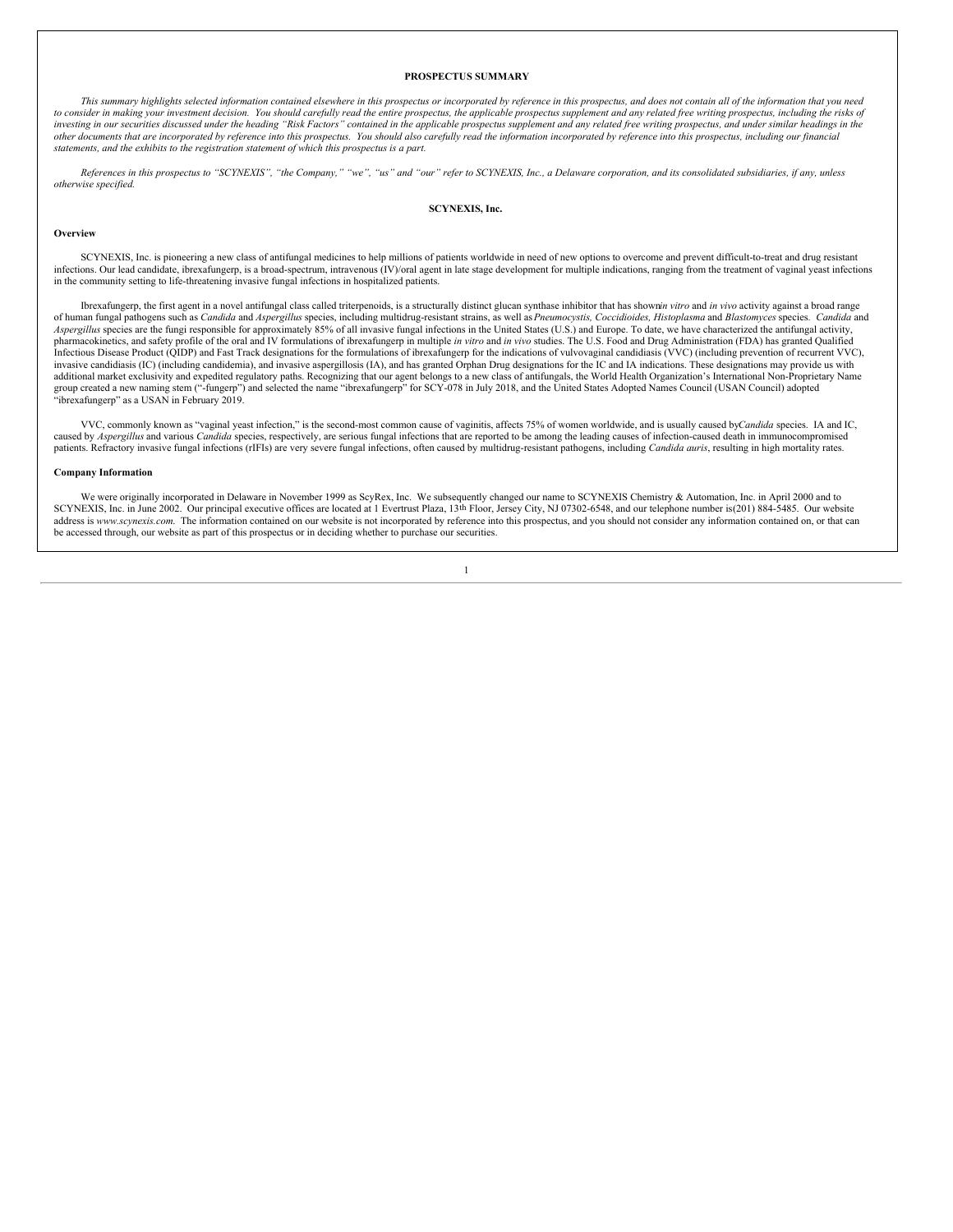## **Risk Factors Associated with Our Business**

Our business is subject to numerous risks, as more fully described in the section entitled "Risk Factors" immediately following this prospectus summary. You should read these risks, and the risks incorporated by reference into this prospectus, before you invest in our common stock. In particular, our risks include, but are not limited to, the following:

- We have never been profitable, we have no products approved for commercial sale, and to date we have not generated any revenue from product sales. As a result, our ability to curtail our losses and reach profitability is unproven, and we may never achieve or sustain profitability;
- We will continue to require substantial additional capital, and if we are unable to raise capital when needed we would be forced to delay, reduce or eliminate our development program for ibrexafungerp;
- Our operating activities may be restricted as a result of covenants related to the indebtedness under our senior convertible notes and we may be required to repay the notes in an event of default, which could have a materially adverse effect on our business;
- We cannot be certain that ibrexafungerp will receive regulatory approval, and without regulatory approval we will not be able to market ibrexafungerp. Regulatory approval is a lengthy, expensive and uncertain process;
- Although both the oral and IV formulations of ibrexafungerp have been granted Qualified Infectious Disease Product status and Fast Track designation for VVC, IC, and IA, this does not guarantee that the length of the FDA review process will be significantly shorter than otherwise, or that ibrexafungerp will ultimately be approved by the  $FDA$
- Delays in the commencement, enrollment and completion of clinical trials could result in increased costs to us and delay or limit our ability to obtain regulatory approval for ibrexafungerp or any future product candidates;
- Clinical failure can occur at any stage of clinical development. Because the results of earlier clinical trials are not necessarily predictive of future results, any product candidate we or our current or potential future partners advance through clinical trials may not have favorable results in later clinical trials or receive regulatory approval;
- We have limited experience in conducting clinical trials and have never submitted an NDA before, and we may be unable to do so for ibrexafungerp or any future product candidate we may seek to develop;
- The environment in which our regulatory submissions may be reviewed changes over time, which may make it more difficult to obtain regulatory approval of any of our product candidates we may seek to develop or commercialize;
- Our business could be adversely affected by the COVID-19 outbreak, in regions where we or third parties on which we rely have significant concentrations of clinical trial sites, manufacturing facilities, or other business operations; and
- Sales of our common stock to Aspire Capital Fund, LLC and conversion of our convertible notes may cause substantial dilution to our existing stockholders and the sale of the shares of our common stock acquired by Aspire Capital Fund, LLC or sales of shares issued upon conversion of our convertible notes could cause the price of our common stock to decline.

## **The Securities We May Offer**

We may offer shares of our common stock and preferred stock, various series of debt securities and/or warrants to purchase any of such securities, either individually or in combination, up to a total dollar amount of \$200,000,000, from time to time under this prospectus, together with the applicable prospectus supplement and any related free writing prospectus, at prices and on terms to be determined by market conditions at the time of any offering. We may also offer common stock, preferred stock and/or debt securities upon the exercise of warrants. This prospectus provides you with a general description of the securities we may offer. Each time we offer a type or series of securities under this prospectus, we will provide a prospectus supplement that will describe the specific amounts, prices and other important terms of the securities, including, to the extent applicable:

designation or classification;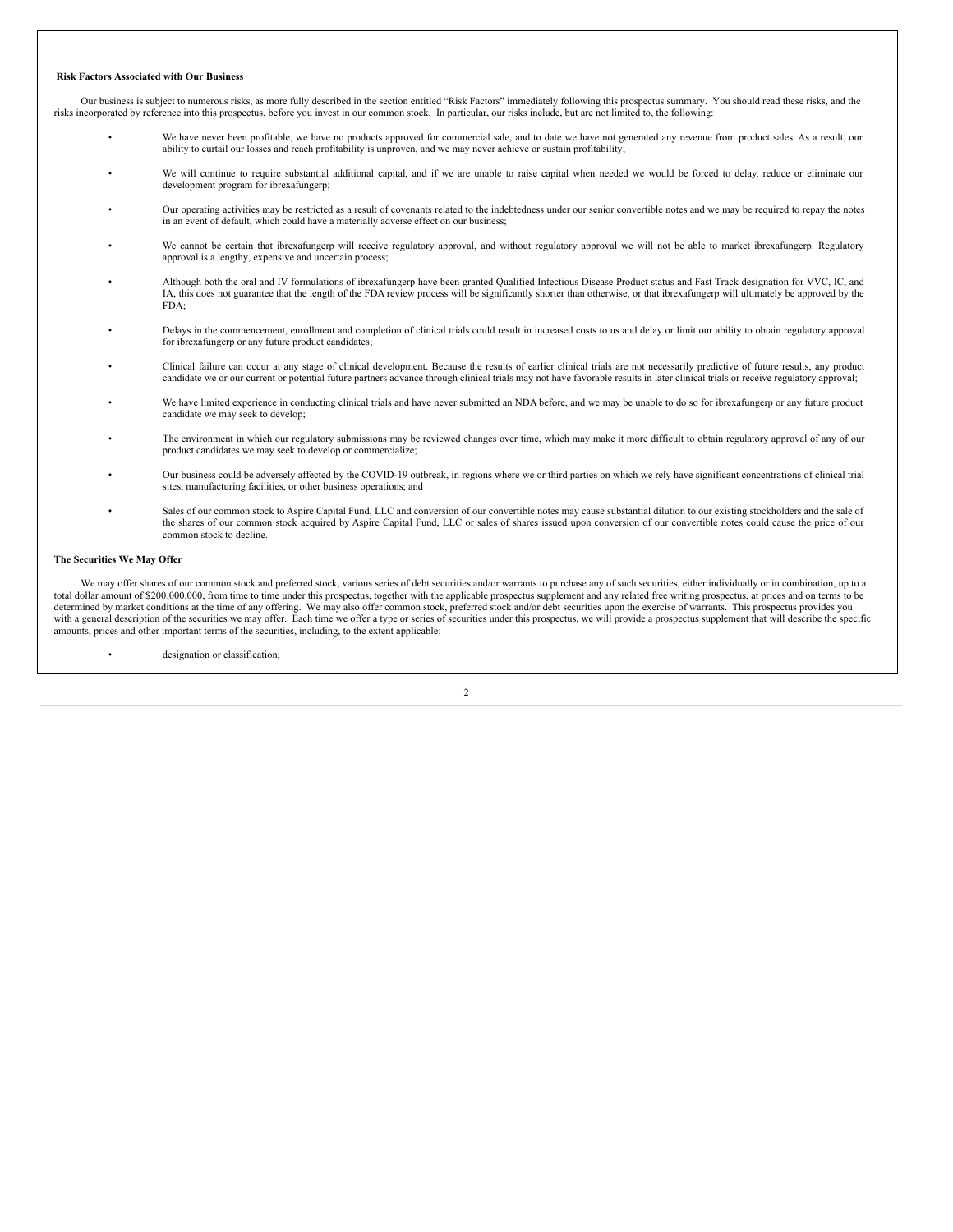- aggregate principal amount or aggregate offering price;
- maturity date, if applicable:
- original issue discount, if any;
- rates and times of payment of interest or dividends, if any;
- redemption, conversion, exercise, exchange or sinking fund terms, if any;
- conversion or exchange prices or rates, if any, and, if applicable, any provisions for changes to or adjustments in the conversion or exchange prices or rates and in the securities or other property receivable upon conversion or exchange;
- ranking;
- restrictive covenants, if any;
- voting or other rights, if any; and
- material or special U.S. federal income tax considerations, if any.

The applicable prospectus supplement and any related free writing prospectus that we may authorize to be provided to you may also add, update or change any of the information contained in this prospectus or in the documents we have incorporated by reference. However, no prospectus supplement or free writing prospectus will offer a security that is not registered and described in this prospectus at the time of the effectiveness of the registration statement of which this prospectus is a part.

We may sell the securities directly to investors or to or through agents, underwriters or dealers. We, and our agents or underwriters, reserve the right to accept or reject all or part of any proposed purchase of securities. If we do offer securities to or through agents or underwriters, we will include in the applicable prospectus supplement:

- the names of those agents or underwriters:
- applicable fees, discounts and commissions to be paid to them;
- details regarding over-allotment options, if any; and
- the net proceeds to us.

## THIS PROSPECTUS MAY NOT BE USED TO CONSUMMATE A SALE OF SECURITIES UNLESS IT IS ACCOMPANIED BY A PROSPECTUS SUPPLEMENT.

*Common Stock*. We may issue shares of our common stock from time to time. The holders of our common stock are entitled to one vote for each share held of record on all matters submitted to a vote of stockholders. Subject to preferences that may be applicable to any outstanding shares of preferred stock, the holders of common stock are entitled to receive ratably such dividends as may be declared by our board of directors out of legally available funds. Upon our liquidation, dissolution or winding up, holders of our common stock are entitled to share ratably in all assets remaining after payment of liabilities and the liquidation preferences of any outstanding shares of preferred stock. Holders of common stock have no preemptive rights and no right to convert their common stock into any other securities. There are no redemption or sinking fund provisions applicable to our common stock. In this prospectus, we have summarized certain general features of our common stock unto any once securities. There are no recemption or suming called yerselective supplement of capital Stock under "Description of Capital Stock — Common Stock." We urge you, however, to read the applicable prospectus be provided to you) related to any common stock being offered.

*Preferred Stock.* We may issue shares of our preferred stock from time to time, in one or more series. Our board of directors will determine the designations, voting powers, preferences and rights of the preferred stock, as well as the qualifications, limitations or restrictions thereof, including dividend rights, conversion rights, preemptive rights, terms of redemption or repurchase, liquidation preferences, sinking fund terms and the number of shares constituting any series or the designation of any series. Convertible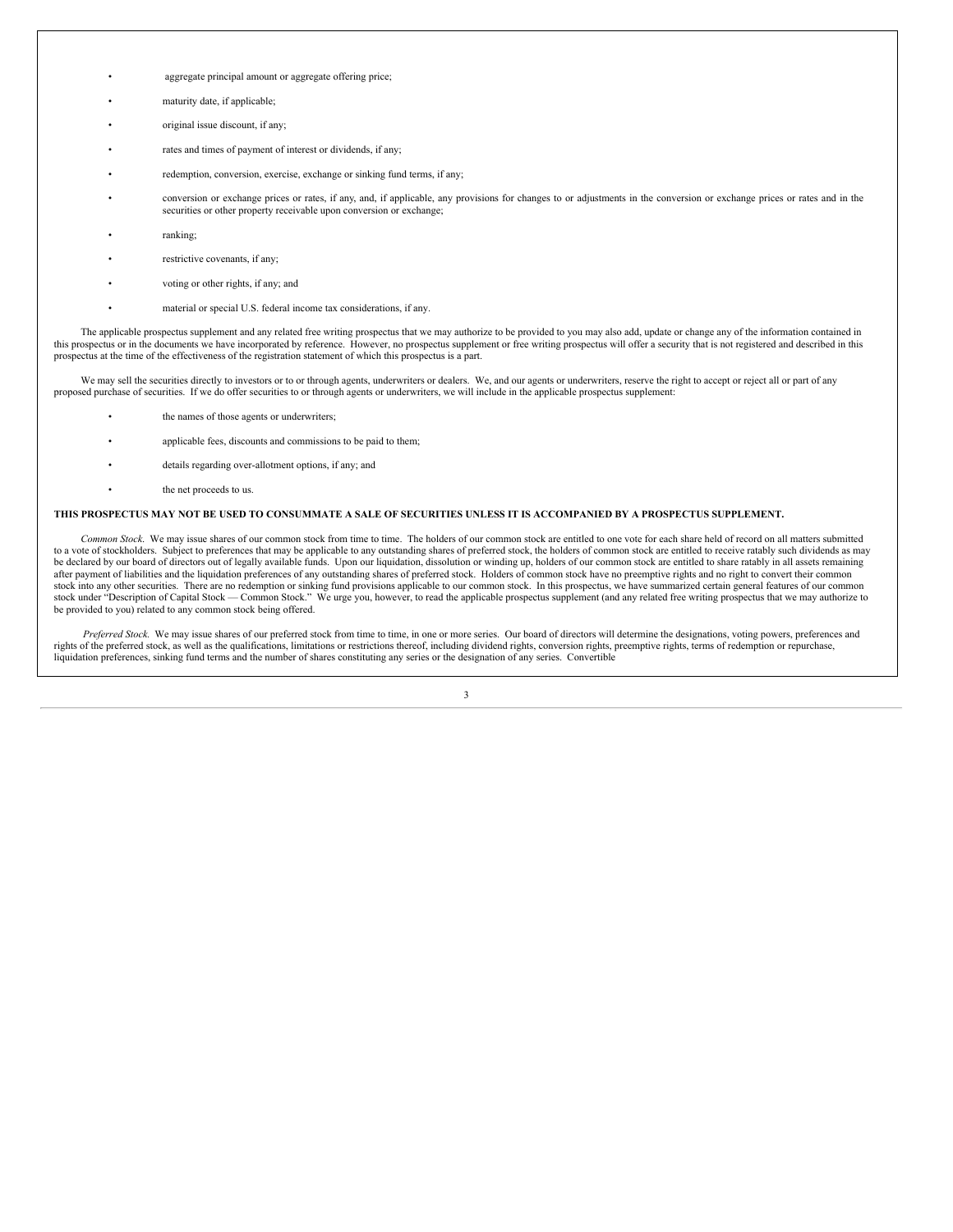preferred stock will be convertible into our common stock or exchangeable for other securities. Conversion may be mandatory or at the holders' option and would be at prescribed conversion rates.

If we sell any series of preferred stock under this prospectus, we willfix the designations, voting powers, preferences and rights of the preferred stock of each series we issue under this prospectus, as well as the qualifications, limitations or restrictions thereof, in the certificate of designation relating to that series. We will file as an exhibit to the registration statement of which this prospectus is a part, or will incorporate by reference from reports that we file with the SEC, the form of any certificate of designation that contains the terms of the series of preferred stock we are offering. In this prospectus, we have summarized certain general features of the preferred stock under "Description of Capital Stock — Preferred Stock." We urge you, however, to read the applicable prospectus supplement (and any related free writing prospectus that we may authorize to be provided to you) related to the series of preferred stock being offered, as well as the complete certificate of designation that contains the terms of the applicable series of preferred stock.

*Debt Securities.* We may issue debt securities from time to time, in one or more series, as either senior or subordinated debt or as senior or subordinated convertible debt. The senior debt securities will rank equally with any other unsecured and unsubordinated debt. The subordinated debt securities will be subordinate and junior in right of payment, to the extent and in the manner described in the instrument governing the debt, to all of our senior indebtedness. Convertible debt securities will be convertible into or exchangeable for our common stock or other securities. Conversion may be mandatory or at the holders' option and would be at prescribed conversion rates.

Any debt securities issued under this prospectus will be issued under one or more documents called indentures, which are contracts between us and a national banking association or other eligible party, as trustee. In this prospectus, we have summarized certain general features of the debt securities under "Description of Debt Securities." We urge you, however, to read the applicable prospectus supplement (and any free writing prospectus that we may authorize to be provided to you) related to the series of debt securities being offered, as well as the complete indentures that contain the terms of the debt securities. We have filed the form of indenture as an exhibit to the registration statement of which this prospectus is a part, and supplemental indentures and forms of debt securities containing the terms of the debt securities being offered will be filed as exhibits to the registration statement of which this prospectus is a part or will be incorporated by reference from reports that we file with the SEC.

Warrants. We may issue warrants for the purchase of common stock, preferred stock and/or debt securities in one or more series. We may issue warrants independently or in combination with common stock, preferred stock and/or debt securities. In this prospectus, we have summarized certain general features of the warrants under "Description of Warrants." We urge you, however, to read the applicable prospectus supplement (and any related free writing prospectus that we may authorize to be provided to you) related to the particular series of warrants being offered, as well as any warrant agreements and warrant certificates that contain the terms of the warrants. We have filed forms of the warrant agreements and forms of warrant certificates containing the terms of the warrants that may be offered as exhibits to the registration statement of which this prospectus is a part. We will file as exhibits to the registration statement of which this prospectus is a part, or will incorporate by reference from reports that we file with the SEC, the form of warrant and/or the warrant agreement and warrant certificate, as applicable, that contain the terms of the particular series of warrants we are offering, and any supplemental agreements, before the issuance of such warrants.

Any warrants issued under this prospectus may be evidenced by warrant certificates. Warrants also may be issued under an applicable warrant agreement that we enter into with a warrant agent. We will indicate the name and address of the warrant agent, if applicable, in the prospectus supplement relating to the particular series of warrants being offered.

### **Use of Proceeds**

Except as described in any applicable prospectus supplement or in any free writing prospectuses we have authorized for use in connection with a specific offering, we currently intend to use the net proceeds from the sale of the securities offered by us hereunder, if any, for working capital and general corporate purposes. See "Use of Proceeds" in this prospectus.

## **The Nasdaq Global Market Listing**

Our common stock is listed on TheNasdaq Global Market under the symbol "SCYX." The applicable prospectus supplement will contain information, where applicable, as to other listings, if any, on The Nasdaq Global Market or any other securities market or other exchange of the securities covered by the applicable prospectus supplement.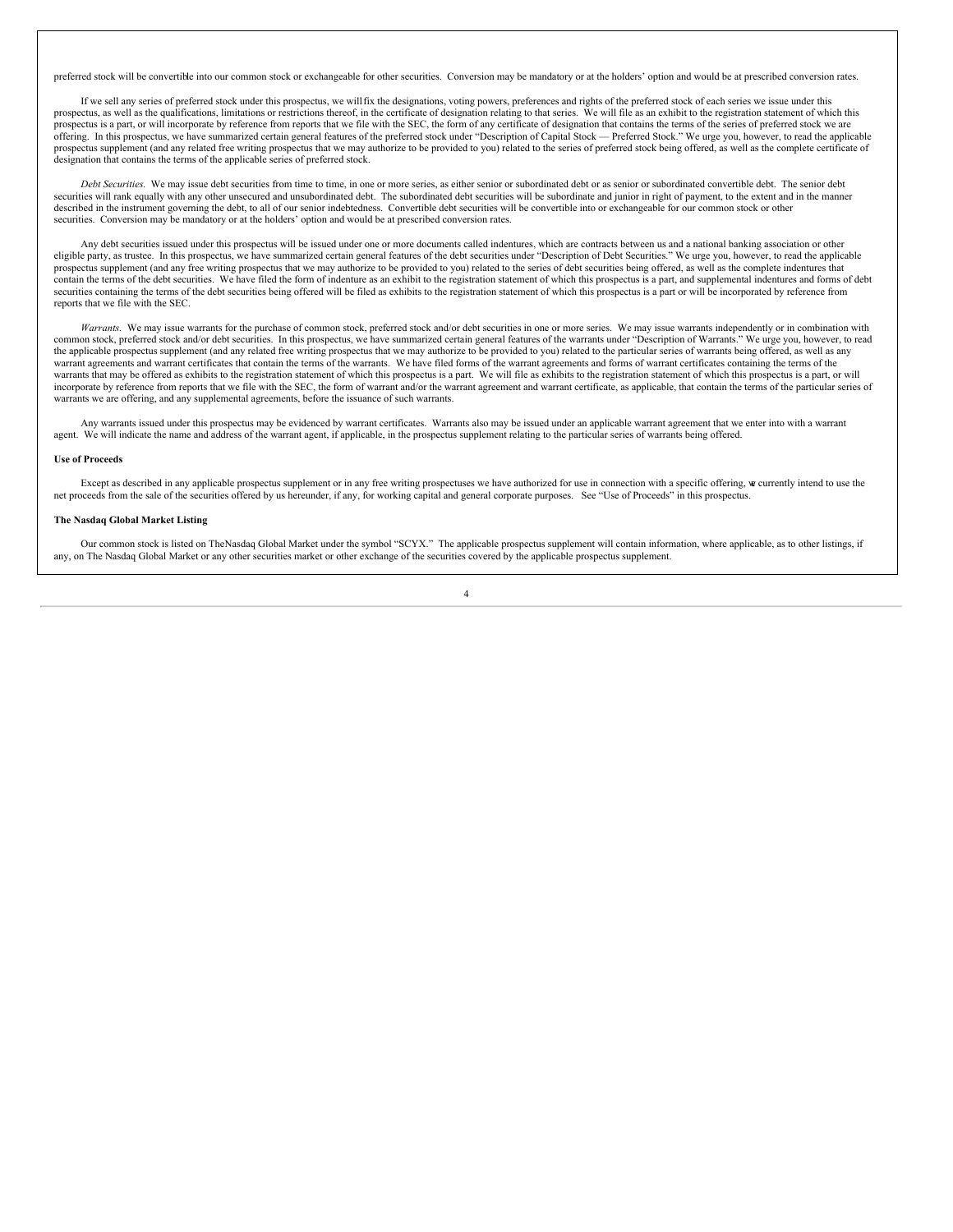## **Reverse Stock Split**

In July 2020, we implemented a 1-for-10 reverse stock split of our common stock and decreased the number of authorized shares of our common stock from 250,000,000 shares to 100,000,000 shares (the Reverse Stock Split). The

## **Selected Financial Data**

**AS REPORTED (in thousands, except share and per share amounts):**

The following selected financial data has been derived from our audited financial statements included in our Annual Report on Form 10-K filed with the SEC on March 11, 2020, and<br>our unaudited financial statements included historical results are not indicative of the results that may be expected in the future and results of interim periods are not indicative of the results for the entire year.

|                                                                      |          | <b>Years Ended December 31,</b>        |               |                     |
|----------------------------------------------------------------------|----------|----------------------------------------|---------------|---------------------|
|                                                                      |          | 2019                                   |               | 2018                |
| Net loss                                                             | S        | (53,710)                               | <sup>\$</sup> | (12, 468)           |
| Net loss per share, basic and diluted                                | S        | (0.96)                                 | S             | (0.28)              |
| Weighted-average shares outstanding, basic and diluted               |          | 56,081,384                             |               | 43,883,995          |
| Common shares outstanding at year-end                                |          | 97,413,721                             |               | 47,971,989          |
|                                                                      |          | <b>Three Months Ended</b><br>March 31, |               |                     |
|                                                                      |          | 2020                                   |               | 2019                |
|                                                                      |          | (unaudited)                            |               |                     |
| Net loss                                                             | \$       | (7,002)                                | $\mathbb{S}$  | (22,908)            |
| Net loss per share, basic and diluted                                | \$       | (0.07)                                 | \$            | (0.46)              |
| Weighted-average shares outstanding, basic and diluted               |          | 97,445,775                             |               | 49, 317, 575        |
| Common shares outstanding at period end                              |          | 97,876,042                             |               | 50,232,429          |
| AS ADJUSTED FOR ONE-FOR-TEN REVERSE STOCK                            |          |                                        |               |                     |
| SPLIT (unaudited, in thousands, except share and per share amounts): |          |                                        |               |                     |
|                                                                      |          | <b>Years Ended December 31,</b>        |               |                     |
|                                                                      |          | 2019                                   |               | 2018                |
| Net loss                                                             |          | (unaudited)                            |               |                     |
| Net loss per share, basic and diluted                                | \$<br>\$ | (53,710)<br>(9.58)                     | \$<br>S       | (12, 468)           |
| Weighted-average shares outstanding, basic and diluted               |          | 5,608,138                              |               | (2.84)<br>4,388,399 |
| Common shares outstanding at year-end                                |          | 9,741,372                              |               | 4,797,198           |
|                                                                      |          |                                        |               |                     |
|                                                                      |          | <b>Three Months Ended</b><br>March 31, |               |                     |
|                                                                      |          | 2020                                   |               | 2019                |
|                                                                      |          | (unaudited)                            |               |                     |
| Net loss                                                             | \$       | (7,002)                                | <sup>\$</sup> | (22,908)            |
| Net loss per share, basic and diluted                                | \$       | (0.72)                                 | \$            | (4.64)              |
| Weighted-average shares outstanding, basic and diluted               |          | 9,744,577                              |               | 4,931,757           |
| Common shares outstanding at period end                              |          | 9,787,604                              |               | 5,023,242           |
|                                                                      |          |                                        |               |                     |
|                                                                      |          |                                        |               |                     |
|                                                                      |          |                                        |               |                     |
|                                                                      |          |                                        |               |                     |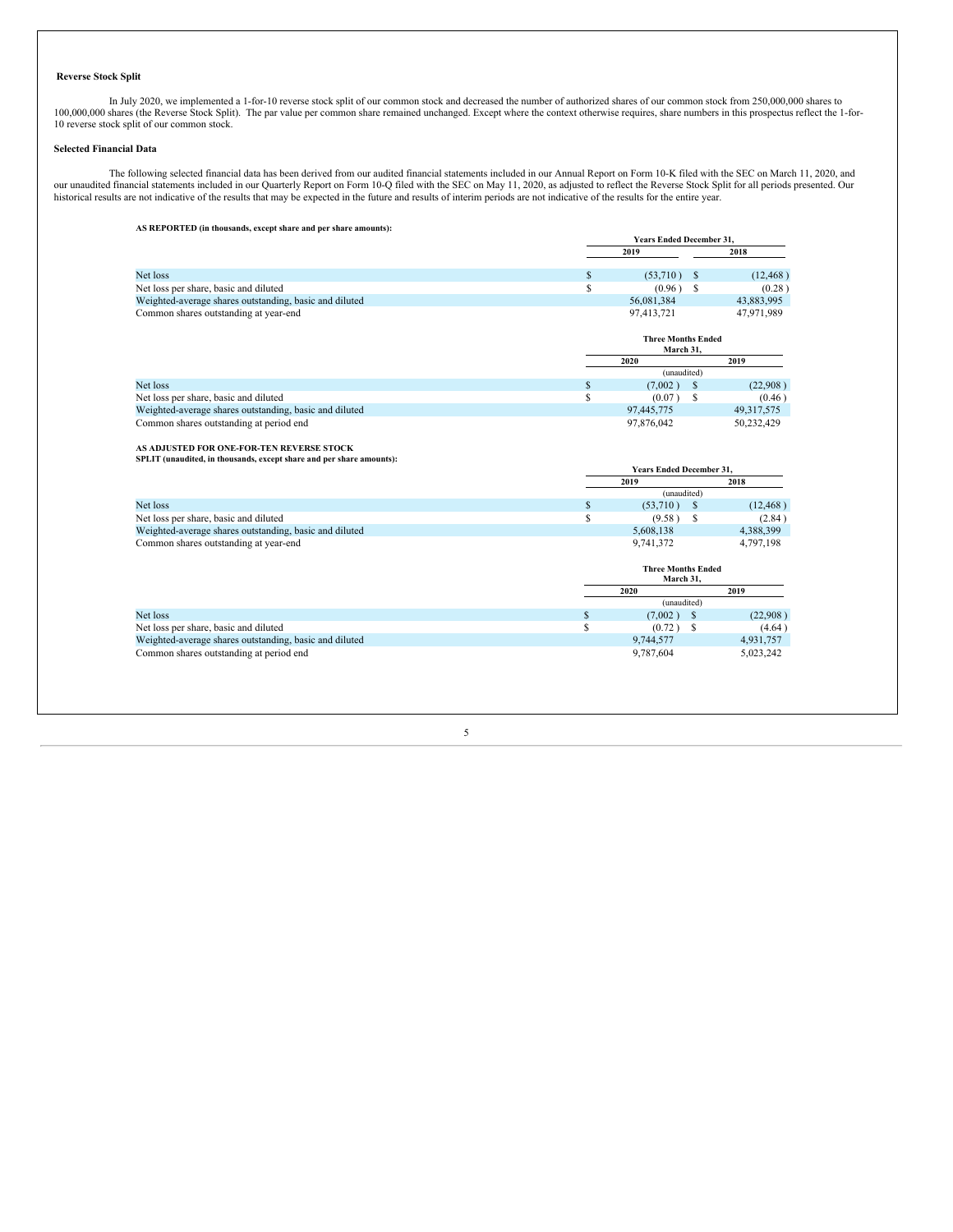## <span id="page-60-0"></span>**RISK FACTORS**

Investing in our securities involves a high degree of risk. Before deciding whether to invest in our securities, you should consider carefully the risks and uncertainties described mder the heading "Risk Factors" contained 10-K and in our most recent Quarterly Report on Form 10-Q, as well as any amendments thereto reflected in subsequent filings with the SEC, which are incorporated by reference into this prospectus in their entirety, together with other information in this prospectus, the documents incorporated by reference and any free writing prospectus that we may authorize for use in connection with this offering. The risks described in these documents are not the only ones we face, but those that we consider to be material. There may be other unknown or unpredictable economic, business, competitive, regulatory or other factors that could have material adverse effects on our future results. Past financial performance may not be a reliable indicator of future performance, and historical trends should not be used to anticipate results or trends in future periods. If any of these risks actually occurs, our business, financial condition, results of operations or cash flow could be seriously harmed. This could cause the trading price of our common stock to decline, resulting in a loss of all or part of your investment. Please also read carefully the section below entitled "Special Note Regarding Forward-Looking Statements."

## <span id="page-60-1"></span>**SPECI AL NOTE REGARDING FORWARD-LOOKING STATEMENTS**

This prospectus and the documents we have filed with the SEC that are incorporated by reference contain "forward-looking statements" within the meaning of Section 27A of the Securities Act of 1933, as amended, or the Securities Act, and Section 21E of the Securities Exchange Act of 1934, as amended, or the Exchange Act. These statements relate to future events or to our future operating or financial as amended, or th performance and involve known and unknown risks, uncertainties and other factors which may cause our actual results, performance or achievements to be materially different from any future results, performances or achievements expressed or implied by the forward-looking statements. Forward-looking statements include, but are not limited to, statements about:

- our ability to successfully develop ibrexafungerp, including an IV formulation of ibrexafungerp;
- our expectations regarding the benefits we will obtain from the oral and IV form of ibrexafungerp having been designated as a QIDP;
- our ability to obtain FDA approval of ibrexafungerp;
- our expectations regarding the devotion of our resources;
- our expected uses of the net proceeds to us from any specific offering;
- the expected costs of studies and when they will begin;
- our ability to scale up manufacturing to commercial scale;
- our reliance on third parties to conduct our clinical studies;
- our reliance on third-party contract manufacturers to manufacture and supply commercial supplies of ibrexafungerp for us;
- our expectations regarding the marketing of ibrexafungerp should we receive regulatory approval;
- our estimates of our expenses, ongoing losses, future revenue, capital requirements and our needs for or ability to obtain additional financing;
- our financial performance; and
	- developments and projections relating to our competitors or our industry.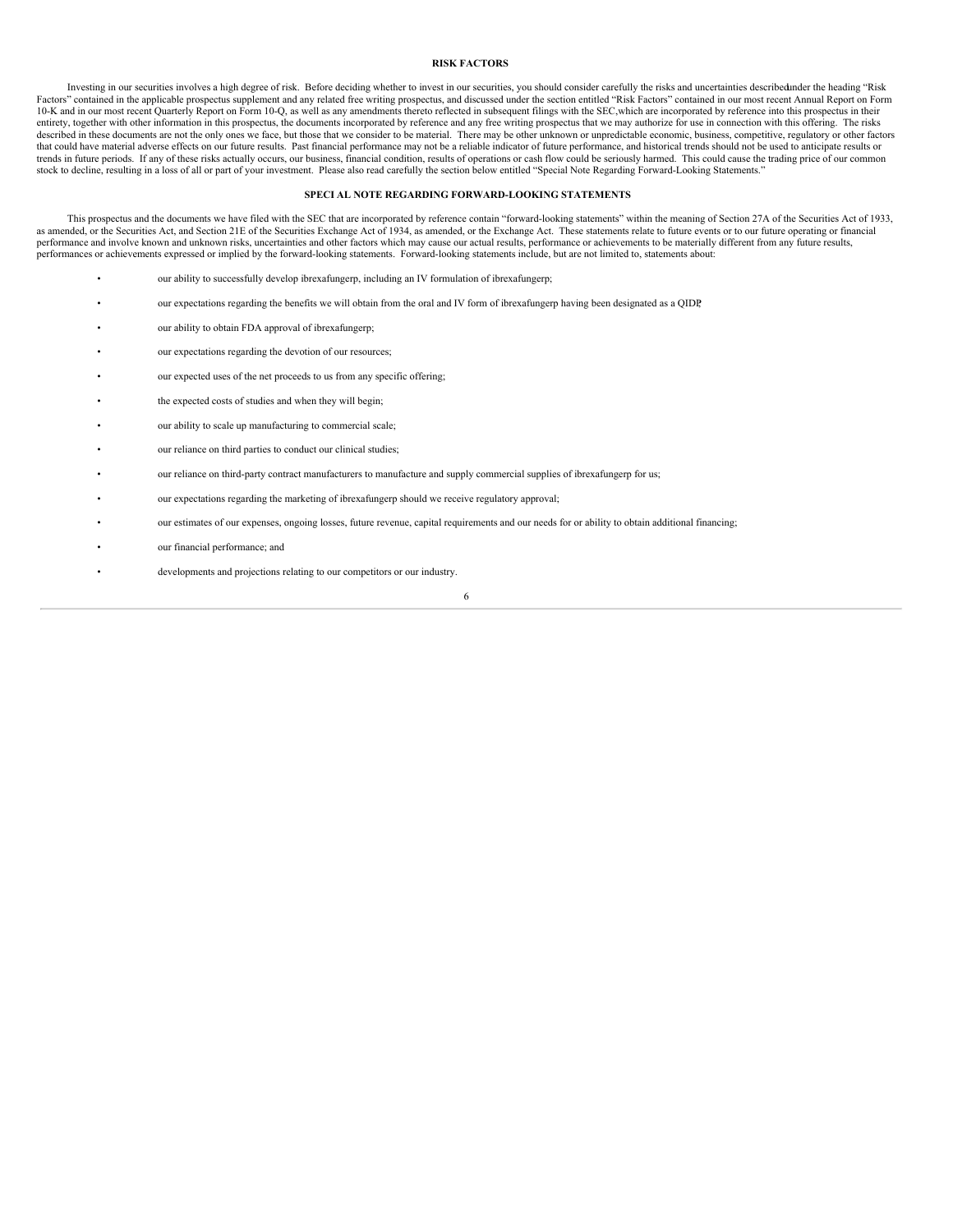In some cases, you can identify forward-looking statements by terms such as "may," "will," "should," "could," "would," "expect," "plan," "anticipate," "believe," "estimate," "project," "predict," "potential" and similar expressions intended to identify forward-looking statements. These statements reflect our current views with respect to future events and are based on assumptions and are subject to risks and uncertainties. Given these uncertainties, you should not place undue reliance on these forward-looking statements. We discuss in greater detail many of these risks under the heading "Risk Factors" contained in the applicable prospectus supplement, in any free writing prospectuses we may authorize for use in connection with a specific offering, and in our most recent annual report on Form 10-K and in our most recent quarterly report on Form 10-Q, as well as any amendments thereto reflected in subsequent filings with the SEC, which are incorporated by reference into this prospectus in their entirety. Also, these forward-looking statements represent our estimates and assumptions only as of the date of the document containing the applicable statement. Unless required by law, we undertake no obligation to update or revise any forward-looking statements to reflect new information or future events or developments. Thus, you should not assume that our silence over time means that actual events are bearing out as expressed or implied in such forward-looking statements. You should read this prospectus, any applicable prospectus supplement,together with the documents we have filed with the SEC that are incorporated by reference and any free writing prospectus that we may authorize for use in connection with this offering completely and with the understanding that our actual future results may be materially different from what we expect. We qualify all of the forward-looking statements in the foregoing documents by these cautionary statements.

#### <span id="page-61-0"></span>**USE OF PROCEEDS**

Except as described in any applicable prospectus supplement or in any free writing prospectuses we have authorized for use in connection with a specific offering, we currently intend to use the net proceeds from the sale of the securities offered by us hereunder, if any, for working capital and general corporate purposes.

The amounts and timing of our use of the net proceeds from this offering will depend on a number of factors, such as the timing and progress of our research and development efforts and clinical trials, the timing and progress of any partnering and commercialization efforts, technological advances and the competitive environment for our products. As of the date of this prospectus, we cannot specify with certainty all of the particular uses for the net proceeds to us from the sale of the securities offered by us hereunder. Accordingly, our management will have broad discretion in the timing and application of these proceeds. Pending application of the net proceeds as described above, we intend to temporarily invest the proceeds in short-term, interest-bearing instruments.

## <span id="page-61-1"></span>**DESCRIPTION OF CAPITAL STOCK**

The following description of our capital stock does not purport to be complete and is subject in all respects to applicable Delaware law and to the provisions of our amended and restated certificate of incorporation, and our amended and restated bylaws.

## **General**

Our amended and restated certificate of incorporation provides for common stock and authorized shares of undesignated preferred stock, the rights, preferences and privileges of which may be designated from time to time by our board of directors. Our authorized capital stock consists of 105,000,000 shares, all with a par value of \$0.001 per share, of which 100,000,000 shares are designated as common stock and 5,000,000 shares are designated as preferred stock.

#### **Common Stock**

*Voting Rights.* Each holder of our common stock is entitled to one vote for each share of common stock held on all matters submitted to a vote of stockholders, except as otherwise expressly provided in our amended and restated certificate of incorporation or required by applicable law. Cumulative voting for the election of directors is not provided for in our amended and restated certificate of incorporation, which means that the holders of a majority of our shares of common stock can elect all of the directors then standing for election.

*Dividends and Distributions.* Subject to preferences that may apply to any shares of preferred stock outstanding at the time, the holders of outstanding shares of our common stock are entitled to receive dividends out of funds legally available at the times and in the amounts that our board of directors may determine.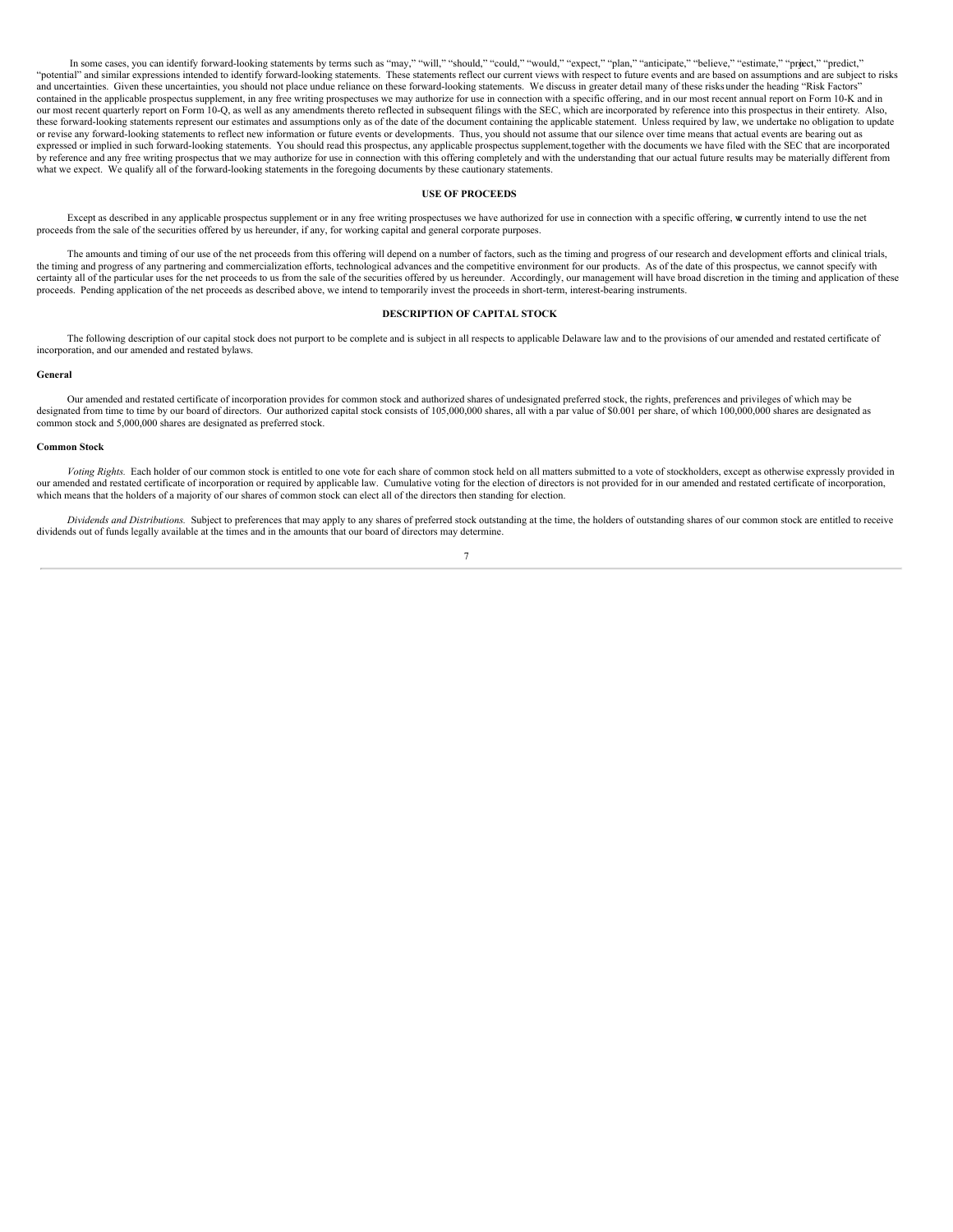Liquidation Rights. Upon our liquidation, dissolution or winding-up, the assets legally available for distribution to our stockholders would be distributable ratably among the holders of our common stock and any participating preferred stock outstanding at that time after payment of liquidation preferences, if any, on any outstanding shares of preferred stock and payment of other claims of creditors. The rights, preferences, and privileges of holders of our common stock are subject to, and may be adversely affected by, the rights of holders of shares of any series of preferred stock that we may designate and issue in the future.

*Preemptive or Similar Rights*. Our common stock is not entitled to preemptive rights and is not subject to conversion, redemption or sinking fund provisions.

## **Preferred Stock**

Our board of directors is authorized, subject to limitations prescribed by Delaware law, to issue up to 5,000,000 shares of preferred stock in one or more series, to establish from time to time the number of shares to be included in each series and to fix the designation, powers, preferences and rights of the shares of each series and any of its qualifications, limitations or restrictions. Our board of directors can also increase or decrease the number of shares of any series of preferred stock, but not below the number of shares of that series then outstanding, without any further vote or action by our stockholders. Our board of directors may authorize the issuance of preferred stock with voting or conversion rights that could adversely affect the voting power or other rights of the holders of our common stock. The issuance of preferred stock, while providing flexibility in connection with possible acquisitions and other corporate purposes, could, among other things, have the effect of delaying, deferring, discouraging or preventing a<br>change in

We will fix the designations, voting powers, preferences and rights of the preferred stock of each series we issue under this prospectus, as well as the qualifications, limitations or restrictions thereof, in the certificate of designation relating to that series. We will file as an exhibit to the registration statement of which this prospectus is a part, or will incorporate by reference from reports that we file with the SEC, the form of any certificate of designation that contains the terms of the series of preferred stock we are offering. We will describe in the applicable prospectus supplement the terms of the series of preferred stock being offered, including, to the extent applicable:

- the title and stated value;
- the number of shares we are offering;
- the liquidation preference per share;
- the purchase price;
- the dividend rate, period and payment date and method of calculation for dividends;
- whether dividends will be cumulative or non-cumulative and, if cumulative, the date from which dividends will accumulate;
- the procedures for any auction and remarketing, if applicable;
- the provisions for a sinking fund, if applicable;
- the provisions for redemption or repurchase, if applicable, and any restrictions on our ability to exercise those redemption and repurchase rights;
- any listing of the preferred stock on any securities exchange or market;
- whether the preferred stock will be convertible into our common stock, and, if applicable, the conversion price, or how it will be calculated, and the conversion period;
- whether the preferred stock will be exchangeable into debt securities, and, if applicable, the exchange price, or how it will be calculated, and the exchange period;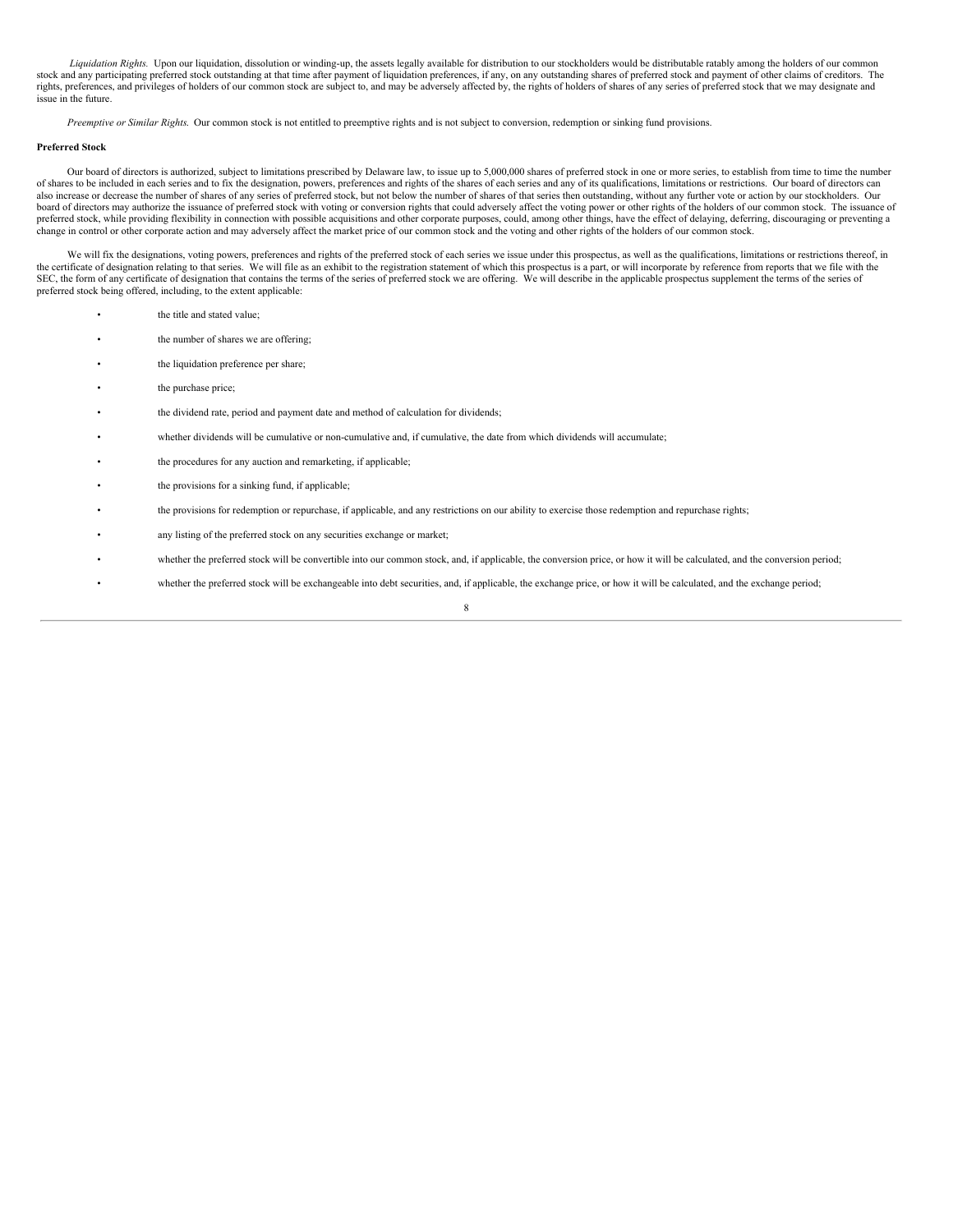- voting rights of the preferred stock:
- preemptive rights, if any:
- restrictions on transfer, sale or other assignment;
- whether interests in the preferred stock will be represented by depositary shares;
- a discussion of material United States federal income tax considerations applicable to the preferred stock;
- the relative ranking and preferences of the preferred stock as to dividend rights and rights if we liquidate, dissolve or wind up our affairs;
- any limitations on the issuance of any class or series of preferred stock ranking senior to or on a parity with the series of preferred stock as to dividend rights and rights if we liquidate, dissolve or wind up our affairs; and
	- any other specific terms, preferences, rights or limitations of, or restrictions on, the preferred stock.

#### **Anti-Takeover Provisions**

#### *Certificate of Incorporation and Bylaws*

Because our stockholders do not have cumulative voting rights, our stockholders holding a majority of the voting power of our shares of common stock outstanding will be able to elect all of our directors. Our amended and restated certificate of incorporation and amended and restated bylaws provide that all stockholder actions must be effected at a duly called meeting of stockholders and not by consent in writing. A special meeting of stockholders may be called only by a majority of our whole board of directors, the chair of our board of directors, or our chief executive officer.

Our amended and restated certificate of incorporation further provides that the affirmative vote of holders of at least sixty-six and two-thirds percent (66-2/3%) of the voting power of all of the then outstanding shares of voting stock, voting as a single class, are required to amend certain provisions of our certificate of incorporation, including provisions relating to the size of the board, removal of directors, special meetings, actions by written consent and cumulative voting. The affirmative vote of holders of at least sixty-six and two-thirds percent (66-2/3%) of the voting power of all of the then outstanding shares of voting stock, voting as a single class, is required to amend or repeal our bylaws, although our bylaws may be amended by a simple majority vote of our board of directors.

The foregoing provisions will make it more difficult for our existing stockholders to replace our board of directors as well as for another party to obtain control of our company by replacing our board of directors. Since our board of directors has the power to retain and discharge our officers, these provisions could also make it more difficult for existing stockholders or another party to effect a change in management. In addition, the authorization of undesignated preferred stock makes it possible for our board of directors to issue preferred stock with voting or other rights or preferences that could impede the success of any attempt to change the control of our company.

These provisions are intended to enhance the likelihood of continued stability in the composition of our board of directors and its policies and to discourage certain types of transactions that may involve an actual or threatened acquisition of our company. These provisions are also designed to reduce our vulnerability to an unsolicited acquisition proposal and to discourage certain tactics that may be used in proxy rights. However, these provisions could have the effect of discouraging others from making tender offers for our shares and may have the effect of deterring hostile takeovers or delaying changes in control of our company or our management. As a consequence, these provisions also may inhibit fluctuations in the market price of our stock that could result from actual or rumored takeover attempts.

 $\Omega$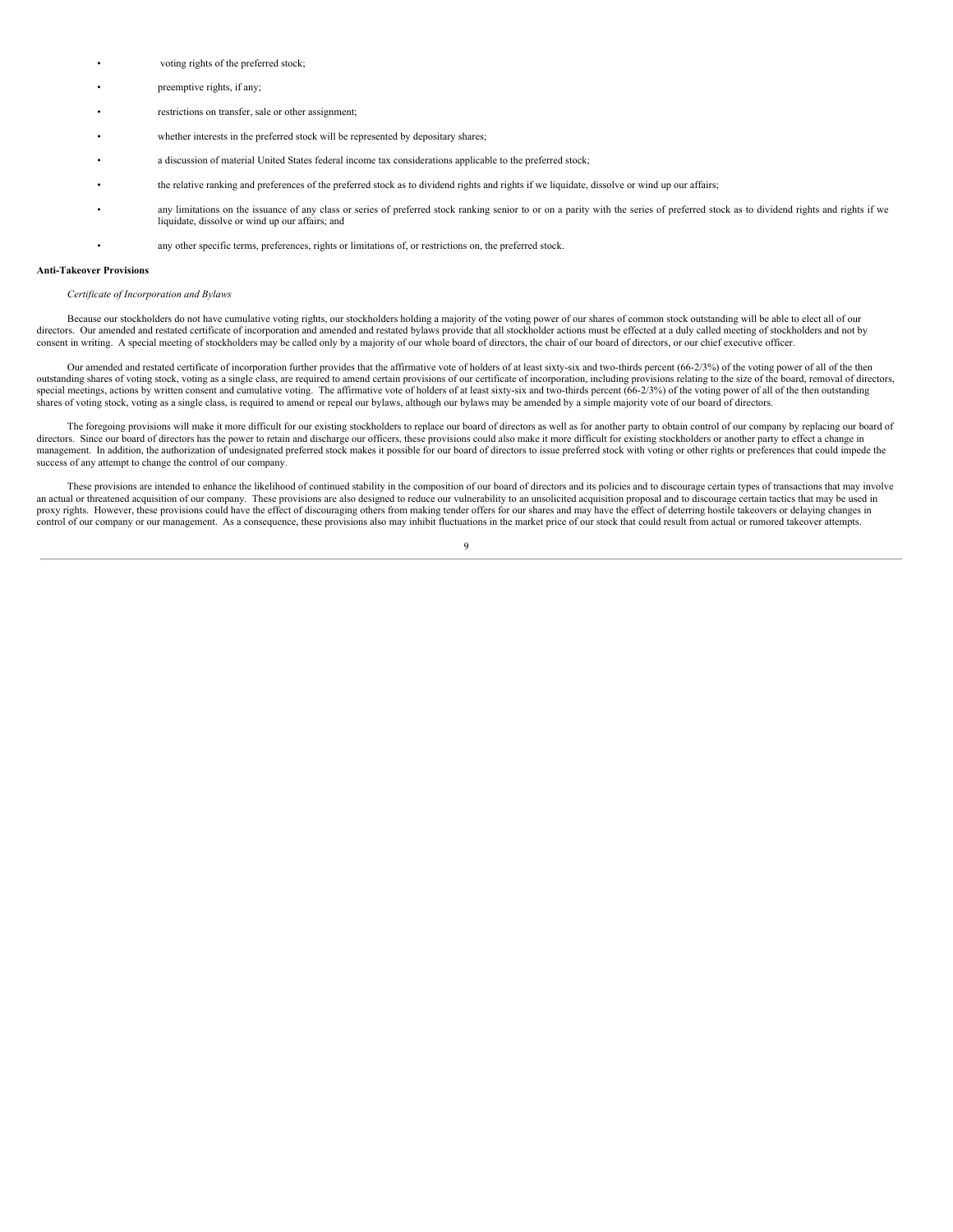We are subject to Section 203 of the Delaware General Corporation Law, which prohibits a Delaware corporation from engaging in any business combination with any interested stockholder for a period of three years after the date that such stockholder became an interested stockholder, with the following exceptions:

In general, Section 203 defines business combination to include the following:

- before such date, the board of directors of the corporation approved either the business combination or the transaction that resulted in the stockholder becoming an interested stockholder;
- upon closing of the transaction that resulted in the stockholder becoming an interested stockholder, the interested stockholder owned at least 85% of the voting stock of the corporation outstanding at the time the transaction began, excluding for purposes of determining the voting stock outstanding (but not the outstanding voting stock owned by the interested stockholder) those shares owned by (1) persons who are directors and also officers and (2) employee stock plans in which employee participants do not have the right to determine confidentially whether shares held subject to the plan will be tendered in a tender or exchange offer; or
- on or after such date, the business combination is approved by the board of directors and authorized at an annual or special meeting of the stockholders, and not by written consent, by the affirmative vote of at least 66
- any merger or consolidation involving the corporation and the interested stockholder:
- any sale, transfer, pledge or other disposition of 10% or more of the assets of the corporation involving the interested stockholder;
- subject to certain exceptions, any transaction that results in the issuance or transfer by the corporation of any stock of the corporation to the interested stockholder;
- any transaction involving the corporation that has the effect of increasing the proportionate share of the stock or any class or series of the corporation beneficially owned by the interested stockholder; or
	- the receipt by the interested stockholder of the benefit of any loss, advances, guarantees, pledges or other financial benefits by or through the corporation.

In general, Section 203 defines an "interested stockholder" as an entity or person who, together with the person's affiliates and associates, beneficially owns, or within three years prior to the time of determination of interested stockholder status did own, 15% or more of the outstanding voting stock of the corporation.

#### **Listing**

Our common stock is listed on TheNasdaq Global Market under the trading symbol "SCYX." The applicable prospectus supplement will contain information, where applicable, as to any other listing, if any, on The Nasdaq Global Market or any securities market or other exchange of the other securities covered by such prospectus supplement.

### **Transfer Agent and Registrar**

Our transfer agent and registrar for our common stock is American Stock Transfer & Trust Company, LLC. The transfer agent's address is 6201 19th Avenue, Brooklyn, New York 11219.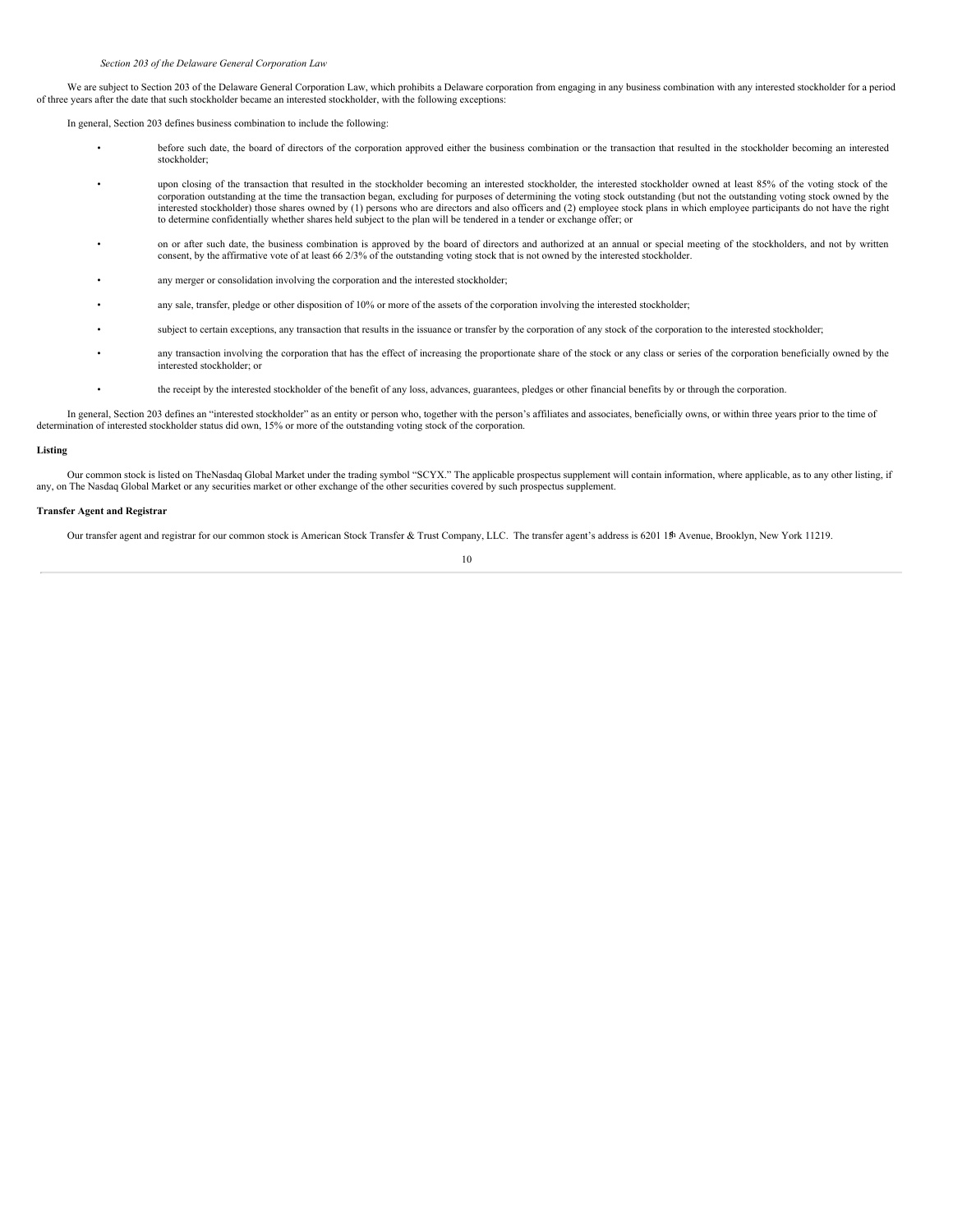## <span id="page-65-0"></span>**DESCRIPTION OF DEBT SECURITIES**

We may issue debt securities from time to time, in one or more series, as either senior or subordinated debt or as senior or subordinated convertible debt. While the terms we have summarized below will apply generally to any debt securities that we may offer under this prospectus, we will describe the particular terms of any debt securities that we may offer in more detail in the applicable prospectus supplement. The terms of any debt securities offered under a prospectus supplement may differ from the terms described below. Unless the context requires otherwise, whenever we refer to the indenture, we also are referring to any supplemental indentures that specify the terms of a particular series of debt securities.

We will issue the debt securities under the indenture that we will enter into with the trustee named in the indenture. The indenture will be qualified under the Trust Indenture Act of 1939, as amended, or the Trust Indenture Act. We have filed the form of indenture as an exhibit to the registration statement of which this prospectus is a part, and supplemental indentures and forms of debt securities containing the terms of the debt securities being offered will be filed as exhibits to the registration statement of which this prospectus is a part or will be incorporated by reference from reports that we file with the SEC.

The following summary of material provisions of the debt securities and the indenture is subject to, and qualified in its entirety by reference to, all of the provisions of the indenture applicable to a particular series of debt securities. We urge you to read the applicable prospectus supplements and any related free writing prospectuses related to the debt securities that we may offer under this prospectus, as well as the complete indenture that contains the terms of the debt securities.

## **General**

The indenture does not limit the amount of debt securities that we may issue. It provides that we may issue debt securities up to the principal amount that we may authorize and may be in any currency or currency unit that we may designate. Except for the limitations on consolidation, merger and sale of all or substantially all of our assets contained in the indenture, the terms of the indenture do not contain any covenants or other provisions designed to give holders of any debt securities protection against changes in our operations, financial condition or transactions involving us.

We may issue the debt securities issued under the indenture as "discount securities," which means they may be sold at a discount below their stated principal amount. These debt securities, as well as other debt securities that are not issued at a discount, may be issued with "original issue discount," or OID, for U.S. federal income tax purposes because of interest payment and other characteristics or terms of the debt securities. Material U.S. federal income tax considerations applicable to debt securities issued with OID will be described in more detail in any applicable prospectus supplement.

We will describe in the applicable prospectus supplement the terms of the series of debt securities being offered, including:

- the title of the series of debt securities;
- any limit upon the aggregate principal amount that may be issued;
- the maturity date or dates;
- the form of the debt securities of the series;
- the applicability of any guarantees:
- whether or not the debt securities will be secured or unsecured, and the terms of any secured debt;
- whether the debt securities rank as senior debt, senior subordinated debt, subordinated debt or any combination thereof, and the terms of any subordination;
- if the price (expressed as <sup>a</sup> percentage of the aggregate principal amount thereof) at which such debt securities will be issued is <sup>a</sup> price other than the principal amount thereof, the portion of the principal amount thereof payable upon declaration of acceleration of the maturity thereof, or if applicable, the portion of the principal amount of such debt securities that is convertible into another secur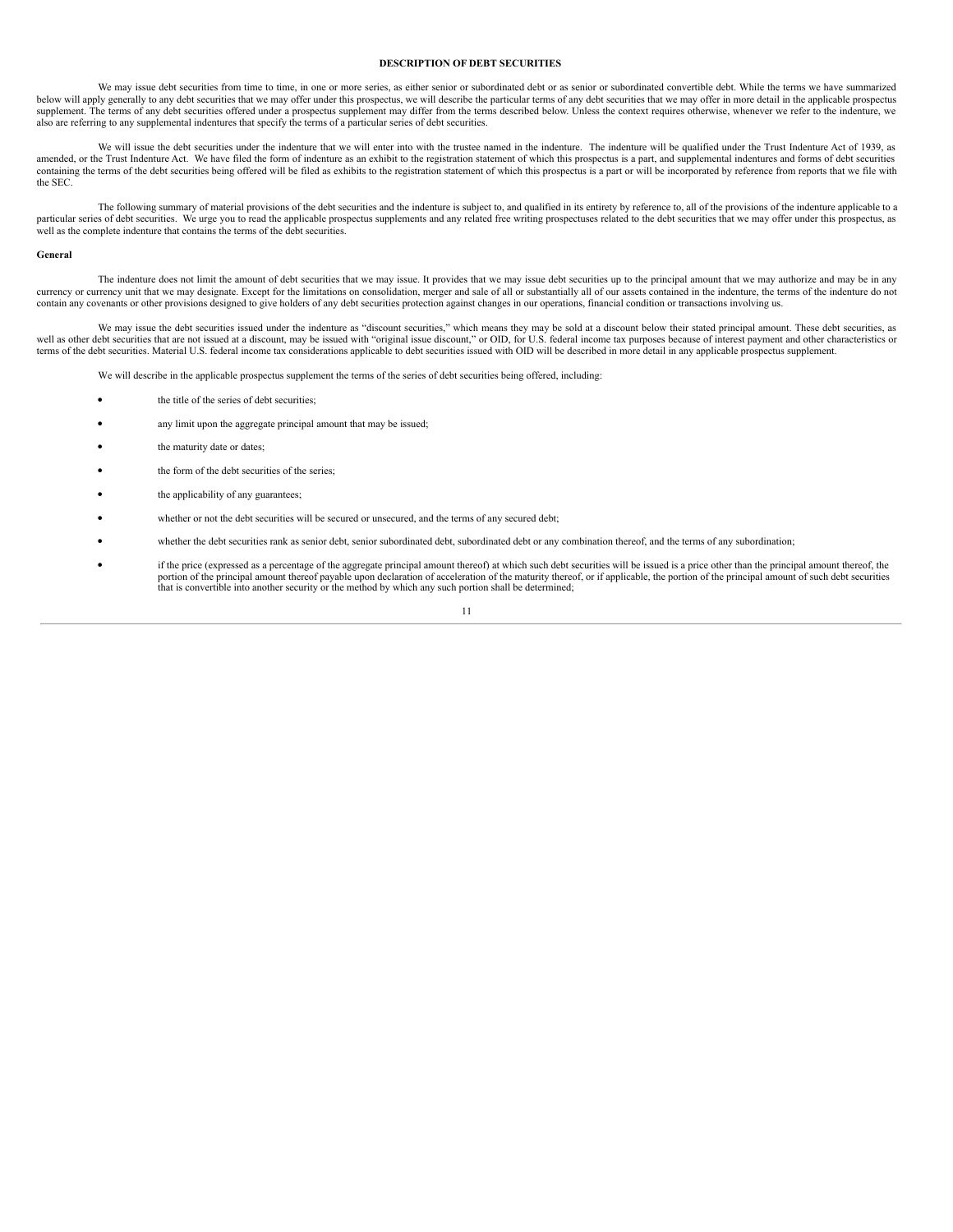- the interest rate or rates, which may be fixed or variable, or the method for determining the rate and the date interest will begin to accrue, the dates interest will be payable and the regular record dates for interest payment dates or the method for determining such dates;
- our right, if any, to defer payment of interest and the maximum length of any such deferral period;
- if applicable, the date or dates after which, or the period or periods during which, and the price or prices at which, we may, at our option, redeem the series of debt securities pursuant to any optional or provisional redemption provisions and the terms of those redemption provisions;
- the date or dates, if any, on which, and the price or prices at which we are obligated, pursuant to any mandatory sinking fund or analogous fund provisions or otherwise, to redeem, or at the holder's option to purchase,
- the denominations in which we will issue the series of debt securities, if other than denominations of \$1,000 and any integral multiple thereof;
- any and all terms, if applicable, relating to any auction or remarketing of the debt securities of that series and any security for our obligations with respect to such debt securities and any other terms which may be ad
- whether the debt securities of the series shall be issued in whole or in part in the form of a global security or securities; the terms and conditions, if any, upon which such global security or securities may be exchanged in whole or in part for other individual securities; and the depositary for such global security or securities;
- if applicable, the provisions relating to conversion or exchange of any debt securities of the series and the terms and conditions upon which such debt securities will be so convertible or exchangeable, including the con
- if other than the full principal amount thereof, the portion of the principal amount of debt securities of the series which shall be payable upon declaration of acceleration of the maturity thereof;
- additions to or changes in the covenants applicable to the particular debt securities being issued, including, among others, the consolidation, merger or sale covenant;
- additions to or changes in the events of default with respect to the securities and any change in the right of the trustee or the holders to declare the principal, premium, if any, and interest, if any, with respect to such securities to be due and payable;
- additions to or changes in or deletions of the provisions relating to covenant defeasance and legal defeasance;
- additions to or changes in the provisions relating to satisfaction and discharge of the indenture;
- additions to or changes in the provisions relating to the modification of the indenture both with and without the consent of holders of debt securities issued under the indenture;
- the currency of payment of debt securities if other than U.S. dollars and the manner of determining the equivalent amount in U.S. dollars;
- whether interest will be payable in cash or additional debt securities at our or the holders' option and the terms and conditions upon which the election may be made;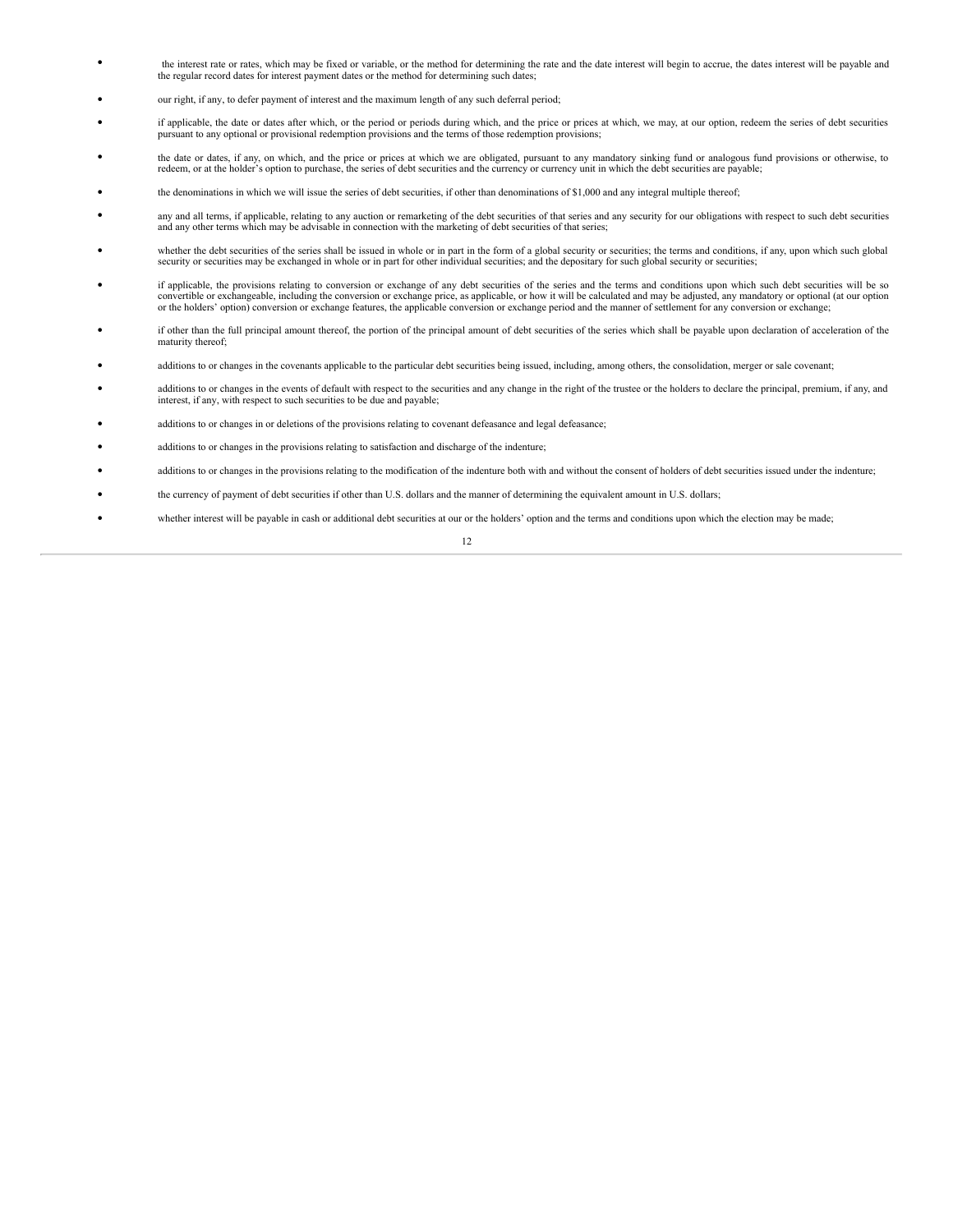- the terms and conditions, if any, upon which we will pay amounts in addition to the stated interest, premium, if any and principal amounts of the debt securities of the series to any holder that is not a "United States person" for federal tax purposes;
- any restrictions on transfer, sale or assignment of the debt securities of the series; and
- any other specific terms, preferences, rights or limitations of, or restrictions on, the debt securities, any other additions or changes in the provisions of the indenture, and any terms that may be required by us or advisable under applicable laws or regulations.

## **Conversion or Exchange Rights**

We will set forth in the applicable prospectus supplement the terms on which a series of debt securities may be convertible into or exchangeable for our common stock or our other securities. We will include provisions as to settlement upon conversion or exchange and whether conversion or exchange is mandatory, at the option of the holder or at our option. We may include provisions pursuant to which the number of shares of our common stock or our other securities that the holders of the series of debt securities receive would be subject to adjustment.

## **Consolidation, Merger or Sale**

Unless we provide otherwise in the prospectus supplement applicable to a particular series of debt securities, the indenture will not contain any covenant that restricts our ability to merge or consolidate, or sell, convey, transfer or otherwise dispose of our assets as an entirety or substantially as an entirety. However, any successor to or acquirer of such assets (other than a subsidiary of ours) must assume all of our obligations under the indenture or the debt securities, as appropriate.

### **Events of Default under the Indenture**

Unless we provide otherwise in the prospectus supplement applicable to a particular series of debt securities, the following are events of default under the indenture with respect to any series of debt securities that we may issue:

- if we fail to pay any installment of interest on any series of debt securities, as and when the same shall become due and payable, and such default continues for <sup>a</sup> period of <sup>90</sup> days; provided, however, that a valid extension of an interest payment period by us in accordance with the terms of any indenture supplemental thereto shall not constitute a default in the payment of interest for this purpose;
- if we fail to pay the principal of, or premium, if any, on any series of debt securities as and when the same shall become due and payable whether at maturity, upon redemption, by declaration or otherwise, or in any payment required by any sinking or analogous fund established with respect to such series; provided, however, that a valid extension of the maturity of such debt securities in accorda
- if we fail to observe or perform any other covenant or agreement contained in the debt securities or the indenture, other than <sup>a</sup> covenant specifically relating to another series of debt securities, and our failure continues for 90 days after we receive written notice of such failure, requiring the same to be remedied and stating that such is a notice of default thereunder, from the trustee or holders
- if specified events of bankruptcy, insolvency or reorganization occur.

If an event of default with respect to debt securities of any series occurs and is continuing, other than an event of default specified in the last bullet point above, the trustee or the holders of at least 25% in aggregate principal amount of the outstanding debt securities of that series, by notice to us in writing, and to the trustee if notice is given by such holders, may declare the unpaid principal of, premium, if<br>any, issue of debt securities then outstanding shall be due and payable without any notice or other action on the part of the trustee or any holder.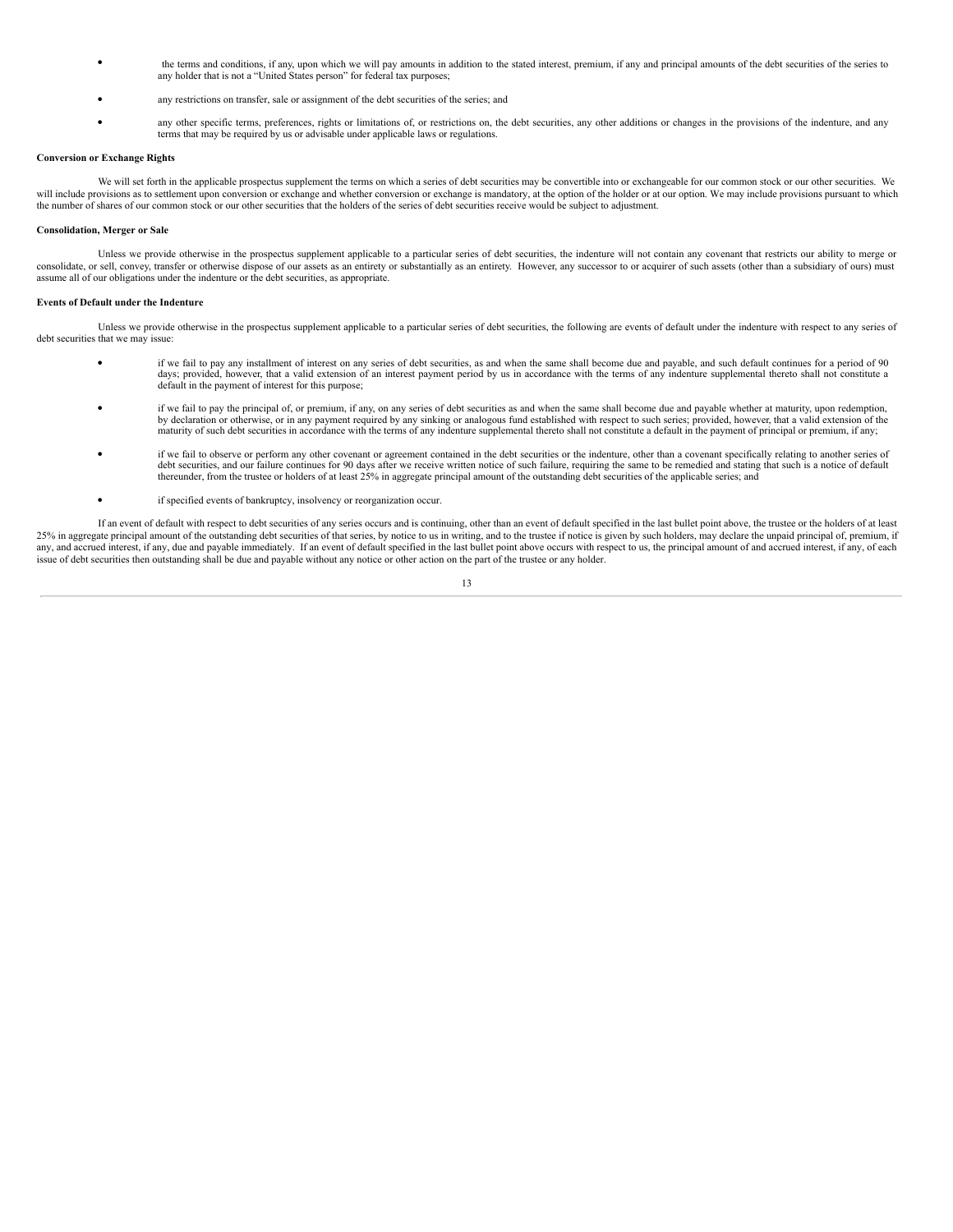The holders of a majority in principal amount of the outstanding debt securities of an affected series may waive any default or event of default with respect to theeries and its consequences, except defaults or events of default regarding payment of principal, premium, if any, or interest, unless we have cured the default or event of default in accordance with the indenture. Any waiver shall cure the default or event of default.

Subject to the terms of the indenture, if an event of default under an indenture shall occur and be continuing, the trustee will be under no obligation to exercise any of its rights or powers under such indenture at the request or direction of any of the holders of the applicable series of debt securities, unless such holders have offered the trustee reasonable indemnity. The holders of a majority in principal amount of the outstanding debt securities of any series will have the right to direct the time, method and place of conducting any proceeding for any remedy available to the trustee, or exercising any trust or power conferred on the trustee, with respect to the debt securities of that series, provided that:

- the direction so given by the holder is not in conflict with any law or the applicable indenture; and
- subject to its duties under the Trust Indenture Act, the trustee need not take any action that might involve it in personal liability or might be unduly prejudicial to the holders not involved in the proceeding.

A holder of the debt securities of any series will have the right to institute a proceeding under the indenture or to appoint a receiver or trustee, or to seek other remedies only if:

- the holder has given written notice to the trustee of a continuing event of default with respect to that series;
- the holders of at least 25% in aggregate principal amount of the outstanding debt securities of that series have made written request,
- such holders have offered to the trustee indemnity satisfactory to it against the costs, expenses and liabilities to be incurred by the trustee in compliance with the request; and
- the trustee does not institute the proceeding, and does not receive from the holders of a majority in aggregate principal amount of the outstanding debt securities of that series other conflicting directions within 90 days after the notice, request and offer.

These limitations do not apply to a suit instituted by a holder of debt securities if we default in the payment of the principal, premium, if any, or interest on, the debt securities.

We will periodically file statements with the trustee regarding our compliance with specified covenants in the indenture.

## **Modification of Indenture; Waiver**

We and the trustee may change an indenture without the consent of any holders with respect to specific matters:

- to cure any ambiguity, defect or inconsistency in the indenture or in the debt securities of any series;
- to comply with the provisions described above under "Description of Debt Securities—Consolidation, Merger or Sale;"
- to provide for uncertificated debt securities in addition to or in place of certificated debt securities;
- to add to our covenants, restrictions, conditions or provisions such new covenants, restrictions, conditions or provisions for the benefit of the holders of all or any series of debt securities, to make the occurrence, or the occurrence and the continuance, of a default in any such additional covenants, restrictions, conditions or provisions an event of default or to surrender any right or power conferred upon us in the indenture;
- to add to, delete from or revise the conditions, limitations, and restrictions on the authorized amount, terms, or purposes of issue, authentication and delivery of debt securities, as set forth in the indenture;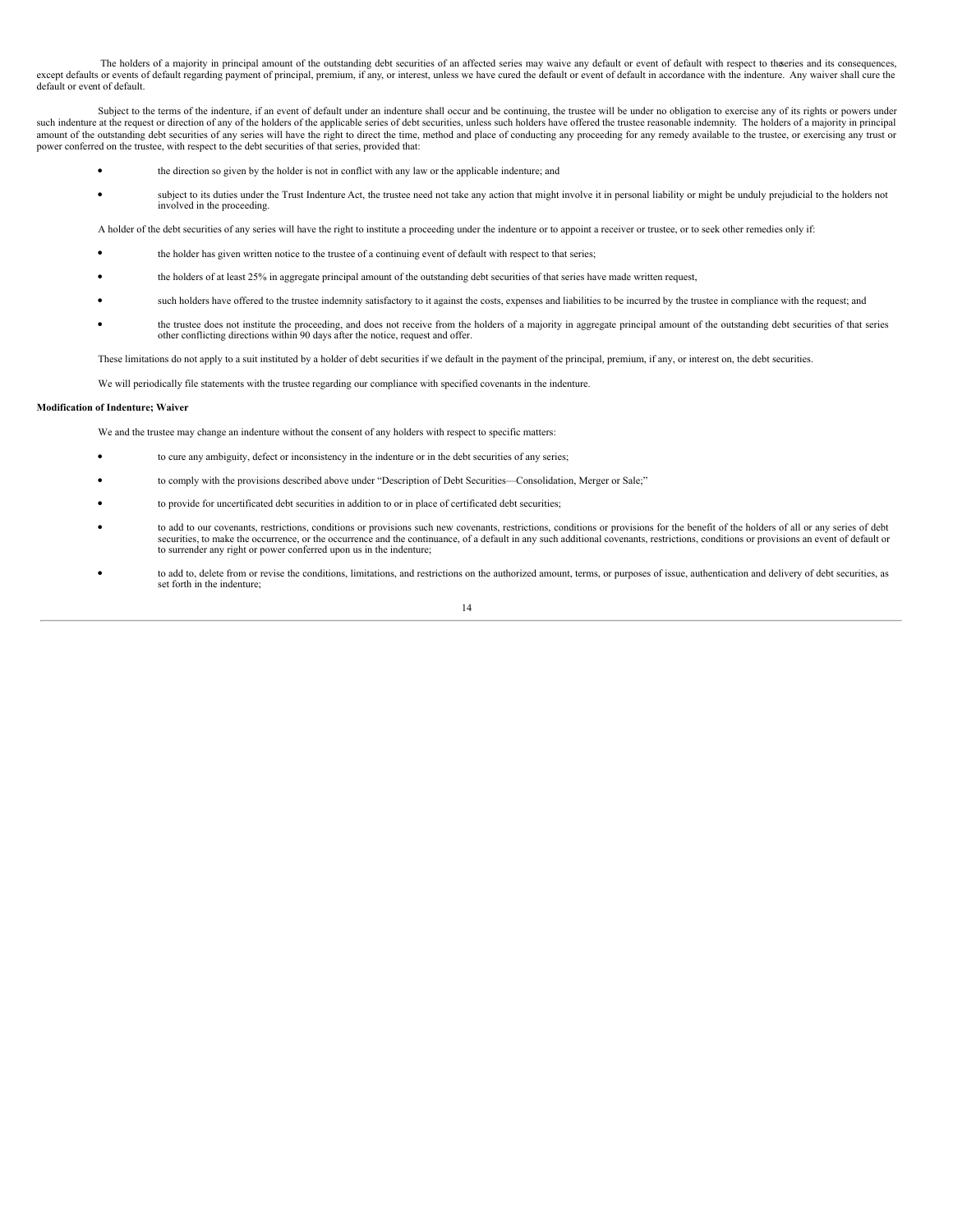- to make any change that does not adversely affect the interests of any holder of debt securities of any series in any material respect;
- to provide for the issuance of and establish the form and terms and conditions of the debt securities of any series as provided above under "Description of Debt Securities—<br>General" to establish the form of any certifica holders of any series of debt securities;
- to evidence and provide for the acceptance of appointment under any indenture by <sup>a</sup> successor trustee; or
	- to comply with any requirements of the SEC in connection with the qualification of any indenture under the Trust Indenture Act.

In addition, under the indenture, the rights of holders of a series of debt securities may be changed by us and the trustee with the written consent of the holders of at least a majority in aggregate principal amount of the outstanding debt securities of each series that is affected. However, unless we provide otherwise in the prospectus supplement applicable to a particular series of debt securities, we and the trustee may make the following changes only with the consent of each holder of any outstanding debt securities affected:

- extending the fixed maturity of any debt securities of any series;
- reducing the principal amount, reducing the rate of or extending the time of payment of interest, or reducing any premium payable upon the redemption of any series of any debt securities; or
- reducing the percentage of debt securities, the holders of which are required to consent to any amendment, supplement, modification or waiver.

## **Discharge**

Each indenture provides that we can elect to be discharged from our obligations with respect to one or more series of debt securities, except for specified obligations, including obligations to:

- provide for payment;
- register the transfer or exchange of debt securities of the series;
- replace stolen, lost or mutilated debt securities of the series;
- pay principal of and premium and interest on any debt securities of the series;
- maintain paying agencies;
- hold monies for payment in trust;
- recover excess money held by the trustee;
- compensate and indemnify the trustee; and
- appoint any successor trustee.

In order to exercise our rights to be discharged, we must deposit with the trustee money or government obligations sufficient to pay all the principal of, any premium, if any, and interest on, the debt securities of the series on the dates payments are due.

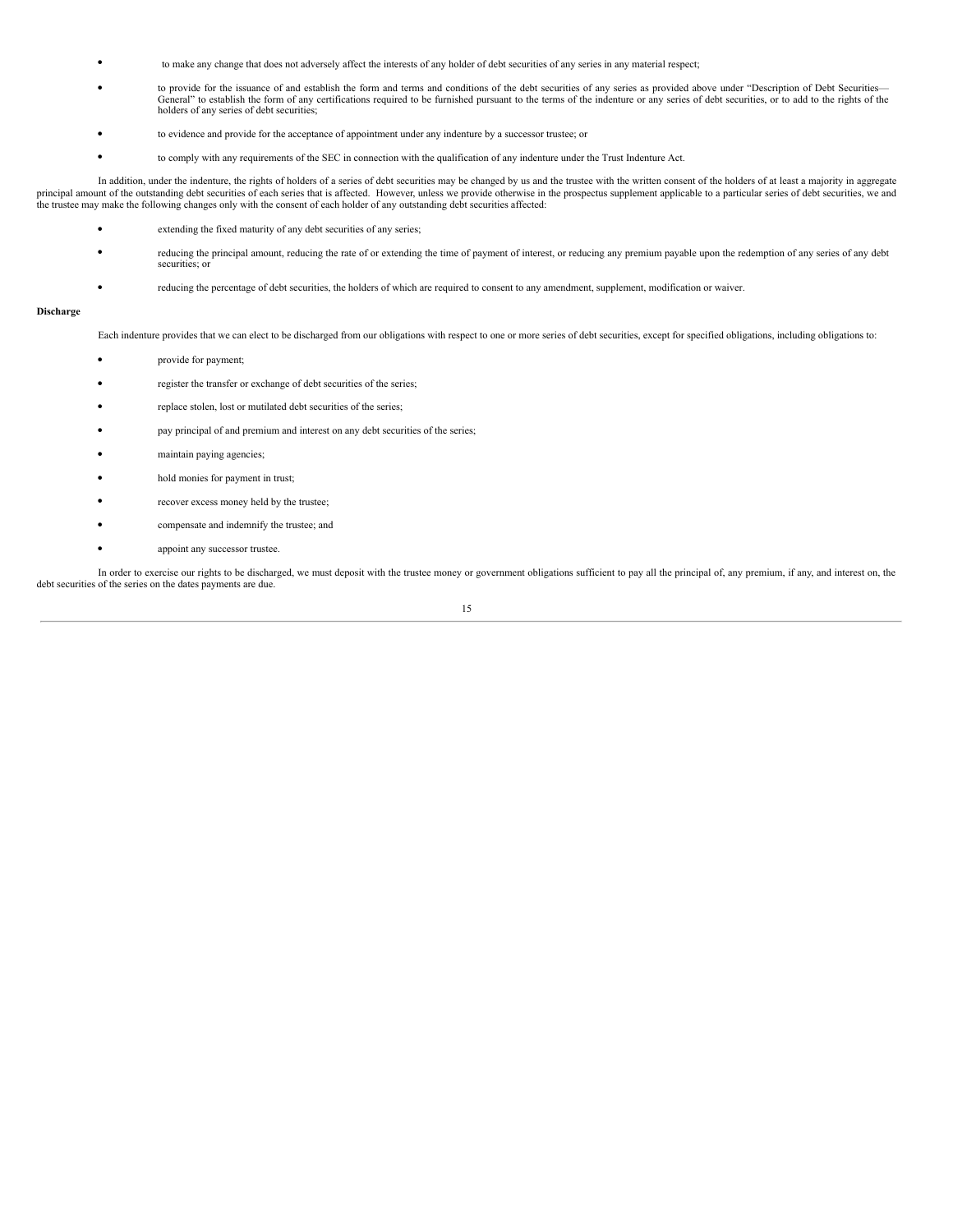#### **Form, Exchange and Transfer**

We will issue the debt securities of each series only in fully registered form without coupons and, unless we provide otherwise in the applicable prospectus supplement, in denominations of \$1,000 and any integral multiple thereof. The indenture provides that we may issue debt securities of a series in temporary or permanent global form and as book-entry securities that will be deposited with, or on behalf of, The Depository Trust Company, or DTC, or another depositary named by us and identified in the applicable prospectus supplement with respect to that series. To the extent the debt securities of a series are issued in global form and as book-entry, a description of terms relating to any book-entry securities will be set forth in the applicable prospectus supplement.

At the option of the holder, subject to the terms of the indenture and the limitations applicable to global securities described in the applicable prospectus supplement, the holder of the debt securities of any series can exchange the debt securities for other debt securities of the same series, in any authorized denomination and of like tenor and aggregate principal amount.

Subject to the terms of the indenture and the limitations applicable to global securities set forth in the applicable prospectus supplement, holders of the debt securities may present the debt securities for exchange or for registration of transfer, duly endorsed or with the form of transfer endorsed thereon duly executed if so required by us or the security registrar, at the office of the security registrar or at the office of any transfer agent designated by us for this purpose. Unless otherwise provided in the debt securities that the holder presents for transfer or exchange, we will impose no service charge for any registration of transfer or exchange, but we may require payment of any taxes or other governmental charges.

We will name in the applicable prospectus supplement the security registrar, and any transfer agent in addition to the security registrar, that we initially designate for any debt securities. We may at any time designate additional transfer agents or rescind the designation of any transfer agent or approve a change in the office through which any transfer agent acts, except that we will be required to maintain a transfer agent in each place of payment for the debt securities of each series.

If we elect to redeem the debt securities of any series, we will not be required to:

- issue, register the transfer of, or exchange any debt securities of that series during a period beginning at the opening of business 15 days before the day of mailing of a notice of redemption of any debt securities that may be selected for redemption and ending at the close of business on the day of the mailing; or
- register the transfer of or exchange any debt securities so selected for redemption, in whole or in part, except the unredeemed portion of any debt securities we are redeeming in part.

### **Information Concerning the Trustee**

The trustee, other than during the occurrence and continuance of an event of default under an indenture, undertakes to perform only those duties as are specifically set forth in the applicable indenture. Upon an event of default under an indenture, the trustee must use the same degree of care as a prudent person would exercise or use in the conduct of his or her own affairs. Subject to this provision, the trustee is under no obligation to exercise any of the powers given it by the indenture at the request of any holder of debt securities unless it is offered reasonable security and indemnity against the costs, expenses and liabilities that it might incur.

## **Payment and Paying Agents**

Unless we otherwise indicate in the applicable prospectus supplement, we will make payment of the interest on any debt securities on any interest payment date to the person in whose name the debt securities, or one or more predecessor securities, are registered at the close of business on the regular record date for the interest.

We will pay principal of and any premium and interest on the debt securities of a particular series at the office of the paying agents designated by us, except that unless we otherwise indicate in the applicable prospectus supplement, we will make interest payments by check that we will mail to the holder or by wire transfer to certain holders. Unless we otherwise indicate in the applicable prospectus supplement, we will designate the corporate trust office of the trustee as our sole paying agent for payments with respect to debt securities of each series. We will name in the applicable prospectus supplement any other paying agents that we initially designate for the debt securities of a particular series. We will maintain a paying agent in each place of payment for the debt securities of a particular series.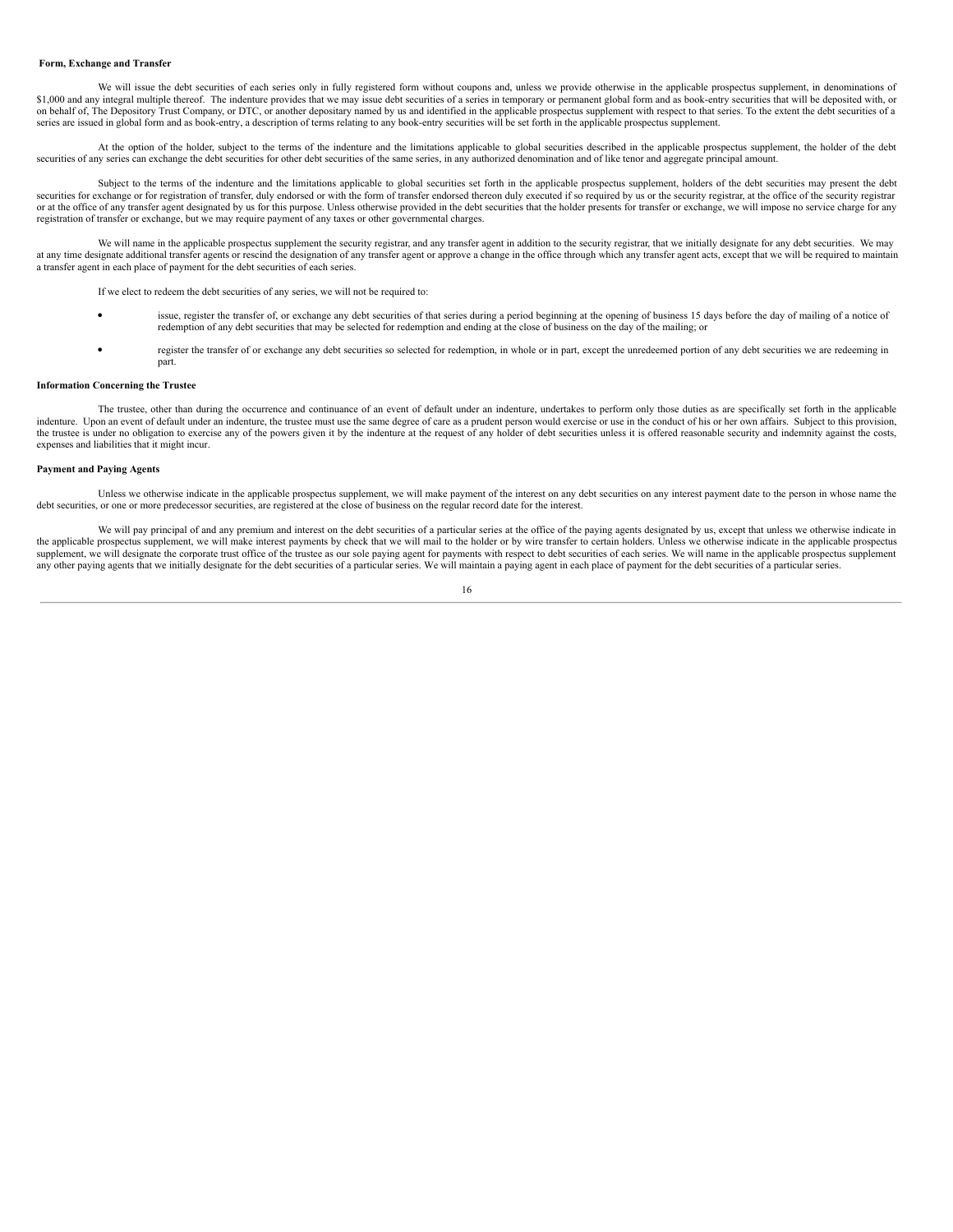All money we pay to a paying agent or the trustee for the payment of the principal of or any premium or interest on any debt securities that remains unclaimed at the end of two years after such principal, premium or interest has become due and payable will be repaid to us, and the holder of the debt security thereafter may look only to us for payment thereof.

### **Governing Law**

The indenture and the debt securities will be governed by and construed in accordance with the internal laws of the State of New York, except to the extent that the Trust Indenture Act of 1939 is applicable.

### <span id="page-71-0"></span>**DESCRIPTION OF WARRANTS**

The following description, together with the additional information that we include in any applicable prospectus supplement and in any related free writing prospectus that we may authorize to be distributed to you, summarizes the material terms and provisions of the warrants that we may offer under this prospectus, which may be issued in one or more series. Warrants may be offered independently or in combination with other securities offered by any prospectus supplement. While the terms we have summarized below will apply generally to any warrants that we may offer under this prospectus, we will describe the particular terms of any series of warrants in more detail in the applicable prospectus supplement. The following description of warrants will apply to the warrants offered by this prospectus unless we provide otherwise in the applicable prospectus supplement. The applicable prospectus supplement for a particular series of warrants may specify different or additional terms.

We have filed forms of the warrant agreements and forms of warrant certificates containing the terms of the warrants that may be offered as exhibits to the registration statement of which this prospectus is a part. We will file as exhibits to the registration statement of which this prospectus is a part, or will incorporate by reference from reports that we file with the SEC, the form of warrant and/or the warrant agreement and warrant certificate, as applicable, that contain the terms of the particular series of warrants we are offering, and any supplemental agreements, before the issuance of such warrants. The following summaries of material terms and provisions of the warrants are subject to, and qualified in their entirety by reference to, all the provisions of the form of warrant and/or the warrant agreement and warrant certificate, as applicable, and any supplemental agreements applicable to a particular series of warrants that we may offer under this prospectus. We urge you to read the applicable prospectus supplement related to the particular series of warrants that we may offer under this prospectus, as well as any related free writing prospectuses, and the complete form of warrant and/or the warrant agreement and warrant certificate, as applicable, and any supplemental agreements, that contain the terms of the warrants.

#### **General**

We will describe in the applicable prospectus supplement the terms of the series of warrants being offered, including:

- the offering price and aggregate number of warrants offered;
- the currency for which the warrants may be purchased;
- if applicable, the designation and terms of the securities with which the warrants are issued and the number of warrants issued with each such security or each principal amount of such security;
- in the case of warrants to purchase debt securities, the principal amount of debt securities purchasable upon exercise of one warrant and the price at, and currency in which, this principal amount of debt securities may be purchased upon such exercise;
- in the case of warrants to purchase common stock or preferred stock, the number of shares of common stock or preferred stock, as the case may be, purchasable upon the exercise of one warrant and the price at which these shares may be purchased upon such exercise;
- the effect of any merger, consolidation, sale or other disposition of our business on the warrant agreements and the warrants;
- the terms of any rights to redeem or call the warrants;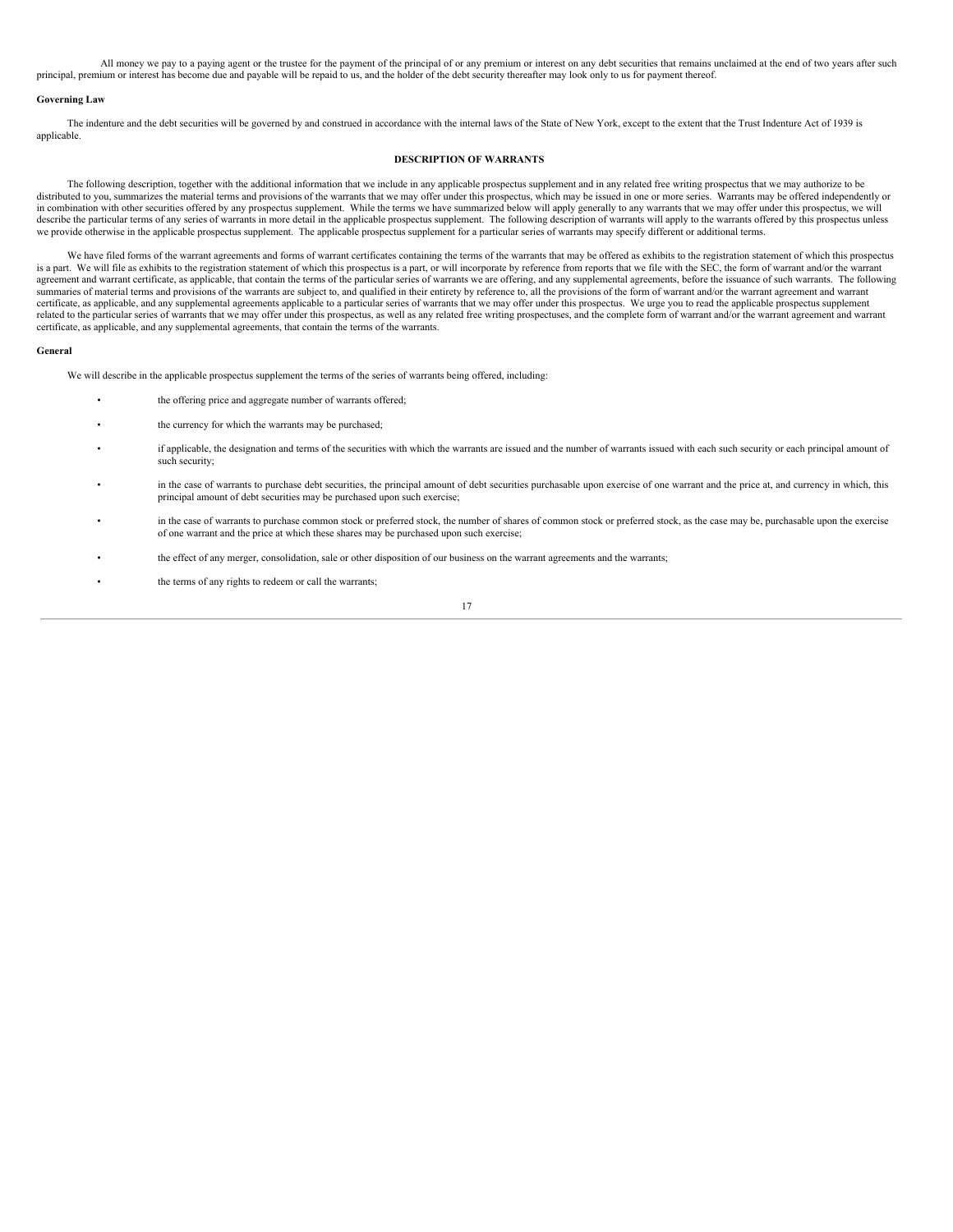- any provisions for changes to or adjustments in the exercise price or number of securities issuable upon exercise of the warrants;
- the dates on which the right to exercise the warrants will commence and expire;
- the manner in which the warrant agreements and warrants may be modified:
- a discussion of any material or special U.S. federal income tax considerations of holding or exercising the warrants;
- the terms of the securities issuable upon exercise of the warrants; and
- any other specific terms, preferences, rights or limitations of or restrictions on the warrants.

Before exercising their warrants, holders of warrants will not have any of the rights of holders of the securities purchasable upon such exercise, including:

- in the case of warrants to purchase debt securities, the right to receive payments of principal of, or premium, if any, or interest on, the debt securities purchasable upon exercise or to enforce covenants in the applicable indenture; or
- in the case of warrants to purchase common stock or preferred stock, the right to receive dividends, if any, or, payments upon our liquidation, dissolution or winding up or to exercise voting rights, if any.

#### **Exercise of Warrants**

Each warrant will entitle the holder to purchase the securities that we specify in the applicable prospectus supplement at the exercise price that we describe in the applicable prospectus supplement. The warrants may be exercised as set forth in the prospectus supplement relating to the warrants offered. Unless we otherwise specify in the applicable prospectus supplement, warrants may be exercised at any<br>time up to the clo become void.

Upon receipt of payment and the warrant or warrant certificate, as applicable, properly completed and duly executed at the corporate trust office of the warrant agent, if any, or any other office, including ours, indicated in the prospectus supplement, we will, as soon as practicable, issue and deliver the securities purchasable upon such exercise. If less than all of the warrants (or the warrants represented by such warrant certificate) are exercised, a new warrant or a new warrant certificate, as applicable, will be issued for the remaining warrants.

#### **Governing Law**

Unless we otherwise specify in the applicable prospectus supplement, the warrants and any warrant agreements will be governed by and construed in accordance with the laws of the State of New York.

#### **Enforceability of Rights by Holders of Warrants**

Each warrant agent, if any, will act solely as our agent under the applicable warrant agreement and will not assume any obligation or relationship of agency or trust with any holder of any warrant. A single bank or trust company may act as warrant agent for more than one issue of warrants. A warrant agent will have no duty or responsibility in case of any default by us under the applicable warrant agreement or warrant, including any duty or responsibility to initiate any proceedings at law or otherwise, or to make any demand upon us. Any holder of a warrant may, without the consent of the related warrant agent or the holder of any other warrant, enforce by appropriate legal action its right to exercise, and receive the securities purchasable upon exercise of, its warrants.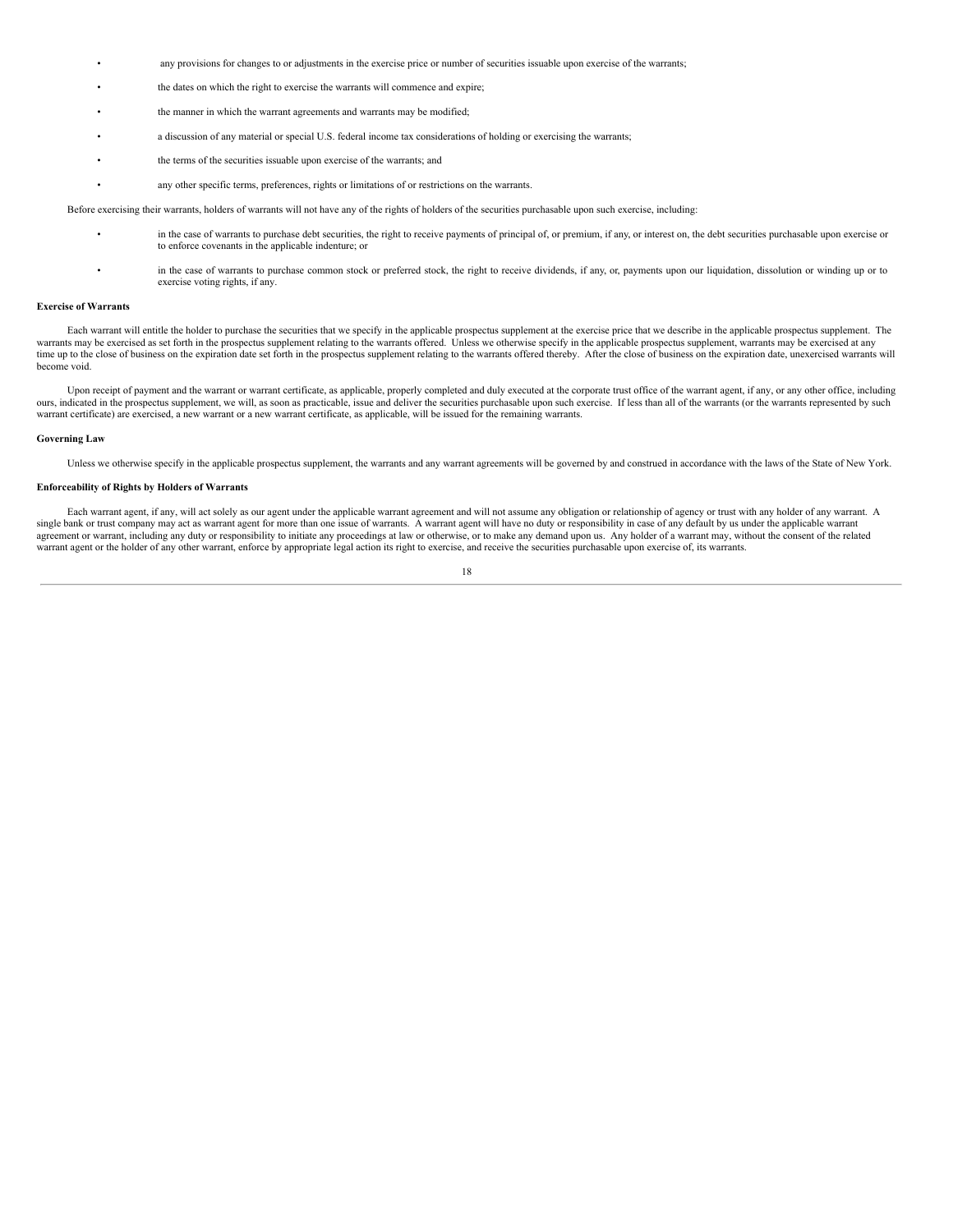#### **LEGAL OWNERSHIP OF SECURITIES**

We can issue securities in registered form or in the form of one or more global securities. We describe global securities in greater detail below. We refer to those persons who have securities registered in their own names on the books that we or any applicable trustee, depositary or warrant agent maintain for this purpose as the "holders" of those securities. These persons are the legal holders of the securities. We refer to those persons who, indirectly through others, own beneficial interests in securities that are not registered in their own names, as "indirect holders" of those securities. As we discuss below, indirect holders are not legal holders, and investors in securities issued in book-entry form or in street name will be indirect holders.

#### **Book-Entry Holders**

We may issue securities in book-entry form only, as we will specify in the applicable prospectus supplement. This means securities may be represented by one or more global securities registered in the name of a financial institution that holds them as depositary on behalf of other financial institutions that participate in the depositary's book-entry system. These participating institutions, which are referred to as participants, in turn, hold beneficial interests in the securities on behalf of themselves or their customers.

Only the person in whose name a security is registered is recognized as the holder of that security. Securities issued in global form will be registered in the name of the depositary or its participants. Consequently, for securities issued in global form, we will recognize only the depositary as the holder of the securities, and we will make all payments on the securities to the depositary. The participants. depositary passes along the payments it receives to its participants, which in turn pass the payments along to their customers who are the beneficial owners. The depositary and its participants do so under agreements they have made with one another or with their customers; they are not obligated to do so under the terms of the securities.

As a result, investors in a book-entry security will not own securities directly. Instead, they will own beneficial interests in a global security, through a bank, broker or other financial institution that participates in the depositary's book-entry system or holds an interest through a participant. As long as the securities are issued in global form, investors will be indirect holders, and not holders, of the securities.

#### **Street Name Holders**

We may terminate a global security or issue securities in non-global form. In these cases, investors may choose to hold their securities in their own names or in "street name." Securities held by an investor in street name would be registered in the name of a bank, broker or other financial institution that the investor chooses, and the investor would hold only a beneficial interest in those securities through an account he or she maintains at that institution.

For securities held in street name, we will recognize only the intermediary banks, brokers and other financial institutions in whose names the securities are registered as the holders of those securities, and we will make all payments on those securities to them. These institutions pass along the payments they receive to their customers who are the beneficial owners, but only because they agree to do so in their customer agreements or because they are legally required to do so. Investors who hold securities in street name will be indirect holders, not holders, of those securities.

### **Legal Holders**

Our obligations, as well as the obligations of any applicable trustee and of any third parties employed by us or a trustee, run only to the legal holders of the securities. We do not have obligations to investors who hold beneficial interests in global securities, in street name or by any other indirect means. This will be the case whether an investor chooses to be an indirect holder of a security or has no choice because we are issuing the securities only in global form.

For example, once we make a payment or give a notice to the holder, we have no further responsibility for the payment or notice even if that holder is required, under agreements with depositary participants or customers or by law, to pass it along to the indirect holders but does not do so. Similarly, we may want to obtain the approval of the holders to amend an indenture, to relieve us of the consequences of a default or of our obligation to comply with a particular provision of the indenture or for other purposes. In such an event, we would seek approval only from the holders, and not the indirect holders, of the securities. Whether and how the holders contact the indirect holders is up to the holders.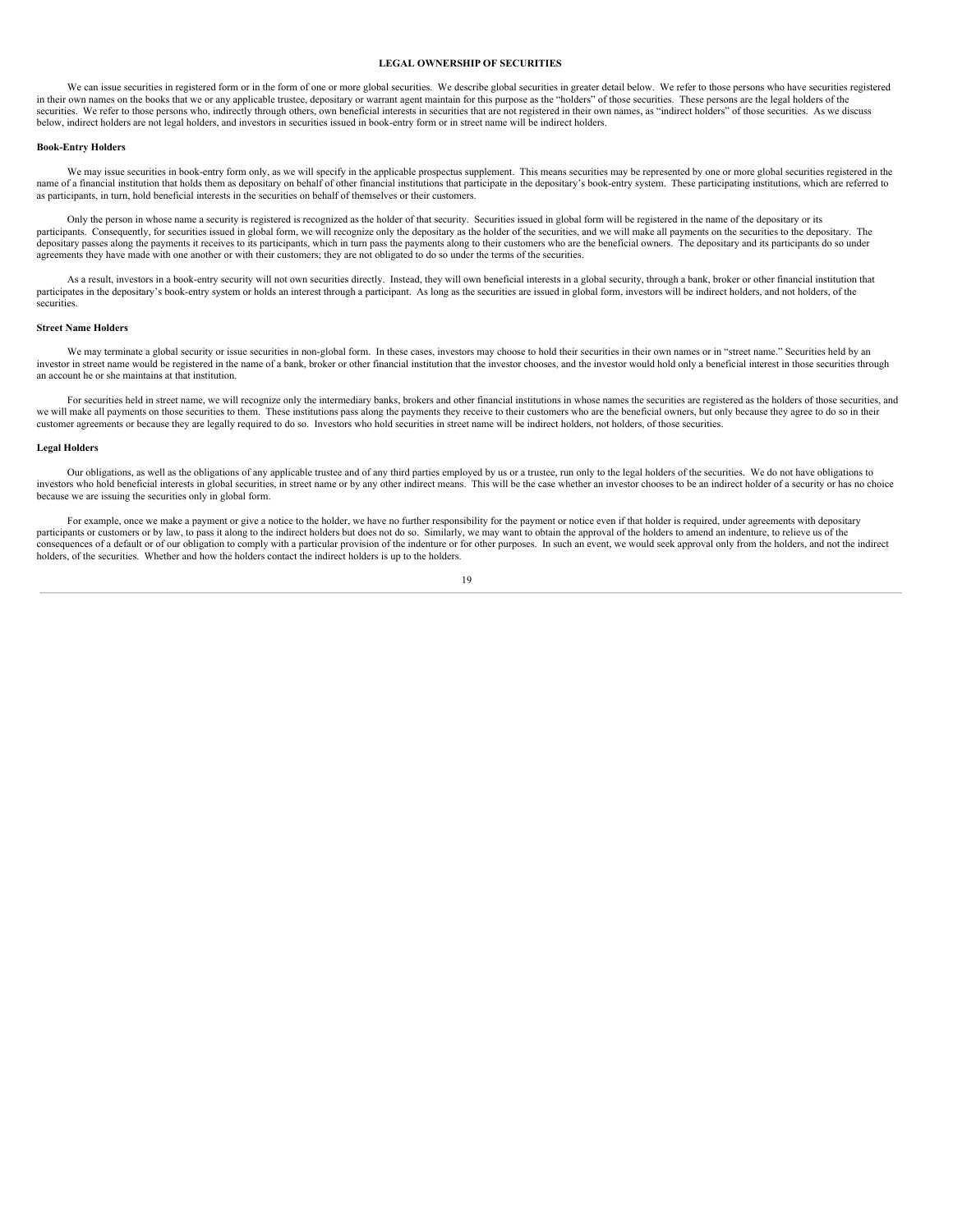#### **Special Considerations For Indirect Holders**

If you hold securities through a bank, broker or other financial institution, either in book-entry form or in street name, you should check with your own institution to find out:

- the performance of third party service providers:
- how it handles securities payments and notices;
- whether it imposes fees or charges;
- how it would handle a request for the holders' consent, if ever required;
- whether and how you can instruct it to send you securities registered in your own name so you can be a holder, if that is permitted in the future;
- how it would exercise rights under the securities if there were a default or other event triggering the need for holders to act to protect their interests; and
	- if the securities are in book-entry form, how the depositary's rules and procedures will affect these matters.

#### **Global Securities**

A global security is a security that represents one or any other number of individual securities held by a depositary. Generally, all securities represented by the same global securities will have the same terms.

Each security issued in book-entry form will be represented by a global security that we deposit with and register in the name of a financial institution or its nominee that we select. The financial institution that we select for this purpose is called the depositary. Unless we specify otherwise in the applicable prospectus supplement, DTC will be the depositary for all securities issued in book-entry form.

A global security may not be transferred to or registered in the name of anyone other than the depositary, its nominee or a successor depositary, unless special termination situations arise. We describe those situations below under the section entitled "Special Situations When a Global Security Will Be Terminated" in this prospectus. As a result of these arrangements, the depositary, or its nominee, will be the sole registered owner and holder of all securities represented by a global security, and investors will be permitted to own only beneficial interests in a global security. Beneficial interests must be held by means of an account with a broker, bank or other financial institution that in turn has an account with the depositary or with another institution that does. Thus, an investor whose security is represented by a global security will not be a holder of the security, but only an indirect holder of a beneficial interest in the global security.

If the prospectus supplement for a particular security indicates that the security will be issued in global form only, then the security will be represented by a global security at all times unless and until the global security is terminated. If termination occurs, we may issue the securities through another book-entry clearing system or decide that the securities may no longer be held through any book-entry clearing system.

#### **Special Considerations For Global Securities**

The rights of an indirect holder relating to a global security will be governed by the account rules of the investor's financial institution and of the depositary, as well as general laws relating to securities transfers. We do not recognize an indirect holder as a holder of securities and instead deal only with the depositary that holds the global security.

If securities are issued only in the form of a global security, an investor should be aware of the following:

an investor cannot cause the securities to be registered in his or her name, and cannot obtain non-global certificates for his or her interest in the securities, except in the special situations we describe below;

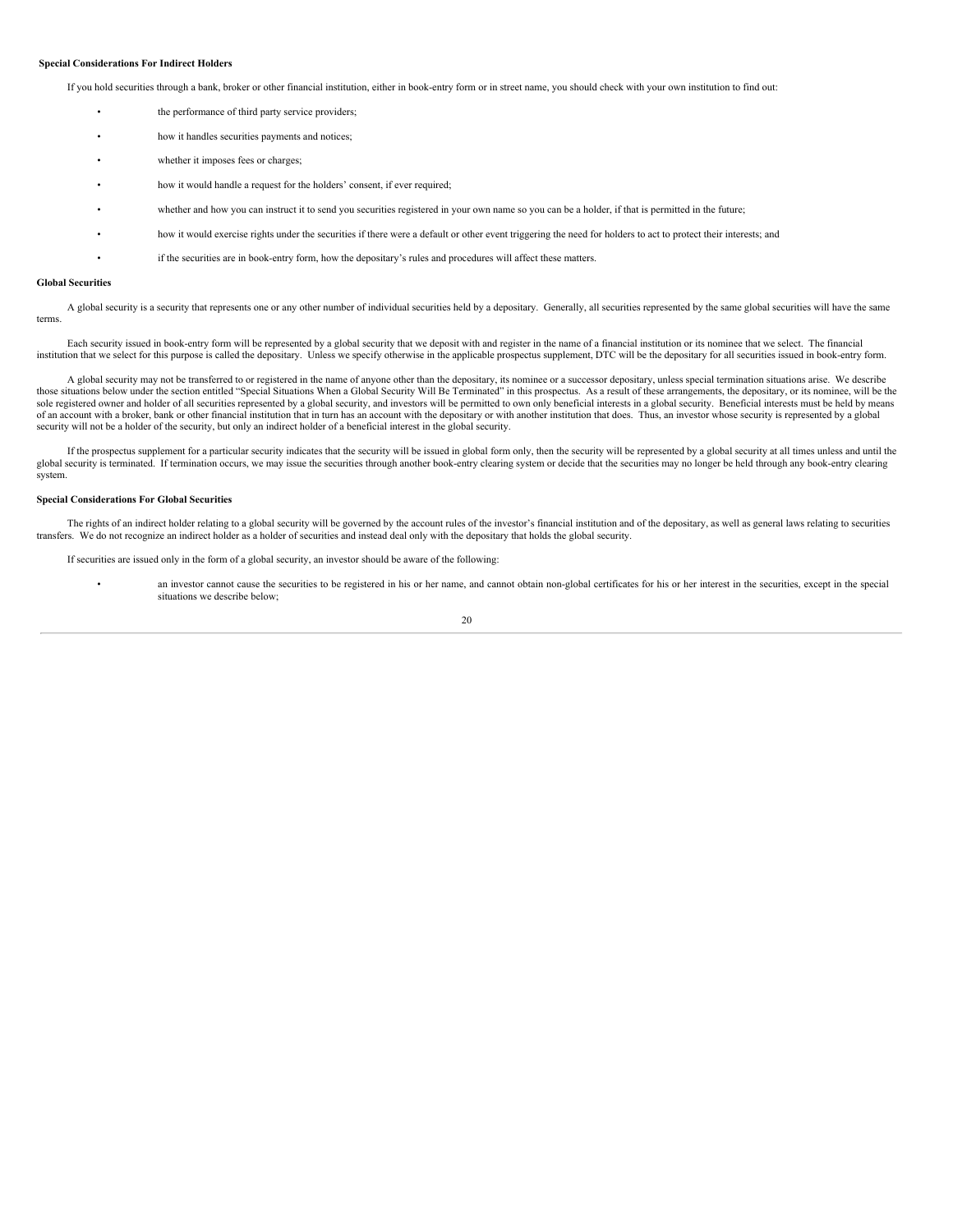- an investor will be an indirect holder and must look to his or her own bank or broker for paments on the securities and protection of his or her legal rights relating to the securities, as we describe above;
- an investor may not be able to sell interests in the securities to some insurance companies and to other institutions that are required by law to own their securities in non-bookentry form;
- an investor may not be able to pledge his or her interest in a global security in circumstances where certificates representing the securities must be delivered to the lender or other beneficiary of the pledge in order for the pledge to be effective;
- the depositary's policies, which may change from time to time, will govern payments, transfers, exchanges and other matters relating to an investor's interest in a global security;
- we and any applicable trustee have no responsibility for any aspect of the depositary's actions or for its records of ownership interests in a global security, nor do we or any applicable trustee supervise the depositary in any way;
- the depositary may, and we understand that DTC will, require that those who purchase and sell interests in a global security within its book-entry system use immediately available funds, and your broker or bank may require you to do so as well; and
	- financial institutions that participate in the depositary's book-entry system, and through which an investor holds its interest in a global security, may also have their own policies affecting payments, notices and other matters relating to the securities.

There may be more than one financial intermediary in the chain of ownership for an investor. We do not monitor and are not responsible for the actions of any of those intermediaries.

#### **Special Situations When a Global Security Will Be Terminated**

In a few special situations described below, the global security will terminate and interests in it will be exchanged for physical certificates representing those interests. After that exchange, the choice of whether to hold securities directly or in street name will be up to the investor. Investors must consult their own banks or brokers to find out how to have their interests in securities transferred to their own name, so that they will be direct holders. We have described the rights of holders and street name investors above.

Unless we provide otherwise in the applicable prospectus supplement, the global security will terminate when the following special situations occur:

- if the depositary notifies us that it is unwilling, unable or no longer qualified to continue as depositary for that global security and we do not appoint another institution to act as depositary within 90 days;
	- if we notify any applicable trustee that we wish to terminate that global security; or
		- if an event of default has occurred with regard to securities represented by that global security and has not been cured or waived.

The applicable prospectus supplement may also list additional situations for terminating a global security that would apply only to the particular series of securities covered by the applicable prospectus supplement. When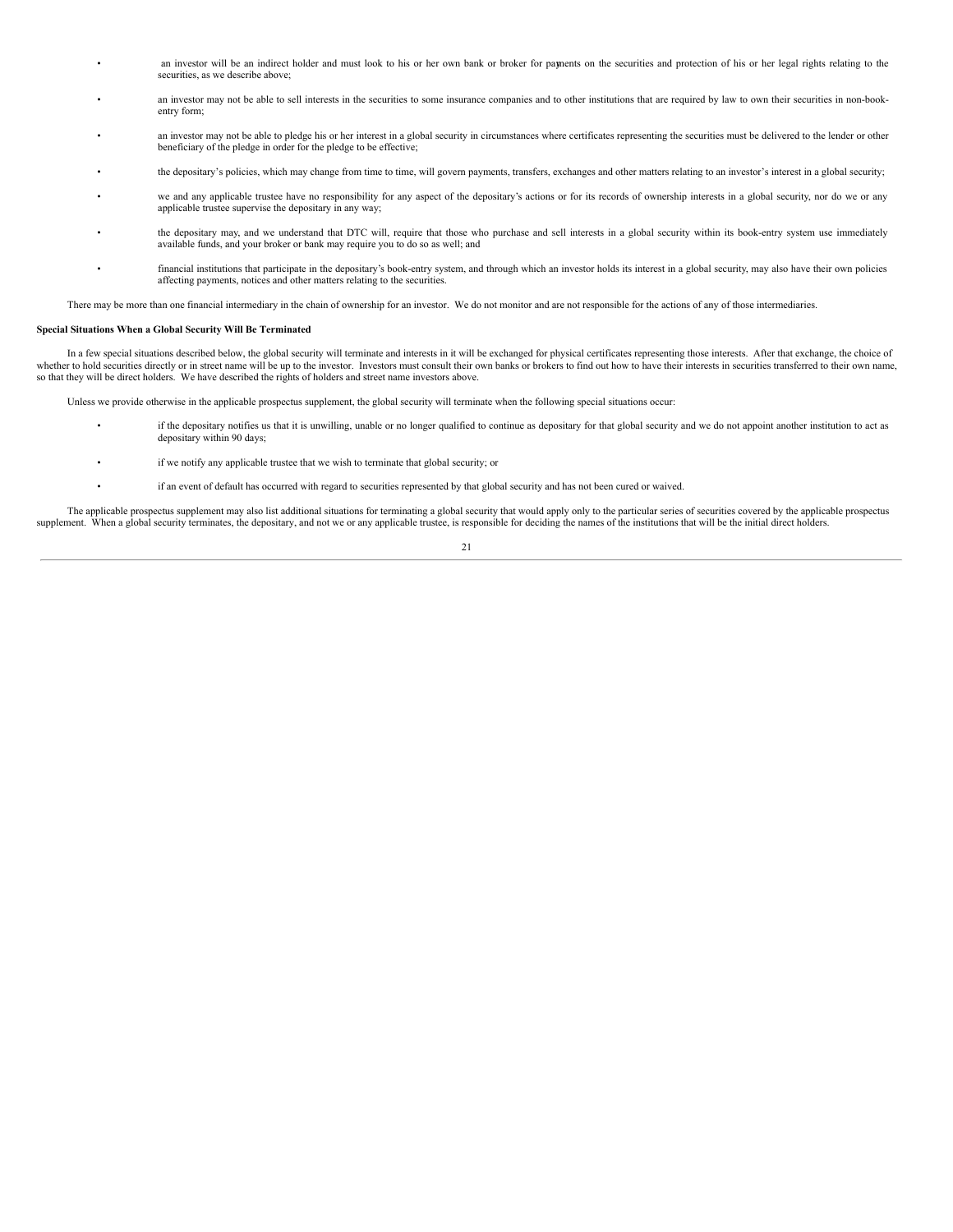#### **PLAN OF DISTRIBUTION**

We may sell the securities from time to time pursuant to underwritten public offerings, direct sales to the public, negotiated transactions, block trades or a combination of these methods. We may sell the securities to or through underwriters or dealers, through agents, or directly to one or more purchasers. We may distribute securities from time to time in one or more transactions:

- at a fixed price or prices, which may be changed;
- at market prices prevailing at the time of sale;
- at prices related to such prevailing market prices; or
- at negotiated prices.

A prospectus supplement or supplements (and any related free writing prospectus that we may authorize to be provided to you) will describe the terms of the offering of the securities, including, to the extent applicable:

- the name or names of the underwriters, if any;
- the purchase price of the securities or other consideration therefor, and the proceeds, if any, we will receive from the sale;
- any over-allotment or other options under which underwriters may purchase additional securities from us;
- any agency fees or underwriting discounts and other items constituting agents' or underwriters' compensation;
- any public offering price;
- any discounts or concessions allowed or reallowed or paid to dealers; and
- any securities exchange or market on which the securities may be listed.

Only underwriters named in the prospectus supplement will be underwriters of the securities offered by the prospectus supplement.

If underwriters are used in the sale, they will acquire the securities for their own account and may resell the securities from time to time in one or more transactions at a fixed public offering price or at varying prices determined at the time of sale. The obligations of the underwriters to purchase the securities will be subject to the conditions set forth in the applicable underwriting agreement. We may offer the securities to the public through underwriting syndicates represented by managing underwriters or by underwriters without a syndicate. Subject to certain conditions, the underwriters will be obligated to purchase all of the securities offered by the prospectus supplement, other than securities covered by any over-allotment option. Any public offering price and any discounts or concessions allowed or reallowed or paid to dealers may change from time to time. We may use underwriters with whom we have a material relationship. We will describe in the prospectus supplement, naming the underwriter, the nature of any such relationship.

We may sell securities directly or through agents we designate from time to time. We will name any agent involved in the offering and sale of securities and we will describe any commissions we will pay the agent in the prospectus supplement. Unless the prospectus supplement states otherwise, our agent will act on a best-efforts basis for the period of its appointment.

We may authorize agents or underwriters to solicit offers by certain types of institutional investors to purchase securities from us at the public offering price set forth in the prospectus supplement pursuant to delayed delivery contracts providing for payment and delivery on a specified date in the future. We will describe the conditions to these contracts and the commissions we must pay for solicitation of these contracts in the prospectus supplement.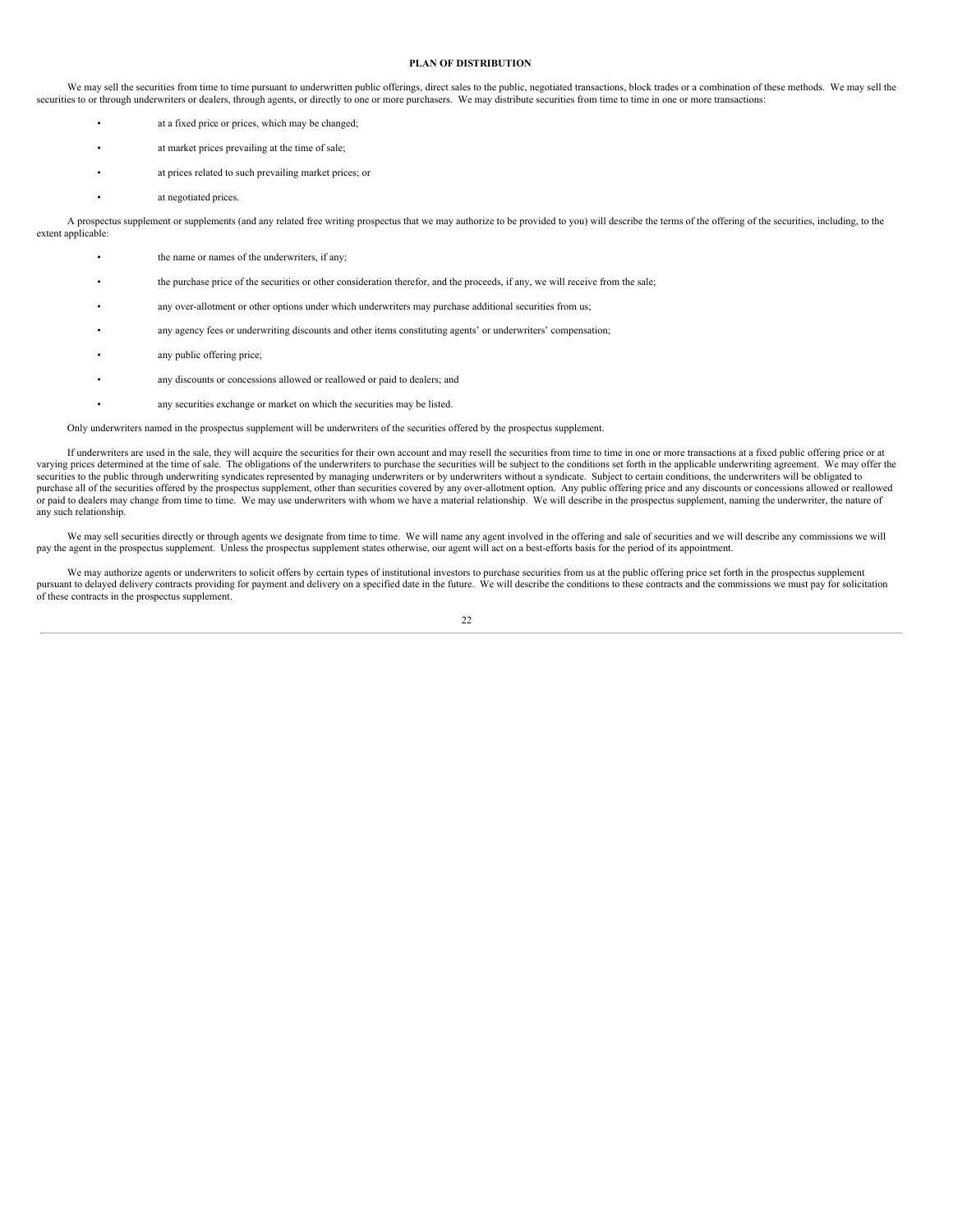We may provide agents and underwriters with indemnification against civil liabilities, including liabilities under the Securities Act, or contribution with respect to payments that the agents or underwriters may make with respect to these liabilities. Agents and underwriters may engage in transactions with, or perform services for, us in the ordinary course of business.

All securities we may offer, other than common stock, will be new issues of securities with no established trading market. Any underwriters may make a market in these securities, but will not be obligated to do so and may discontinue any market making at any time without notice. We cannot guarantee the liquidity of the trading markets for any securities.

Any underwriter may engage in over-allotment, stabilizing transactions, short-covering transactions and penalty bids in accordance with Regulation M under the Exchange Act. Over-allotment involves sales in excess of the offering size, which create a short position. Stabilizing transactions permit bids to purchase the underlying security so long as the stabilizing bids do not exceed a specified maximum price. Syndicate-covering or other short-covering transactions involve purchases of the securities, either through exercise of the over-allotment option or in the open market after the distribution is completed, to cover short positions. Penalty bids permit the underwriters to reclaim a selling concession from a dealer when the securities originally sold by the dealer are purchased in a stabilizing or covering transaction to cover short positions. Those activities may cause the price of the securities to be higher than it would otherwise be. If commenced, the underwriters may discontinue any of the activities at any time.

Any underwriters or agents that are qualified market makers on The Nasdaq Global Market may engage in passive market making transactions in our common stock on The Nasdaq Global Market in accordance with Regulation M under the Exchange Act, during the business day prior to the pricing of the offering, before the commencement of offers or sales of our common stock. Passive market makers must comply with applicable volume and price limitations and must be identified as passive market makers. In general, a passive market maker must display its bid at a price not in excess of the highest matter of the highes independent bid for such security; if all independent bids are lowered below the passive market maker's bid, however, the passive market maker's bid must then be lowered when certain purchase limits are exceeded. Passive market making may stabilize the market price of the securities at a level above that which might otherwise prevail in the open market and, if commenced, may be discontinued at any time.

#### **LEGAL MATTERS**

Unless otherwise indicated in the applicable prospectus supplement, Cooley LLP will pass upon the validity of the securities offered by this prospectus and any supplement thereto.

#### **EXPERTS**

The financial statements incorporated in this prospectus by reference from the Company's Annual Report on Form 10-K for the year ended December 31, 2019, and the effectiveness of the Company's internal control over financial reporting have been audited by Deloitte & Touche LLP, an independent registered public accounting firm, as stated in their reports, which are incorporated herein by reference. Such financial statements have been so incorporated in reliance upon the reports of such firm given upon their authority as experts in accounting and auditing.

### **WHERE YOU CAN FIND MORE INFORMATION**

This prospectus is part of the registration statement on Form S-3 we filed with the SEC under the Securities Act and does not contain all the information set forth in the registration statement. Whenever a reference is made in this prospectus to any of our contracts, agreements or other documents, the reference may not be complete and you should refer to the exhibits that are a part of the registration statement or the exhibits to the reports or other documents incorporated by reference into this prospectus for a copy of such contract, agreement or other document. Because we are subject to the information and reporting requirements of the Exchange Act, we file annual, quarterly and current reports, proxy statements and other information with the SEC. Our SEC filings are available to the public over the Internet at the SEC's website at http://www.sec.gov.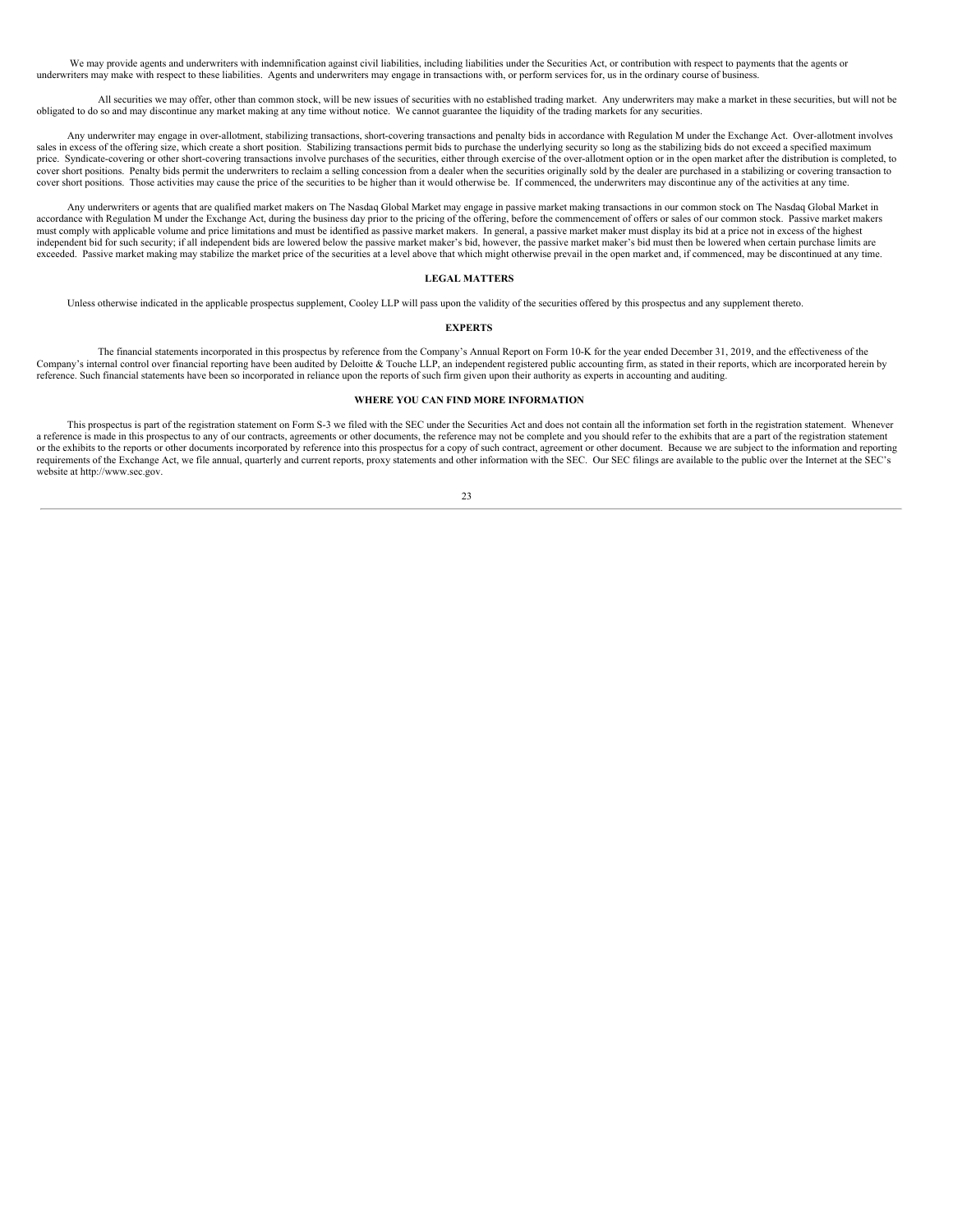#### **INCORPORATION OF CERTAIN INFORMATION BY REFERENCE**

The SEC allows us to "incorporate by reference" information from other documents that we file with it, which means that we can disclose important information to you by referring you to those documents. The information incorporated by reference is considered to be part of this prospectus. Information in this prospectus supersedes information incorporated by reference that we filed with the SEC prior to the date of this prospectus, while information that we file later with the SEC will automatically update and supersede the information in this prospectus. We incorporate by reference into this prospectus and the registration statement of which this prospectus is a part the information or documents listed below that we have filed with the SEC (Commission File No. 001-36365):

- our Annual Report on Form 10-K for the year ended December 31, 2019, which was filed on March 11, 2020;
- our Amendment No. 1 to Annual Report on For[m10-K/A](http://www.sec.gov/Archives/edgar/data/1178253/000156459020019188/scyx-10ka_20191231.htm) for the year ended December 31, 2019, which was filed on April 28, 2020;
- our Quarterly Report on [Form](http://www.sec.gov/Archives/edgar/data/1178253/000156459020023868/scyx-10q_20200331.htm) 10-Q for the quarter ended March 31, 2020, which was filed on May 11, 2020;
- our Quarterly Report on [Form](https://www.sec.gov/ix?doc=/Archives/edgar/data/1178253/000156459020038629/scyx-10q_20200630.htm) 10-Q for the quarter ended June 30, 2020, which was filed on August 10, 2020;
- our Current Reports on Form 8-K, filed with the SEC on [April](http://www.sec.gov/Archives/edgar/data/1178253/000156459020018514/scyx-8k_20200421.htm) 9, [2020](http://www.sec.gov/Archives/edgar/data/1178253/000156459020032489/scyx-8k_20200716.htm), April 13, 2020, April 21, 2020, April 24, 2020, July 7, 2020, July 16, 2020, and [August](http://www.sec.gov/Archives/edgar/data/1178253/000156459020035769/scyx-8k_20200803.htm) 4, 2020; and
- the description of our common stock contained in our registration statement o[nForm](http://www.sec.gov/Archives/edgar/data/1178253/000119312514106556/d695245d8a12b.htm) 8-A filed with the SEC on March 19, 2014, including any amendments or reports filed for the purposes of updating this description.

All filings filed by us pursuant to the Exchange Act after the date of the initial filing of the registration statement of which this prospectus is a part and prior to effectiveness of the registration statement shall be deemed to be incorporated by reference into this prospectus.

We also incorporate by reference any future filings (other than current reports furnished under Item 2.02 or Item 7.01 of Form 8-K and exhibits filed on such form that are related to such items unless such Form 8-K expressly provides to the contrary) made with the SEC pursuant to Sections 13(a), 13(c), 14 or 15(d) of the Exchange Act, until we file a post-effective amendment that indicates the termination of the offering of the securities made by this prospectus and will become a part of this prospectus from the date that such documents are filed with the SEC. Information in such future filings updates and supplements the information provided in this prospectus. Any statements in any such future filings will automatically be deemed to modify and supersede any information in any document we previously filed with the SEC that is incorporated or deemed to be incorporated herein by reference to the extent that statements in the later filed document modify or replace such earlier statements.

You can request a copy of these filings, at no cost, by writing or telephoning us at the following address or telephone number:

SCYNEXIS, Inc. 1 Evertrust Plaza, 13th Floor Jersey City, NJ 07302-6548  $(201) 884 - 5485$ Attn: Secretary